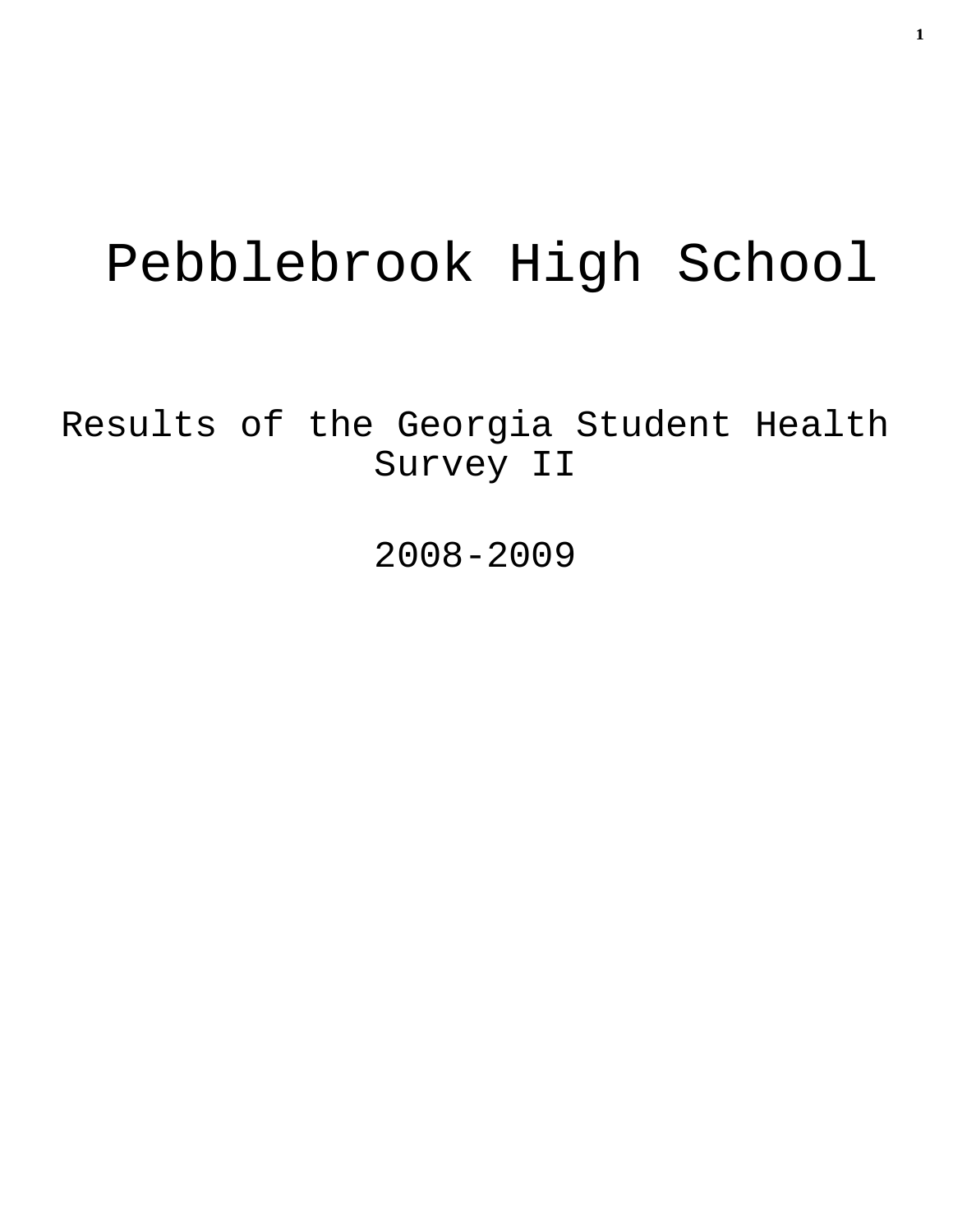# *Demographics* **2**

| Grade                    |     |  |  |  |
|--------------------------|-----|--|--|--|
| <b>Grade   Frequency</b> |     |  |  |  |
| 10                       | 92  |  |  |  |
| 12                       | 123 |  |  |  |

| <b>Frequency</b> | <b>Table of Gender by Grade</b> |              |             |              |  |  |
|------------------|---------------------------------|--------------|-------------|--------------|--|--|
| <b>Col Pct</b>   |                                 | Grade(Grade) |             |              |  |  |
|                  | Gender(Gender)                  | <b>10</b>    | 12          | <b>Total</b> |  |  |
|                  | <b>Female</b>                   | 52<br>56.52  | 66<br>53.66 | 118          |  |  |
|                  | <b>Male</b>                     | 40<br>43.48  | 57<br>46.34 | 97           |  |  |
|                  | <b>Total</b>                    | 92           | 123         | 215          |  |  |

| <b>Frequency</b><br>Col Pct |
|-----------------------------|
|                             |

| <b>Table of Ethnicity by Grade</b> |              |             |              |  |  |  |
|------------------------------------|--------------|-------------|--------------|--|--|--|
|                                    | Grade(Grade) |             |              |  |  |  |
| <b>Ethnicity</b> (Ethnicity)       | 10           | 12          | <b>Total</b> |  |  |  |
| <b>Black</b>                       | 53<br>57.61  | 87<br>70.73 | 140          |  |  |  |
| <b>Hispanic</b>                    | 17<br>18.48  | 11<br>8.94  | 28           |  |  |  |
| White                              | 13<br>14.13  | 21<br>17.07 | 34           |  |  |  |
| <b>Asian</b>                       | 3<br>3.26    | 0<br>0.00   | 3            |  |  |  |
| <b>Other</b>                       | 6<br>6.52    | 4<br>3.25   | 10           |  |  |  |
| <b>Total</b>                       | 92           | 123         | 215          |  |  |  |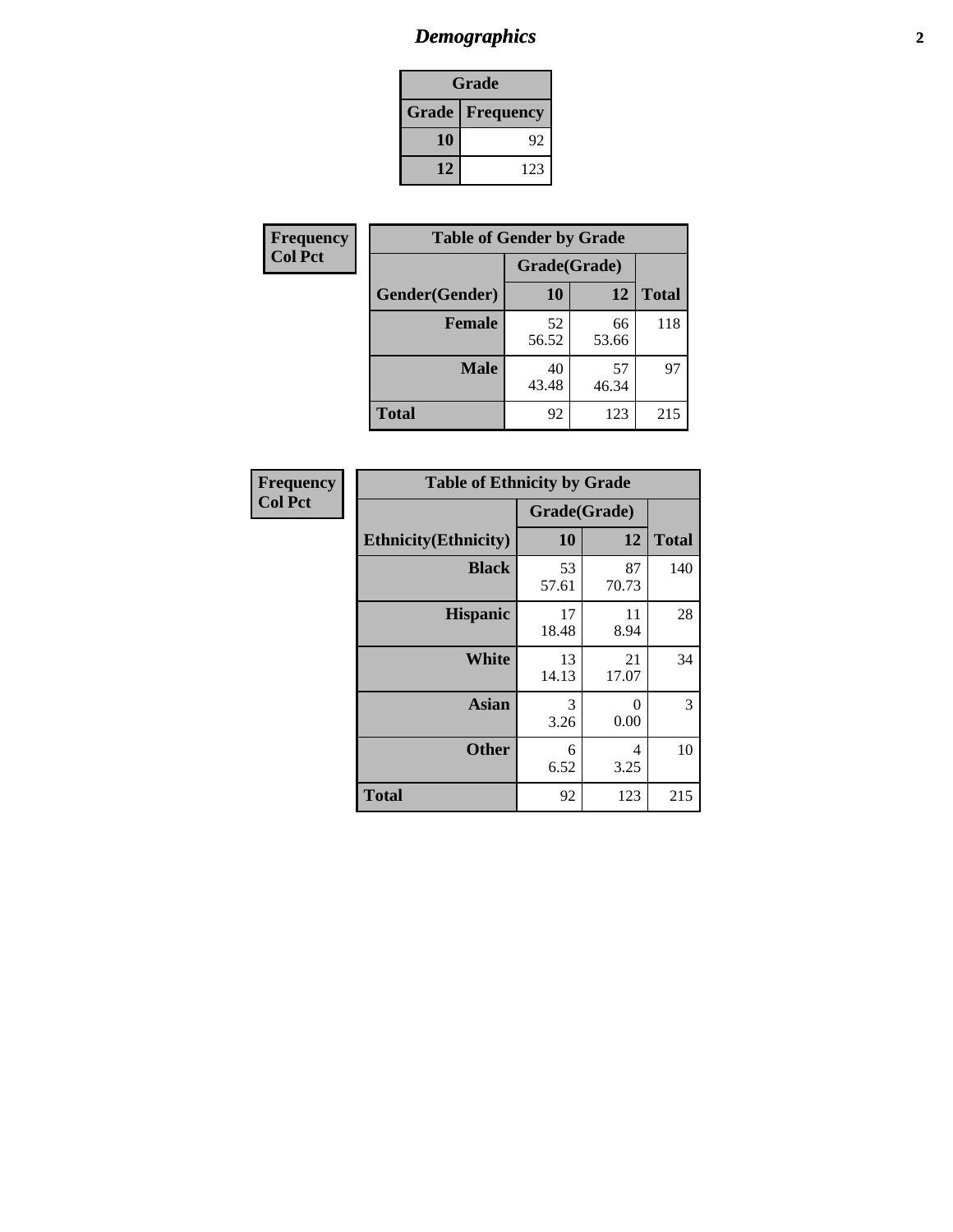### *Title IV, Part A, Schedule A* **3** *Goal 1: Ensure that all schools are drug-free Baseline Data: Year 2008-2009 Prevalence of Drug Use*

| Frequency<br><b>Col Pct</b> | <b>Table of AlcoholAlt by Grade</b> |              |             |              |  |  |
|-----------------------------|-------------------------------------|--------------|-------------|--------------|--|--|
|                             | AlcoholAlt(Alcohol                  | Grade(Grade) |             |              |  |  |
|                             | use, past 30 days)                  | 10           | 12          | <b>Total</b> |  |  |
|                             | Yes                                 | 11<br>11.96  | 28<br>22.76 | 39           |  |  |
|                             | N <sub>0</sub>                      | 81<br>88.04  | 95<br>77.24 | 176          |  |  |
|                             | <b>Total</b>                        | 92           | 123         | 215          |  |  |

| Frequency      | <b>Table of TobaccoAny by Grade</b> |              |              |              |  |  |
|----------------|-------------------------------------|--------------|--------------|--------------|--|--|
| <b>Col Pct</b> | <b>TobaccoAny(Tobacco</b>           | Grade(Grade) |              |              |  |  |
|                | use, past 30 days)                  | <b>10</b>    | 12           | <b>Total</b> |  |  |
|                | Yes                                 | 4<br>4.35    | 13<br>10.57  | 17           |  |  |
|                | N <sub>0</sub>                      | 88<br>95.65  | 110<br>89.43 | 198          |  |  |
|                | <b>Total</b>                        | 92           | 123          | 215          |  |  |

| Frequency<br><b>Col Pct</b> | <b>Table of MarijuanaAlt by Grade</b> |              |              |              |  |  |
|-----------------------------|---------------------------------------|--------------|--------------|--------------|--|--|
|                             | MarijuanaAlt(Marijuana                | Grade(Grade) |              |              |  |  |
|                             | use, past 30 days)                    | <b>10</b>    | 12           | <b>Total</b> |  |  |
|                             | <b>Yes</b>                            | 3<br>3.26    | 14<br>11.38  | 17           |  |  |
|                             | N <sub>0</sub>                        | 89<br>96.74  | 109<br>88.62 | 198          |  |  |
|                             | <b>Total</b>                          | 92           | 123          | 215          |  |  |

| Frequency      | <b>Table of OtherDrugAny by Grade</b>  |                        |              |              |  |  |
|----------------|----------------------------------------|------------------------|--------------|--------------|--|--|
| <b>Col Pct</b> | <b>OtherDrugAny(Other</b><br>drug use, | Grade(Grade)           |              |              |  |  |
|                | past 30 days)                          | 10                     | 12           | <b>Total</b> |  |  |
|                | <b>Yes</b>                             | $\mathfrak{D}$<br>2.17 | 11<br>8.94   | 13           |  |  |
|                | N <sub>0</sub>                         | 90<br>97.83            | 112<br>91.06 | 202          |  |  |
|                | <b>Total</b>                           | 92                     | 123          | 215          |  |  |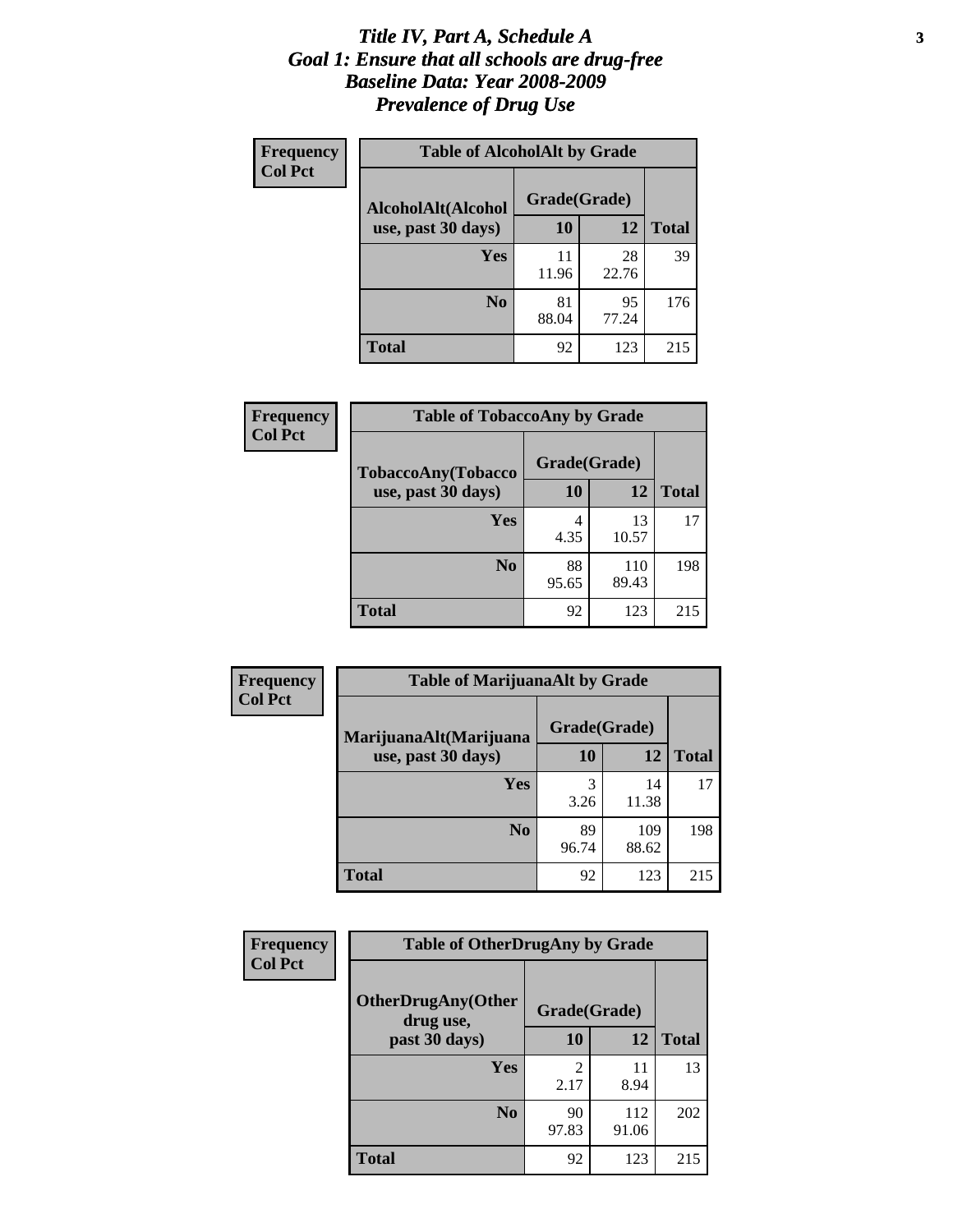### *Average Age of Onset of Use* **4** *Results for "Average Age of Onset of Use" questions exclude students who said they did not use that substance*

| <b>Variable</b>    | Label                                                              | <b>Mean</b> |
|--------------------|--------------------------------------------------------------------|-------------|
| Alcoholinit2       | I started using alcohol when I was                                 | 13.92       |
| Cigarettesinit2    | I started smoking tobacco when I was                               | 13.08       |
| Smokelessinit2     | I started chewing tobacco when I was                               | 11.83       |
| Marijuanainit2     | I started using marijuana when I was                               | 13.89       |
| Cocaineinit2       | I started using cocaine when I was                                 | 12.00       |
| Inhalantsinit2     | I started using inhalants when I was                               | 8.75        |
| Steroidsinit2      | I started using steroids when I was                                | 10.00       |
| Ecstasyinit2       | I started using ecstasy when I was                                 | 14.33       |
| Methinit2          | I started using methamphetamines when I was                        | 11.00       |
| Hallucinogensinit2 | I started using hallucinogens when I was                           | 14.00       |
| Prescriptioninit2  | I started using prescription drugs not prescribed to me when I was | 11.75       |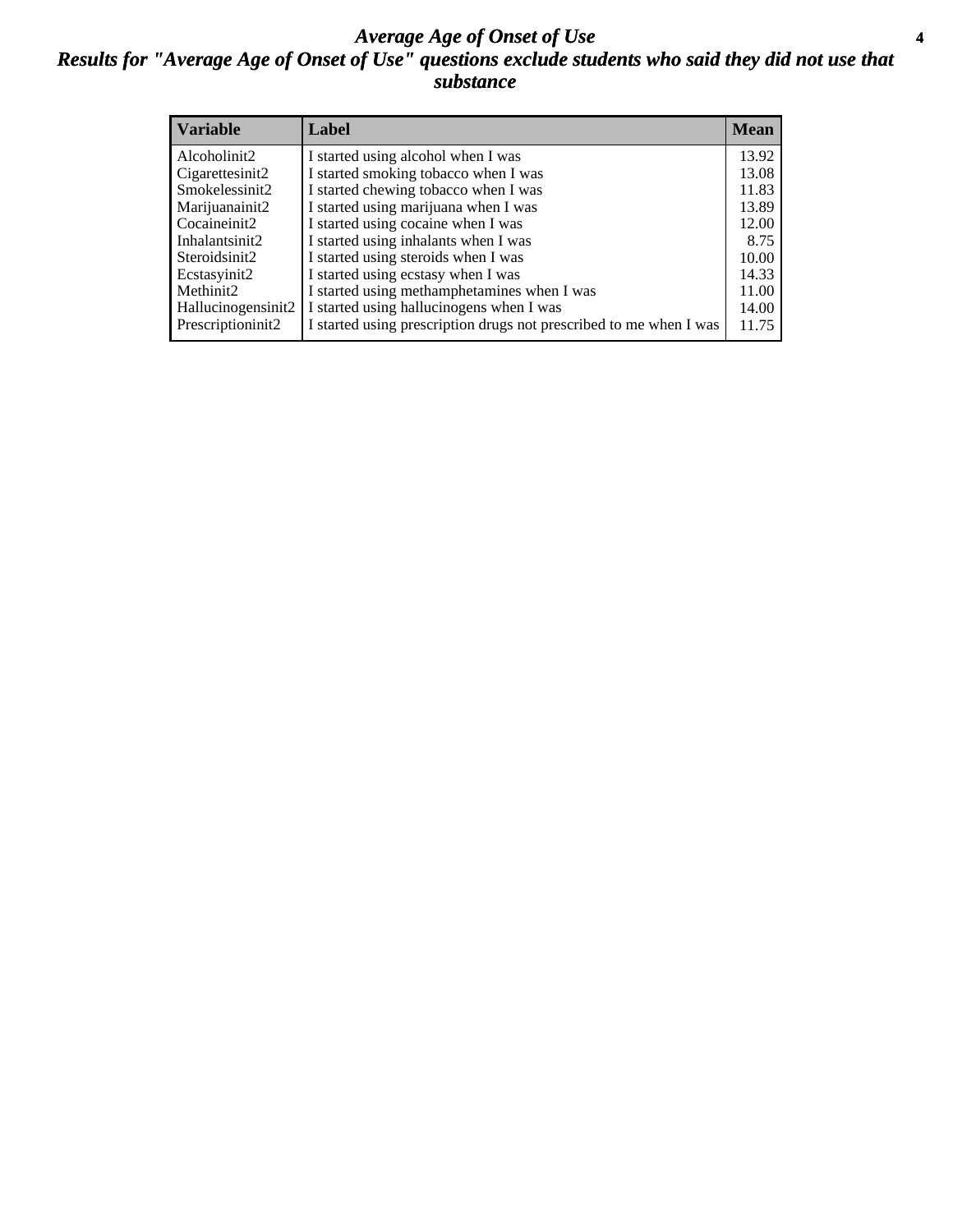# *Perception of Health Risk* **5**

| Frequency      | <b>Table of Alcoholharmdich by Grade</b> |              |             |              |  |
|----------------|------------------------------------------|--------------|-------------|--------------|--|
| <b>Col Pct</b> | Alcoholharmdich(I<br>think alcohol is    | Grade(Grade) |             |              |  |
|                | harmful)                                 | 10           | 12          | <b>Total</b> |  |
|                | Yes                                      | 72<br>78.26  | 91<br>73.98 | 163          |  |
|                | N <sub>0</sub>                           | 20<br>21.74  | 32<br>26.02 | 52           |  |
|                | <b>Total</b>                             | 92           | 123         | 215          |  |

| Frequency      | <b>Table of Tobaccoharmdich by Grade</b> |              |              |              |  |
|----------------|------------------------------------------|--------------|--------------|--------------|--|
| <b>Col Pct</b> | Tobaccoharmdich(I<br>think tobacco is    | Grade(Grade) |              |              |  |
|                | harmful)                                 | 10           | 12           | <b>Total</b> |  |
|                | Yes                                      | 81<br>88.04  | 110<br>89.43 | 191          |  |
|                | N <sub>0</sub>                           | 11<br>11.96  | 13<br>10.57  | 24           |  |
|                | <b>Total</b>                             | 92           | 123          | 215          |  |

| Frequency      | <b>Table of Marijuanaharmdich by Grade</b> |              |             |              |  |  |
|----------------|--------------------------------------------|--------------|-------------|--------------|--|--|
| <b>Col Pct</b> | Marijuanaharmdich(I<br>think marijuana is  | Grade(Grade) |             |              |  |  |
|                | harmful)                                   | 10           | 12          | <b>Total</b> |  |  |
|                | Yes                                        | 69<br>75.00  | 90<br>73.17 | 159          |  |  |
|                | N <sub>0</sub>                             | 23<br>25.00  | 33<br>26.83 | 56           |  |  |
|                | <b>Total</b>                               | 92           | 123         | 215          |  |  |

| Frequency      | <b>Table of Otherdrugharmdich by Grade</b>   |              |              |              |  |
|----------------|----------------------------------------------|--------------|--------------|--------------|--|
| <b>Col Pct</b> | Otherdrugharmdich(I<br>think other drugs are | Grade(Grade) |              |              |  |
|                | harmful)                                     | <b>10</b>    | 12           | <b>Total</b> |  |
|                | <b>Yes</b>                                   | 83<br>90.22  | 111<br>90.24 | 194          |  |
|                | N <sub>0</sub>                               | q<br>9.78    | 12<br>9.76   | 21           |  |
|                | <b>Total</b>                                 | 92           | 123          | 215          |  |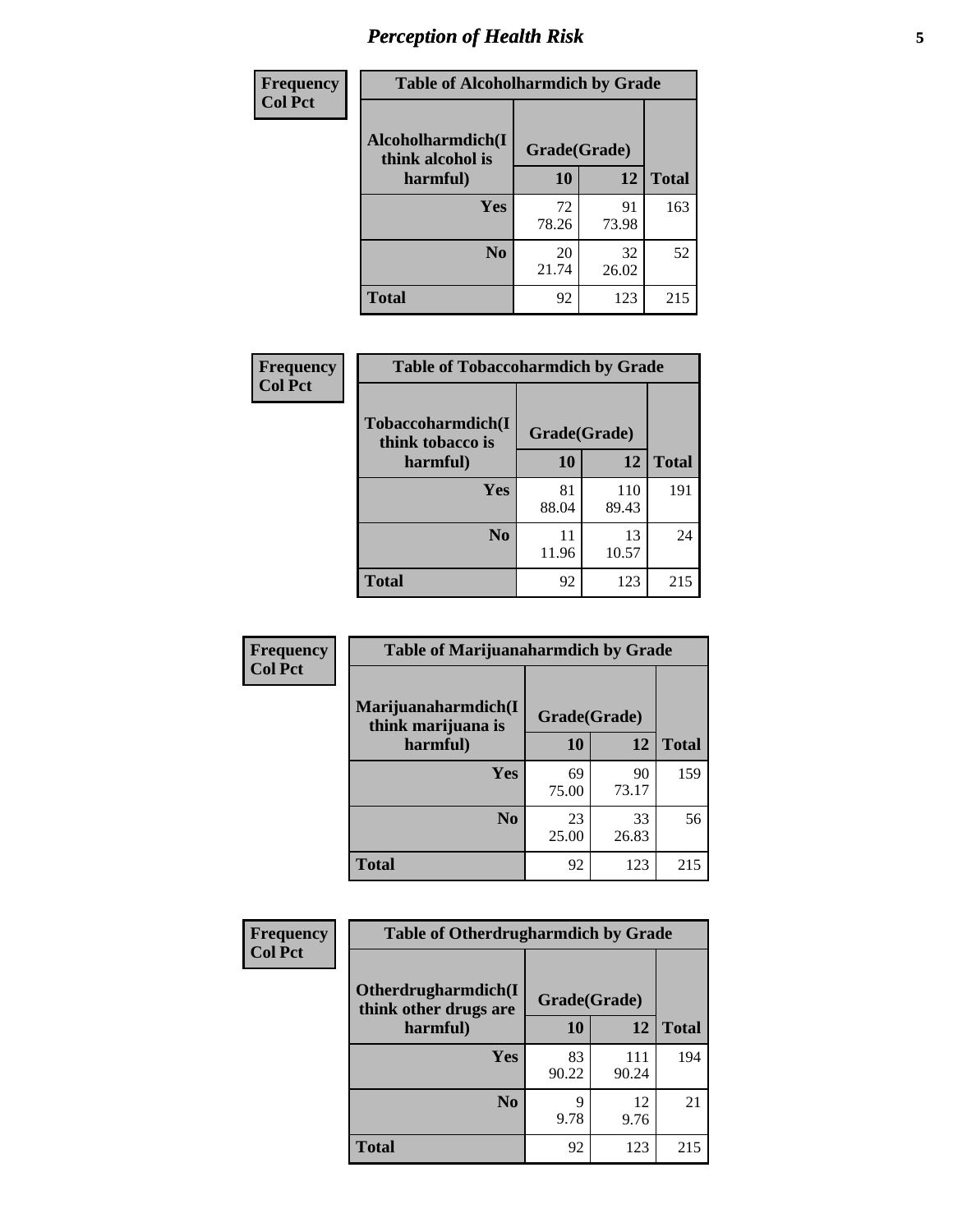# *Social Disapproval* **6**

| Frequency      | <b>Table of Alcoholpeerdich by Grade</b>                    |              |             |              |
|----------------|-------------------------------------------------------------|--------------|-------------|--------------|
| <b>Col Pct</b> | Alcoholpeerdich(My<br>friends would<br>disapprove if I used | Grade(Grade) |             |              |
|                | alcohol)                                                    | 10           | 12          | <b>Total</b> |
|                | <b>Yes</b>                                                  | 59<br>64.13  | 55<br>44.72 | 114          |
|                | N <sub>0</sub>                                              | 33<br>35.87  | 68<br>55.28 | 101          |
|                | <b>Total</b>                                                | 92           | 123         | 215          |

| <b>Frequency</b> |
|------------------|
| <b>Col Pct</b>   |

| <b>Table of Tobaccopeerdich by Grade</b>                    |             |              |              |  |
|-------------------------------------------------------------|-------------|--------------|--------------|--|
| Tobaccopeerdich(My<br>friends would<br>disapprove if I used |             | Grade(Grade) |              |  |
| tobacco)                                                    | 10          | 12           | <b>Total</b> |  |
| Yes                                                         | 71<br>77.17 | 90<br>73.17  | 161          |  |
| N <sub>0</sub>                                              | 21<br>22.83 | 33<br>26.83  | 54           |  |
| <b>Total</b>                                                | 92          | 123          | 215          |  |

| Frequency      | <b>Table of Marijuanapeerdich by Grade</b>                    |              |             |              |  |
|----------------|---------------------------------------------------------------|--------------|-------------|--------------|--|
| <b>Col Pct</b> | Marijuanapeerdich(My<br>friends would<br>disapprove if I used | Grade(Grade) |             |              |  |
|                | marijuana)                                                    | 10           | 12          | <b>Total</b> |  |
|                | <b>Yes</b>                                                    | 64<br>69.57  | 78<br>63.41 | 142          |  |
|                | N <sub>0</sub>                                                | 28<br>30.43  | 45<br>36.59 | 73           |  |
|                | <b>Total</b>                                                  | 92           | 123         | 215          |  |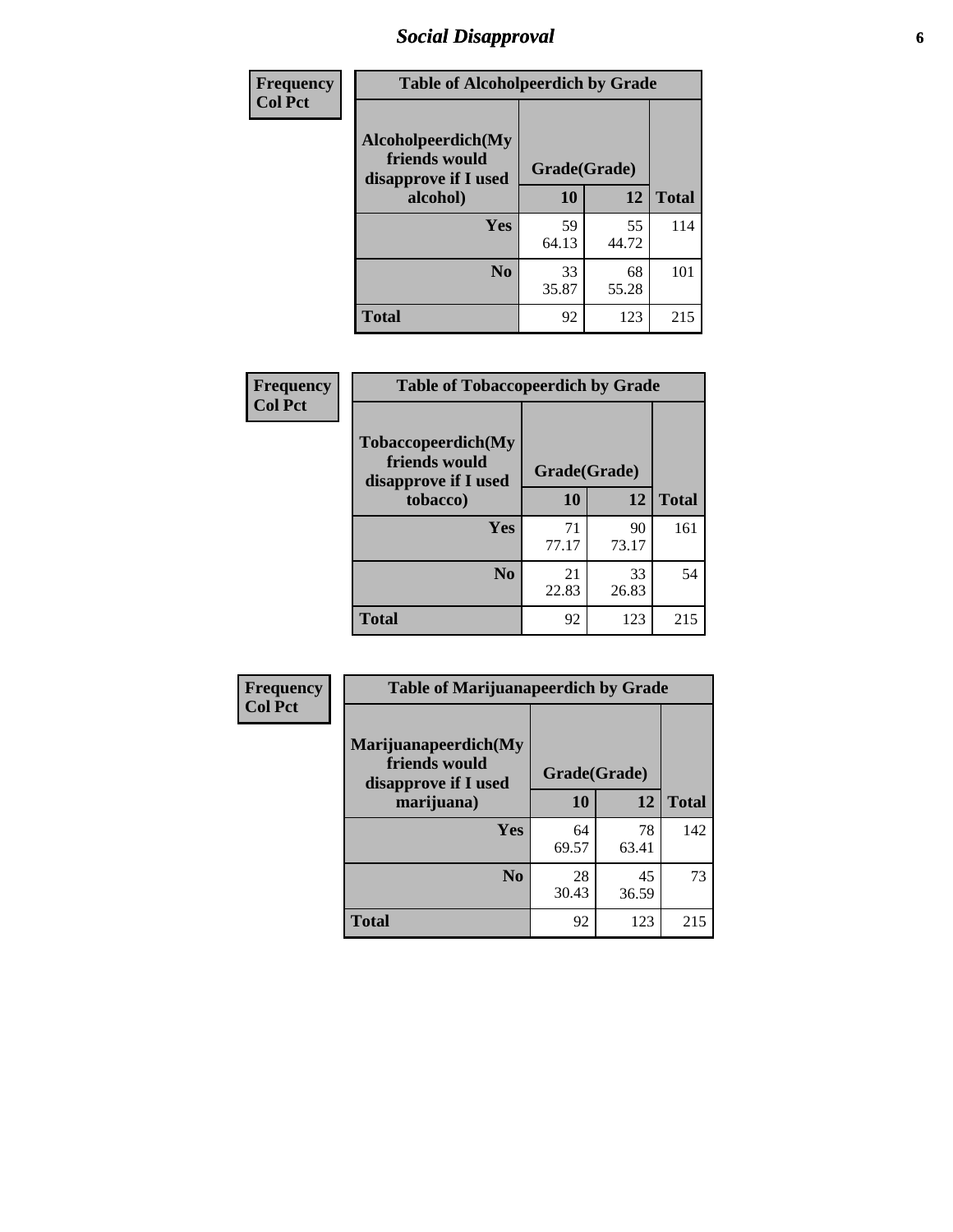# *Social Disapproval* **7**

| Frequency      | <b>Table of Otherdrugpeerdich by Grade</b>                    |              |             |              |  |
|----------------|---------------------------------------------------------------|--------------|-------------|--------------|--|
| <b>Col Pct</b> | Otherdrugpeerdich(My<br>friends would<br>disapprove if I used | Grade(Grade) |             |              |  |
|                | other drugs)                                                  | 10           | 12          | <b>Total</b> |  |
|                | <b>Yes</b>                                                    | 73<br>79.35  | 98<br>79.67 | 171          |  |
|                | N <sub>0</sub>                                                | 19<br>20.65  | 25<br>20.33 | 44           |  |
|                | <b>Total</b>                                                  | 92           | 123         | 215          |  |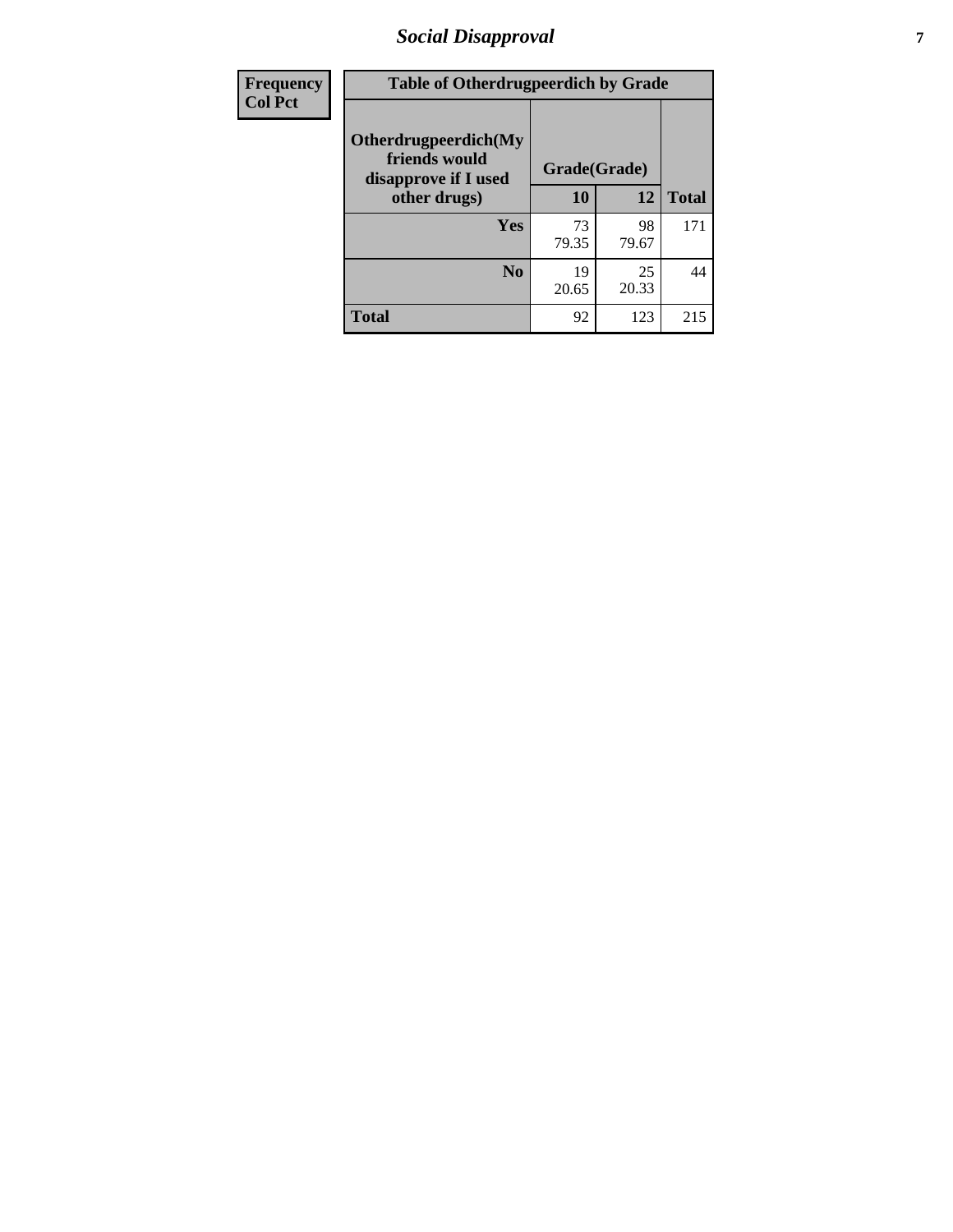### Title IV, Part A, Schedule A **8** *Goal 2: To help ensure that all schools are safe and disciplined Baseline Data: Year 2008-2009 Student Involvement in Gang Activity*

| Frequency      | <b>Table of Gangself by Grade</b>                                                                 |                    |              |              |
|----------------|---------------------------------------------------------------------------------------------------|--------------------|--------------|--------------|
| <b>Col Pct</b> | Gangself(I<br>have<br>participated<br>in illegal<br>gang<br>activities in<br>the past 30<br>days) | Grade(Grade)<br>10 | 12           | <b>Total</b> |
|                | Yes                                                                                               | 7<br>7.61          | 7<br>5.69    | 14           |
|                | N <sub>0</sub>                                                                                    | 85<br>92.39        | 116<br>94.31 | 201          |
|                | Total                                                                                             | 92                 | 123          | 215          |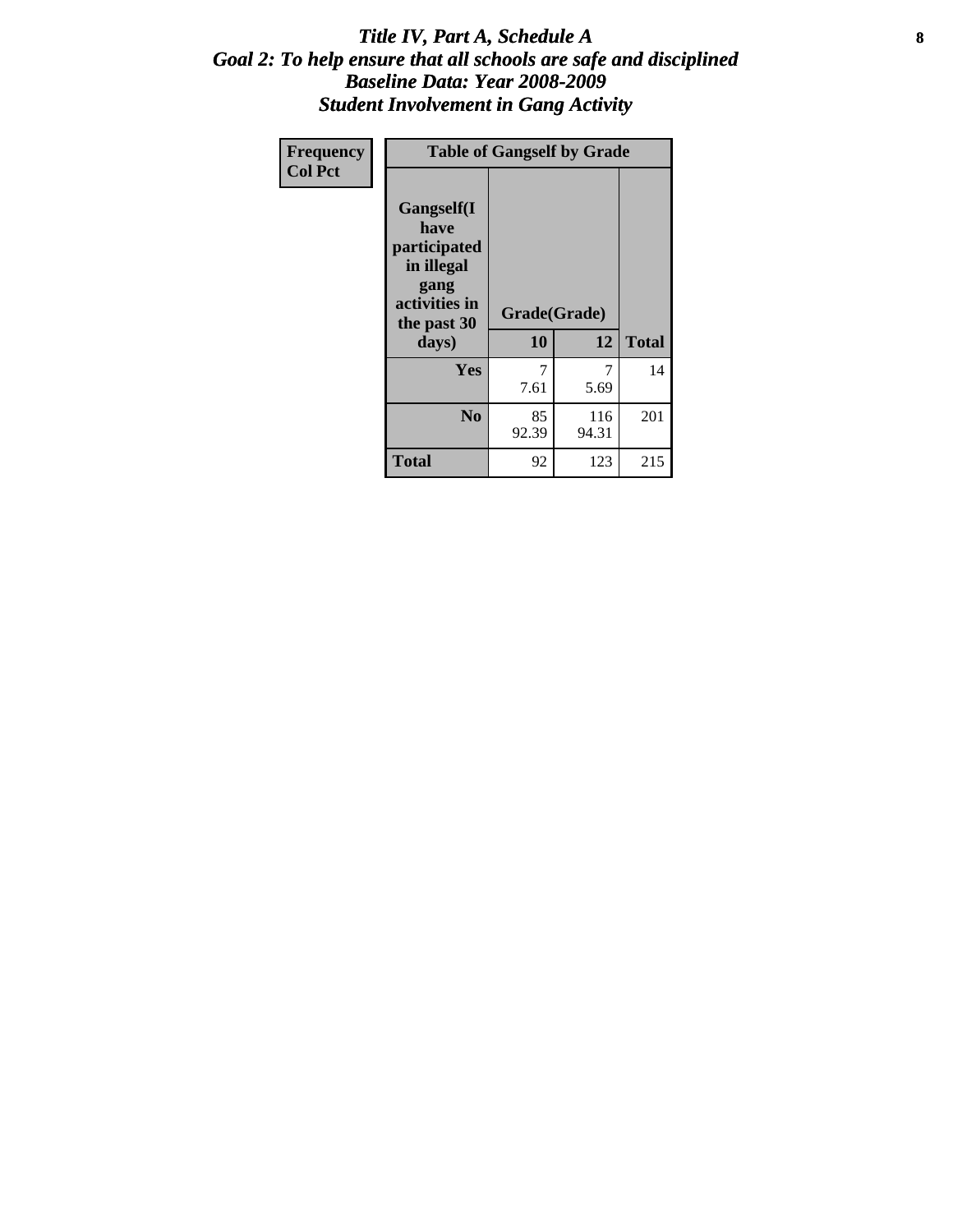# *Student Perception of School Safety* **9**

| <b>Frequency</b><br>Row Pct |
|-----------------------------|
|                             |

| <b>Table of Grade by Safeschool</b> |                          |                                                                                                       |             |             |     |  |  |  |
|-------------------------------------|--------------------------|-------------------------------------------------------------------------------------------------------|-------------|-------------|-----|--|--|--|
|                                     |                          | Safeschool (School is a place at which I feel<br>safe)                                                |             |             |     |  |  |  |
| Grade(Grade)                        | <b>Strongly</b><br>Agree | <b>Somewhat   Somewhat</b><br><b>Strongly</b><br><b>Disagree</b><br>Disagree<br><b>Total</b><br>Agree |             |             |     |  |  |  |
| 10                                  | 10<br>10.87              | 37<br>40.22                                                                                           | 29<br>31.52 | 16<br>17.39 | 92  |  |  |  |
| 12                                  | 12.<br>9.76              | 52<br>42.28                                                                                           | 37<br>30.08 | 22<br>17.89 | 123 |  |  |  |
| <b>Total</b>                        | 22                       | 89                                                                                                    | 66          | 38          | 215 |  |  |  |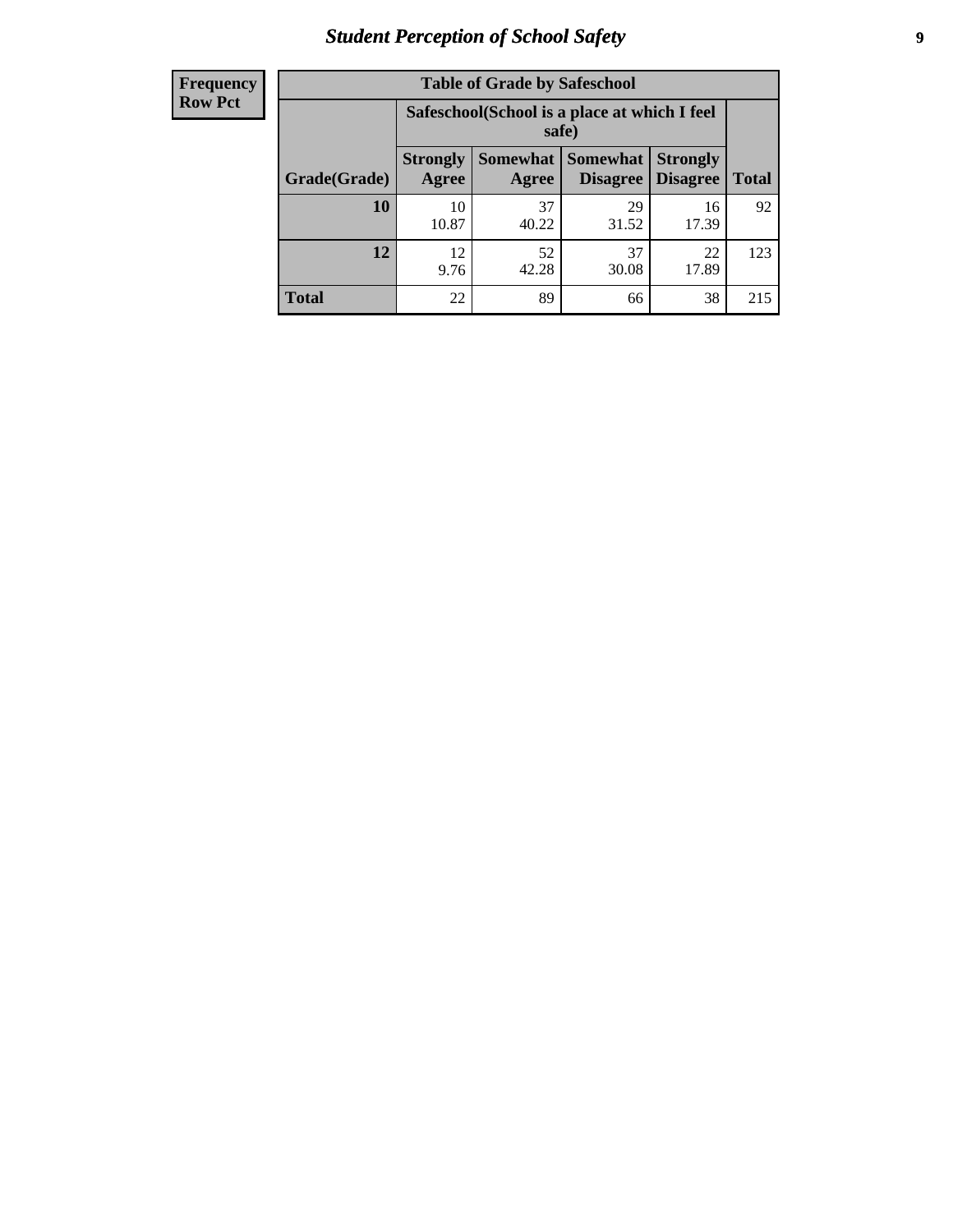### *Students Who Have Been Bullied* **10**

| <b>Frequency</b> | <b>Table of Grade by Bullied</b>                                              |              |                      |                  |                                 |                       |                |              |
|------------------|-------------------------------------------------------------------------------|--------------|----------------------|------------------|---------------------------------|-----------------------|----------------|--------------|
| <b>Row Pct</b>   | <b>Bullied</b> (I have been bullied by other<br>students in the past 30 days) |              |                      |                  |                                 |                       |                |              |
|                  |                                                                               | $\mathbf{0}$ | 1 or<br>$\mathbf{2}$ | <b>6 to</b><br>9 | <b>10</b><br>$\mathbf{t}$<br>19 | <b>20</b><br>to<br>29 | All<br>30      |              |
|                  | Grade(Grade)                                                                  | <b>Days</b>  | days                 | days             | days                            | days                  | days           | <b>Total</b> |
|                  | 10                                                                            | 86<br>93.48  | 4<br>4.35            | $\Omega$<br>0.00 | $\Omega$<br>0.00                | 1.09                  | 1.09           | 92           |
|                  | 12                                                                            | 115<br>93.50 | 3<br>2.44            | 0.81             | 3<br>2.44                       | $\Omega$<br>0.00      | 0.81           | 123          |
|                  | <b>Total</b>                                                                  | 201          | 7                    |                  | 3                               |                       | $\overline{2}$ | 215          |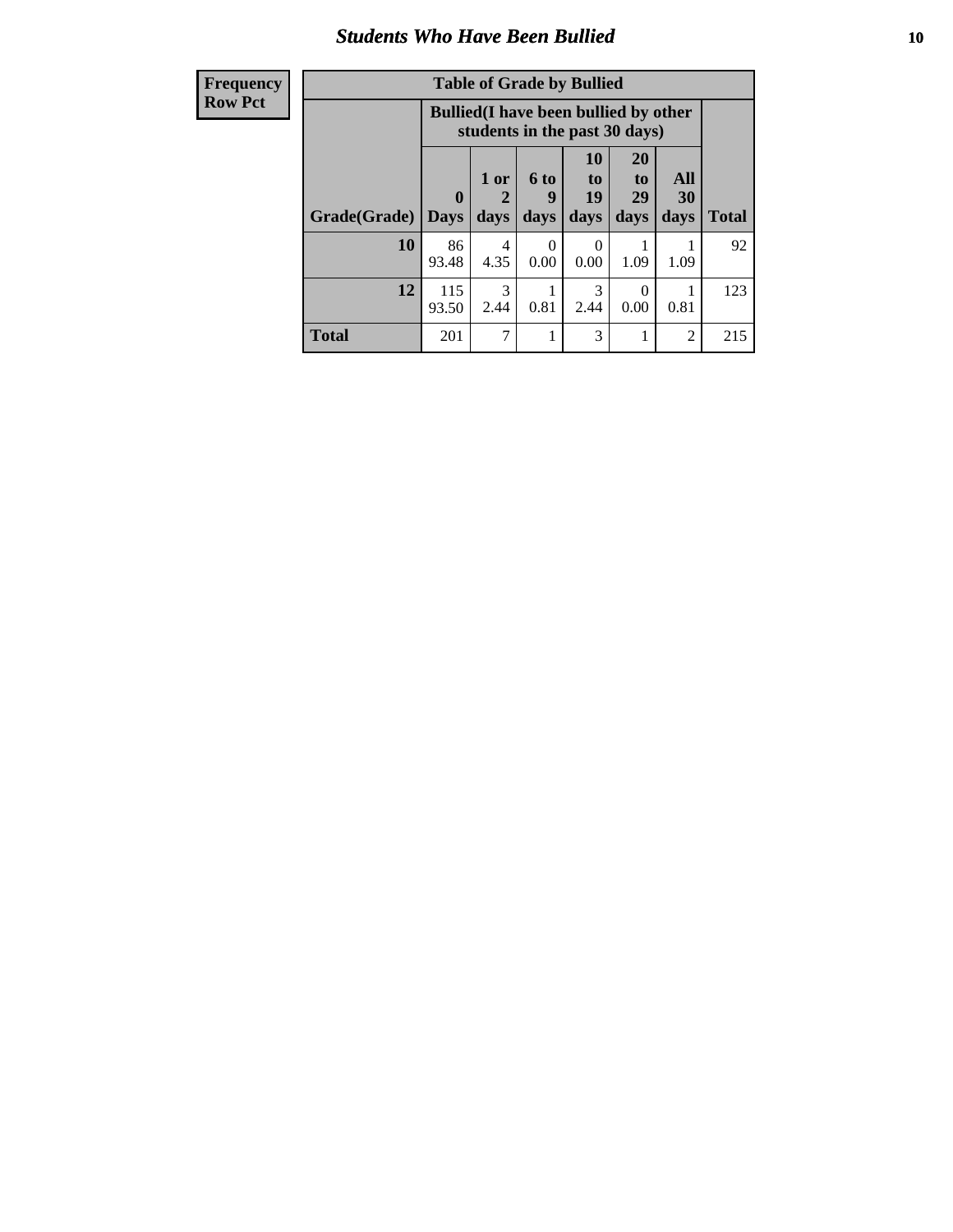### *School Climate* **11**

| Frequency      | <b>Table of SchoolClimate1 by Grade</b> |                    |             |              |  |  |
|----------------|-----------------------------------------|--------------------|-------------|--------------|--|--|
| <b>Col Pct</b> | SchoolClimate1(I<br>like school)        | Grade(Grade)<br>10 | 12          | <b>Total</b> |  |  |
|                | <b>Strongly Agree</b>                   | 25<br>27.17        | 33<br>26.83 | 58           |  |  |
|                | <b>Somewhat Agree</b>                   | 51<br>55.43        | 71<br>57.72 | 122          |  |  |
|                | <b>Somewhat Disagree</b>                | 12<br>13.04        | 5.69        | 19           |  |  |
|                | <b>Strongly Disagree</b>                | 4<br>4.35          | 12<br>9.76  | 16           |  |  |
|                | <b>Total</b>                            | 92                 | 123         | 215          |  |  |

| Frequency      | <b>Table of SchoolClimate2 by Grade</b>           |                    |             |              |  |  |
|----------------|---------------------------------------------------|--------------------|-------------|--------------|--|--|
| <b>Col Pct</b> | SchoolClimate2(I<br>feel successful at<br>school) | Grade(Grade)<br>10 | 12          | <b>Total</b> |  |  |
|                | <b>Strongly Agree</b>                             | 33<br>35.87        | 53<br>43.09 | 86           |  |  |
|                | <b>Somewhat Agree</b>                             | 46<br>50.00        | 56<br>45.53 | 102          |  |  |
|                | <b>Somewhat Disagree</b>                          | 10<br>10.87        | 8<br>6.50   | 18           |  |  |
|                | <b>Strongly Disagree</b>                          | 3<br>3.26          | 6<br>4.88   | 9            |  |  |
|                | <b>Total</b>                                      | 92                 | 123         | 215          |  |  |

| Frequency      | <b>Table of SchoolClimate3 by Grade</b>                      |              |             |              |  |
|----------------|--------------------------------------------------------------|--------------|-------------|--------------|--|
| <b>Col Pct</b> | <b>SchoolClimate3(My</b><br>school has high<br>standards for | Grade(Grade) |             |              |  |
|                | achievement)                                                 | 10           | 12          | <b>Total</b> |  |
|                | <b>Strongly Agree</b>                                        | 16<br>17.39  | 21<br>17.07 | 37           |  |
|                | <b>Somewhat Agree</b>                                        | 45<br>48.91  | 61<br>49.59 | 106          |  |
|                | <b>Somewhat Disagree</b>                                     | 21<br>22.83  | 26<br>21.14 | 47           |  |
|                | <b>Strongly Disagree</b>                                     | 10<br>10.87  | 15<br>12.20 | 25           |  |
|                | Total                                                        | 92           | 123         | 215          |  |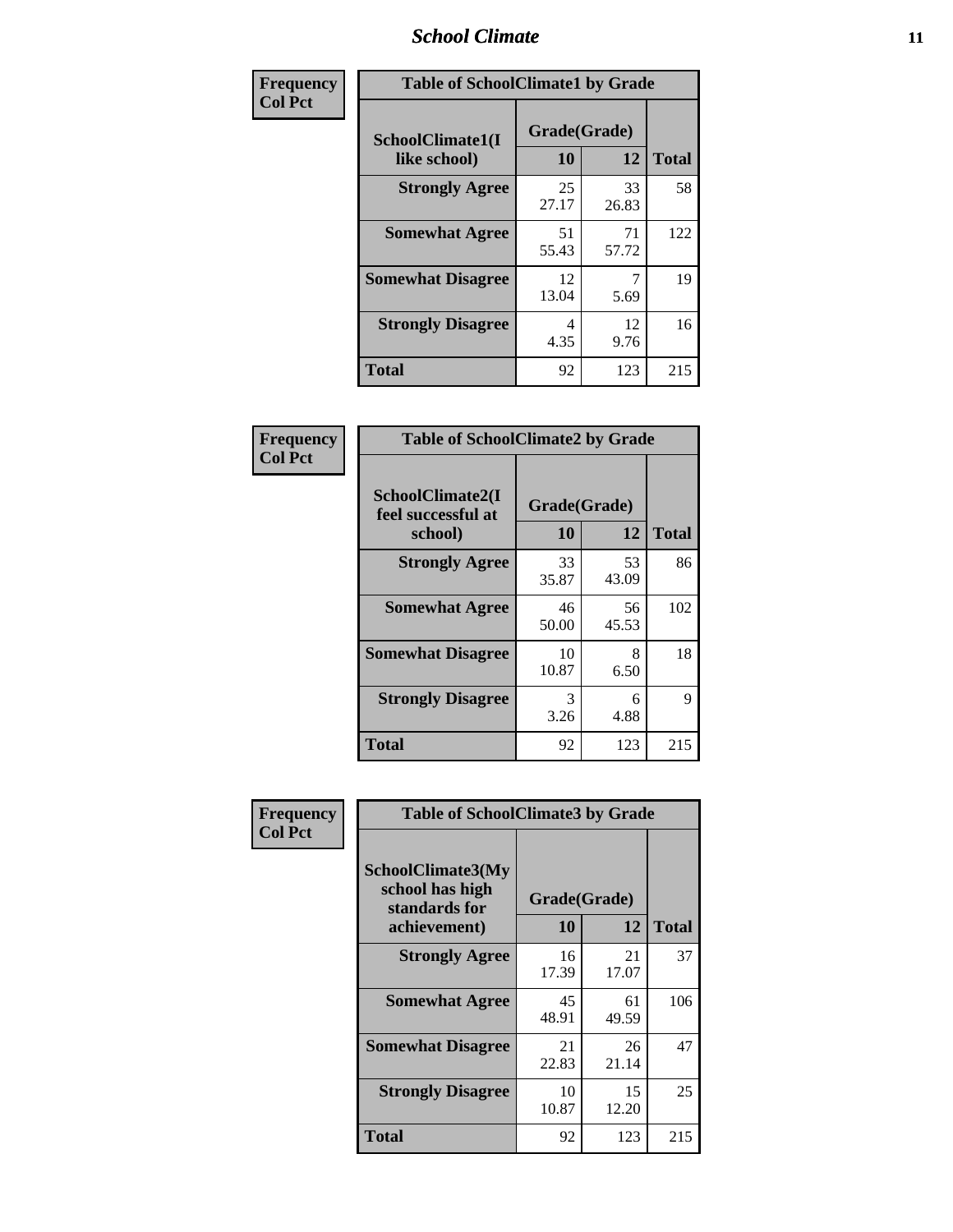### *School Climate* **12**

| Frequency      | <b>Table of SchoolClimate4 by Grade</b>                       |                    |             |              |
|----------------|---------------------------------------------------------------|--------------------|-------------|--------------|
| <b>Col Pct</b> | SchoolClimate4(My<br>school sets clear<br>rules for behavior) | Grade(Grade)<br>10 | 12          | <b>Total</b> |
|                | <b>Strongly Agree</b>                                         | 25<br>27.17        | 59<br>47.97 | 84           |
|                | <b>Somewhat Agree</b>                                         | 45<br>48.91        | 44<br>35.77 | 89           |
|                | <b>Somewhat Disagree</b>                                      | 15<br>16.30        | 13<br>10.57 | 28           |
|                | <b>Strongly Disagree</b>                                      | 7<br>7.61          | 7<br>5.69   | 14           |
|                | Total                                                         | 92                 | 123         | 215          |

| <b>Table of SchoolClimate5 by Grade</b>                              |                    |             |              |  |
|----------------------------------------------------------------------|--------------------|-------------|--------------|--|
| SchoolClimate5(I<br>know what to do in<br>an emergency at<br>school) | Grade(Grade)<br>10 | 12          | <b>Total</b> |  |
| <b>Strongly Agree</b>                                                | 36<br>39.13        | 60<br>48.78 | 96           |  |
| <b>Somewhat Agree</b>                                                | 43<br>46.74        | 46<br>37.40 | 89           |  |
| <b>Somewhat Disagree</b>                                             | 9<br>9.78          | 9<br>7.32   | 18           |  |
| <b>Strongly Disagree</b>                                             | 4<br>4.35          | 8<br>6.50   | 12           |  |
| <b>Total</b>                                                         | 92                 | 123         | 215          |  |

| Frequency      | <b>Table of SchoolClimate6 by Grade</b>                  |                    |             |              |
|----------------|----------------------------------------------------------|--------------------|-------------|--------------|
| <b>Col Pct</b> | <b>SchoolClimate6(Teachers</b><br>treat me with respect) | Grade(Grade)<br>10 | 12          | <b>Total</b> |
|                | <b>Strongly Agree</b>                                    | 25<br>27.17        | 44<br>35.77 | 69           |
|                | <b>Somewhat Agree</b>                                    | 45<br>48.91        | 51<br>41.46 | 96           |
|                | <b>Somewhat Disagree</b>                                 | 13<br>14.13        | 17<br>13.82 | 30           |
|                | <b>Strongly Disagree</b>                                 | 9<br>9.78          | 11<br>8.94  | 20           |
|                | <b>Total</b>                                             | 92                 | 123         | 215          |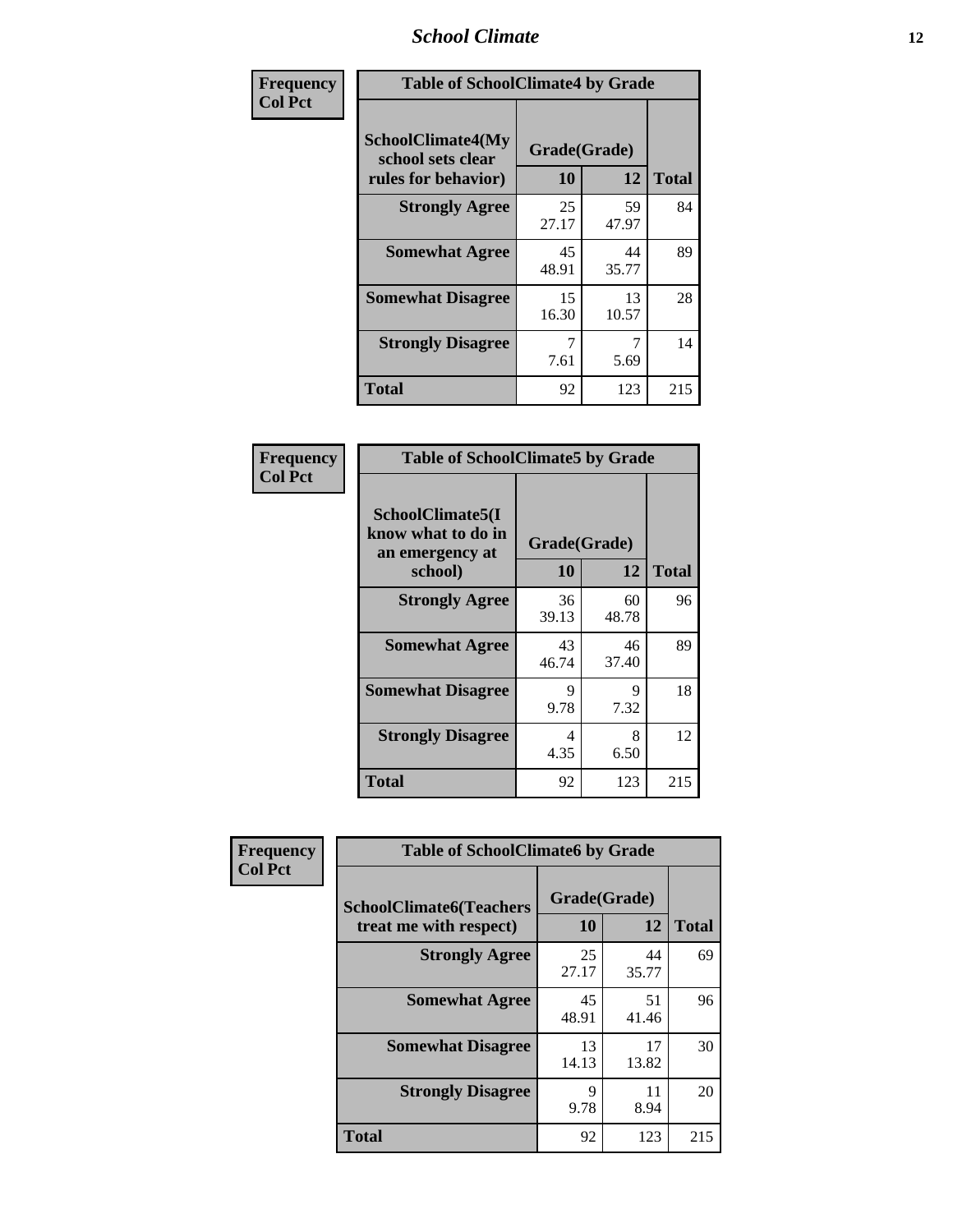### *School Climate* **13**

| Frequency      | <b>Table of SchoolClimate7 by Grade</b>                                       |                           |             |              |
|----------------|-------------------------------------------------------------------------------|---------------------------|-------------|--------------|
| <b>Col Pct</b> | <b>SchoolClimate7(Behaviors</b><br>in my class allow the<br>teacher to teach) | Grade(Grade)<br><b>10</b> | 12          | <b>Total</b> |
|                | <b>Strongly Agree</b>                                                         | 12<br>13.04               | 23<br>18.70 | 35           |
|                | <b>Somewhat Agree</b>                                                         | 45<br>48.91               | 49<br>39.84 | 94           |
|                | <b>Somewhat Disagree</b>                                                      | 23<br>25.00               | 34<br>27.64 | 57           |
|                | <b>Strongly Disagree</b>                                                      | 12<br>13.04               | 17<br>13.82 | 29           |
|                | <b>Total</b>                                                                  | 92                        | 123         | 215          |

| Frequency      | <b>Table of SchoolClimate8 by Grade</b>                                 |              |             |              |
|----------------|-------------------------------------------------------------------------|--------------|-------------|--------------|
| <b>Col Pct</b> | <b>SchoolClimate8(Students</b><br>are frequently<br>recognized for good | Grade(Grade) |             |              |
|                | behavior)                                                               | 10           | 12          | <b>Total</b> |
|                | <b>Strongly Agree</b>                                                   | 11<br>11.96  | 30<br>24.39 | 41           |
|                | <b>Somewhat Agree</b>                                                   | 37<br>40.22  | 45<br>36.59 | 82           |
|                | <b>Somewhat Disagree</b>                                                | 25<br>27.17  | 31<br>25.20 | 56           |
|                | <b>Strongly Disagree</b>                                                | 19<br>20.65  | 17<br>13.82 | 36           |
|                | <b>Total</b>                                                            | 92           | 123         | 215          |

| <b>Frequency</b> | <b>Table of SchoolClimate9 by Grade</b>                                           |                    |             |              |
|------------------|-----------------------------------------------------------------------------------|--------------------|-------------|--------------|
| <b>Col Pct</b>   | SchoolClimate9(School<br>counselor would be<br>helpful if I needed<br>assistance) | Grade(Grade)<br>10 | 12          | <b>Total</b> |
|                  | <b>Strongly Agree</b>                                                             | 33<br>35.87        | 55<br>44.72 | 88           |
|                  | <b>Somewhat Agree</b>                                                             | 37<br>40.22        | 39<br>31.71 | 76           |
|                  | <b>Somewhat Disagree</b>                                                          | 10<br>10.87        | 14<br>11.38 | 24           |
|                  | <b>Strongly Disagree</b>                                                          | 12<br>13.04        | 15<br>12.20 | 27           |
|                  | <b>Total</b>                                                                      | 92                 | 123         | 215          |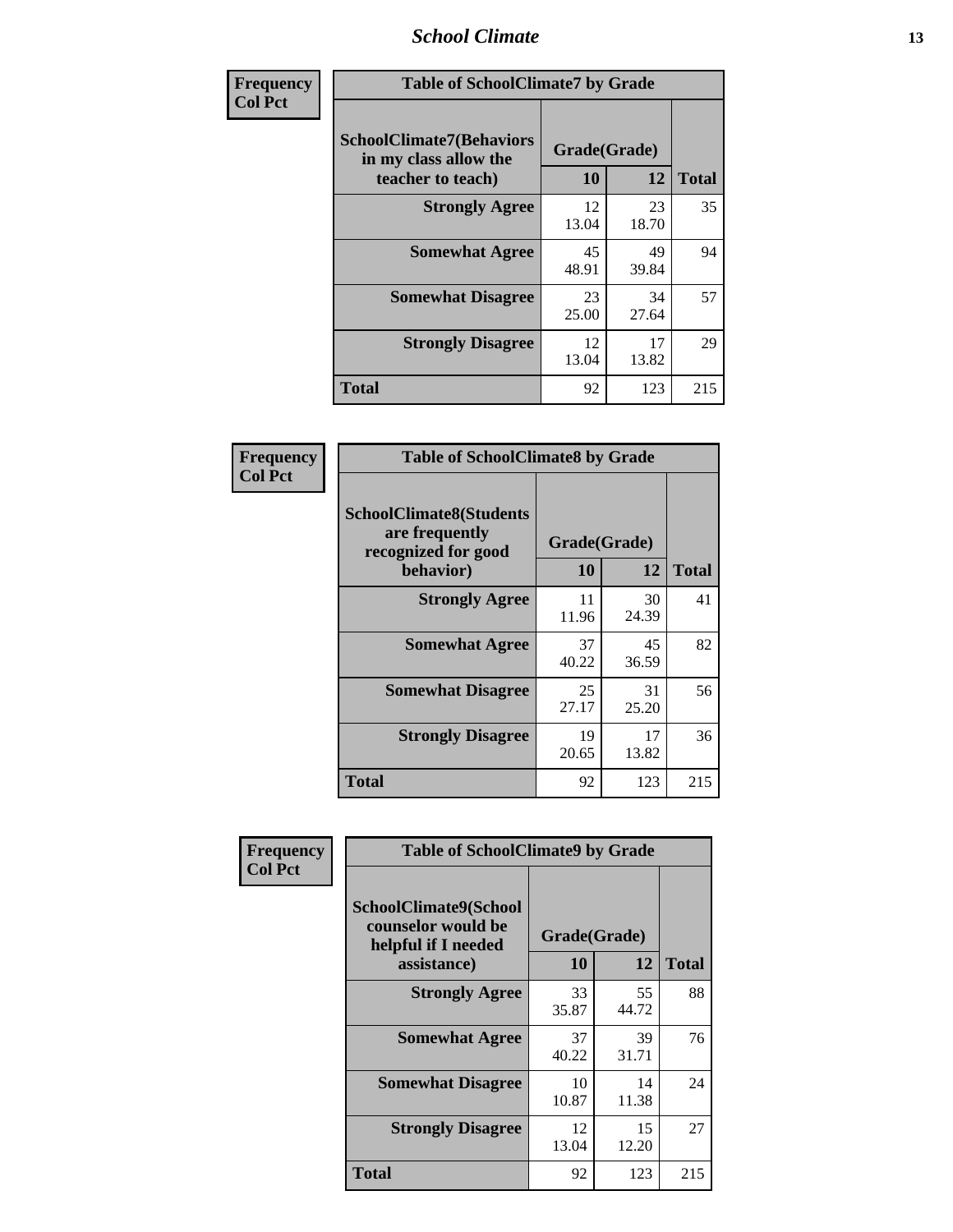### *Reasons for Dropping Out* **14**

| Frequency      |                                                                          | <b>Table of Dropoutreason by Grade</b> |                    |              |  |
|----------------|--------------------------------------------------------------------------|----------------------------------------|--------------------|--------------|--|
| <b>Col Pct</b> | Dropoutreason(If<br>I dropped out the<br>reason would<br>most likely be) | 10                                     | Grade(Grade)<br>12 | <b>Total</b> |  |
|                | Won't Drop out                                                           | 56<br>60.87                            | 65<br>52.85        | 121          |  |
|                | <b>Bored</b>                                                             | 6<br>6.52                              | 19<br>15.45        | 25           |  |
|                | <b>Family Reasons</b>                                                    | 7<br>7.61                              | 18<br>14.63        | 25           |  |
|                | <b>Being Bullied</b>                                                     | 1.09                                   | 4<br>3.25          | 5            |  |
|                | <b>Other</b>                                                             | 22<br>23.91                            | 17<br>13.82        | 39           |  |
|                | <b>Total</b>                                                             | 92                                     | 123                | 215          |  |

| Frequency      | <b>Table of Dropout by Grade</b>                            |              |             |              |  |
|----------------|-------------------------------------------------------------|--------------|-------------|--------------|--|
| <b>Col Pct</b> | Dropout(I<br>have<br>thought<br>about<br>dropping<br>out of | Grade(Grade) |             |              |  |
|                | school)                                                     | 10           | 12          | <b>Total</b> |  |
|                | Yes                                                         | 21           | 41          | 62           |  |
|                |                                                             | 22.83        | 33.33       |              |  |
|                | N <sub>0</sub>                                              | 71<br>77.17  | 82<br>66.67 | 153          |  |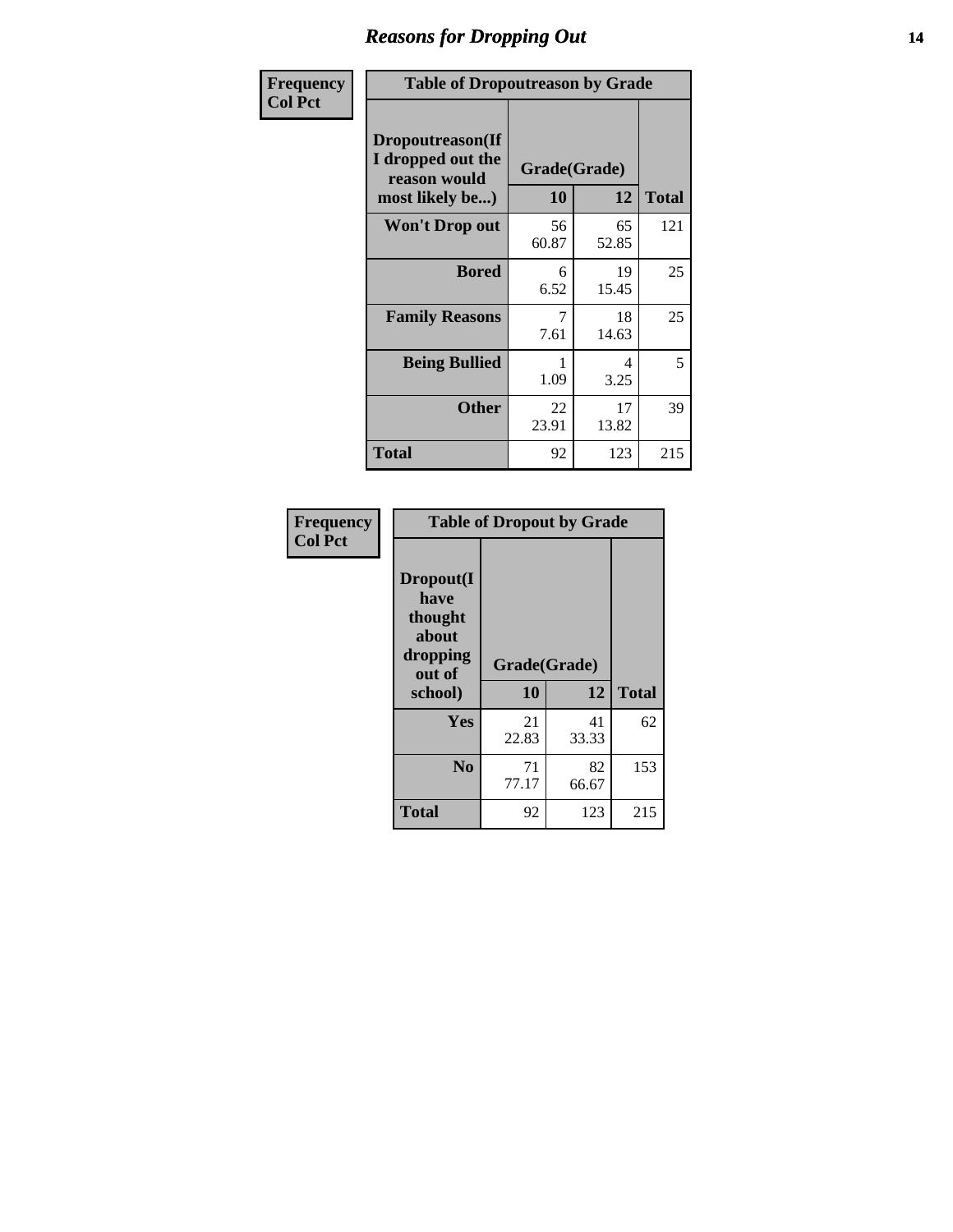*School Safety* **15**

| Frequency      | <b>Table of Gangself by Grade</b>                                                                 |                    |              |              |
|----------------|---------------------------------------------------------------------------------------------------|--------------------|--------------|--------------|
| <b>Col Pct</b> | Gangself(I<br>have<br>participated<br>in illegal<br>gang<br>activities in<br>the past 30<br>days) | Grade(Grade)<br>10 | 12           | <b>Total</b> |
|                | Yes                                                                                               | 7<br>7.61          | 7<br>5.69    | 14           |
|                | N <sub>o</sub>                                                                                    | 85<br>92.39        | 116<br>94.31 | 201          |
|                | <b>Total</b>                                                                                      | 92                 | 123          | 215          |

| Frequency<br><b>Col Pct</b> | <b>Table of Gangpeers by Grade</b>                                                                                             |                    |             |              |
|-----------------------------|--------------------------------------------------------------------------------------------------------------------------------|--------------------|-------------|--------------|
|                             | <b>Gangpeers</b> (I<br>have friends<br>who have<br>participated<br>in illegal<br>gang<br>activities in<br>the past 30<br>days) | Grade(Grade)<br>10 | 12          | <b>Total</b> |
|                             | <b>Yes</b>                                                                                                                     | 27<br>29.35        | 47<br>38.21 | 74           |
|                             | N <sub>0</sub>                                                                                                                 | 65<br>70.65        | 76<br>61.79 | 141          |
|                             | <b>Total</b>                                                                                                                   | 92                 | 123         | 215          |

| Frequency<br><b>Col Pct</b> | <b>Table of Pickedon by Grade</b>                                  |              |             |              |
|-----------------------------|--------------------------------------------------------------------|--------------|-------------|--------------|
|                             | <b>Pickedon(I have</b><br>been picked on or<br>teased at school in | Grade(Grade) |             |              |
|                             | the past 30 days)                                                  | 10           | 12          | <b>Total</b> |
|                             | <b>Strongly Agree</b>                                              | 7.61         | 13<br>10.57 | 20           |
|                             | <b>Somewhat Agree</b>                                              | 9<br>9.78    | 8<br>6.50   | 17           |
|                             | <b>Somewhat Disagree</b>                                           | 16<br>17.39  | 25<br>20.33 | 41           |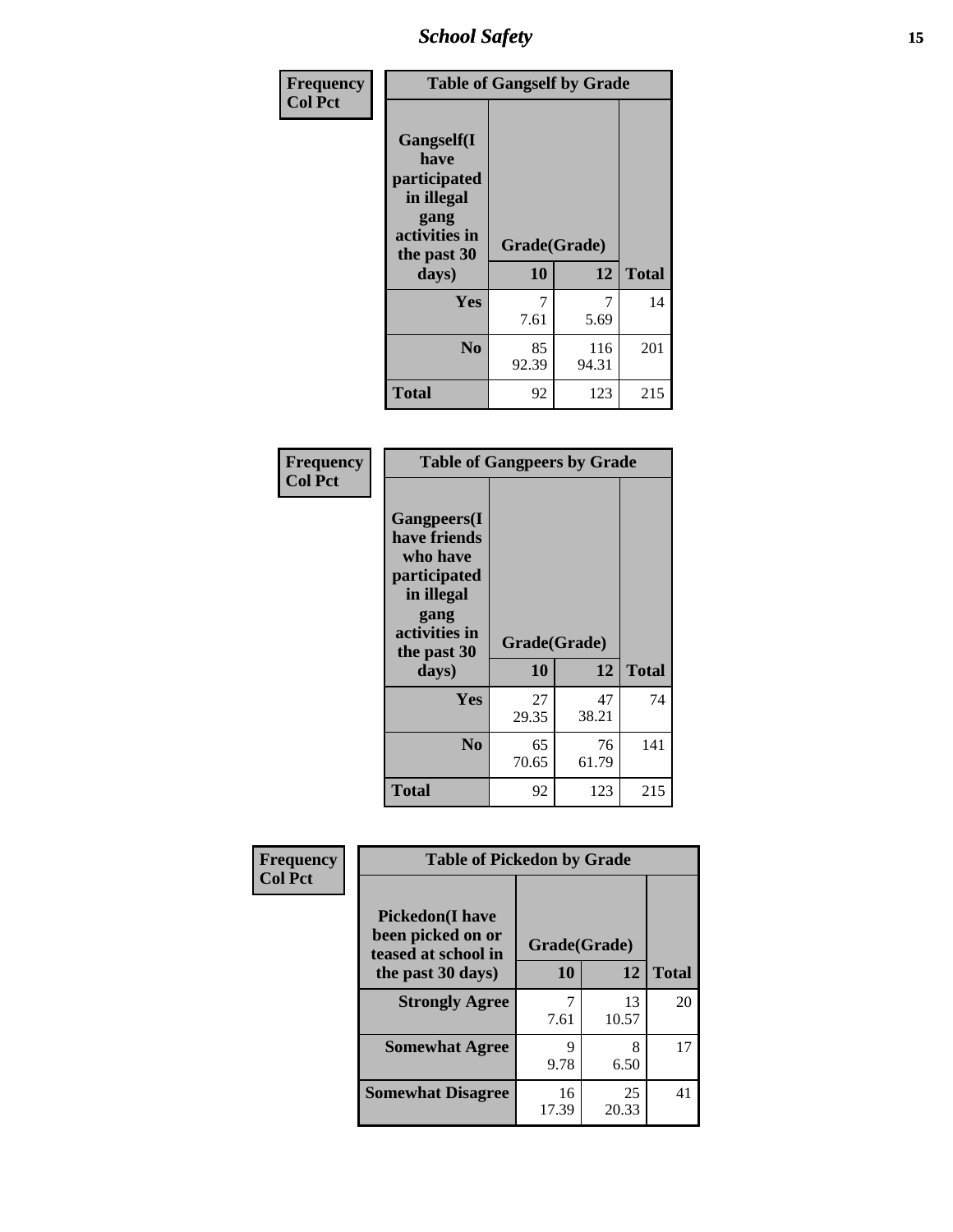# *School Safety* **16**

| Frequency      |                                                                                          | <b>Table of Pickedon by Grade</b> |             |              |  |  |  |  |  |
|----------------|------------------------------------------------------------------------------------------|-----------------------------------|-------------|--------------|--|--|--|--|--|
| <b>Col Pct</b> | <b>Pickedon</b> (I have<br>been picked on or<br>teased at school in<br>the past 30 days) | Grade(Grade)<br>10                | 12          | <b>Total</b> |  |  |  |  |  |
|                | <b>Strongly Disagree</b>                                                                 | 60<br>65.22                       | 77<br>62.60 | 137          |  |  |  |  |  |
|                | Total                                                                                    | 92                                | 123         | 215          |  |  |  |  |  |

| Frequency      |                                                          | <b>Table of Safeschool by Grade</b> |             |              |  |  |  |  |  |
|----------------|----------------------------------------------------------|-------------------------------------|-------------|--------------|--|--|--|--|--|
| <b>Col Pct</b> | Safeschool(School<br>is a place at which I<br>feel safe) | Grade(Grade)<br>10                  | 12          | <b>Total</b> |  |  |  |  |  |
|                | <b>Strongly Agree</b>                                    | 10<br>10.87                         | 12<br>9.76  | 22           |  |  |  |  |  |
|                | <b>Somewhat Agree</b>                                    | 37<br>40.22                         | 52<br>42.28 | 89           |  |  |  |  |  |
|                | <b>Somewhat Disagree</b>                                 | 29<br>31.52                         | 37<br>30.08 | 66           |  |  |  |  |  |
|                | <b>Strongly Disagree</b>                                 | 16<br>17.39                         | 22<br>17.89 | 38           |  |  |  |  |  |
|                | Total                                                    | 92                                  | 123         | 215          |  |  |  |  |  |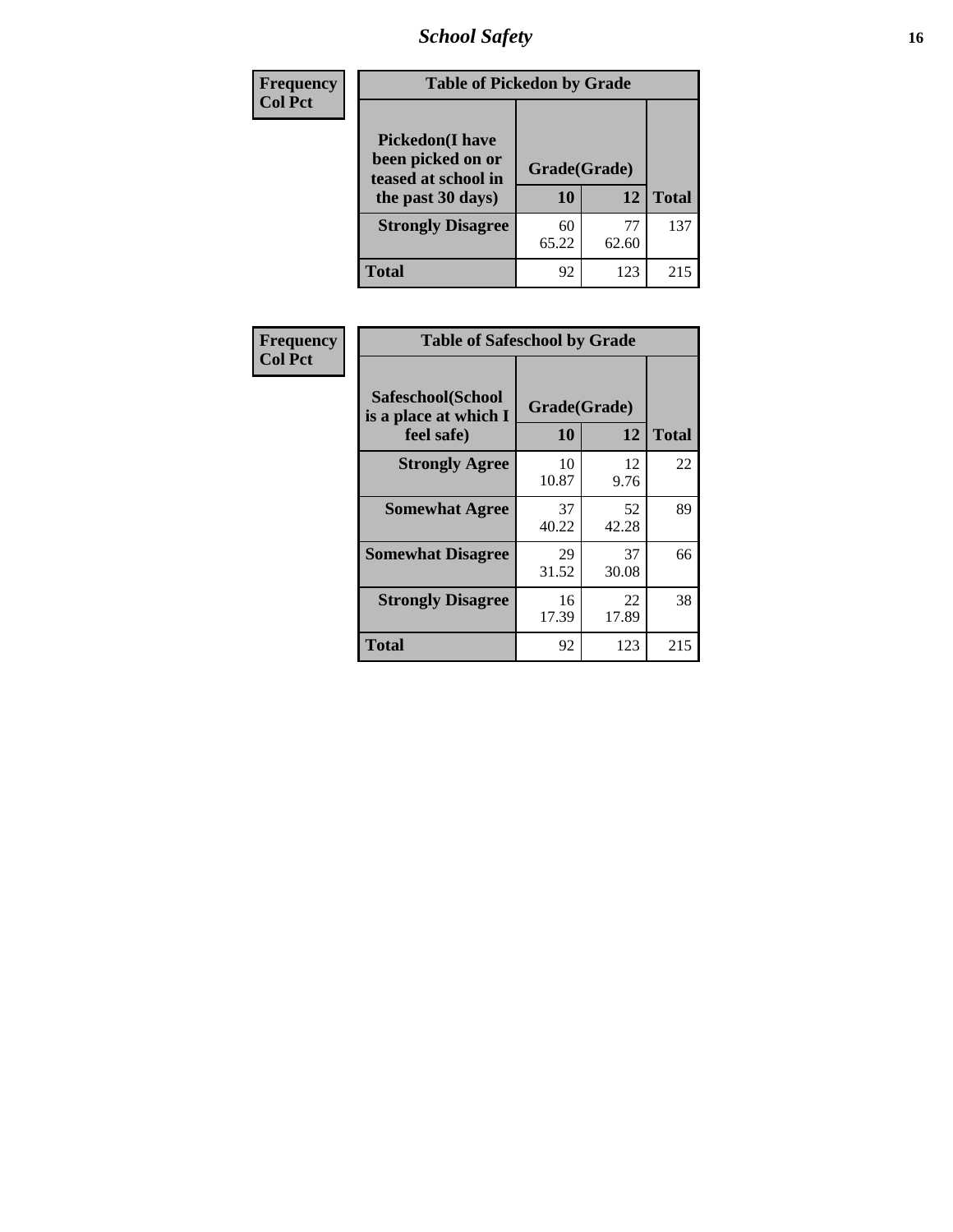*School Safety* **17**

| <b>Frequency</b> | <b>Table of Grade by Bullied</b> |                                                                               |                      |                  |                          |                       |                |              |  |  |
|------------------|----------------------------------|-------------------------------------------------------------------------------|----------------------|------------------|--------------------------|-----------------------|----------------|--------------|--|--|
| <b>Row Pct</b>   |                                  | <b>Bullied</b> (I have been bullied by other<br>students in the past 30 days) |                      |                  |                          |                       |                |              |  |  |
|                  |                                  | $\mathbf 0$                                                                   | 1 or<br>$\mathbf{2}$ | 6 to<br>9        | 10<br>$\mathbf{t}$<br>19 | <b>20</b><br>to<br>29 | All<br>30      |              |  |  |
|                  | Grade(Grade)   Days              |                                                                               | days                 | days             | days                     | days                  | days           | <b>Total</b> |  |  |
|                  | 10                               | 86<br>93.48                                                                   | 4<br>4.35            | $\Omega$<br>0.00 | 0<br>0.00                | 1.09                  | 1.09           | 92           |  |  |
|                  | 12                               | 115<br>93.50                                                                  | 3<br>2.44            | 0.81             | 3<br>2.44                | $\Omega$<br>0.00      | 0.81           | 123          |  |  |
|                  | <b>Total</b>                     | 201                                                                           | 7                    |                  | 3                        |                       | $\overline{2}$ | 215          |  |  |

| Frequency      |              |                                                                |           |                      |           | <b>Table of Grade by Bulliedothers</b> |                       |                |              |
|----------------|--------------|----------------------------------------------------------------|-----------|----------------------|-----------|----------------------------------------|-----------------------|----------------|--------------|
| <b>Row Pct</b> |              | <b>Bulliedothers</b> (I bullied others in the past<br>30 days) |           |                      |           |                                        |                       |                |              |
|                |              | $\mathbf{0}$                                                   | $1$ or    | 3 <sub>to</sub><br>5 | 6 to<br>q | 10<br>to<br>19                         | <b>20</b><br>to<br>29 | All<br>30      |              |
|                | Grade(Grade) | <b>Days</b>                                                    | days      | days                 | days      | days                                   | days                  | days           | <b>Total</b> |
|                | <b>10</b>    | 88<br>95.65                                                    | 1.09      | $\Omega$<br>0.00     | 0<br>0.00 | $\mathfrak{D}$<br>2.17                 | 0<br>0.00             | 1.09           | 92           |
|                | 12           | 109<br>88.62                                                   | 8<br>6.50 | 0.81                 | 0.81      | $\Omega$<br>0.00                       | 0.81                  | 3<br>2.44      | 123          |
|                | <b>Total</b> | 197                                                            | 9         |                      |           | $\mathcal{D}_{\mathcal{A}}$            |                       | $\overline{4}$ | 215          |

| <b>Frequency</b> | <b>Table of Grade by Weaponschool</b> |                                                                        |                        |                               |                   |              |
|------------------|---------------------------------------|------------------------------------------------------------------------|------------------------|-------------------------------|-------------------|--------------|
| <b>Row Pct</b>   |                                       | <b>Weaponschool</b> (I<br>brought a weapon to<br>school in the past 30 |                        |                               |                   |              |
|                  | Grade(Grade)                          | $\bf{0}$<br><b>Days</b>                                                | 1 or<br>2<br>days      | <b>20</b><br>to<br>29<br>days | All<br>30<br>days | <b>Total</b> |
|                  | 10                                    | 91<br>98.91                                                            | 0<br>0.00              | $\Omega$<br>0.00              | 1.09              | 92           |
|                  | 12                                    | 119<br>96.75                                                           | $\mathfrak{D}$<br>1.63 | 0.81                          | 0.81              | 123          |
|                  | <b>Total</b>                          | 210                                                                    | $\mathfrak{D}$         |                               | 2                 | 215          |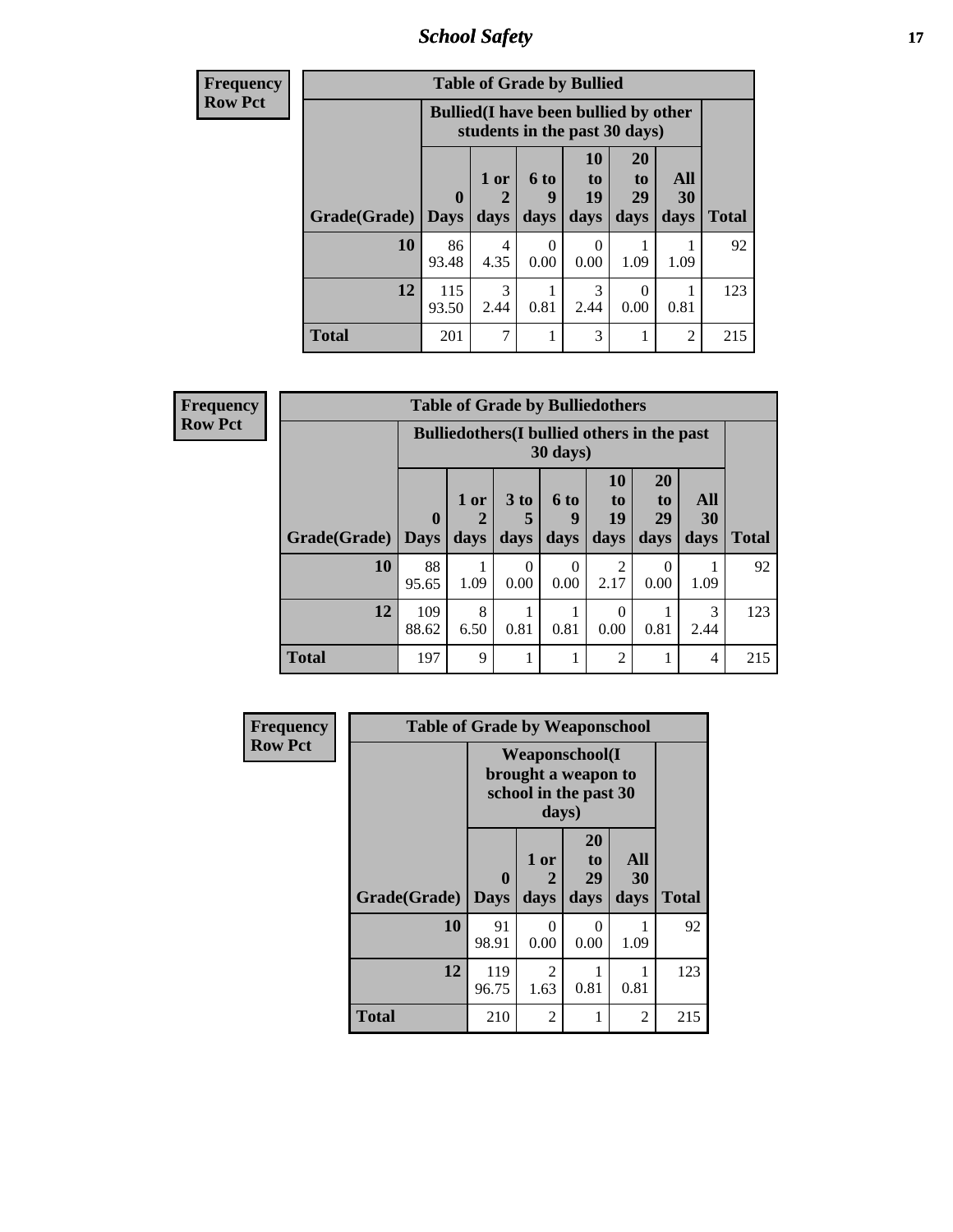*School Safety* **18**

| <b>Frequency</b> | <b>Table of Grade by Absentunsafe</b> |                                                                      |                        |                                     |                               |                      |              |  |  |
|------------------|---------------------------------------|----------------------------------------------------------------------|------------------------|-------------------------------------|-------------------------------|----------------------|--------------|--|--|
| <b>Row Pct</b>   |                                       | <b>Absentunsafe(I have missed</b><br>school because I felt unsafe in |                        |                                     |                               |                      |              |  |  |
|                  | Grade(Grade)                          | 0<br><b>Days</b>                                                     | 1 or<br>2<br>days      | 3 to<br>5<br>days                   | <b>10</b><br>to<br>19<br>days | All<br>30<br>days    | <b>Total</b> |  |  |
|                  | 10                                    | 90<br>97.83                                                          | 1.09                   | 0<br>0.00                           | 1.09                          | $\mathbf{0}$<br>0.00 | 92           |  |  |
|                  | 12                                    | 118<br>95.93                                                         | $\overline{2}$<br>1.63 | $\mathcal{D}_{\mathcal{A}}$<br>1.63 | ∩<br>0.00                     | 0.81                 | 123          |  |  |
|                  | <b>Total</b>                          | 208                                                                  | 3                      | $\mathfrak{D}$                      |                               |                      | 215          |  |  |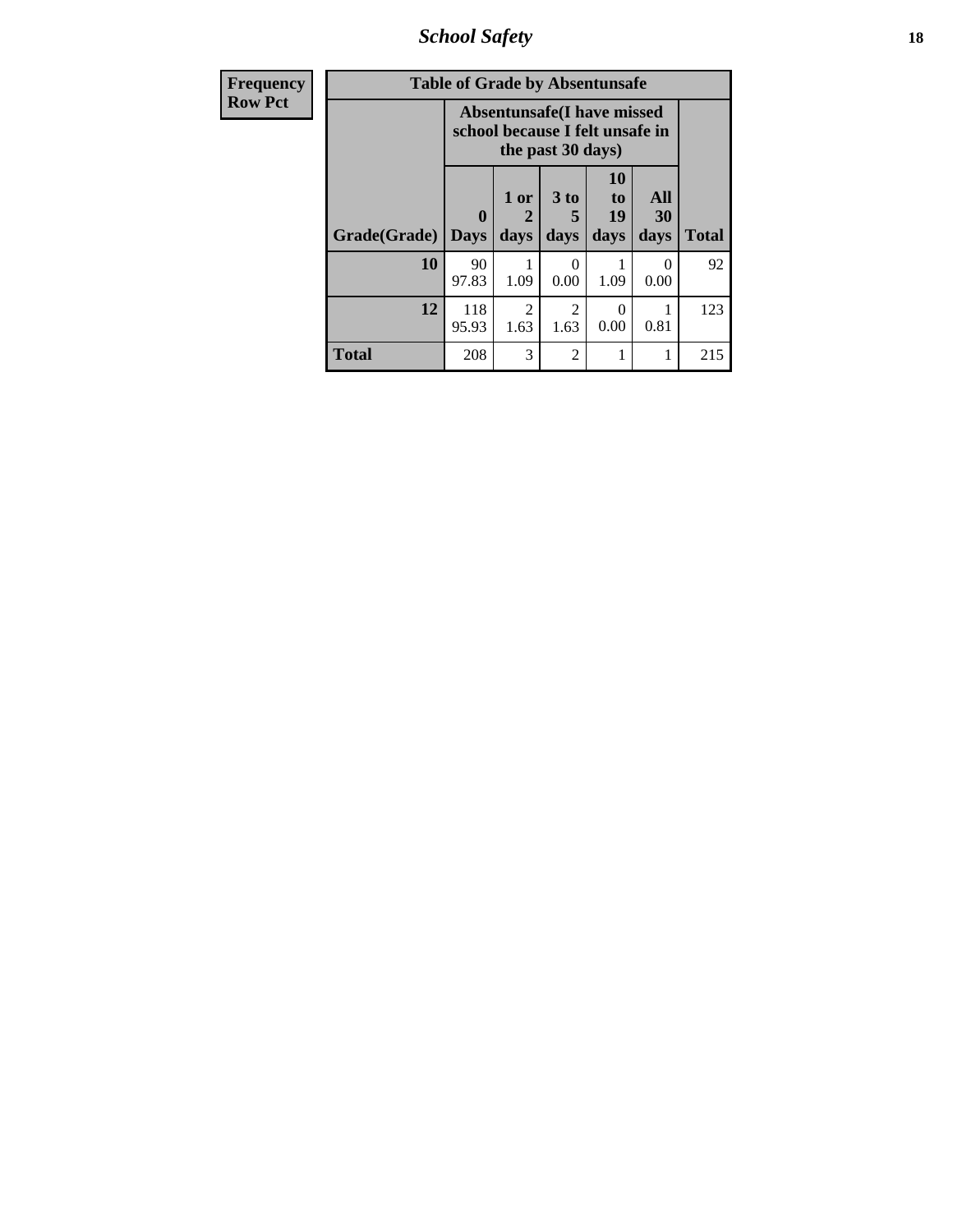#### **Frequency Row Pct**

| <b>Table of Grade by Alcohol</b> |                                 |                                    |                 |               |                        |                   |                        |       |  |
|----------------------------------|---------------------------------|------------------------------------|-----------------|---------------|------------------------|-------------------|------------------------|-------|--|
|                                  |                                 | Alcohol(Alcohol use, past 30 days) |                 |               |                        |                   |                        |       |  |
| Grade(Grade)                     | <b>Did</b><br>not<br><b>use</b> | $1 - 2$<br>days                    | $3 - 5$<br>days | $6-9$<br>days | 10-19<br>days          | $20 - 29$<br>days | Every<br>day           | Total |  |
| 10                               | 81<br>88.04                     | 3<br>3.26                          | 1.09            | 3<br>3.26     | $\overline{2}$<br>2.17 | 1.09              | 1.09                   | 92    |  |
| 12                               | 95<br>77.24                     | 13<br>10.57                        | 4<br>3.25       | 5<br>4.07     | 3<br>2.44              | 0.81              | $\overline{2}$<br>1.63 | 123   |  |
| <b>Total</b>                     | 176                             | 16                                 | 5               | 8             | 5                      | 2                 | 3                      | 215   |  |

| Frequency      |              | <b>Table of Grade by Cigarettes</b> |               |                  |                                                           |                     |       |  |  |
|----------------|--------------|-------------------------------------|---------------|------------------|-----------------------------------------------------------|---------------------|-------|--|--|
| <b>Row Pct</b> |              |                                     |               |                  | <b>Cigarettes (Smoking tobacco)</b><br>use, past 30 days) |                     |       |  |  |
|                | Grade(Grade) | <b>Did</b><br>not<br><b>use</b>     | $1-2$<br>days | $3 - 5$<br>days  | $20 - 29$<br>days                                         | <b>Every</b><br>day | Total |  |  |
|                | 10           | 88<br>95.65                         | 1.09          | 1.09             | $\mathcal{D}$<br>2.17                                     | 0<br>0.00           | 92    |  |  |
|                | 12           | 110<br>89.43                        | 8<br>6.50     | $\Omega$<br>0.00 | 0.81                                                      | 4<br>3.25           | 123   |  |  |
|                | <b>Total</b> | 198                                 | 9             |                  | 3                                                         | 4                   | 215   |  |  |

| <b>Frequency</b> |              | <b>Table of Grade by Smokeless</b> |                                                         |               |                     |              |  |  |  |
|------------------|--------------|------------------------------------|---------------------------------------------------------|---------------|---------------------|--------------|--|--|--|
| <b>Row Pct</b>   |              |                                    | <b>Smokeless</b> (Chewing<br>tobacco use, past 30 days) |               |                     |              |  |  |  |
|                  | Grade(Grade) | Did<br>not<br><b>use</b>           | $1 - 2$<br>days                                         | $6-9$<br>days | <b>Every</b><br>day | <b>Total</b> |  |  |  |
|                  | 10           | 91<br>98.91                        | 0<br>0.00                                               | 1.09          | 0<br>0.00           | 92           |  |  |  |
|                  | 12           | 117<br>95.12                       | 5<br>4.07                                               | 0.00          | 0.81                | 123          |  |  |  |
|                  | <b>Total</b> | 208                                | 5                                                       | 1             |                     | 215          |  |  |  |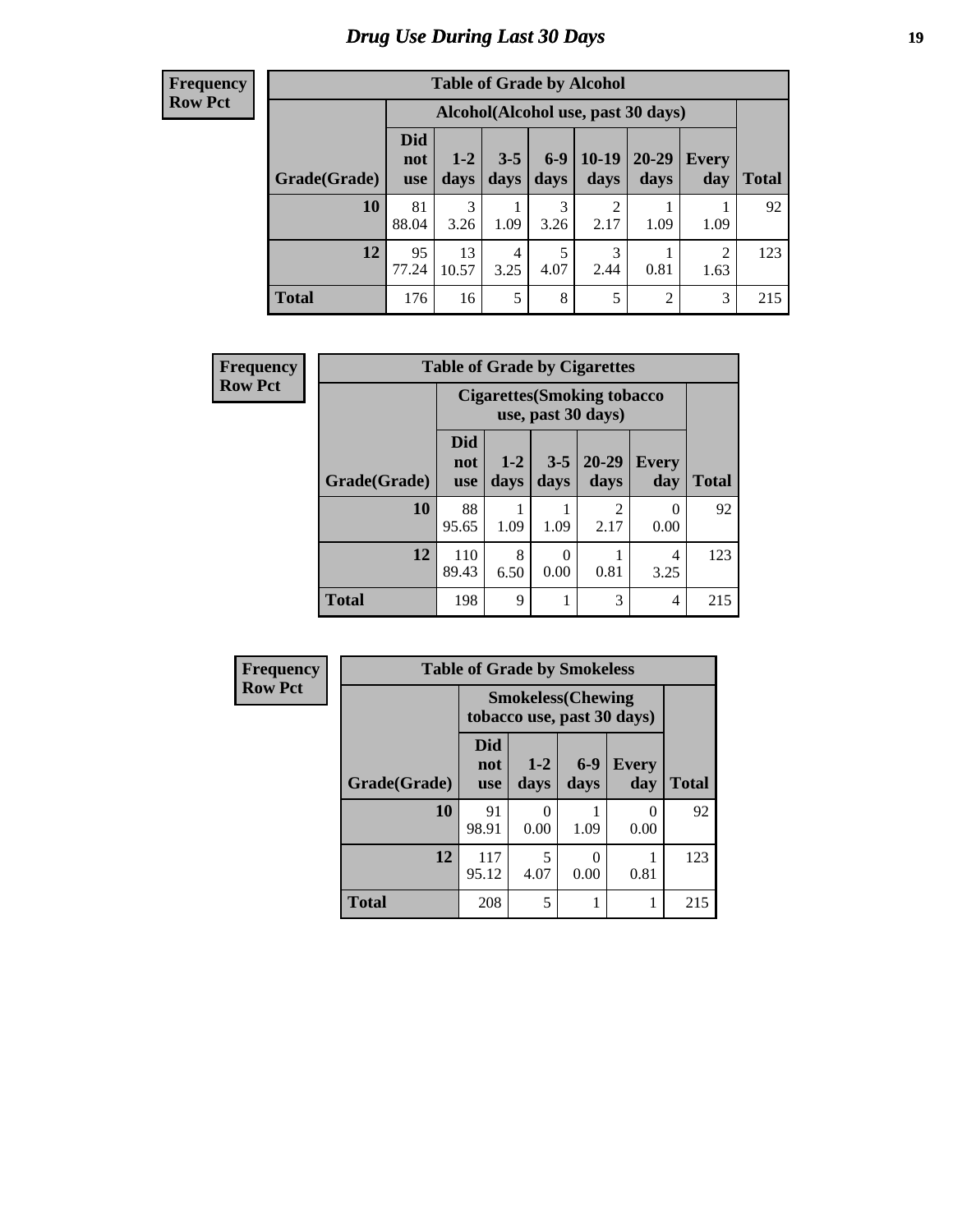#### **Frequency Row Pct**

| <b>Table of Grade by Marijuana</b> |                                 |                                         |                 |                 |                 |               |              |       |  |
|------------------------------------|---------------------------------|-----------------------------------------|-----------------|-----------------|-----------------|---------------|--------------|-------|--|
|                                    |                                 | Marijuana (Marijuana use, past 30 days) |                 |                 |                 |               |              |       |  |
| Grade(Grade)                       | <b>Did</b><br>not<br><b>use</b> | $1 - 2$<br>days                         | $3 - 5$<br>days | $6 - 9$<br>days | $10-19$<br>days | 20-29<br>days | Every<br>day | Total |  |
| 10                                 | 89<br>96.74                     | $\theta$<br>0.00                        | 1.09            | 1.09            | 1.09            | 0<br>0.00     | 0<br>0.00    | 92    |  |
| 12                                 | 109<br>88.62                    | 7<br>5.69                               | 0<br>0.00       | 0<br>0.00       | 0.81            | 3<br>2.44     | 3<br>2.44    | 123   |  |
| <b>Total</b>                       | 198                             | 7                                       |                 | 1               | 2               | 3             | 3            | 215   |  |

| Frequency      |              | <b>Table of Grade by Cocaine</b> |               |                 |              |              |
|----------------|--------------|----------------------------------|---------------|-----------------|--------------|--------------|
| <b>Row Pct</b> |              | Cocaine (Cocaine use,            |               |                 |              |              |
|                | Grade(Grade) | <b>Did</b><br>not<br><b>use</b>  | $1-2$<br>days | $3 - 5$<br>days | Every<br>day | <b>Total</b> |
|                | 10           | 91<br>98.91                      | 0<br>0.00     | 1.09            | 0<br>0.00    | 92           |
|                | 12           | 116<br>94.31                     | 5<br>4.07     | 0.81            | 0.81         | 123          |
|                | <b>Total</b> | 207                              | 5             | $\overline{2}$  |              | 215          |

| Frequency      | <b>Table of Grade by Inhalants</b> |                                 |                 |                   |                     |              |  |  |  |
|----------------|------------------------------------|---------------------------------|-----------------|-------------------|---------------------|--------------|--|--|--|
| <b>Row Pct</b> |                                    | <b>Inhalants</b> (Inhalant use, |                 |                   |                     |              |  |  |  |
|                | Grade(Grade)                       | <b>Did</b><br>not<br><b>use</b> | $1 - 2$<br>days | $20 - 29$<br>days | <b>Every</b><br>day | <b>Total</b> |  |  |  |
|                | 10                                 | 90<br>97.83                     | 1.09            | 1.09              | 0<br>0.00           | 92           |  |  |  |
|                | 12                                 | 117<br>95.12                    | 5<br>4.07       | 0<br>0.00         | 0.81                | 123          |  |  |  |
|                | <b>Total</b>                       | 207                             | 6               |                   |                     | 215          |  |  |  |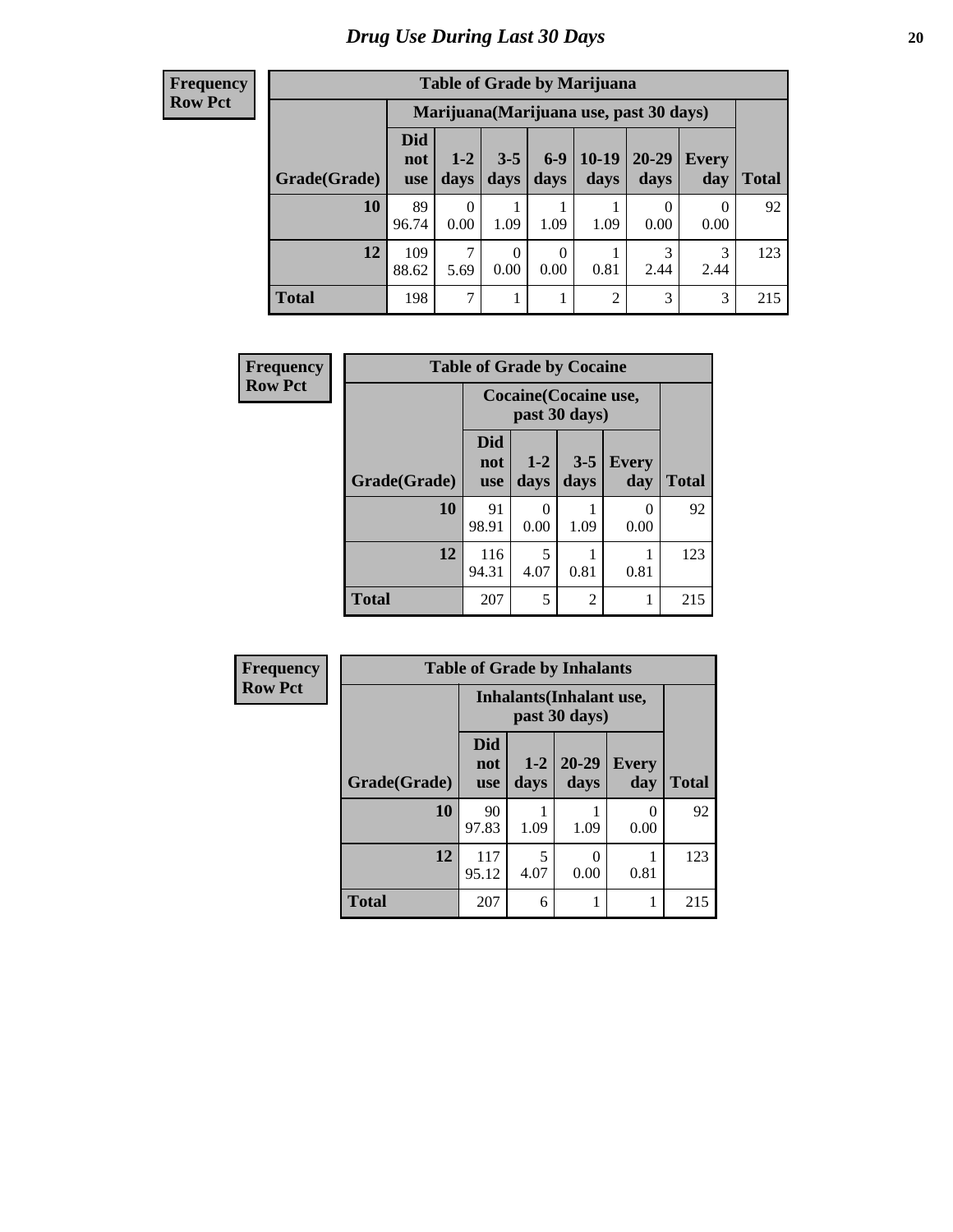# *Drug Use During Last 30 Days* **21**

| <b>Frequency</b> | <b>Table of Grade by Steroids</b> |                   |                                         |                   |                     |              |
|------------------|-----------------------------------|-------------------|-----------------------------------------|-------------------|---------------------|--------------|
| <b>Row Pct</b>   |                                   |                   | Steroids (Steroid use,<br>past 30 days) |                   |                     |              |
|                  | Grade(Grade)                      | Did<br>not<br>use | $1 - 2$<br>days                         | $20 - 29$<br>days | <b>Every</b><br>day | <b>Total</b> |
|                  | 10                                | 91<br>98.91       | 0.00                                    | 1.09              | 0<br>0.00           | 92           |
|                  | 12                                | 118<br>95.93      | 4<br>3.25                               | 0.00              | 0.81                | 123          |
|                  | <b>Total</b>                      | 209               | 4                                       |                   | 1                   | 215          |

| Frequency      | <b>Table of Grade by Ecstasy</b> |                                 |               |                        |                       |              |              |
|----------------|----------------------------------|---------------------------------|---------------|------------------------|-----------------------|--------------|--------------|
| <b>Row Pct</b> |                                  |                                 |               | past 30 days)          | Ecstasy (Ecstasy use, |              |              |
|                | Grade(Grade)                     | <b>Did</b><br>not<br><b>use</b> | $1-2$<br>days | $3 - 5$<br>days        | $20 - 29$<br>days     | Every<br>day | <b>Total</b> |
|                | 10                               | 91<br>98.91                     | 0<br>0.00     | 0<br>0.00              | 1.09                  | 0<br>0.00    | 92           |
|                | 12                               | 117<br>95.12                    | 0.81          | $\overline{4}$<br>3.25 | 0<br>0.00             | 0.81         | 123          |
|                | <b>Total</b>                     | 208                             |               | $\overline{4}$         |                       |              | 215          |

| Frequency      | <b>Table of Grade by Meth</b> |                                            |                  |               |               |                     |              |
|----------------|-------------------------------|--------------------------------------------|------------------|---------------|---------------|---------------------|--------------|
| <b>Row Pct</b> |                               | Meth(Methamphetamine use,<br>past 30 days) |                  |               |               |                     |              |
|                | Grade(Grade)                  | <b>Did</b><br>not<br><b>use</b>            | $1-2$<br>days    | $6-9$<br>days | 20-29<br>days | <b>Every</b><br>day | <b>Total</b> |
|                | 10                            | 91<br>98.91                                | $\Omega$<br>0.00 | 0<br>0.00     | 1.09          | $\theta$<br>0.00    | 92           |
|                | 12                            | 118<br>95.93                               | 0.81             | 3<br>2.44     | 0<br>0.00     | 0.81                | 123          |
|                | <b>Total</b>                  | 209                                        |                  | 3             |               |                     | 215          |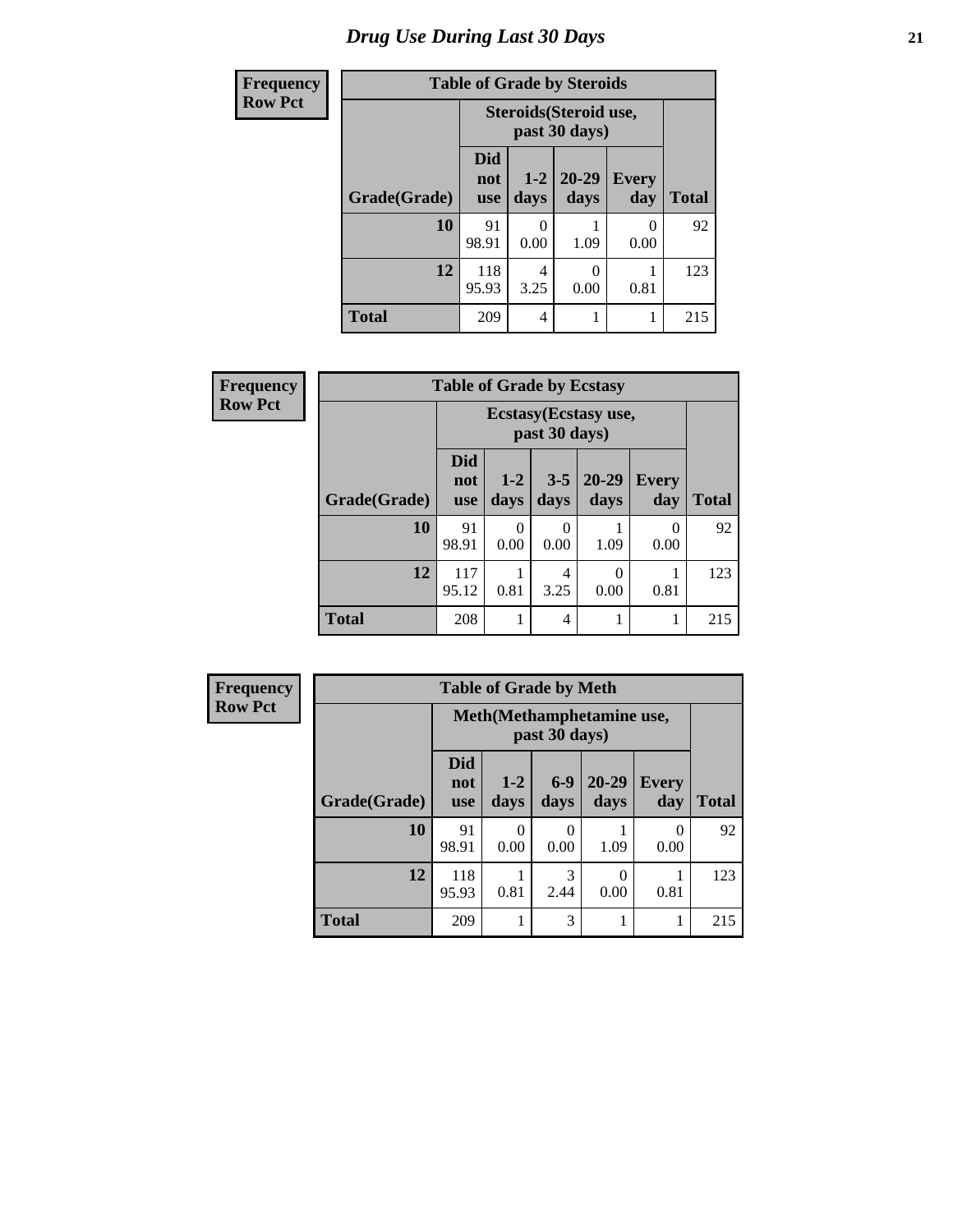| <b>Frequency</b> | <b>Table of Grade by Hallucinogens</b> |                          |               |                                                   |                   |              |              |  |  |
|------------------|----------------------------------------|--------------------------|---------------|---------------------------------------------------|-------------------|--------------|--------------|--|--|
| <b>Row Pct</b>   |                                        |                          |               | Hallucinogens (Hallucinogen use,<br>past 30 days) |                   |              |              |  |  |
|                  | Grade(Grade)                           | Did<br>not<br><b>use</b> | $1-2$<br>days | $3 - 5$<br>days                                   | $20 - 29$<br>days | Every<br>day | <b>Total</b> |  |  |
|                  | 10                                     | 91<br>98.91              | 0<br>0.00     | $\mathbf{\Omega}$<br>0.00                         | 1.09              | 0<br>0.00    | 92           |  |  |
|                  | 12                                     | 118<br>95.93             | 0.81          | 3<br>2.44                                         | 0<br>0.00         | 0.81         | 123          |  |  |
|                  | <b>Total</b>                           | 209                      |               | 3                                                 |                   | 1            | 215          |  |  |

| Frequency      | <b>Table of Grade by Prescription</b> |                                 |               |                 |                                                                  |                     |              |  |  |
|----------------|---------------------------------------|---------------------------------|---------------|-----------------|------------------------------------------------------------------|---------------------|--------------|--|--|
| <b>Row Pct</b> |                                       |                                 |               | past 30 days)   | <b>Prescription</b> (Prescription drugs<br>not prescribed to me, |                     |              |  |  |
|                | Grade(Grade)                          | <b>Did</b><br>not<br><b>use</b> | $1-2$<br>days | $3 - 5$<br>days | $20-29$<br>days                                                  | <b>Every</b><br>day | <b>Total</b> |  |  |
|                | 10                                    | 91<br>98.91                     | 0<br>0.00     | 0<br>0.00       | 1.09                                                             | 0<br>0.00           | 92           |  |  |
|                | 12                                    | 115<br>93.50                    | 6<br>4.88     | 0.81            | 0<br>0.00                                                        | 0.81                | 123          |  |  |
|                | <b>Total</b>                          | 206                             | 6             | 1               |                                                                  |                     | 215          |  |  |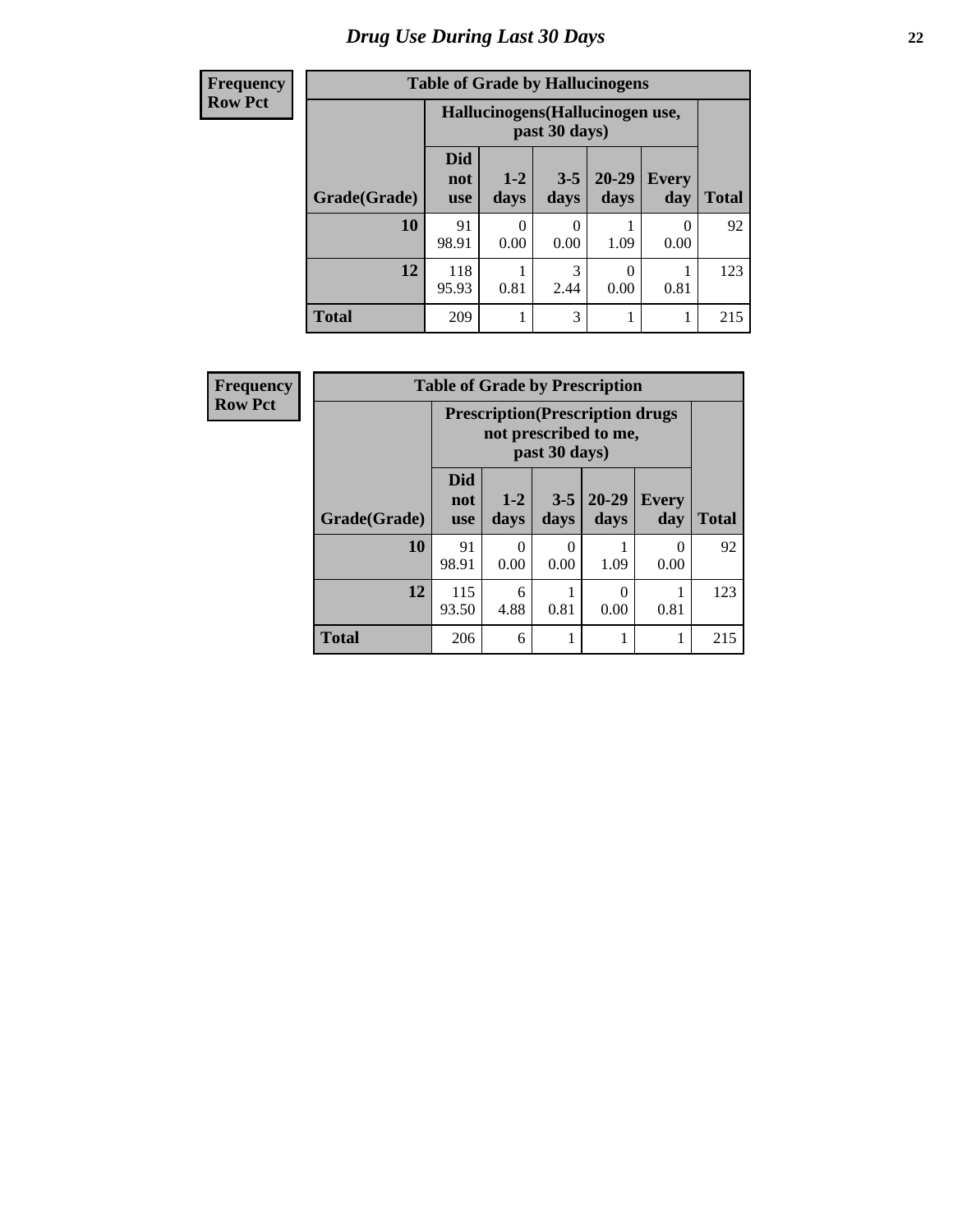| Frequency      | <b>Table of Alcoholease by Grade</b>              |                    |             |              |
|----------------|---------------------------------------------------|--------------------|-------------|--------------|
| <b>Col Pct</b> | <b>Alcoholease</b> (It is<br>easy to get alcohol) | Grade(Grade)<br>10 | 12          | <b>Total</b> |
|                | <b>Strongly Agree</b>                             | 19<br>20.65        | 39<br>31.71 | 58           |
|                | <b>Somewhat Agree</b>                             | 29<br>31.52        | 33<br>26.83 | 62           |
|                | <b>Somewhat Disagree</b>                          | 14<br>15.22        | 19<br>15.45 | 33           |
|                | <b>Strongly Disagree</b>                          | 30<br>32.61        | 32<br>26.02 | 62           |
|                | <b>Total</b>                                      | 92                 | 123         | 215          |

| Frequency      | <b>Table of Cigarettesease by Grade</b>                  |                           |             |              |  |  |
|----------------|----------------------------------------------------------|---------------------------|-------------|--------------|--|--|
| <b>Col Pct</b> | Cigarettesease (It is<br>easy to get smoking<br>tobacco) | Grade(Grade)<br><b>10</b> | 12          | <b>Total</b> |  |  |
|                | <b>Strongly Agree</b>                                    | 23<br>25.00               | 48<br>39.02 | 71           |  |  |
|                | <b>Somewhat Agree</b>                                    | 19<br>20.65               | 26<br>21.14 | 45           |  |  |
|                | <b>Somewhat Disagree</b>                                 | 16<br>17.39               | 12<br>9.76  | 28           |  |  |
|                | <b>Strongly Disagree</b>                                 | 34<br>36.96               | 37<br>30.08 | 71           |  |  |
|                | <b>Total</b>                                             | 92                        | 123         | 215          |  |  |

| Frequency      | <b>Table of Smokelessease by Grade</b>             |              |             |              |
|----------------|----------------------------------------------------|--------------|-------------|--------------|
| <b>Col Pct</b> | <b>Smokelessease</b> (It is<br>easy to get chewing | Grade(Grade) |             |              |
|                | tobacco)                                           | 10           | 12          | <b>Total</b> |
|                | <b>Strongly Agree</b>                              | 12<br>13.04  | 22<br>17.89 | 34           |
|                | <b>Somewhat Agree</b>                              | 14<br>15.22  | 21<br>17.07 | 35           |
|                | <b>Somewhat Disagree</b>                           | 21<br>22.83  | 26<br>21.14 | 47           |
|                | <b>Strongly Disagree</b>                           | 45<br>48.91  | 54<br>43.90 | 99           |
|                | <b>Total</b>                                       | 92           | 123         | 215          |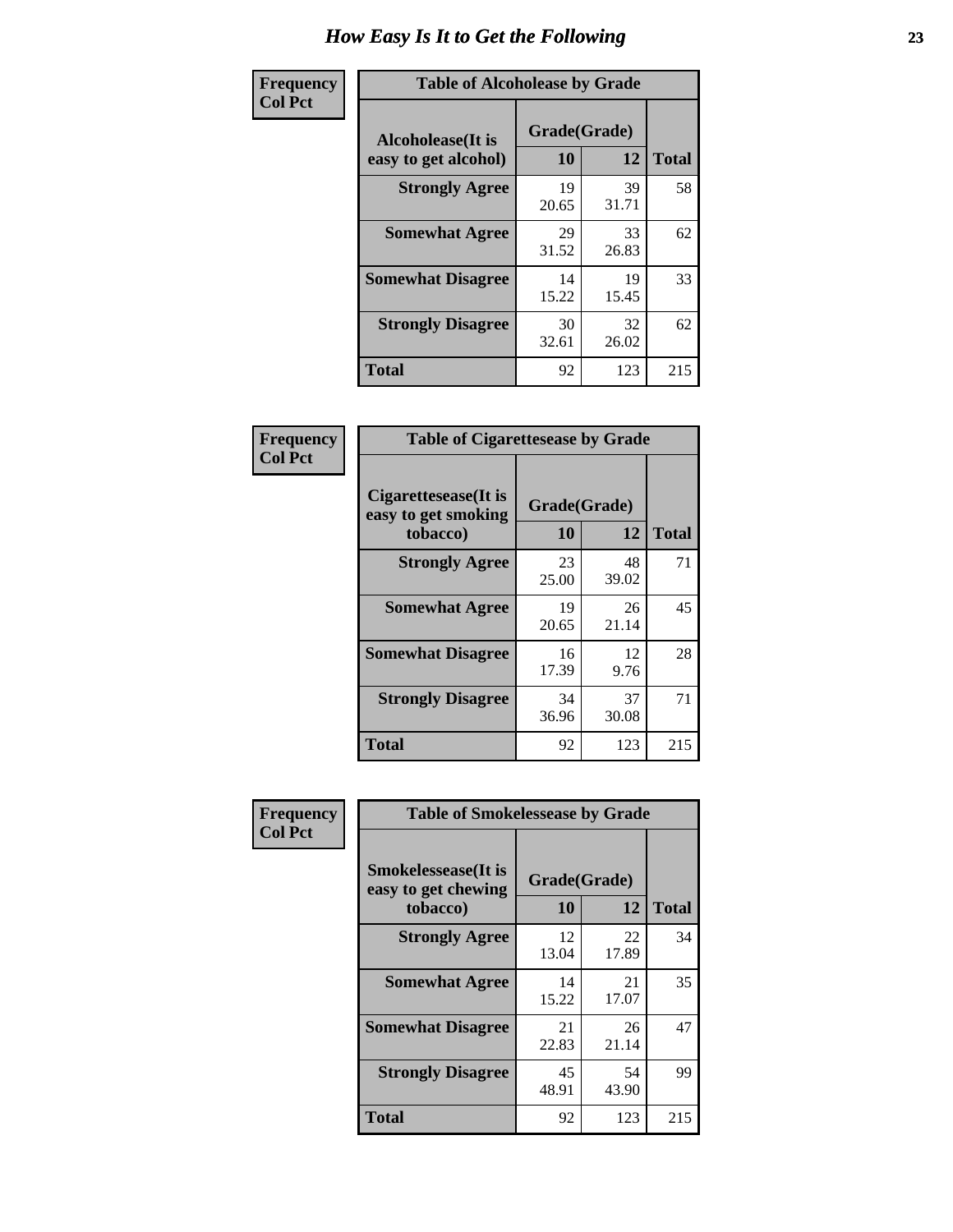| Frequency      | <b>Table of Marijuanaease by Grade</b>            |                           |             |              |  |  |
|----------------|---------------------------------------------------|---------------------------|-------------|--------------|--|--|
| <b>Col Pct</b> | Marijuanaease (It is<br>easy to get<br>marijuana) | Grade(Grade)<br><b>10</b> | 12          | <b>Total</b> |  |  |
|                | <b>Strongly Agree</b>                             | 29<br>31.52               | 52<br>42.28 | 81           |  |  |
|                | <b>Somewhat Agree</b>                             | 16<br>17.39               | 25<br>20.33 | 41           |  |  |
|                | <b>Somewhat Disagree</b>                          | 17<br>18.48               | 12<br>9.76  | 29           |  |  |
|                | <b>Strongly Disagree</b>                          | 30<br>32.61               | 34<br>27.64 | 64           |  |  |
|                | <b>Total</b>                                      | 92                        | 123         | 215          |  |  |

| <b>Table of Cocaineease by Grade</b> |             |              |              |  |  |  |  |  |
|--------------------------------------|-------------|--------------|--------------|--|--|--|--|--|
| <b>Cocaineease</b> (It is            |             | Grade(Grade) |              |  |  |  |  |  |
| easy to get cocaine)                 | 10          | 12           | <b>Total</b> |  |  |  |  |  |
| <b>Strongly Agree</b>                | 12<br>13.04 | 25<br>20.33  | 37           |  |  |  |  |  |
| <b>Somewhat Agree</b>                | 11<br>11.96 | 23<br>18.70  | 34           |  |  |  |  |  |
| <b>Somewhat Disagree</b>             | 24<br>26.09 | 23<br>18.70  | 47           |  |  |  |  |  |
| <b>Strongly Disagree</b>             | 45<br>48.91 | 52<br>42.28  | 97           |  |  |  |  |  |
| <b>Total</b>                         | 92          | 123          | 215          |  |  |  |  |  |

| Frequency      | <b>Table of Inhalantsease by Grade</b>     |              |             |              |
|----------------|--------------------------------------------|--------------|-------------|--------------|
| <b>Col Pct</b> | <b>Inhalantsease</b> (It is<br>easy to get | Grade(Grade) |             |              |
|                | inhalants)                                 | 10           | 12          | <b>Total</b> |
|                | <b>Strongly Agree</b>                      | 15<br>16.30  | 38<br>30.89 | 53           |
|                | <b>Somewhat Agree</b>                      | 17<br>18.48  | 25<br>20.33 | 42           |
|                | <b>Somewhat Disagree</b>                   | 17<br>18.48  | 14<br>11.38 | 31           |
|                | <b>Strongly Disagree</b>                   | 43<br>46.74  | 46<br>37.40 | 89           |
|                | <b>Total</b>                               | 92           | 123         | 215          |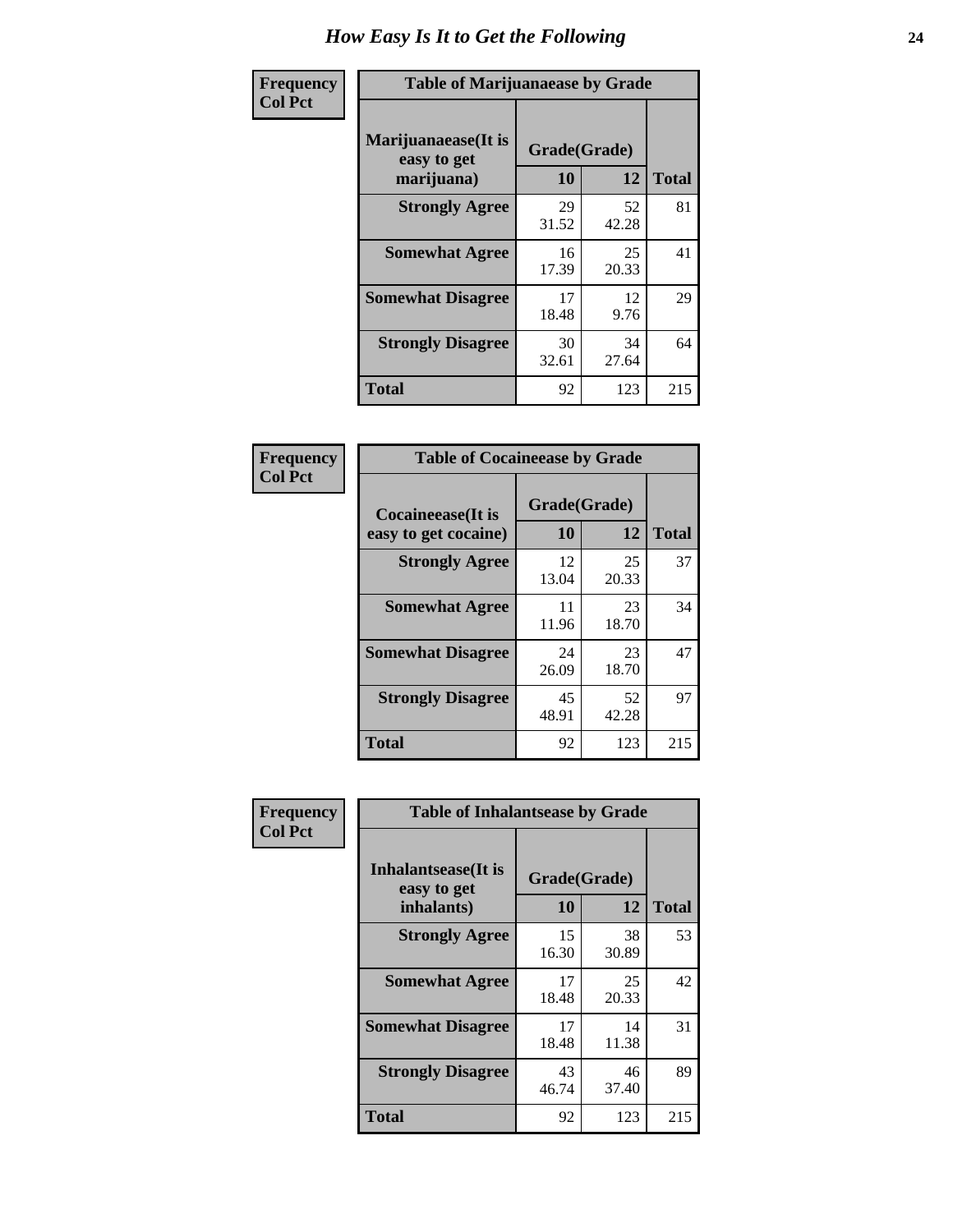| Frequency      | <b>Table of Steroidsease by Grade</b>               |                    |             |              |  |  |
|----------------|-----------------------------------------------------|--------------------|-------------|--------------|--|--|
| <b>Col Pct</b> | <b>Steroidsease</b> (It is<br>easy to get steroids) | Grade(Grade)<br>10 | 12          | <b>Total</b> |  |  |
|                | <b>Strongly Agree</b>                               | 13<br>14.13        | 22<br>17.89 | 35           |  |  |
|                | <b>Somewhat Agree</b>                               | 12<br>13.04        | 23<br>18.70 | 35           |  |  |
|                | <b>Somewhat Disagree</b>                            | 17<br>18.48        | 19<br>15.45 | 36           |  |  |
|                | <b>Strongly Disagree</b>                            | 50<br>54.35        | 59<br>47.97 | 109          |  |  |
|                | <b>Total</b>                                        | 92                 | 123         | 215          |  |  |

| Frequency      | <b>Table of Ecstasyease by Grade</b>              |                    |             |              |  |  |  |  |  |
|----------------|---------------------------------------------------|--------------------|-------------|--------------|--|--|--|--|--|
| <b>Col Pct</b> | <b>Ecstasyease</b> (It is<br>easy to get ecstasy) | Grade(Grade)<br>10 | 12          | <b>Total</b> |  |  |  |  |  |
|                | <b>Strongly Agree</b>                             | 14<br>15.22        | 24<br>19.51 | 38           |  |  |  |  |  |
|                | <b>Somewhat Agree</b>                             | 11<br>11.96        | 18<br>14.63 | 29           |  |  |  |  |  |
|                | <b>Somewhat Disagree</b>                          | 17<br>18.48        | 21<br>17.07 | 38           |  |  |  |  |  |
|                | <b>Strongly Disagree</b>                          | 50<br>54.35        | 60<br>48.78 | 110          |  |  |  |  |  |
|                | Total                                             | 92                 | 123         | 215          |  |  |  |  |  |

| Frequency      | <b>Table of Methease by Grade</b>     |              |             |              |  |  |  |  |  |  |
|----------------|---------------------------------------|--------------|-------------|--------------|--|--|--|--|--|--|
| <b>Col Pct</b> | <b>Methease</b> (It is easy<br>to get | Grade(Grade) |             |              |  |  |  |  |  |  |
|                | methamphetamines)                     | 10           | 12          | <b>Total</b> |  |  |  |  |  |  |
|                | <b>Strongly Agree</b>                 | 10<br>10.87  | 19<br>15.45 | 29           |  |  |  |  |  |  |
|                | <b>Somewhat Agree</b>                 | 12<br>13.04  | 20<br>16.26 | 32           |  |  |  |  |  |  |
|                | <b>Somewhat Disagree</b>              | 18<br>19.57  | 17<br>13.82 | 35           |  |  |  |  |  |  |
|                | <b>Strongly Disagree</b>              | 52<br>56.52  | 67<br>54.47 | 119          |  |  |  |  |  |  |
|                | Total                                 | 92           | 123         | 215          |  |  |  |  |  |  |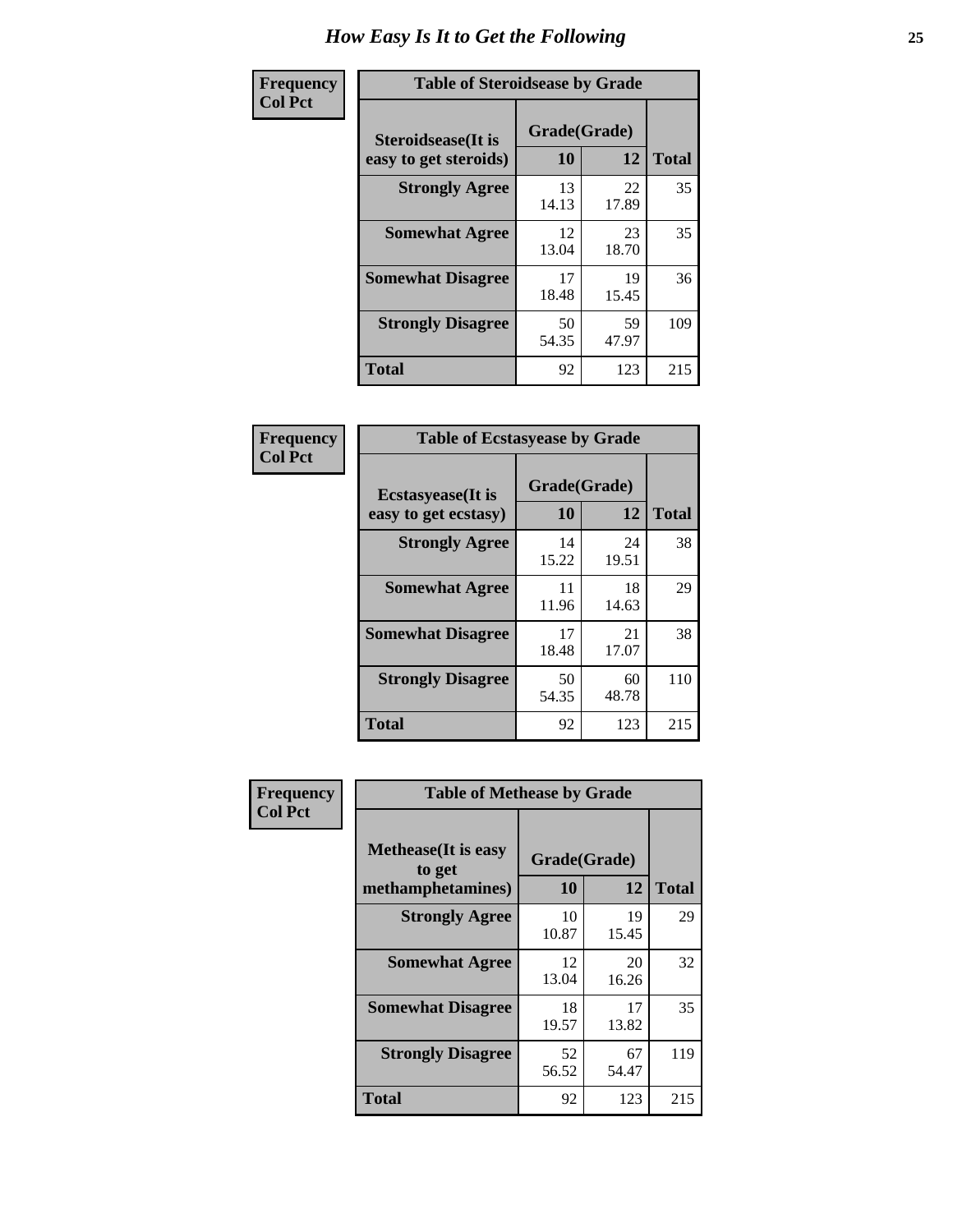| <b>Frequency</b> | <b>Table of Hallucinogensease by Grade</b>               |                    |             |              |  |  |  |  |  |
|------------------|----------------------------------------------------------|--------------------|-------------|--------------|--|--|--|--|--|
| <b>Col Pct</b>   | Hallucinogensease(It<br>is easy to get<br>hallucinogens) | Grade(Grade)<br>10 | 12          | <b>Total</b> |  |  |  |  |  |
|                  | <b>Strongly Agree</b>                                    | 9<br>9.78          | 20<br>16.26 | 29           |  |  |  |  |  |
|                  | <b>Somewhat Agree</b>                                    | 13<br>14.13        | 20<br>16.26 | 33           |  |  |  |  |  |
|                  | <b>Somewhat Disagree</b>                                 | 18<br>19.57        | 22<br>17.89 | 40           |  |  |  |  |  |
|                  | <b>Strongly Disagree</b>                                 | 52<br>56.52        | 61<br>49.59 | 113          |  |  |  |  |  |
|                  | <b>Total</b>                                             | 92                 | 123         | 215          |  |  |  |  |  |

| Frequency<br>Col Pct |
|----------------------|
|                      |

| <b>Table of Prescriptionease by Grade</b>                                                |              |             |              |  |  |  |  |  |
|------------------------------------------------------------------------------------------|--------------|-------------|--------------|--|--|--|--|--|
| <b>Prescriptionease</b> (It<br>is easy to get<br>prescription drugs<br>not prescribed to | Grade(Grade) |             |              |  |  |  |  |  |
| me)                                                                                      | 10           | 12          | <b>Total</b> |  |  |  |  |  |
| <b>Strongly Agree</b>                                                                    | 24<br>26.09  | 44<br>35.77 | 68           |  |  |  |  |  |
| <b>Somewhat Agree</b>                                                                    | 11<br>11.96  | 26<br>21.14 | 37           |  |  |  |  |  |
| <b>Somewhat Disagree</b>                                                                 | 16<br>17.39  | 8<br>6.50   | 24           |  |  |  |  |  |
| <b>Strongly Disagree</b>                                                                 | 41<br>44.57  | 45<br>36.59 | 86           |  |  |  |  |  |
| Total                                                                                    | 92           | 123         | 215          |  |  |  |  |  |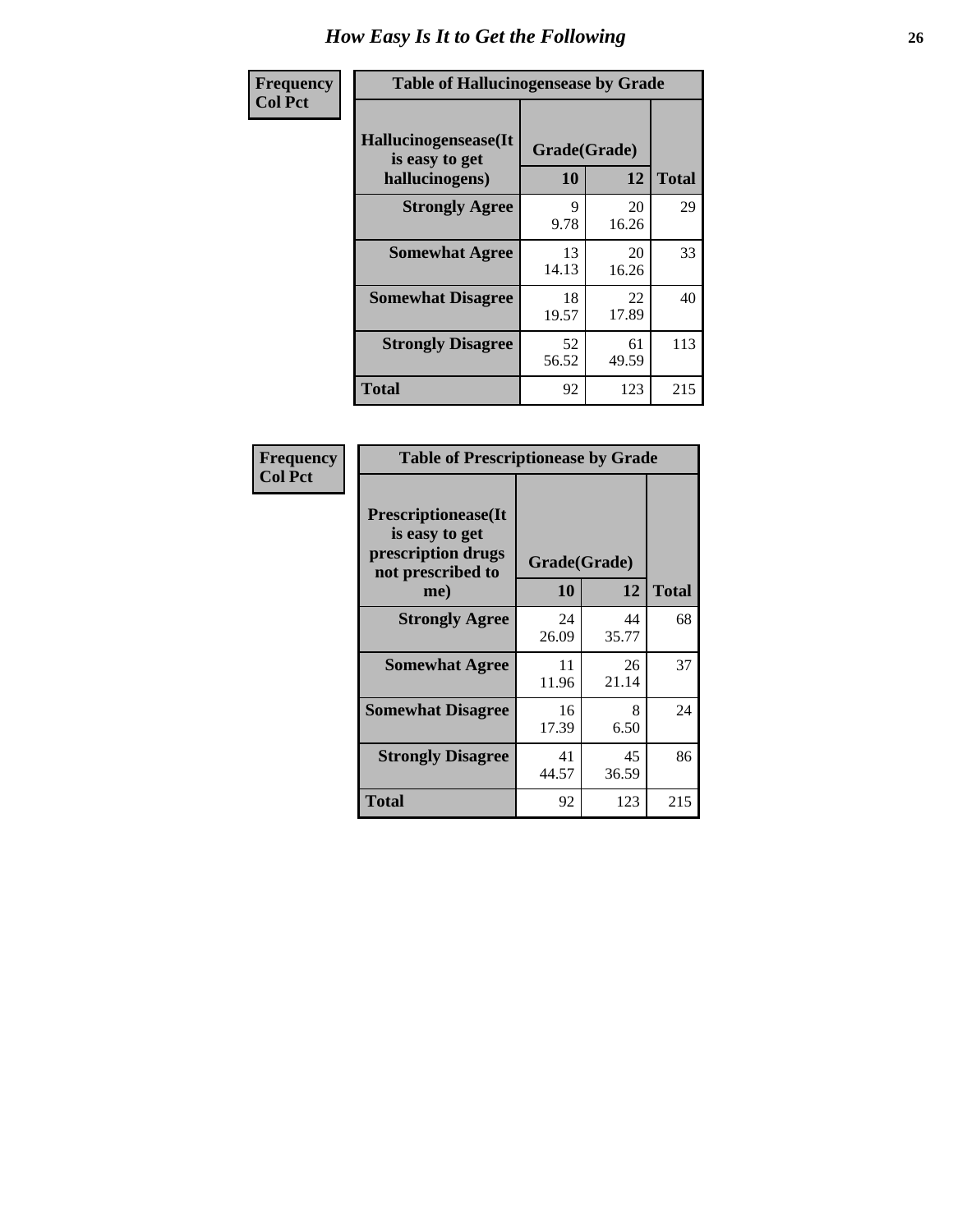### *Age at Onset of Use* **27** *Results for "Age at Onset of Use" questions exclude students who said they did not use that substance*

| <b>Frequency</b> | <b>Table of Grade by Alcoholinit</b> |            |           |                  |              |                        |                                                  |                  |                  |                |             |
|------------------|--------------------------------------|------------|-----------|------------------|--------------|------------------------|--------------------------------------------------|------------------|------------------|----------------|-------------|
| <b>Row Pct</b>   |                                      |            |           |                  |              |                        | Alcoholinit (I started using alcohol when I was) |                  |                  |                |             |
|                  | Grade(Grade)   younger               | 8 or       | <b>10</b> | <b>12</b>        | 13           | 14                     | 15                                               | <b>16</b>        | 17               | <b>18 or</b>   | older Total |
|                  | 10                                   | 3<br>25.00 | 0<br>0.00 | $\theta$<br>0.00 | 8.33         | 8.33                   | 6<br>50.00                                       | $\theta$<br>0.00 | $\Omega$<br>0.00 | 8.33           | 12          |
|                  | 12                                   | 3<br>6.38  | 4<br>8.51 | 3<br>6.38        | 8<br>17.02   | $\mathcal{F}$<br>10.64 | 6<br>12.77                                       | 9<br>19.15       | 8<br>17.02       | 2.13           | 47          |
|                  | <b>Total</b>                         | 6          | 4         | 3                | $\mathbf{Q}$ | 6                      | 12                                               | 9                | 8                | $\overline{2}$ | 59          |
|                  | <b>Frequency Missing = 156</b>       |            |           |                  |              |                        |                                                  |                  |                  |                |             |

| <b>Frequency</b> |
|------------------|
| <b>Row Pct</b>   |

| <b>Table of Grade by Cigarettesinit</b>                                                                                          |                                                      |               |            |                                |            |                         |                  |      |           |    |  |
|----------------------------------------------------------------------------------------------------------------------------------|------------------------------------------------------|---------------|------------|--------------------------------|------------|-------------------------|------------------|------|-----------|----|--|
|                                                                                                                                  | Cigarettesinit(I started smoking tobacco when I was) |               |            |                                |            |                         |                  |      |           |    |  |
| 8 or<br><b>18 or</b><br>12<br>15<br><b>10</b><br>13<br>14<br>older<br>Grade(Grade)<br><b>16</b><br><b>Total</b><br>17<br>vounger |                                                      |               |            |                                |            |                         |                  |      |           |    |  |
| 10                                                                                                                               | 0.00                                                 | 20.00         | 20.00      | $\Omega$<br>0.00               | 20.00      | $\overline{c}$<br>40.00 | $\theta$<br>0.00 | 0.00 | 0<br>0.00 |    |  |
| 12                                                                                                                               | 3<br>15.79                                           | 5.26          | 2<br>10.53 | 5<br>26.32                     | 3<br>15.79 | $\Omega$<br>0.00        | 3<br>15.79       | 5.26 | 5.26      | 19 |  |
| <b>Total</b>                                                                                                                     | 3                                                    | $\mathcal{D}$ | 3          | 5                              | 4          | $\overline{2}$          | 3                |      |           | 24 |  |
|                                                                                                                                  |                                                      |               |            | <b>Frequency Missing = 191</b> |            |                         |                  |      |           |    |  |

| Frequency      | <b>Table of Grade by Smokelessinit</b> |                                                      |                                |       |              |
|----------------|----------------------------------------|------------------------------------------------------|--------------------------------|-------|--------------|
| <b>Row Pct</b> |                                        | Smokelessinit(I<br>started chewing<br>tobacco when I |                                |       |              |
|                | Grade(Grade)                           | 9                                                    | 14                             | 16    | <b>Total</b> |
|                | 10                                     | 0<br>0.00                                            | 100.00                         | 0.00  |              |
|                | 12                                     | 3<br>60.00                                           | 20.00                          | 20.00 | 5            |
|                | <b>Total</b>                           | 3                                                    | $\overline{c}$                 |       | 6            |
|                |                                        |                                                      | <b>Frequency Missing = 209</b> |       |              |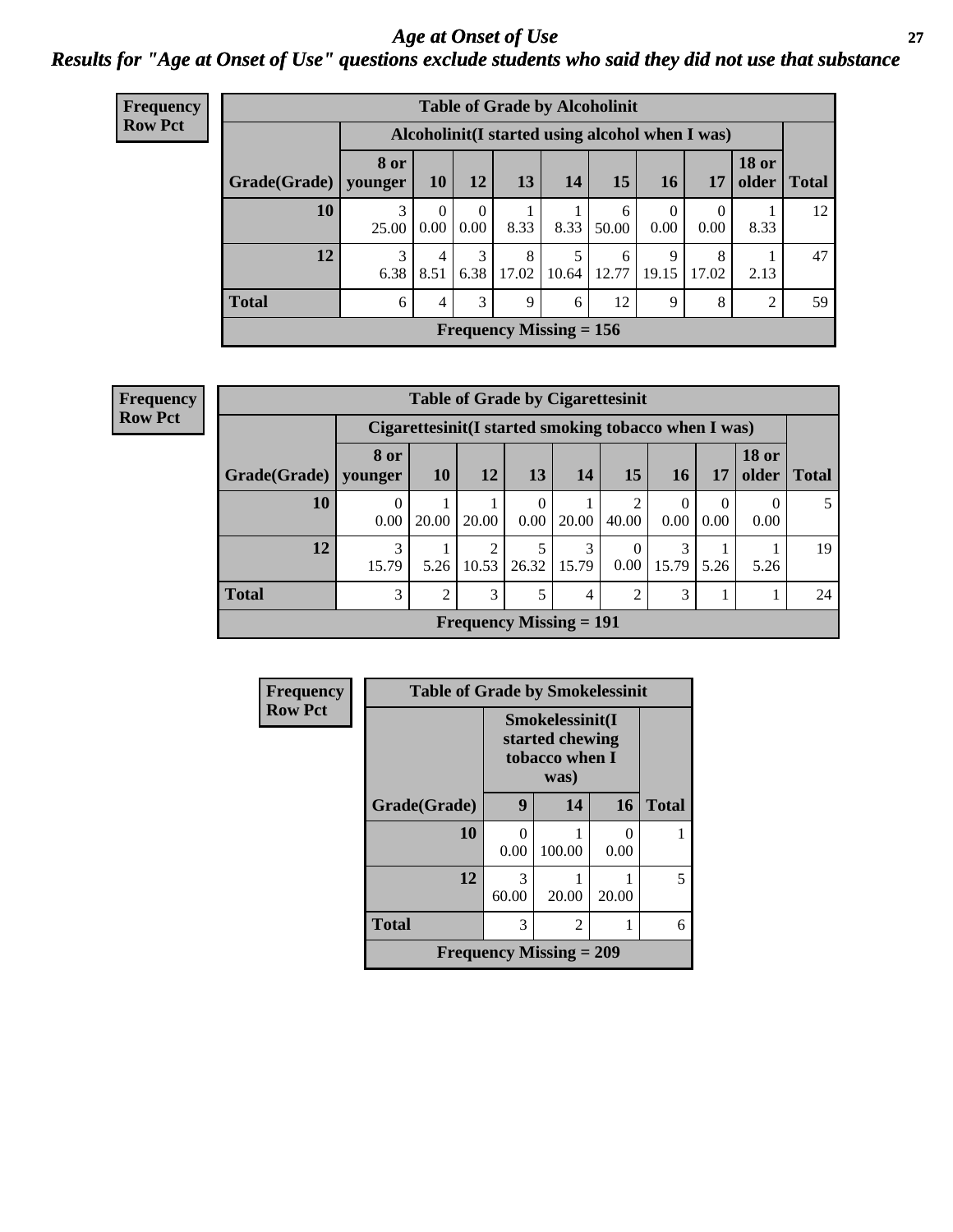### *Age at Onset of Use* **28**

*Results for "Age at Onset of Use" questions exclude students who said they did not use that substance*

| <b>Frequency</b> | <b>Table of Grade by Marijuanainit</b>               |                  |                  |                                |                         |            |                  |                  |                  |                       |              |  |
|------------------|------------------------------------------------------|------------------|------------------|--------------------------------|-------------------------|------------|------------------|------------------|------------------|-----------------------|--------------|--|
| <b>Row Pct</b>   | Marijuanainit (I started using marijuana when I was) |                  |                  |                                |                         |            |                  |                  |                  |                       |              |  |
|                  | Grade(Grade)                                         | 10               | -11              | <b>12</b>                      | 13                      | 14         | 15               | 16               | 17               | <b>18 or</b><br>older | <b>Total</b> |  |
|                  | 10                                                   | $\Omega$<br>0.00 | $\Omega$<br>0.00 | 2<br>33.33                     | $\overline{2}$<br>33.33 | 16.67      | $\left($<br>0.00 | $\theta$<br>0.00 | $\left($<br>0.00 | 16.67                 | 6            |  |
|                  | 12                                                   | 4.55             | 4.55             | 4.55                           | 8<br>36.36              | 4<br>18.18 | 4.55             | 3<br>13.64       | 3<br>13.64       | $\Omega$<br>0.00      | 22           |  |
|                  | <b>Total</b>                                         |                  |                  | 3                              | 10                      | 5          |                  | 3                | 3                |                       | 28           |  |
|                  |                                                      |                  |                  | <b>Frequency Missing = 187</b> |                         |            |                  |                  |                  |                       |              |  |
|                  |                                                      |                  |                  |                                |                         |            |                  |                  |                  |                       |              |  |

| <b>Frequency</b> | <b>Table of Grade by Cocaineinit</b> |                                     |                     |           |           |              |  |  |  |
|------------------|--------------------------------------|-------------------------------------|---------------------|-----------|-----------|--------------|--|--|--|
| <b>Row Pct</b>   |                                      | <b>Cocaineinit</b> (I started using | cocaine when I was) |           |           |              |  |  |  |
|                  | Grade(Grade)                         | 8 or<br>vounger                     | 15                  | <b>16</b> | <b>17</b> | <b>Total</b> |  |  |  |
|                  | 10                                   | 0                                   | $\Omega$            | 0         | ∩         |              |  |  |  |
|                  | 12                                   | 3<br>50.00                          | 16.67               | 16.67     | 16.67     | 6            |  |  |  |
|                  | <b>Total</b>                         | 3                                   |                     |           |           | 6            |  |  |  |
|                  |                                      | <b>Frequency Missing = 209</b>      |                     |           |           |              |  |  |  |

| Frequency      | <b>Table of Grade by Inhalantsinit</b> |                                                              |             |              |
|----------------|----------------------------------------|--------------------------------------------------------------|-------------|--------------|
| <b>Row Pct</b> |                                        | Inhalantsinit(I<br>started using<br>inhalants when I<br>was) |             |              |
|                | Grade(Grade)                           | 8 or<br>younger                                              | 9           | <b>Total</b> |
|                | 10                                     | 100.00                                                       | 0<br>0.00   |              |
|                | 12                                     | 0<br>0.00                                                    | 3<br>100.00 | 3            |
|                | <b>Total</b>                           |                                                              | 3           | 4            |
|                |                                        | <b>Frequency Missing = 211</b>                               |             |              |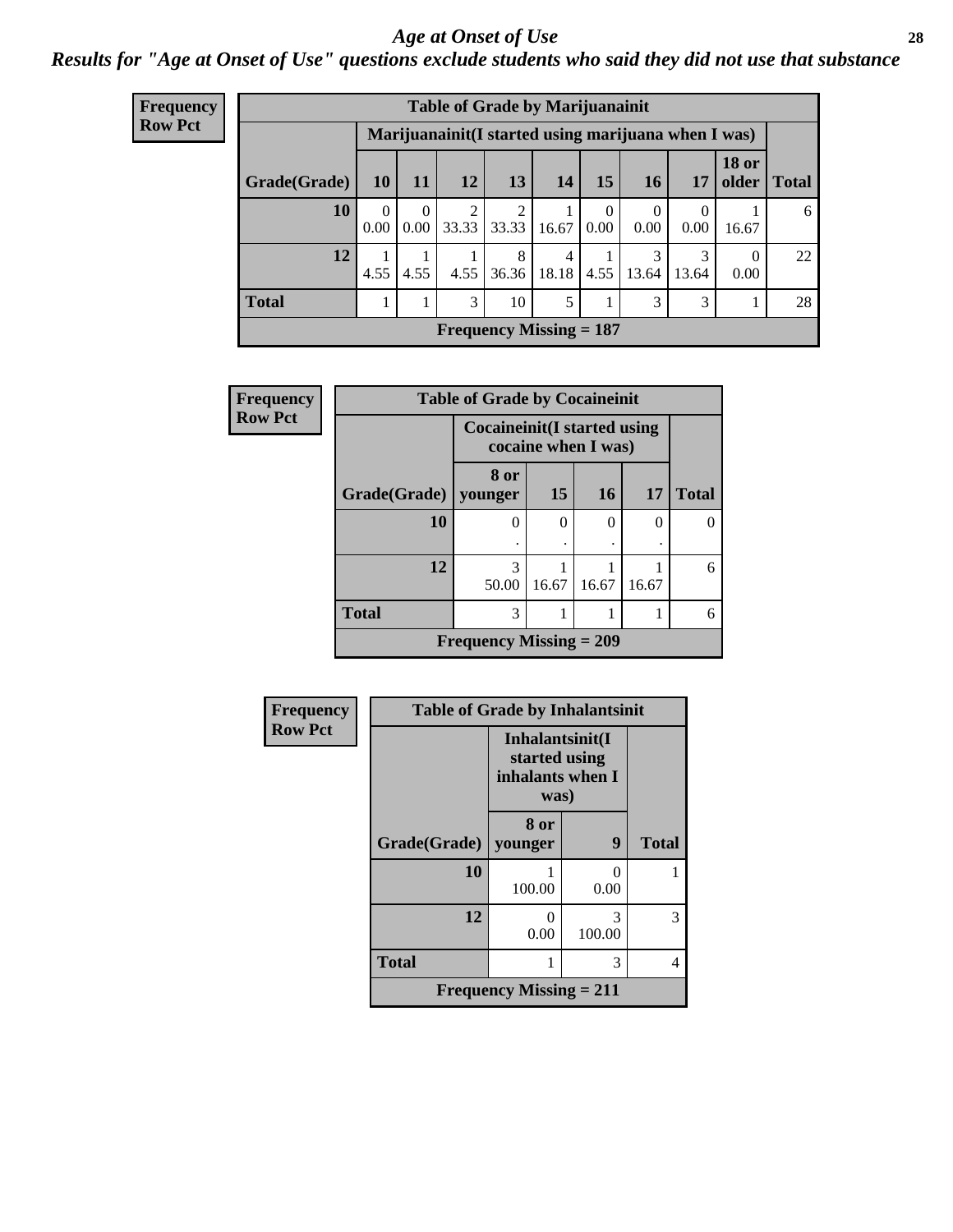#### *Age at Onset of Use* **29**

*Results for "Age at Onset of Use" questions exclude students who said they did not use that substance*

| Frequency      | <b>Table of Grade by Steroidsinit</b> |                                                            |              |  |  |
|----------------|---------------------------------------|------------------------------------------------------------|--------------|--|--|
| <b>Row Pct</b> |                                       | Steroidsinit(I<br>started using<br>steroids<br>when I was) |              |  |  |
|                | Grade(Grade)                          | 10                                                         | <b>Total</b> |  |  |
|                | 10                                    | 0                                                          |              |  |  |
|                | 12                                    | 3<br>100.00                                                | 3            |  |  |
|                | <b>Total</b>                          | 3                                                          | 3            |  |  |
|                |                                       | <b>Frequency Missing = 212</b>                             |              |  |  |

| <b>Frequency</b> | <b>Table of Grade by Ecstasyinit</b> |            |                                                          |                         |              |
|------------------|--------------------------------------|------------|----------------------------------------------------------|-------------------------|--------------|
| <b>Row Pct</b>   |                                      |            | Ecstasyinit(I<br>started using<br>ecstasy when I<br>was) |                         |              |
|                  | Grade(Grade)                         | 12         | 16                                                       | 17                      | <b>Total</b> |
|                  | 10                                   | $\theta$   | 0                                                        | 0                       | O            |
|                  |                                      |            |                                                          |                         |              |
|                  | 12                                   | 3<br>50.00 | 16.67                                                    | $\mathfrak{D}$<br>33.33 | 6            |
|                  | <b>Total</b>                         | 3          | 1                                                        | 2                       | 6            |
|                  | <b>Frequency Missing = 209</b>       |            |                                                          |                         |              |

| Frequency      |              | <b>Table of Grade by Methinit</b>                                     |              |  |  |
|----------------|--------------|-----------------------------------------------------------------------|--------------|--|--|
| <b>Row Pct</b> |              | <b>Methinit(I started</b><br>using<br>methamphetamines<br>when I was) |              |  |  |
|                | Grade(Grade) | 11                                                                    | <b>Total</b> |  |  |
|                | 10           | $\Omega$                                                              | O            |  |  |
|                | 12           | 3<br>100.00                                                           | 3            |  |  |
|                | <b>Total</b> | 3                                                                     | 3            |  |  |
|                |              | Frequency Missing $= 212$                                             |              |  |  |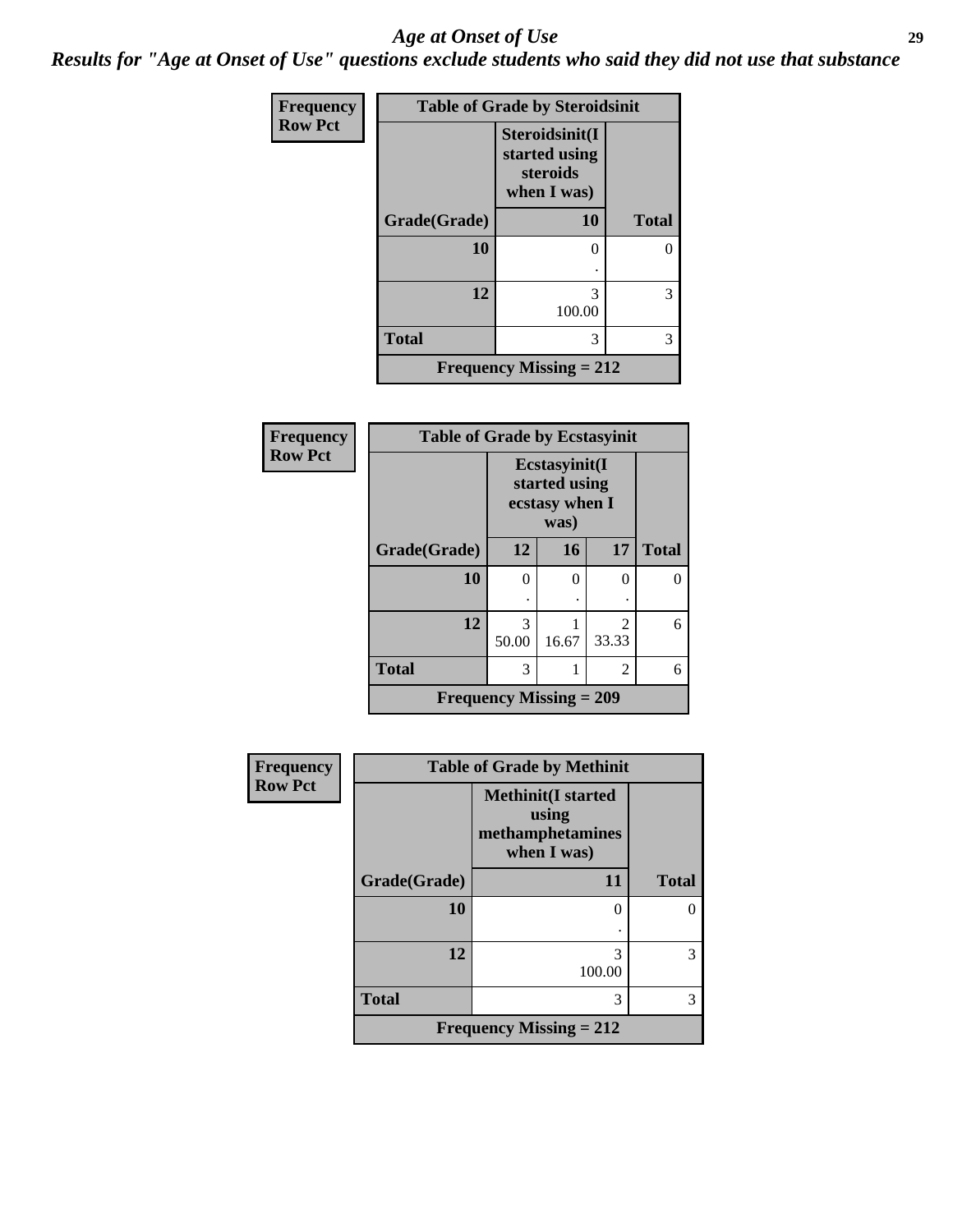### Age at Onset of Use **30**

*Results for "Age at Onset of Use" questions exclude students who said they did not use that substance*

| Frequency      | <b>Table of Grade by Hallucinogensinit</b> |                                                                      |              |  |  |
|----------------|--------------------------------------------|----------------------------------------------------------------------|--------------|--|--|
| <b>Row Pct</b> |                                            | Hallucinogensinit(I<br>started using<br>hallucinogens<br>when I was) |              |  |  |
|                | Grade(Grade)                               | 14                                                                   | <b>Total</b> |  |  |
|                | 10                                         | 0<br>٠                                                               | 0            |  |  |
|                | 12                                         | 3<br>100.00                                                          | 3            |  |  |
|                | <b>Total</b>                               | 3                                                                    | 3            |  |  |
|                |                                            | <b>Frequency Missing = 212</b>                                       |              |  |  |

| Frequency      |                        | <b>Table of Grade by Prescriptioninit</b>                                     |       |                         |            |           |              |
|----------------|------------------------|-------------------------------------------------------------------------------|-------|-------------------------|------------|-----------|--------------|
| <b>Row Pct</b> |                        | <b>Prescriptioninit (I started using</b><br>prescription drugs not prescribed |       | to me when I was)       |            |           |              |
|                | Grade(Grade)   younger | 8 or                                                                          | 9     | <b>10</b>               | 14         | <b>15</b> | <b>Total</b> |
|                | 10                     | $\Omega$                                                                      | 0     | $\Omega$                |            | 0         |              |
|                | 12                     | 12.50                                                                         | 12.50 | $\mathfrak{D}$<br>25.00 | 3<br>37.50 | 12.50     | 8            |
|                | <b>Total</b>           |                                                                               |       | $\overline{2}$          | 3          |           | 8            |
|                |                        | <b>Frequency Missing = 207</b>                                                |       |                         |            |           |              |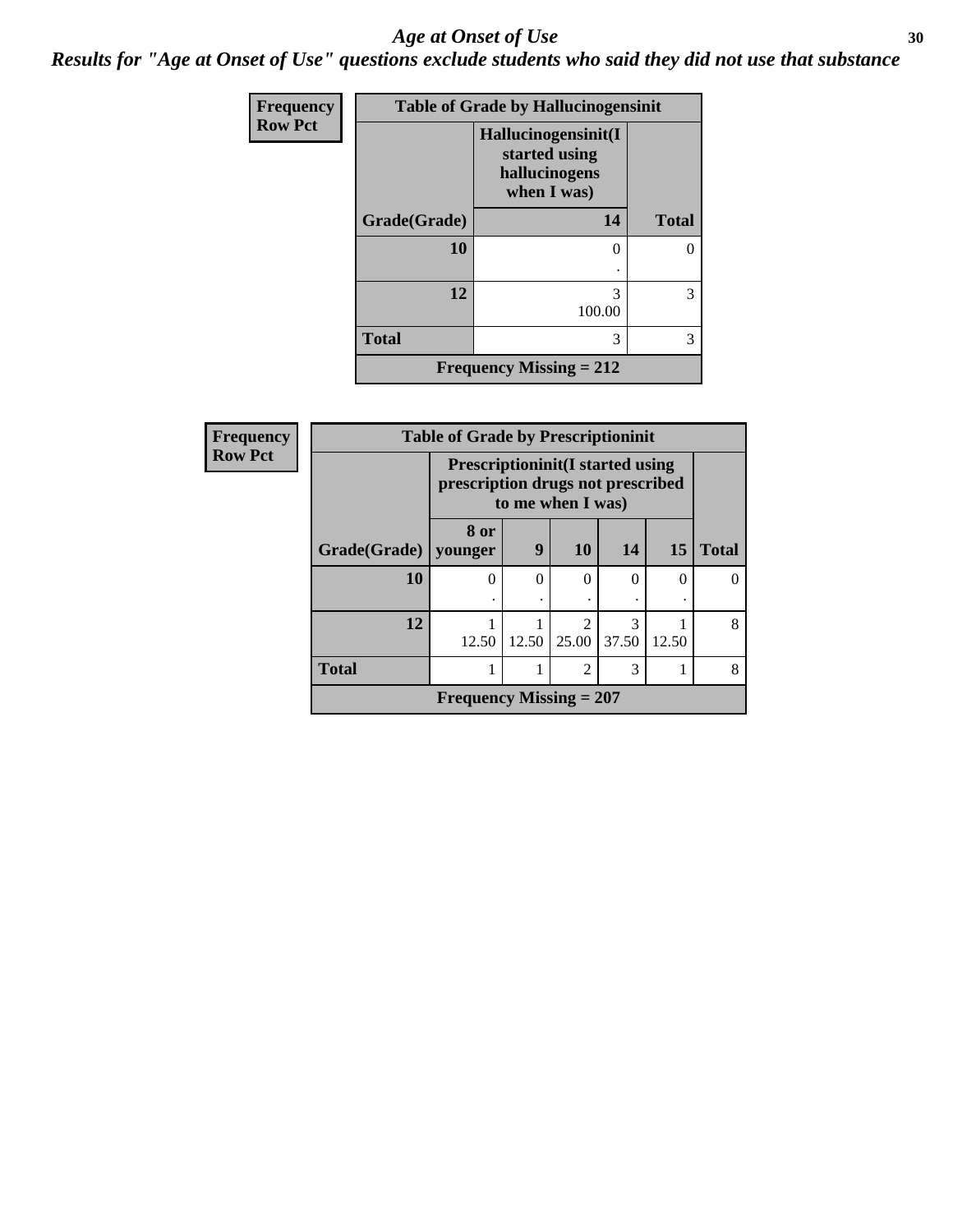| Frequency      | <b>Table of Alcoholharm by Grade</b>          |                    |             |              |
|----------------|-----------------------------------------------|--------------------|-------------|--------------|
| <b>Col Pct</b> | Alcoholharm(I<br>think alcohol is<br>harmful) | Grade(Grade)<br>10 | 12          | <b>Total</b> |
|                | <b>Strongly Agree</b>                         | 52<br>56.52        | 68<br>55.28 | 120          |
|                | <b>Somewhat Agree</b>                         | 20<br>21.74        | 23<br>18.70 | 43           |
|                | <b>Somewhat Disagree</b>                      | 10<br>10.87        | 12<br>9.76  | 22           |
|                | <b>Strongly Disagree</b>                      | 10<br>10.87        | 20<br>16.26 | 30           |
|                | <b>Total</b>                                  | 92                 | 123         | 215          |

| <b>Table of Cigarettesharm by Grade</b>                  |                        |                           |                |  |  |
|----------------------------------------------------------|------------------------|---------------------------|----------------|--|--|
| Cigarettesharm(I<br>think smoking<br>tobacco is harmful) | Grade(Grade)<br>10     | 12                        | <b>Total</b>   |  |  |
| <b>Strongly Agree</b>                                    | 65<br>70.65            | 99<br>80.49               | 164            |  |  |
| <b>Somewhat Agree</b>                                    | 16<br>17.39            | 5.69                      | 23             |  |  |
| <b>Somewhat Disagree</b>                                 | $\mathfrak{D}$<br>2.17 | $\mathbf{\Omega}$<br>0.00 | $\mathfrak{D}$ |  |  |
| <b>Strongly Disagree</b>                                 | 9<br>9.78              | 17<br>13.82               | 26             |  |  |
| <b>Total</b>                                             | 92                     | 123                       | 215            |  |  |

| Frequency      | <b>Table of Smokelessharm by Grade</b>                  |                           |              |              |
|----------------|---------------------------------------------------------|---------------------------|--------------|--------------|
| <b>Col Pct</b> | Smokelessharm(I<br>think chewing<br>tobacco is harmful) | Grade(Grade)<br><b>10</b> | 12           | <b>Total</b> |
|                | <b>Strongly Agree</b>                                   | 66<br>71.74               | 103<br>83.74 | 169          |
|                | <b>Somewhat Agree</b>                                   | 14<br>15.22               | 5.69         | 21           |
|                | <b>Somewhat Disagree</b>                                | 3<br>3.26                 | 0<br>0.00    | 3            |
|                | <b>Strongly Disagree</b>                                | 9<br>9.78                 | 13<br>10.57  | 22           |
|                | <b>Total</b>                                            | 92                        | 123          | 215          |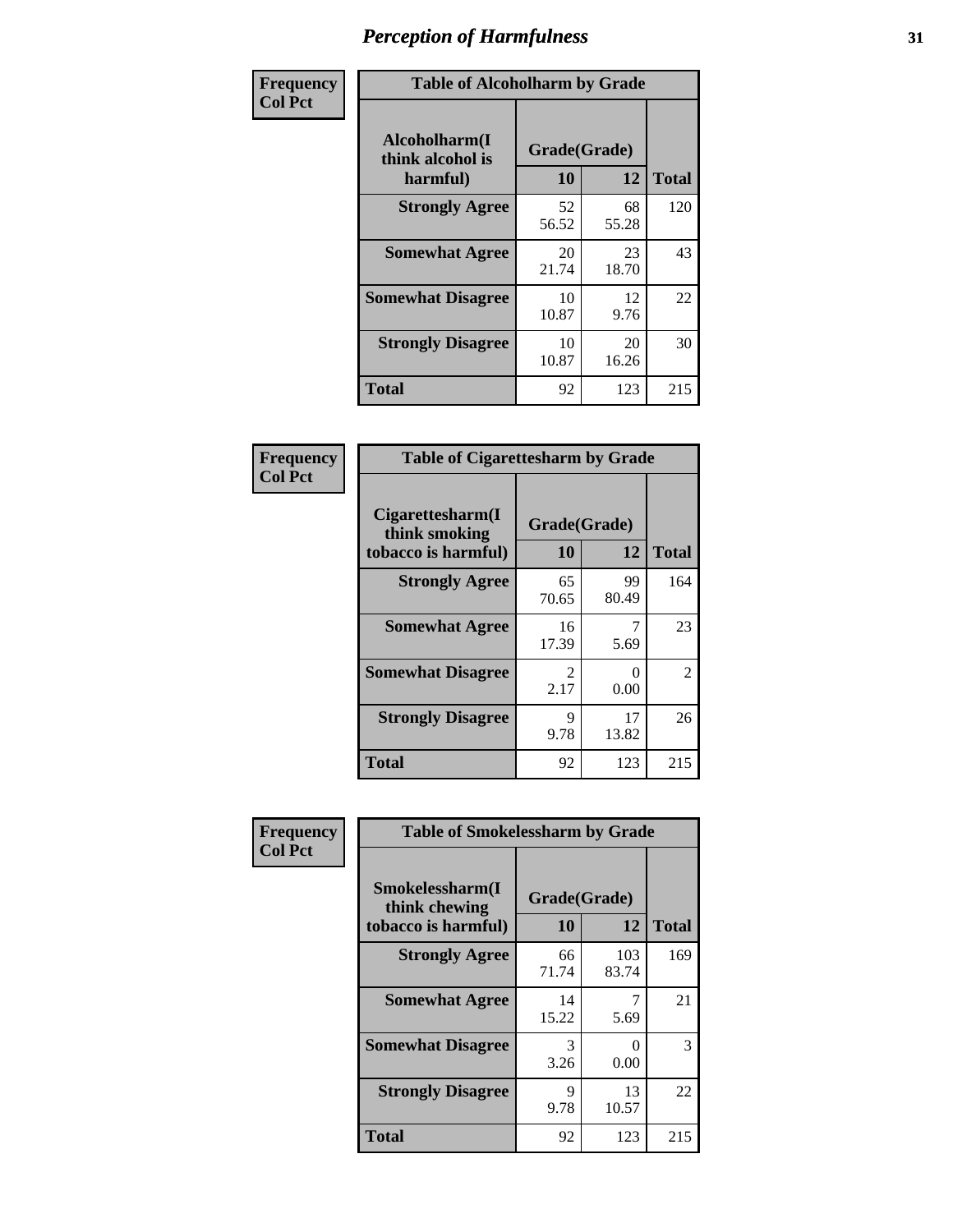| Frequency      | <b>Table of Marijuanaharm by Grade</b>            |                    |             |              |
|----------------|---------------------------------------------------|--------------------|-------------|--------------|
| <b>Col Pct</b> | Marijuanaharm(I<br>think marijuana is<br>harmful) | Grade(Grade)<br>10 | 12          | <b>Total</b> |
|                | <b>Strongly Agree</b>                             | 61<br>66.30        | 75<br>60.98 | 136          |
|                | <b>Somewhat Agree</b>                             | 8<br>8.70          | 15<br>12.20 | 23           |
|                | <b>Somewhat Disagree</b>                          | 11<br>11.96        | 11<br>8.94  | 22           |
|                | <b>Strongly Disagree</b>                          | 12<br>13.04        | 22<br>17.89 | 34           |
|                | <b>Total</b>                                      | 92                 | 123         | 215          |

| <b>Table of Cocaineharm by Grade</b>          |                    |              |              |  |  |
|-----------------------------------------------|--------------------|--------------|--------------|--|--|
| Cocaineharm(I<br>think cocaine is<br>harmful) | Grade(Grade)<br>10 | 12           | <b>Total</b> |  |  |
| <b>Strongly Agree</b>                         | 78<br>84.78        | 105<br>85.37 | 183          |  |  |
| <b>Somewhat Agree</b>                         | 5<br>5.43          | 3<br>2.44    | 8            |  |  |
| <b>Somewhat Disagree</b>                      | 1.09               | 0.81         | 2            |  |  |
| <b>Strongly Disagree</b>                      | 8<br>8.70          | 14<br>11.38  | 22           |  |  |
| <b>Total</b>                                  | 92                 | 123          | 215          |  |  |

| Frequency      | <b>Table of Inhalantsharm by Grade</b>             |                           |                                     |              |  |
|----------------|----------------------------------------------------|---------------------------|-------------------------------------|--------------|--|
| <b>Col Pct</b> | Inhalantsharm(I<br>think inhalants are<br>harmful) | Grade(Grade)<br><b>10</b> | 12                                  | <b>Total</b> |  |
|                | <b>Strongly Agree</b>                              | 73<br>79.35               | 101<br>82.11                        | 174          |  |
|                | <b>Somewhat Agree</b>                              | 9<br>9.78                 | 5.69                                | 16           |  |
|                | <b>Somewhat Disagree</b>                           | 1.09                      | $\mathcal{D}_{\mathcal{L}}$<br>1.63 | 3            |  |
|                | <b>Strongly Disagree</b>                           | 9<br>9.78                 | 13<br>10.57                         | 22           |  |
|                | Total                                              | 92                        | 123                                 | 215          |  |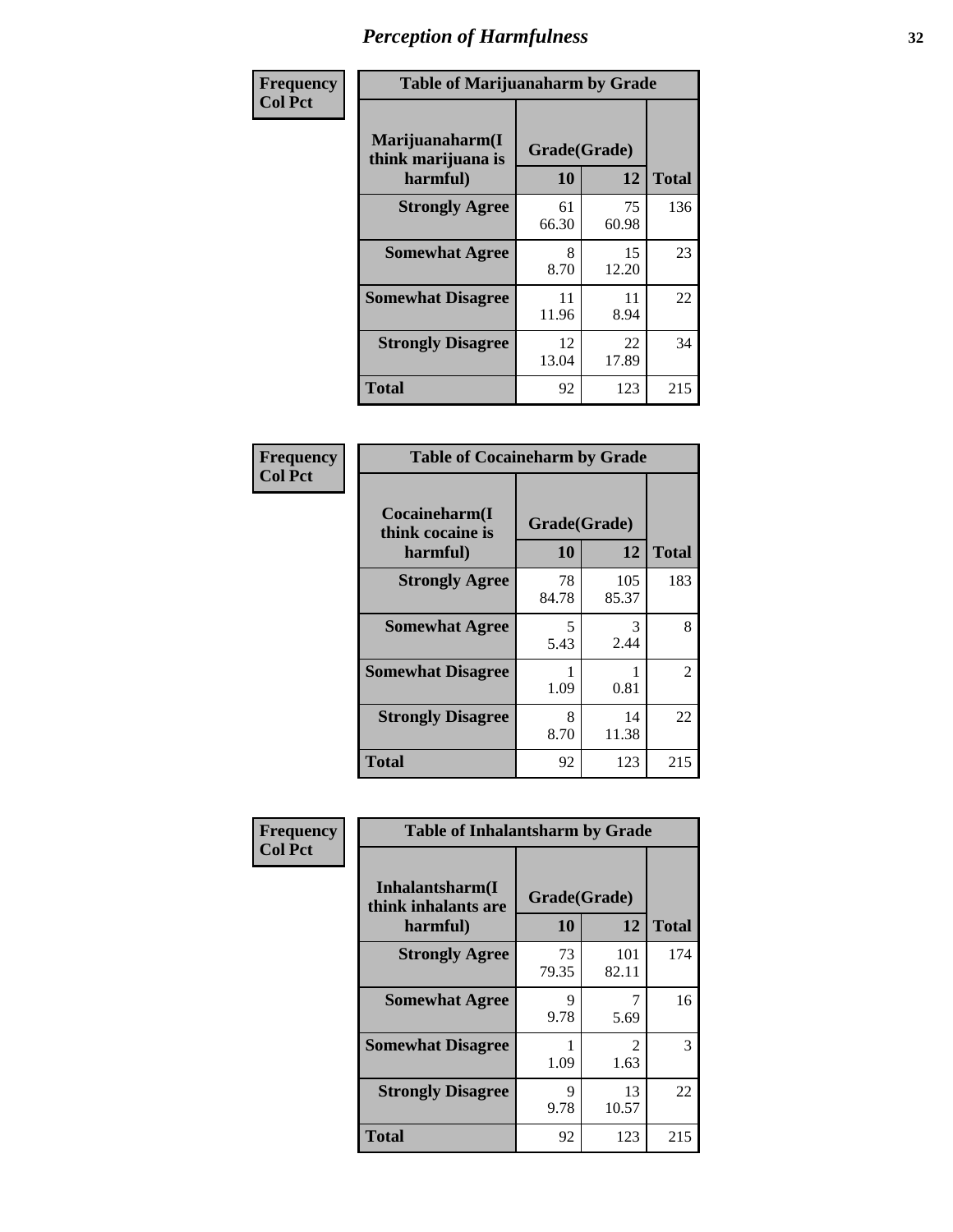| Frequency      | <b>Table of Steroidsharm by Grade</b>            |                    |             |              |
|----------------|--------------------------------------------------|--------------------|-------------|--------------|
| <b>Col Pct</b> | Steroidsharm(I<br>think steroids are<br>harmful) | Grade(Grade)<br>10 | 12          | <b>Total</b> |
|                | <b>Strongly Agree</b>                            | 73<br>79.35        | 99<br>80.49 | 172          |
|                | <b>Somewhat Agree</b>                            | 10<br>10.87        | 10<br>8.13  | 20           |
|                | <b>Somewhat Disagree</b>                         | 1.09               | 0.81        | 2            |
|                | <b>Strongly Disagree</b>                         | 8<br>8.70          | 13<br>10.57 | 21           |
|                | <b>Total</b>                                     | 92                 | 123         | 215          |

| <b>Table of Ecstasyharm by Grade</b>          |                    |                        |              |  |  |
|-----------------------------------------------|--------------------|------------------------|--------------|--|--|
| Ecstasyharm(I<br>think ecstasy is<br>harmful) | Grade(Grade)<br>10 | 12                     | <b>Total</b> |  |  |
| <b>Strongly Agree</b>                         | 72<br>78.26        | 104<br>84.55           | 176          |  |  |
| <b>Somewhat Agree</b>                         | 10<br>10.87        | 2<br>1.63              | 12           |  |  |
| <b>Somewhat Disagree</b>                      | 2<br>2.17          | $\mathfrak{D}$<br>1.63 | 4            |  |  |
| <b>Strongly Disagree</b>                      | 8<br>8.70          | 15<br>12.20            | 23           |  |  |
| <b>Total</b>                                  | 92                 | 123                    | 215          |  |  |

| Frequency      | <b>Table of Methharm by Grade</b>                            |                           |              |              |
|----------------|--------------------------------------------------------------|---------------------------|--------------|--------------|
| <b>Col Pct</b> | <b>Methharm</b> (I think<br>methamphetamines<br>are harmful) | Grade(Grade)<br><b>10</b> | 12           | <b>Total</b> |
|                | <b>Strongly Agree</b>                                        | 74<br>80.43               | 106<br>86.18 | 180          |
|                | <b>Somewhat Agree</b>                                        | 9<br>9.78                 | 4<br>3.25    | 13           |
|                | <b>Somewhat Disagree</b>                                     | 1.09                      | 0.81         | 2            |
|                | <b>Strongly Disagree</b>                                     | 8<br>8.70                 | 12<br>9.76   | 20           |
|                | Total                                                        | 92                        | 123          | 215          |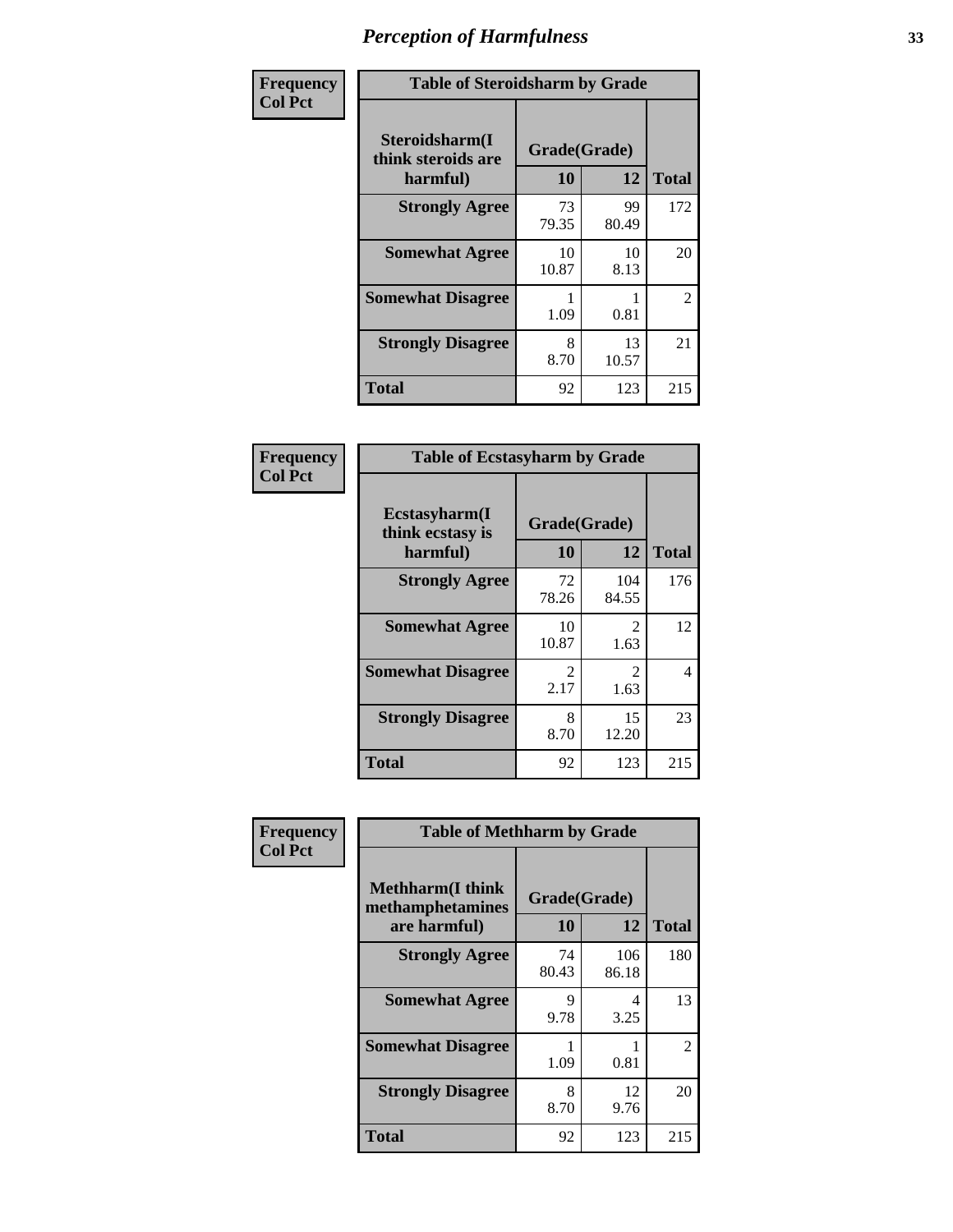| Frequency      | <b>Table of Hallucinogensharm by Grade</b>                 |                    |              |                |
|----------------|------------------------------------------------------------|--------------------|--------------|----------------|
| <b>Col Pct</b> | Hallucinogensharm(I<br>think hallucinogens<br>are harmful) | Grade(Grade)<br>10 | 12           | <b>Total</b>   |
|                | <b>Strongly Agree</b>                                      | 75<br>81.52        | 105<br>85.37 | 180            |
|                | <b>Somewhat Agree</b>                                      | 8<br>8.70          | 5<br>4.07    | 13             |
|                | <b>Somewhat Disagree</b>                                   | 1.09               | 0.81         | $\overline{2}$ |
|                | <b>Strongly Disagree</b>                                   | 8<br>8.70          | 12<br>9.76   | 20             |
|                | <b>Total</b>                                               | 92                 | 123          | 215            |

| <b>Table of Prescriptionharm by Grade</b>                                                         |             |                    |              |  |
|---------------------------------------------------------------------------------------------------|-------------|--------------------|--------------|--|
| <b>Prescriptionharm(I)</b><br>think prescription<br>drugs not<br>prescribed to me<br>are harmful) | 10          | Grade(Grade)<br>12 | <b>Total</b> |  |
| <b>Strongly Agree</b>                                                                             | 66<br>71.74 | 90<br>73.17        | 156          |  |
| <b>Somewhat Agree</b>                                                                             | 17<br>18.48 | 13<br>10.57        | 30           |  |
| <b>Somewhat Disagree</b>                                                                          | 1.09        | 6<br>4.88          | 7            |  |
| <b>Strongly Disagree</b>                                                                          | 8<br>8.70   | 14<br>11.38        | 22           |  |
| Total                                                                                             | 92          | 123                | 215          |  |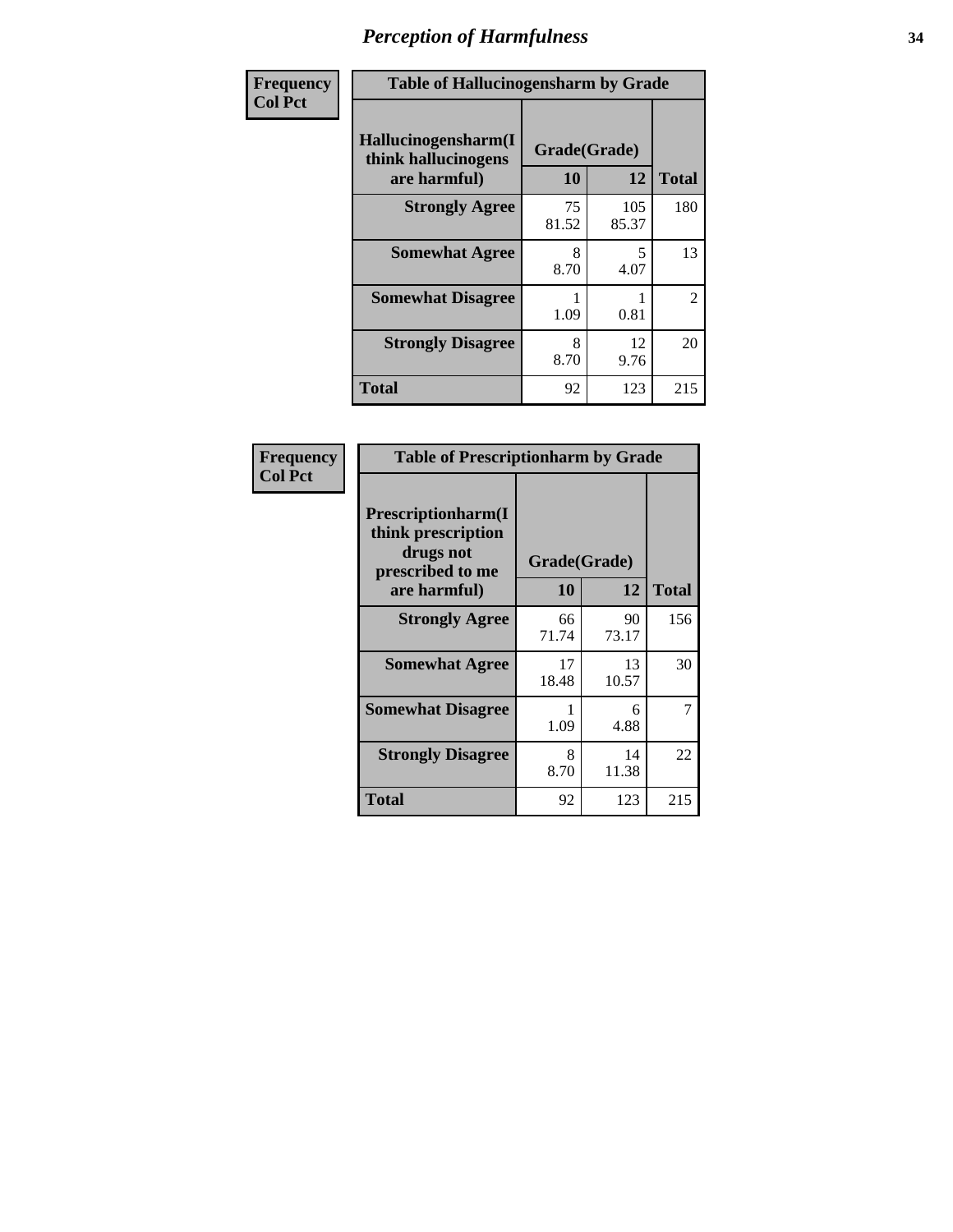# *Disapproval by Adults* **35**

| Frequency      | <b>Table of Alcoholadult by Grade</b>                                 |                    |             |              |
|----------------|-----------------------------------------------------------------------|--------------------|-------------|--------------|
| <b>Col Pct</b> | <b>Alcoholadult</b> (Adults<br>would disapprove if<br>I used alcohol) | Grade(Grade)<br>10 | 12          | <b>Total</b> |
|                | <b>Strongly Agree</b>                                                 | 64<br>69.57        | 67<br>54.47 | 131          |
|                | <b>Somewhat Agree</b>                                                 | 17<br>18.48        | 32<br>26.02 | 49           |
|                | <b>Somewhat Disagree</b>                                              | 8<br>8.70          | 13<br>10.57 | 21           |
|                | <b>Strongly Disagree</b>                                              | 3<br>3.26          | 11<br>8.94  | 14           |
|                | <b>Total</b>                                                          | 92                 | 123         | 215          |

| <b>Table of Tobaccoadult by Grade</b>                                 |                                     |              |              |  |  |
|-----------------------------------------------------------------------|-------------------------------------|--------------|--------------|--|--|
| <b>Tobaccoadult</b> (Adults<br>would disapprove if<br>I used tobacco) | Grade(Grade)<br>10                  | 12           | <b>Total</b> |  |  |
| <b>Strongly Agree</b>                                                 | 78<br>84.78                         | 101<br>82.11 | 179          |  |  |
| <b>Somewhat Agree</b>                                                 | 7<br>7.61                           | 10<br>8.13   | 17           |  |  |
| <b>Somewhat Disagree</b>                                              | $\mathcal{D}_{\mathcal{L}}$<br>2.17 | 4<br>3.25    | 6            |  |  |
| <b>Strongly Disagree</b>                                              | 5<br>5.43                           | 8<br>6.50    | 13           |  |  |
| <b>Total</b>                                                          | 92                                  | 123          | 215          |  |  |

| Frequency      | <b>Table of Marijuanaadult by Grade</b>                           |                    |                     |                |
|----------------|-------------------------------------------------------------------|--------------------|---------------------|----------------|
| <b>Col Pct</b> | Marijuanaadult(Adults<br>would disapprove if I<br>used marijuana) | Grade(Grade)<br>10 | 12                  | <b>Total</b>   |
|                | <b>Strongly Agree</b>                                             | 80<br>86.96        | 97<br>78.86         | 177            |
|                | <b>Somewhat Agree</b>                                             | 6<br>6.52          | 14<br>11.38         | 20             |
|                | <b>Somewhat Disagree</b>                                          | 1.09               | 3<br>2.44           | $\overline{4}$ |
|                | <b>Strongly Disagree</b>                                          | 5<br>5.43          | $\mathbf Q$<br>7.32 | 14             |
|                | <b>Total</b>                                                      | 92                 | 123                 | 215            |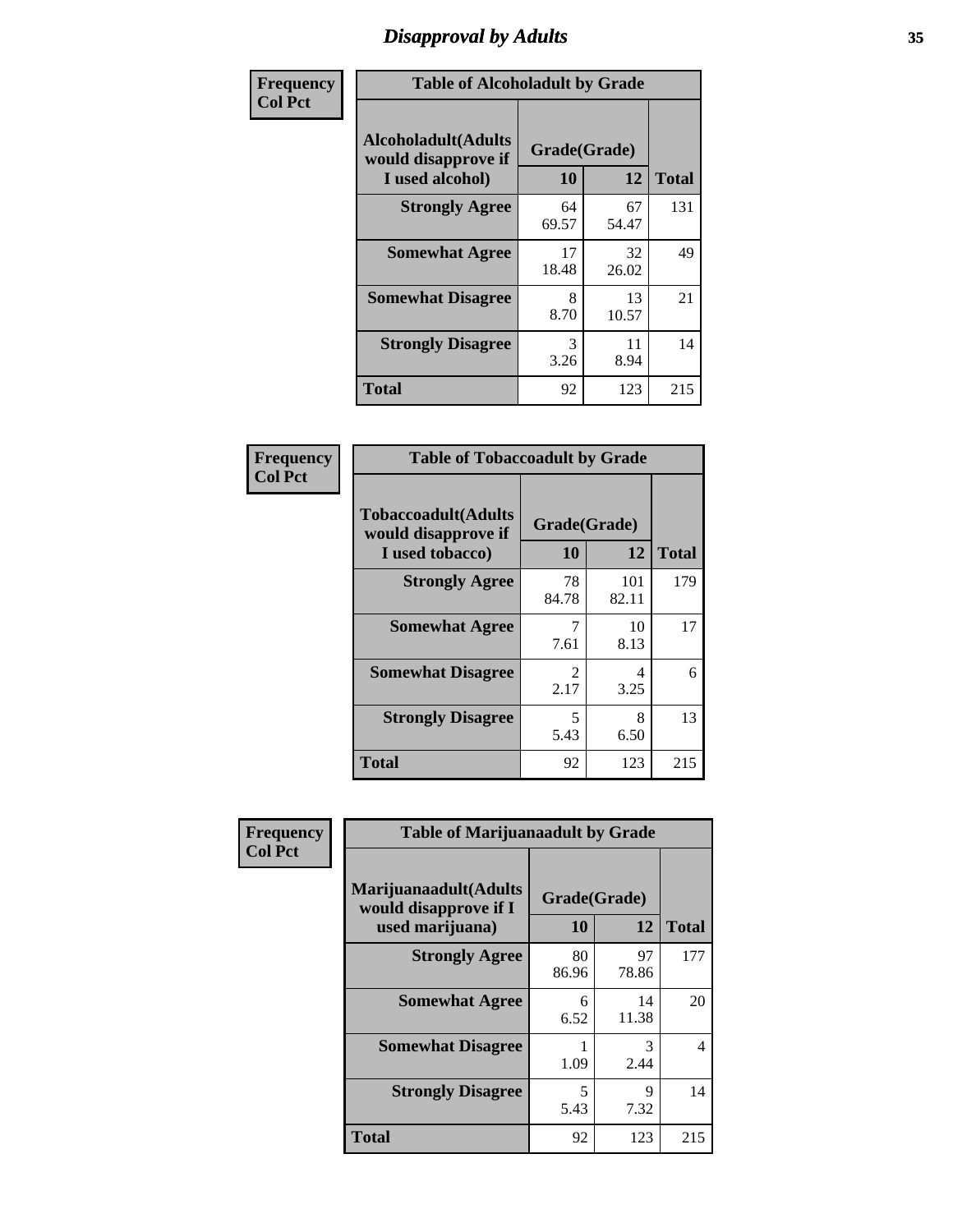# *Disapproval by Adults* **36**

| <b>Frequency</b> | <b>Table of Otherdrugadult by Grade</b>                                     |                    |              |                |
|------------------|-----------------------------------------------------------------------------|--------------------|--------------|----------------|
| <b>Col Pct</b>   | <b>Otherdrugadult</b> (Adults<br>would disapprove if I<br>used other drugs) | Grade(Grade)<br>10 | 12           | <b>Total</b>   |
|                  | <b>Strongly Agree</b>                                                       | 84<br>91.30        | 110<br>89.43 | 194            |
|                  | <b>Somewhat Agree</b>                                                       | 1.09               | 3<br>2.44    | $\overline{4}$ |
|                  | <b>Somewhat Disagree</b>                                                    | 1.09               | 3<br>2.44    | $\overline{4}$ |
|                  | <b>Strongly Disagree</b>                                                    | 6<br>6.52          | 5.69         | 13             |
|                  | <b>Total</b>                                                                | 92                 | 123          | 215            |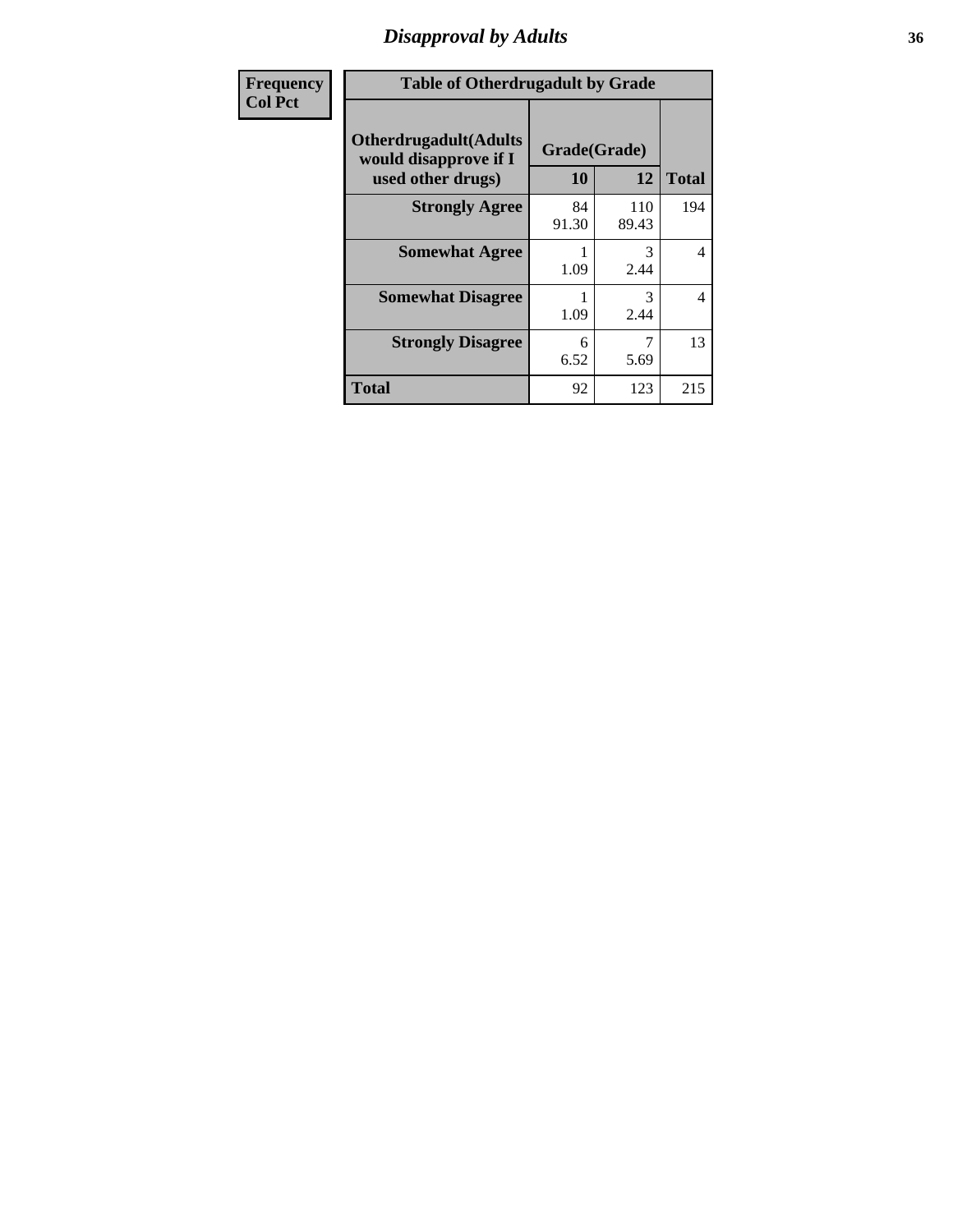# *Disapproval by Peers* **37**

| Frequency      | <b>Table of Alcoholpeer by Grade</b>                    |              |             |              |  |
|----------------|---------------------------------------------------------|--------------|-------------|--------------|--|
| <b>Col Pct</b> | Alcoholpeer(My<br>friends would<br>disapprove if I used | Grade(Grade) |             |              |  |
|                | alcohol)                                                | 10           | 12          | <b>Total</b> |  |
|                | <b>Strongly Agree</b>                                   | 40<br>43.48  | 37<br>30.08 | 77           |  |
|                | <b>Somewhat Agree</b>                                   | 19<br>20.65  | 18<br>14.63 | 37           |  |
|                | <b>Somewhat Disagree</b>                                | 18<br>19.57  | 32<br>26.02 | 50           |  |
|                | <b>Strongly Disagree</b>                                | 15<br>16.30  | 36<br>29.27 | 51           |  |
|                | Total                                                   | 92           | 123         | 215          |  |

| Frequency      | <b>Table of Tobaccopeer by Grade</b>                                |                    |             |              |  |
|----------------|---------------------------------------------------------------------|--------------------|-------------|--------------|--|
| <b>Col Pct</b> | Tobaccopeer(My<br>friends would<br>disapprove if I used<br>tobacco) | Grade(Grade)<br>10 | 12          | <b>Total</b> |  |
|                | <b>Strongly Agree</b>                                               | 56<br>60.87        | 76<br>61.79 | 132          |  |
|                | <b>Somewhat Agree</b>                                               | 15<br>16.30        | 14<br>11.38 | 29           |  |
|                | <b>Somewhat Disagree</b>                                            | 11<br>11.96        | 13<br>10.57 | 24           |  |
|                | <b>Strongly Disagree</b>                                            | 10<br>10.87        | 20<br>16.26 | 30           |  |
|                | <b>Total</b>                                                        | 92                 | 123         | 215          |  |

| Frequency<br><b>Col Pct</b> | <b>Table of Marijuanapeer by Grade</b>                    |              |             |              |
|-----------------------------|-----------------------------------------------------------|--------------|-------------|--------------|
|                             | Marijuanapeer(My<br>friends would<br>disapprove if I used | Grade(Grade) |             |              |
|                             | marijuana)                                                | <b>10</b>    | 12          | <b>Total</b> |
|                             | <b>Strongly Agree</b>                                     | 54<br>58.70  | 58<br>47.15 | 112          |
|                             | <b>Somewhat Agree</b>                                     | 10<br>10.87  | 20<br>16.26 | 30           |
|                             | <b>Somewhat Disagree</b>                                  | 16<br>17.39  | 16<br>13.01 | 32           |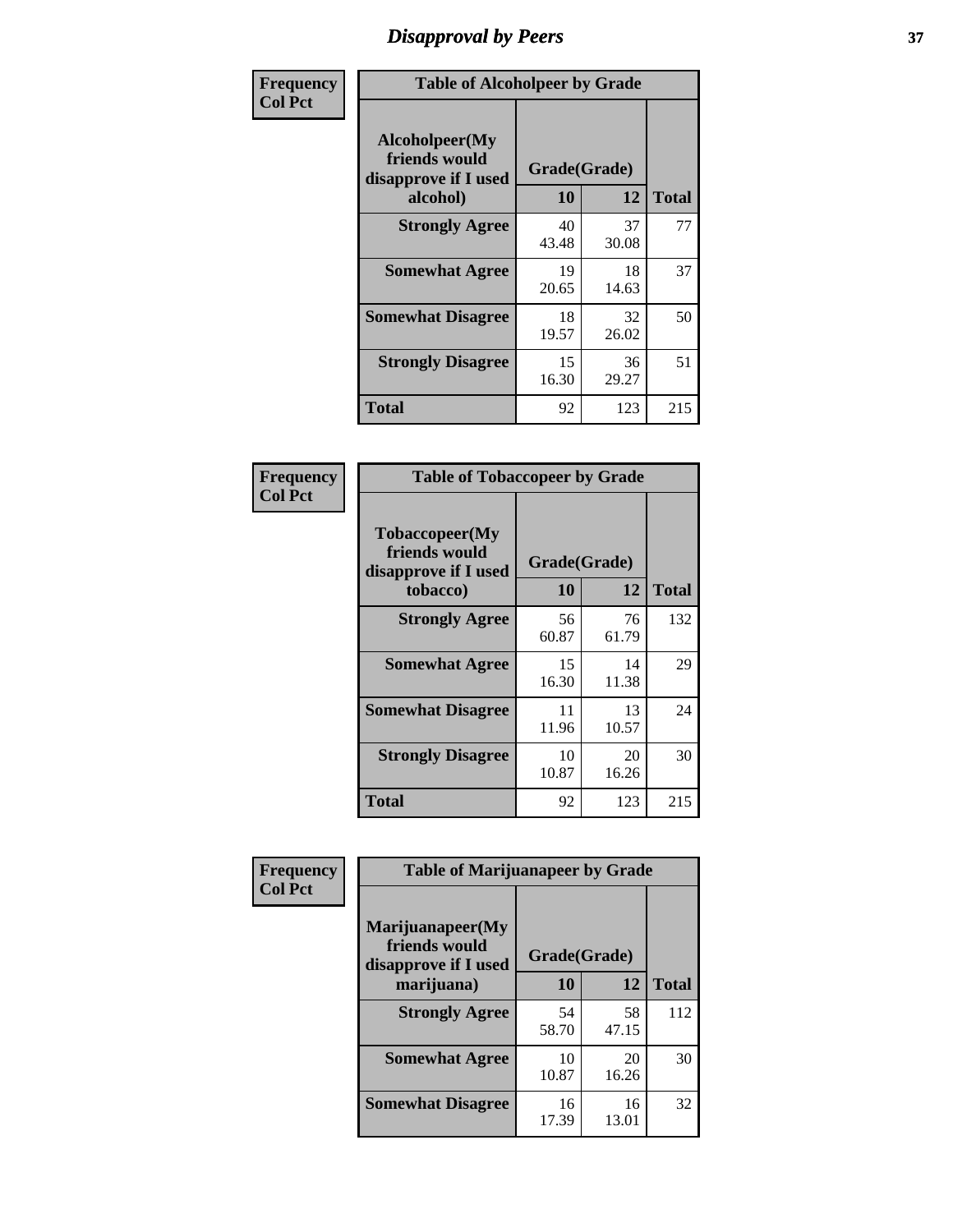# *Disapproval by Peers* **38**

| <b>Frequency</b> | <b>Table of Marijuanapeer by Grade</b>                                  |                    |             |              |  |
|------------------|-------------------------------------------------------------------------|--------------------|-------------|--------------|--|
| <b>Col Pct</b>   | Marijuanapeer(My<br>friends would<br>disapprove if I used<br>marijuana) | Grade(Grade)<br>10 | 12          | <b>Total</b> |  |
|                  | <b>Strongly Disagree</b>                                                | 12.<br>13.04       | 29<br>23.58 | 41           |  |
|                  | <b>Total</b>                                                            | 92                 | 123         | 215          |  |

| <b>Frequency</b> | <b>Table of Otherdrugpeer by Grade</b>                                    |                           |             |              |
|------------------|---------------------------------------------------------------------------|---------------------------|-------------|--------------|
| <b>Col Pct</b>   | Otherdrugpeer(My<br>friends would<br>disapprove if I used<br>other drugs) | Grade(Grade)<br><b>10</b> | 12          | <b>Total</b> |
|                  |                                                                           |                           |             |              |
|                  | <b>Strongly Agree</b>                                                     | 64<br>69.57               | 78<br>63.41 | 142          |
|                  | <b>Somewhat Agree</b>                                                     | 9<br>9.78                 | 20<br>16.26 | 29           |
|                  | <b>Somewhat Disagree</b>                                                  | 7<br>7.61                 | 7<br>5.69   | 14           |
|                  | <b>Strongly Disagree</b>                                                  | 12<br>13.04               | 18<br>14.63 | 30           |
|                  | <b>Total</b>                                                              | 92                        | 123         | 215          |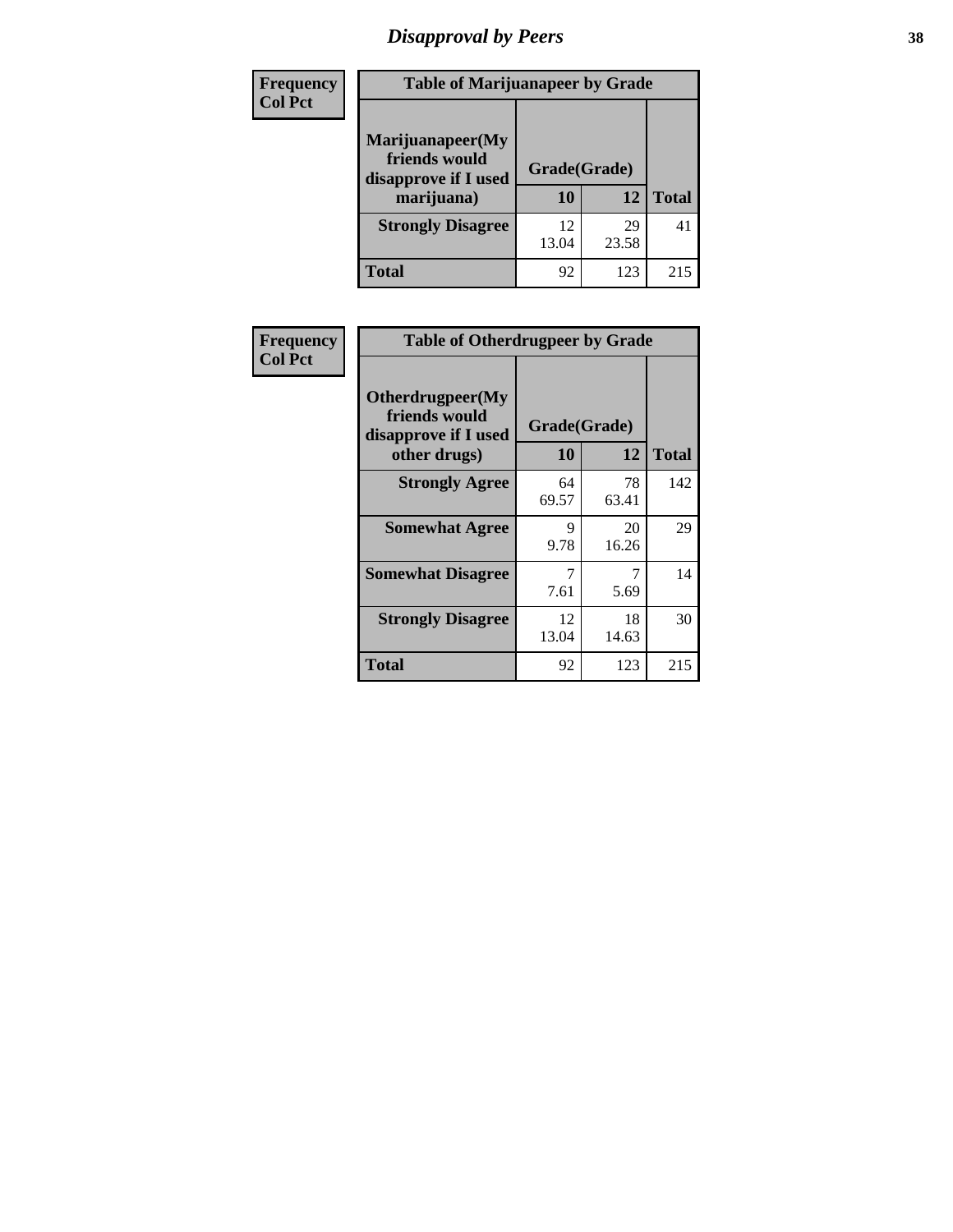| Frequency      | <b>Table of Alcohollocation1 by Grade</b> |              |             |              |
|----------------|-------------------------------------------|--------------|-------------|--------------|
| <b>Col Pct</b> | <b>Alcohollocation1(Places</b>            | Grade(Grade) |             |              |
|                | <b>Friends Use Alcohol)</b>               | 10           | 12          | <b>Total</b> |
|                |                                           | 36<br>39.13  | 80<br>65.04 | 116          |
|                | Do Not Use                                | 56<br>60.87  | 43<br>34.96 | 99           |
|                | <b>Total</b>                              | 92           | 123         | 215          |

| <b>Frequency</b> | <b>Table of Alcohollocation2 by Grade</b>                     |                    |             |              |
|------------------|---------------------------------------------------------------|--------------------|-------------|--------------|
| <b>Col Pct</b>   | <b>Alcohollocation2(Places</b><br><b>Friends Use Alcohol)</b> | Grade(Grade)<br>10 | 12          | <b>Total</b> |
|                  |                                                               |                    |             |              |
|                  |                                                               | 65<br>70.65        | 72<br>58.54 | 137          |
|                  | Home                                                          | 27<br>29.35        | 51<br>41.46 | 78           |
|                  | <b>Total</b>                                                  | 92                 | 123         | 215          |

| Frequency      | <b>Table of Alcohollocation3 by Grade</b>                      |                    |              |              |
|----------------|----------------------------------------------------------------|--------------------|--------------|--------------|
| <b>Col Pct</b> | <b>Alcohollocation3</b> (Places<br><b>Friends Use Alcohol)</b> | Grade(Grade)<br>10 | 12           | <b>Total</b> |
|                |                                                                |                    |              |              |
|                |                                                                | 80<br>86.96        | 108<br>87.80 | 188          |
|                | <b>School</b>                                                  | 12<br>13.04        | 15<br>12.20  | 27           |
|                | <b>Total</b>                                                   | 92                 | 123          | 215          |

| <b>Frequency</b> | <b>Table of Alcohollocation4 by Grade</b> |              |              |              |
|------------------|-------------------------------------------|--------------|--------------|--------------|
| <b>Col Pct</b>   | <b>Alcohollocation4(Places</b>            | Grade(Grade) |              |              |
|                  | <b>Friends Use Alcohol)</b>               | <b>10</b>    | 12           | <b>Total</b> |
|                  |                                           | 84<br>91.30  | 103<br>83.74 | 187          |
|                  | Car                                       | 8<br>8.70    | 20<br>16.26  | 28           |
|                  | <b>Total</b>                              | 92           | 123          | 215          |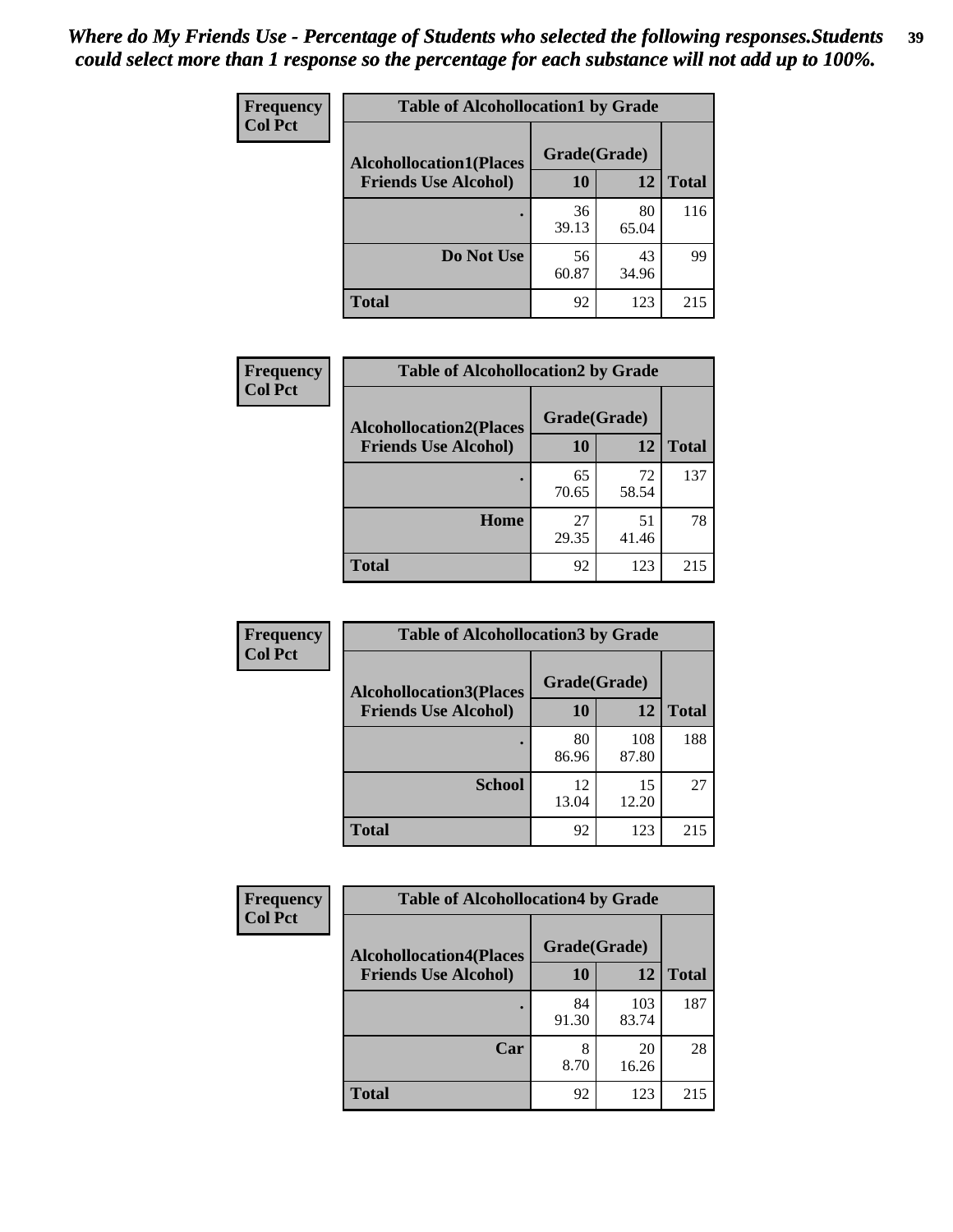| Frequency<br><b>Col Pct</b> | <b>Table of Alcohollocation5 by Grade</b> |              |             |              |
|-----------------------------|-------------------------------------------|--------------|-------------|--------------|
|                             | <b>Alcohollocation5(Places</b>            | Grade(Grade) |             |              |
|                             | <b>Friends Use Alcohol)</b>               | 10           | 12          | <b>Total</b> |
|                             |                                           | 62<br>67.39  | 73<br>59.35 | 135          |
|                             | <b>Friend's House</b>                     | 30<br>32.61  | 50<br>40.65 | 80           |
|                             | <b>Total</b>                              | 92           | 123         | 215          |

| Frequency      | <b>Table of Alcohollocation6 by Grade</b>                     |                           |             |              |
|----------------|---------------------------------------------------------------|---------------------------|-------------|--------------|
| <b>Col Pct</b> | <b>Alcohollocation6(Places</b><br><b>Friends Use Alcohol)</b> | Grade(Grade)<br><b>10</b> | 12          | <b>Total</b> |
|                |                                                               | 73<br>79.35               | 86<br>69.92 | 159          |
|                | <b>Other</b>                                                  | 19<br>20.65               | 37<br>30.08 | 56           |
|                | Total                                                         | 92                        | 123         | 215          |

| Frequency      | <b>Table of Tobaccolocation1 by Grade</b> |              |             |              |
|----------------|-------------------------------------------|--------------|-------------|--------------|
| <b>Col Pct</b> | <b>Tobaccolocation1(Places</b>            | Grade(Grade) |             |              |
|                | <b>Friends Use Tobacco)</b>               | 10           | 12          | <b>Total</b> |
|                |                                           | 23<br>25.00  | 46<br>37.40 | 69           |
|                | Do Not Use                                | 69<br>75.00  | 77<br>62.60 | 146          |
|                | <b>Total</b>                              | 92           | 123         | 215          |

| Frequency      | <b>Table of Tobaccolocation2 by Grade</b> |              |             |              |  |
|----------------|-------------------------------------------|--------------|-------------|--------------|--|
| <b>Col Pct</b> | <b>Tobaccolocation2(Places</b>            | Grade(Grade) |             |              |  |
|                | <b>Friends Use Tobacco)</b>               | 10           | 12          | <b>Total</b> |  |
|                |                                           | 81<br>88.04  | 94<br>76.42 | 175          |  |
|                | Home                                      | 11<br>11.96  | 29<br>23.58 | 40           |  |
|                | <b>Total</b>                              | 92           | 123         | 215          |  |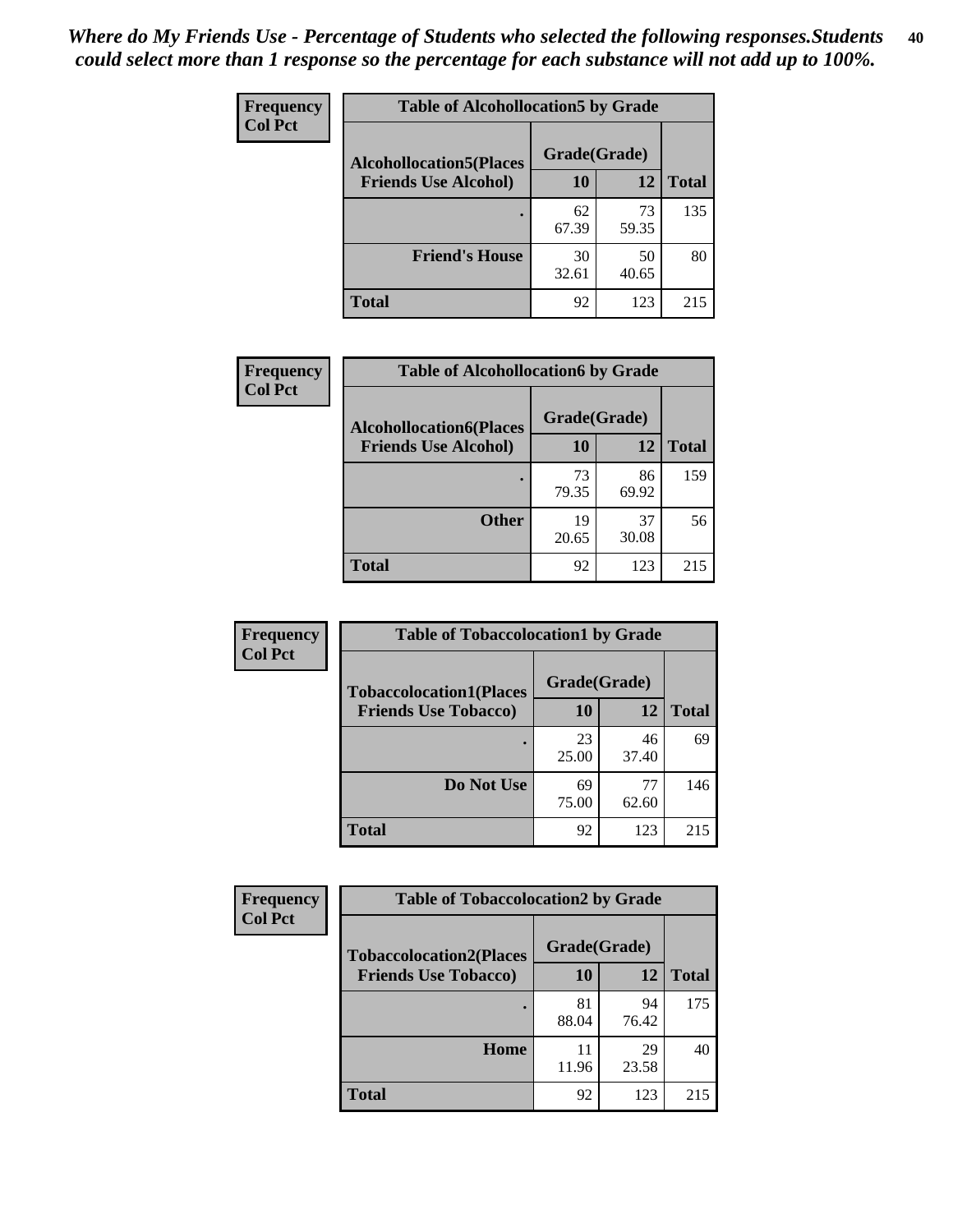| Frequency      | <b>Table of Tobaccolocation 3 by Grade</b> |              |              |              |  |
|----------------|--------------------------------------------|--------------|--------------|--------------|--|
| <b>Col Pct</b> | <b>Tobaccolocation3(Places</b>             | Grade(Grade) |              |              |  |
|                | <b>Friends Use Tobacco)</b>                | 10           | <b>12</b>    | <b>Total</b> |  |
|                | ٠                                          | 83<br>90.22  | 114<br>92.68 | 197          |  |
|                | <b>School</b>                              | q<br>9.78    | 9<br>7.32    | 18           |  |
|                | <b>Total</b>                               | 92           | 123          | 215          |  |

| Frequency<br><b>Col Pct</b> | <b>Table of Tobaccolocation4 by Grade</b> |              |             |              |
|-----------------------------|-------------------------------------------|--------------|-------------|--------------|
|                             | <b>Tobaccolocation4(Places</b>            | Grade(Grade) |             |              |
|                             | <b>Friends Use Tobacco)</b>               | 10           | 12          | <b>Total</b> |
|                             |                                           | 85<br>92.39  | 99<br>80.49 | 184          |
|                             | Car                                       | 7.61         | 24<br>19.51 | 31           |
|                             | <b>Total</b>                              | 92           | 123         | 215          |

| Frequency      | <b>Table of Tobaccolocation5 by Grade</b> |              |             |              |
|----------------|-------------------------------------------|--------------|-------------|--------------|
| <b>Col Pct</b> | <b>Tobaccolocation5(Places</b>            | Grade(Grade) |             |              |
|                | <b>Friends Use Tobacco)</b>               | 10           | 12          | <b>Total</b> |
|                |                                           | 78<br>84.78  | 97<br>78.86 | 175          |
|                | <b>Friend's House</b>                     | 14<br>15.22  | 26<br>21.14 | 40           |
|                | <b>Total</b>                              | 92           | 123         | 215          |

| <b>Frequency</b> | <b>Table of Tobaccolocation6 by Grade</b> |              |             |              |  |
|------------------|-------------------------------------------|--------------|-------------|--------------|--|
| <b>Col Pct</b>   | <b>Tobaccolocation6(Places</b>            | Grade(Grade) |             |              |  |
|                  | <b>Friends Use Tobacco)</b>               | 10           | <b>12</b>   | <b>Total</b> |  |
|                  |                                           | 78<br>84.78  | 97<br>78.86 | 175          |  |
|                  | <b>Other</b>                              | 14<br>15.22  | 26<br>21.14 | 40           |  |
|                  | <b>Total</b>                              | 92           | 123         | 215          |  |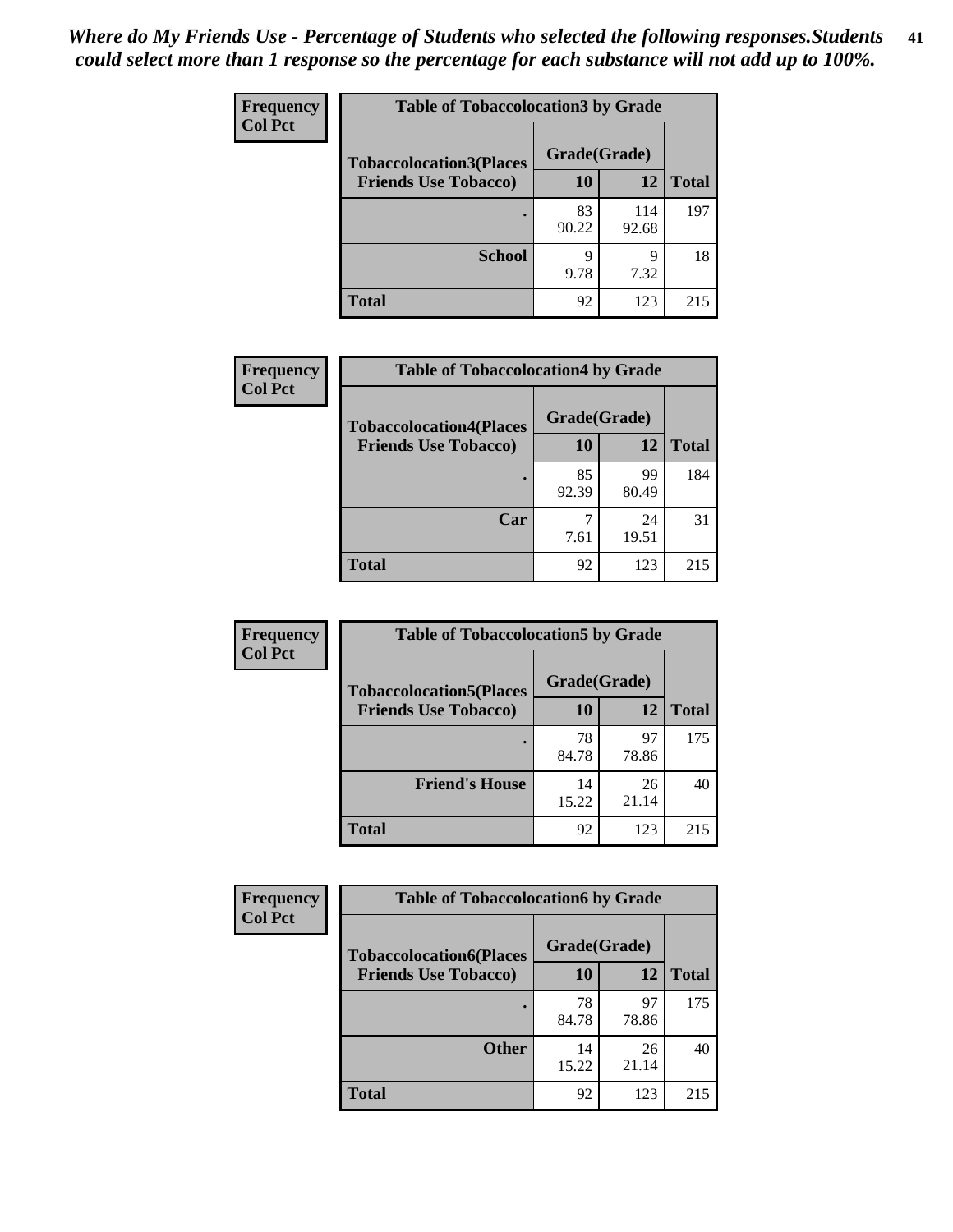| <b>Frequency</b> | <b>Table of Marijuanalocation1 by Grade</b> |              |             |              |
|------------------|---------------------------------------------|--------------|-------------|--------------|
| <b>Col Pct</b>   | <b>Marijuanalocation1(Places</b>            | Grade(Grade) |             |              |
|                  | <b>Friends Use Marijuana</b> )              | <b>10</b>    | 12          | <b>Total</b> |
|                  |                                             | 36<br>39.13  | 70<br>56.91 | 106          |
|                  | Do Not Use                                  | 56<br>60.87  | 53<br>43.09 | 109          |
|                  | <b>Total</b>                                | 92           | 123         | 215          |

| <b>Frequency</b> | <b>Table of Marijuanalocation2 by Grade</b>                        |                    |             |              |
|------------------|--------------------------------------------------------------------|--------------------|-------------|--------------|
| <b>Col Pct</b>   | <b>Marijuanalocation2(Places</b><br><b>Friends Use Marijuana</b> ) | Grade(Grade)<br>10 | 12          | <b>Total</b> |
|                  |                                                                    | 71<br>77.17        | 76<br>61.79 | 147          |
|                  | Home                                                               | 21<br>22.83        | 47<br>38.21 | 68           |
|                  | <b>Total</b>                                                       | 92                 | 123         | 215          |

| Frequency<br><b>Col Pct</b> | <b>Table of Marijuanalocation3 by Grade</b> |              |             |              |
|-----------------------------|---------------------------------------------|--------------|-------------|--------------|
|                             | <b>Marijuanalocation3</b> (Places           | Grade(Grade) |             |              |
|                             | <b>Friends Use Marijuana</b> )              | <b>10</b>    | 12          | <b>Total</b> |
|                             |                                             | 77<br>83.70  | 98<br>79.67 | 175          |
|                             | <b>School</b>                               | 15<br>16.30  | 25<br>20.33 | 40           |
|                             | <b>Total</b>                                | 92           | 123         | 215          |

| <b>Frequency</b> | <b>Table of Marijuanalocation4 by Grade</b> |              |             |              |  |
|------------------|---------------------------------------------|--------------|-------------|--------------|--|
| <b>Col Pct</b>   | <b>Marijuanalocation4(Places</b>            | Grade(Grade) |             |              |  |
|                  | <b>Friends Use Marijuana</b> )              | <b>10</b>    | 12          | <b>Total</b> |  |
|                  |                                             | 79<br>85.87  | 87<br>70.73 | 166          |  |
|                  | Car                                         | 13<br>14.13  | 36<br>29.27 | 49           |  |
|                  | <b>Total</b>                                | 92           | 123         | 215          |  |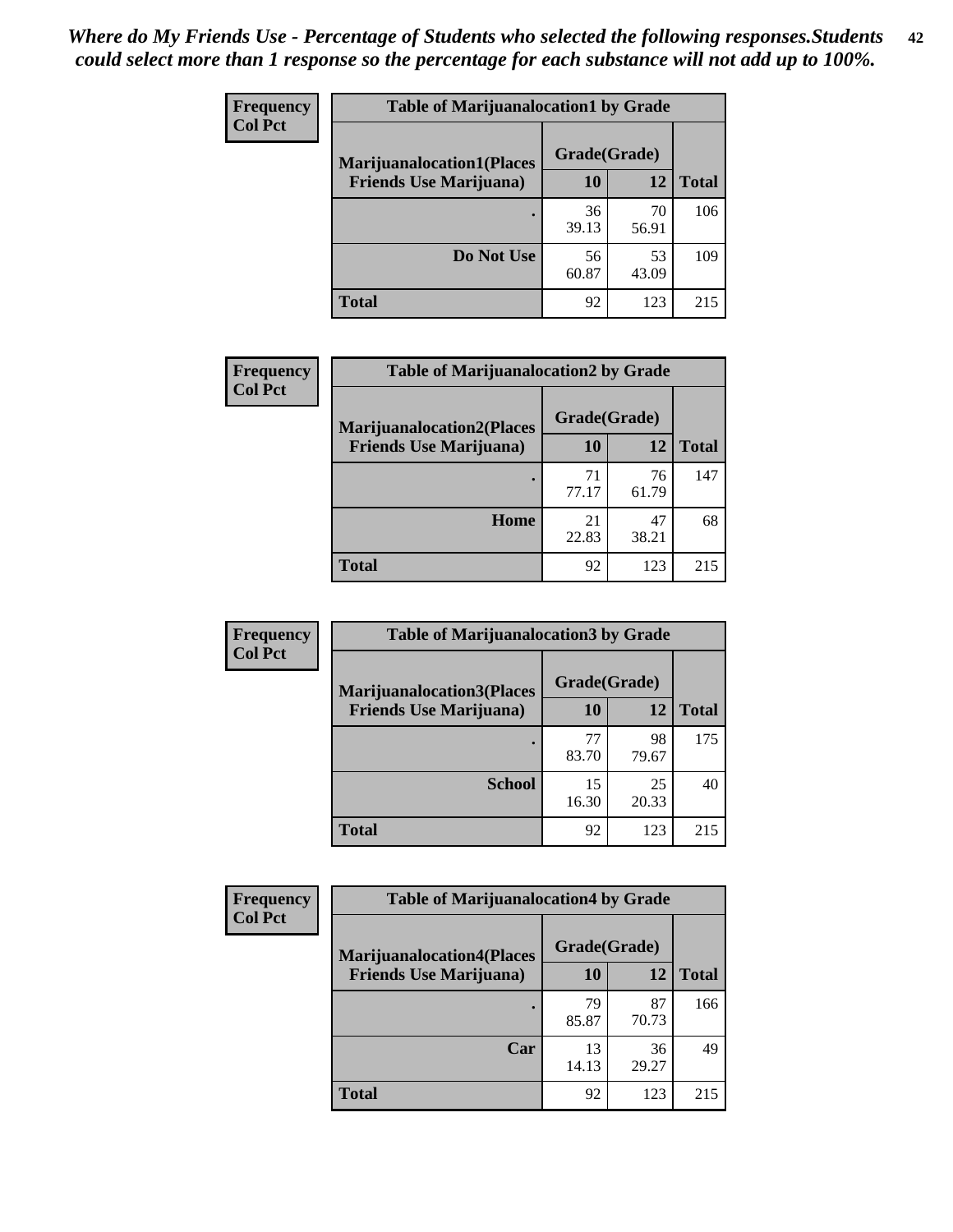| <b>Frequency</b> | <b>Table of Marijuanalocation5 by Grade</b> |              |             |              |
|------------------|---------------------------------------------|--------------|-------------|--------------|
| <b>Col Pct</b>   | <b>Marijuanalocation5</b> (Places           | Grade(Grade) |             |              |
|                  | <b>Friends Use Marijuana</b> )              | 10           | 12          | <b>Total</b> |
|                  |                                             | 68<br>73.91  | 72<br>58.54 | 140          |
|                  | <b>Friend's House</b>                       | 24<br>26.09  | 51<br>41.46 | 75           |
|                  | <b>Total</b>                                | 92           | 123         | 215          |

| <b>Frequency</b> | <b>Table of Marijuanalocation6 by Grade</b>                        |                    |             |              |
|------------------|--------------------------------------------------------------------|--------------------|-------------|--------------|
| <b>Col Pct</b>   | <b>Marijuanalocation6(Places</b><br><b>Friends Use Marijuana</b> ) | Grade(Grade)<br>10 | 12          | <b>Total</b> |
|                  |                                                                    | 71<br>77.17        | 92<br>74.80 | 163          |
|                  | <b>Other</b>                                                       | 21<br>22.83        | 31<br>25.20 | 52           |
|                  | <b>Total</b>                                                       | 92                 | 123         | 215          |

| Frequency      | <b>Table of Otherdruglocation1 by Grade</b>                          |              |             |              |
|----------------|----------------------------------------------------------------------|--------------|-------------|--------------|
| <b>Col Pct</b> | <b>Otherdruglocation1(Places</b><br><b>Friends Use Other Illegal</b> | Grade(Grade) |             |              |
|                | Drugs)                                                               | 10           | 12          | <b>Total</b> |
|                |                                                                      | 15<br>16.30  | 38<br>30.89 | 53           |
|                | Do Not Use                                                           | 77<br>83.70  | 85<br>69.11 | 162          |
|                | <b>Total</b>                                                         | 92           | 123         | 215          |

| Frequency      | <b>Table of Otherdruglocation2 by Grade</b>                          |              |              |              |
|----------------|----------------------------------------------------------------------|--------------|--------------|--------------|
| <b>Col Pct</b> | <b>Otherdruglocation2(Places</b><br><b>Friends Use Other Illegal</b> | Grade(Grade) |              |              |
|                | Drugs)                                                               | 10           | 12           | <b>Total</b> |
|                |                                                                      | 85<br>92.39  | 100<br>81.30 | 185          |
|                | <b>Home</b>                                                          | 7.61         | 23<br>18.70  | 30           |
|                | <b>Total</b>                                                         | 92           | 123          | 215          |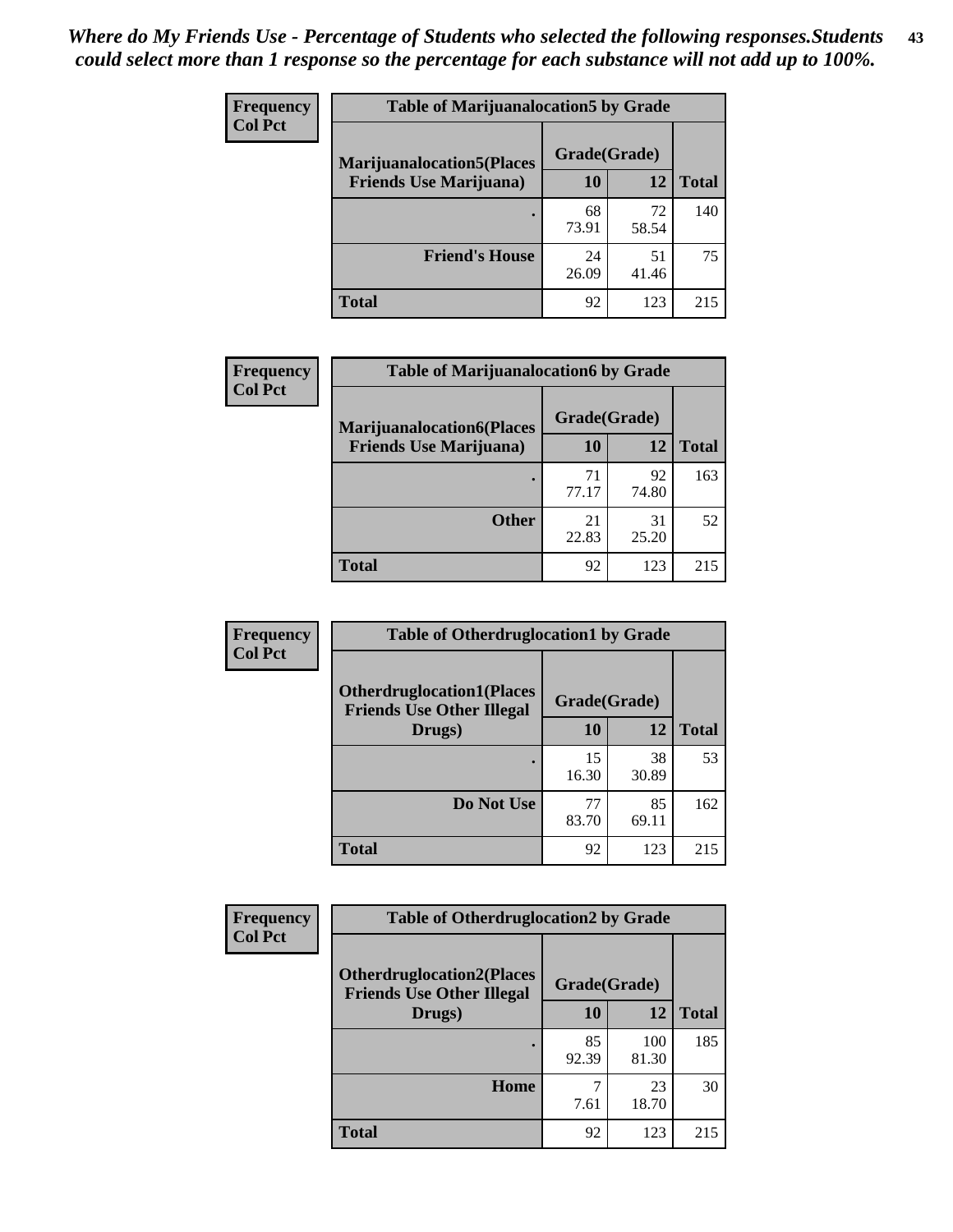| <b>Frequency</b> | <b>Table of Otherdruglocation3 by Grade</b>                          |              |              |              |
|------------------|----------------------------------------------------------------------|--------------|--------------|--------------|
| <b>Col Pct</b>   | <b>Otherdruglocation3(Places</b><br><b>Friends Use Other Illegal</b> | Grade(Grade) |              |              |
|                  | Drugs)                                                               | 10           | 12           | <b>Total</b> |
|                  |                                                                      | 85<br>92.39  | 113<br>91.87 | 198          |
|                  | <b>School</b>                                                        | 7.61         | 10<br>8.13   | 17           |
|                  | <b>Total</b>                                                         | 92           | 123          | 215          |

| <b>Frequency</b> | <b>Table of Otherdruglocation4 by Grade</b>                          |              |              |              |
|------------------|----------------------------------------------------------------------|--------------|--------------|--------------|
| <b>Col Pct</b>   | <b>Otherdruglocation4(Places</b><br><b>Friends Use Other Illegal</b> | Grade(Grade) |              |              |
|                  | Drugs)                                                               | 10           | 12           | <b>Total</b> |
|                  |                                                                      | 85<br>92.39  | 110<br>89.43 | 195          |
|                  | Car                                                                  | 7.61         | 13<br>10.57  | 20           |
|                  | <b>Total</b>                                                         | 92           | 123          | 215          |

| Frequency      | <b>Table of Otherdruglocation5 by Grade</b>                          |              |              |              |
|----------------|----------------------------------------------------------------------|--------------|--------------|--------------|
| <b>Col Pct</b> | <b>Otherdruglocation5(Places</b><br><b>Friends Use Other Illegal</b> | Grade(Grade) |              |              |
|                | Drugs)                                                               | 10           | 12           | <b>Total</b> |
|                |                                                                      | 86<br>93.48  | 102<br>82.93 | 188          |
|                | <b>Friend's House</b>                                                | 6<br>6.52    | 21<br>17.07  | 27           |
|                | Total                                                                | 92           | 123          | 215          |

| <b>Frequency</b> | <b>Table of Otherdruglocation6 by Grade</b>                          |              |              |              |
|------------------|----------------------------------------------------------------------|--------------|--------------|--------------|
| <b>Col Pct</b>   | <b>Otherdruglocation6(Places</b><br><b>Friends Use Other Illegal</b> | Grade(Grade) |              |              |
|                  | Drugs)                                                               | 10           | 12           | <b>Total</b> |
|                  |                                                                      | 80<br>86.96  | 100<br>81.30 | 180          |
|                  | <b>Other</b>                                                         | 12<br>13.04  | 23<br>18.70  | 35           |
|                  | <b>Total</b>                                                         | 92           | 123          | 215          |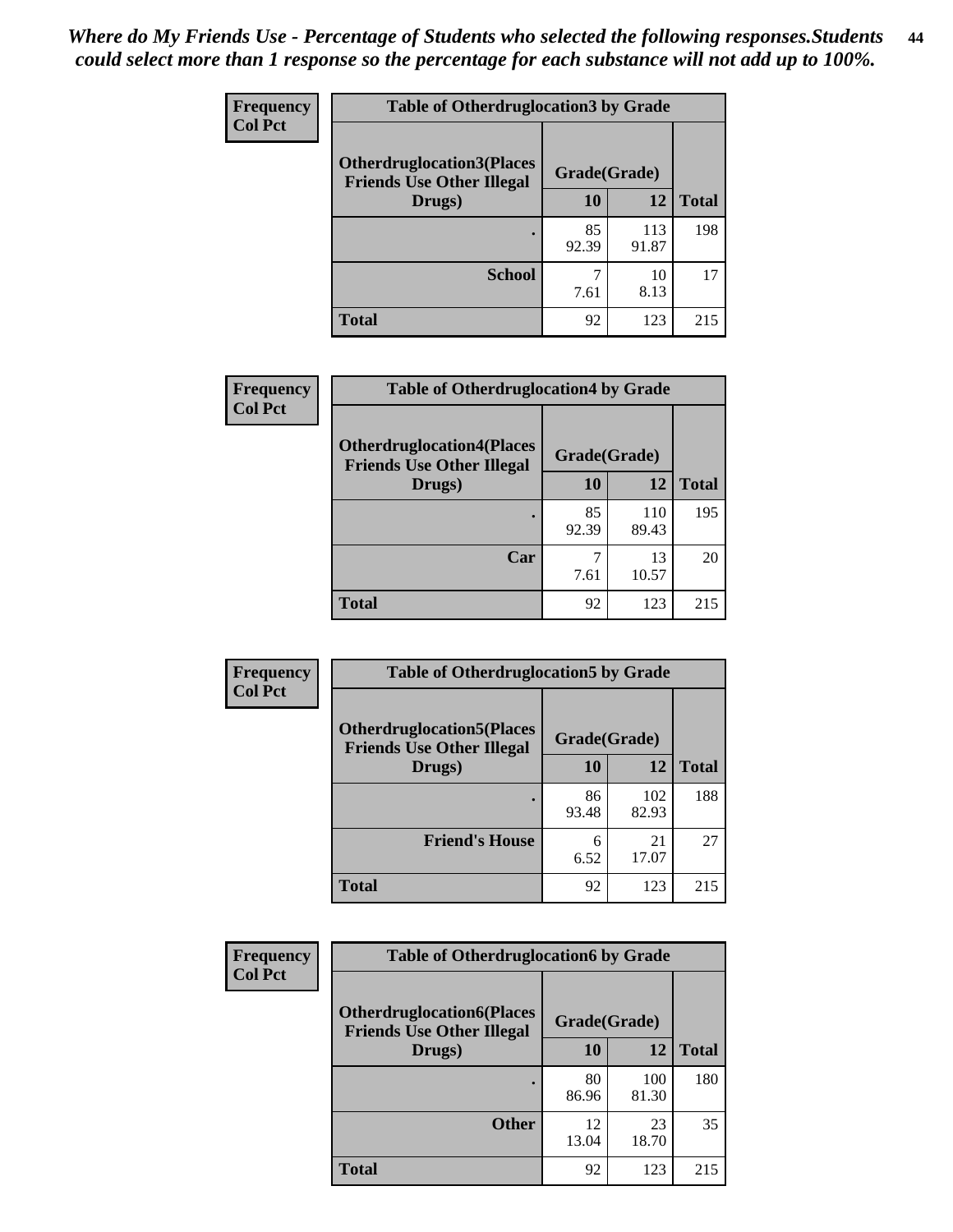| Frequency      | <b>Table of Alcoholtime1 by Grade</b>           |              |             |              |
|----------------|-------------------------------------------------|--------------|-------------|--------------|
| <b>Col Pct</b> | <b>Alcoholtime1(Times</b><br><b>Friends Use</b> | Grade(Grade) |             |              |
|                | Alcohol)                                        | <b>10</b>    | 12          | <b>Total</b> |
|                |                                                 | 31<br>33.70  | 76<br>61.79 | 107          |
|                | Do Not Use                                      | 61<br>66.30  | 47<br>38.21 | 108          |
|                | <b>Total</b>                                    | 92           | 123         | 215          |

| Frequency      | <b>Table of Alcoholtime2 by Grade</b>           |              |              |              |
|----------------|-------------------------------------------------|--------------|--------------|--------------|
| <b>Col Pct</b> | <b>Alcoholtime2(Times</b><br><b>Friends Use</b> | Grade(Grade) |              |              |
|                | Alcohol)                                        | 10           | 12           | <b>Total</b> |
|                |                                                 | 87<br>94.57  | 109<br>88.62 | 196          |
|                | <b>On Way to School</b>                         | 5.43         | 14<br>11.38  | 19           |
|                | <b>Total</b>                                    | 92           | 123          | 215          |

| Frequency      | <b>Table of Alcoholtime3 by Grade</b>           |              |              |              |
|----------------|-------------------------------------------------|--------------|--------------|--------------|
| <b>Col Pct</b> | <b>Alcoholtime3(Times</b><br><b>Friends Use</b> | Grade(Grade) |              |              |
|                | Alcohol)                                        | 10           | 12           | <b>Total</b> |
|                |                                                 | 82<br>89.13  | 106<br>86.18 | 188          |
|                | <b>During School</b>                            | 10<br>10.87  | 17<br>13.82  | 27           |
|                | <b>Total</b>                                    | 92           | 123          | 215          |

| <b>Frequency</b><br><b>Col Pct</b> | <b>Table of Alcoholtime4 by Grade</b> |              |              |              |
|------------------------------------|---------------------------------------|--------------|--------------|--------------|
|                                    | <b>Alcoholtime4(Times</b>             | Grade(Grade) |              |              |
|                                    | <b>Friends Use Alcohol)</b>           | 10           | 12           | <b>Total</b> |
|                                    |                                       | 86<br>93.48  | 108<br>87.80 | 194          |
|                                    | <b>On Way Home From School</b>        | 6<br>6.52    | 15<br>12.20  | 21           |
|                                    | <b>Total</b>                          | 92           | 123          | 215          |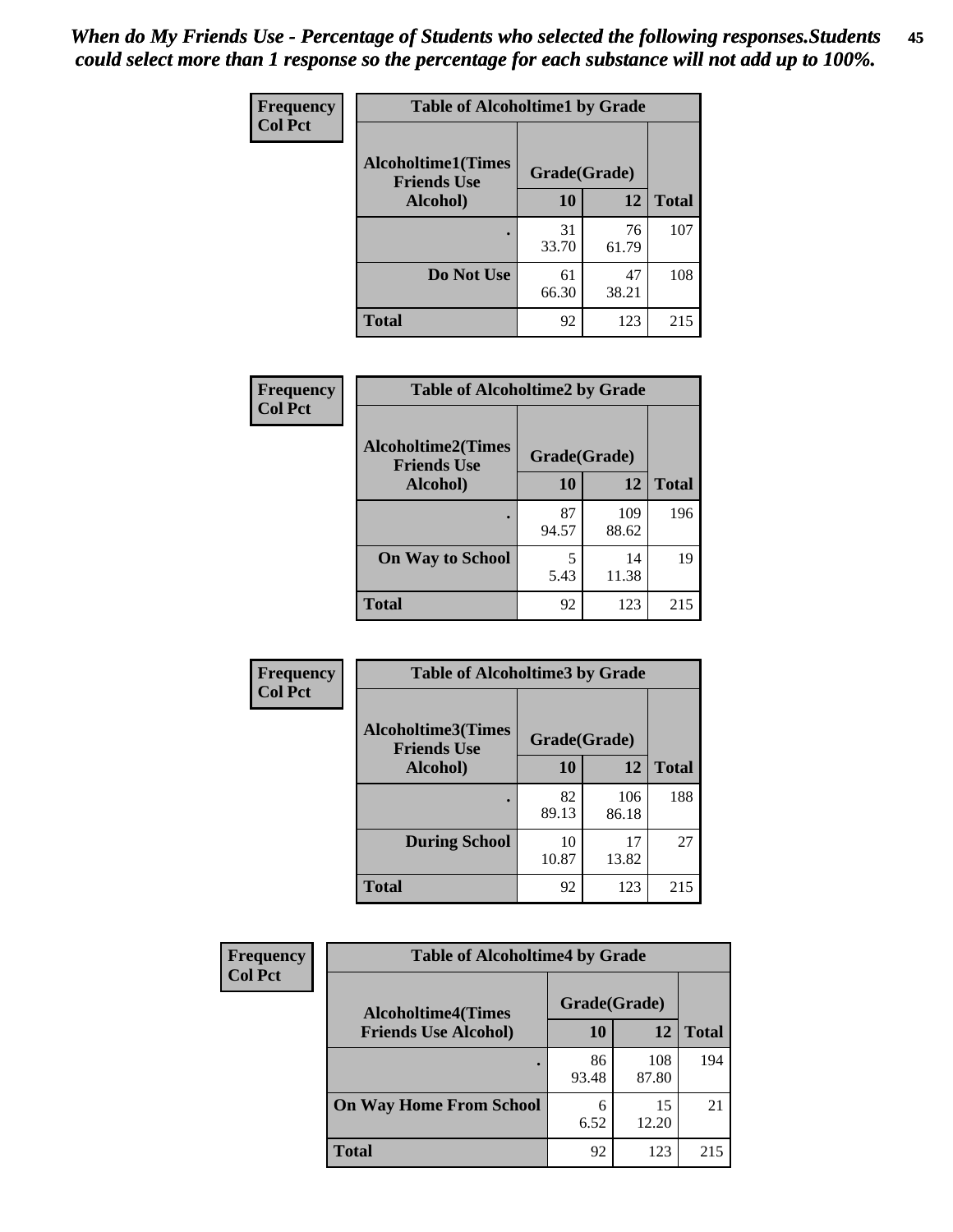*When do My Friends Use - Percentage of Students who selected the following responses.Students could select more than 1 response so the percentage for each substance will not add up to 100%.* **46**

| <b>Frequency</b> | <b>Table of Alcoholtime5 by Grade</b>            |              |             |              |
|------------------|--------------------------------------------------|--------------|-------------|--------------|
| <b>Col Pct</b>   | <b>Alcoholtime5</b> (Times<br><b>Friends Use</b> | Grade(Grade) |             |              |
|                  | Alcohol)                                         | 10           | 12          | <b>Total</b> |
|                  | ٠                                                | 80<br>86.96  | 86<br>69.92 | 166          |
|                  | Weeknights                                       | 12<br>13.04  | 37<br>30.08 | 49           |
|                  | <b>Total</b>                                     | 92           | 123         | 215          |

| Frequency      | <b>Table of Alcoholtime6 by Grade</b>           |              |             |              |
|----------------|-------------------------------------------------|--------------|-------------|--------------|
| <b>Col Pct</b> | <b>Alcoholtime6(Times</b><br><b>Friends Use</b> | Grade(Grade) |             |              |
|                | Alcohol)                                        | 10           | 12          | <b>Total</b> |
|                |                                                 | 61<br>66.30  | 57<br>46.34 | 118          |
|                | Weekends                                        | 31<br>33.70  | 66<br>53.66 | 97           |
|                | <b>Total</b>                                    | 92           | 123         | 215          |

| <b>Frequency</b> | <b>Table of Tobaccotime1 by Grade</b>           |              |             |              |
|------------------|-------------------------------------------------|--------------|-------------|--------------|
| <b>Col Pct</b>   | <b>Tobaccotime1(Times</b><br><b>Friends Use</b> | Grade(Grade) |             |              |
|                  | <b>Tobacco</b> )                                | 10           | 12          | <b>Total</b> |
|                  |                                                 | 22<br>23.91  | 41<br>33.33 | 63           |
|                  | Do Not Use                                      | 70<br>76.09  | 82<br>66.67 | 152          |
|                  | <b>Total</b>                                    | 92           | 123         | 215          |

| Frequency      | <b>Table of Tobaccotime2 by Grade</b>           |              |              |              |
|----------------|-------------------------------------------------|--------------|--------------|--------------|
| <b>Col Pct</b> | <b>Tobaccotime2(Times</b><br><b>Friends Use</b> | Grade(Grade) |              |              |
|                | <b>Tobacco</b> )                                | 10           | 12           | <b>Total</b> |
|                |                                                 | 84<br>91.30  | 107<br>86.99 | 191          |
|                | <b>On Way to School</b>                         | 8<br>8.70    | 16<br>13.01  | 24           |
|                | <b>Total</b>                                    | 92           | 123          | 215          |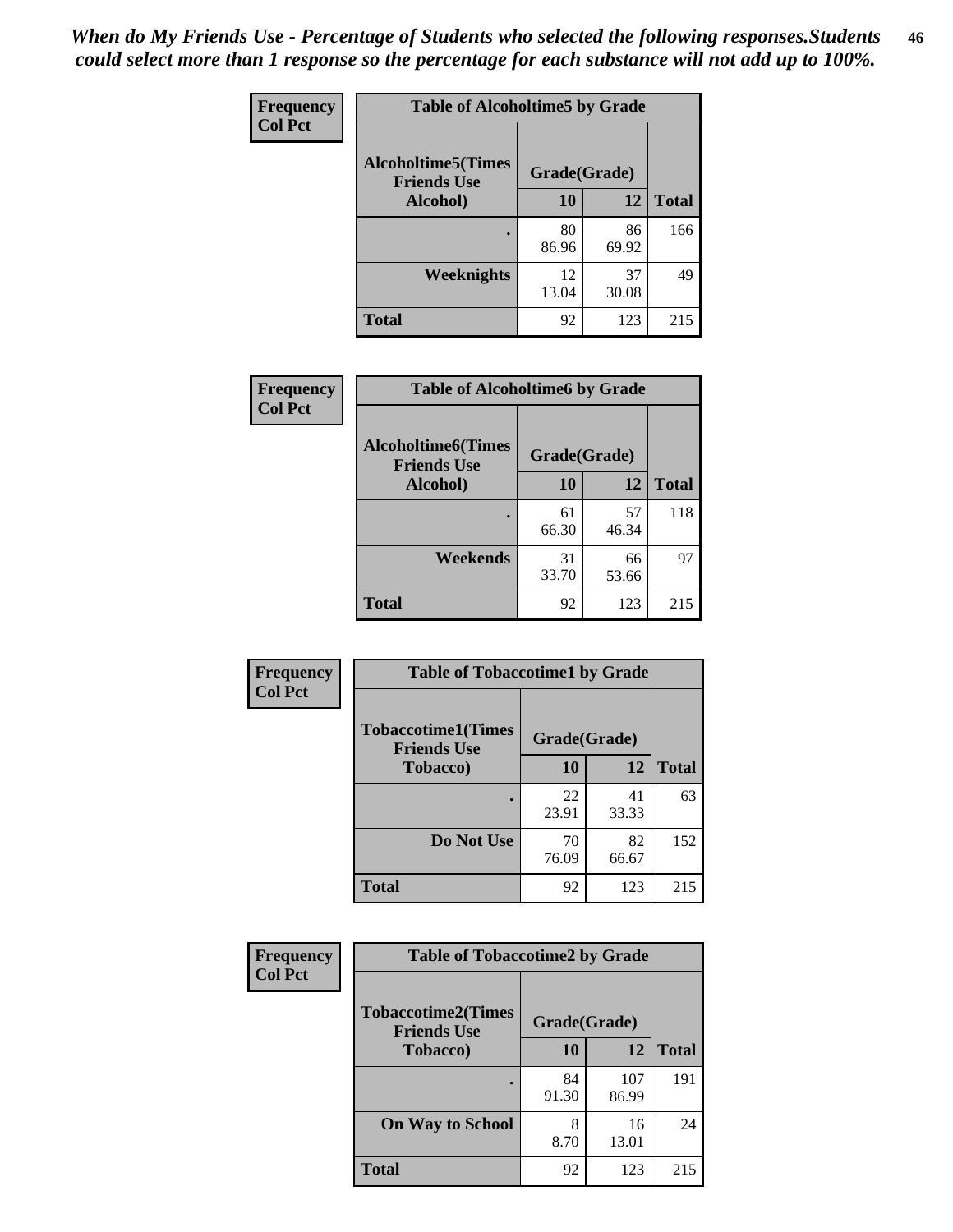*When do My Friends Use - Percentage of Students who selected the following responses.Students could select more than 1 response so the percentage for each substance will not add up to 100%.* **47**

| <b>Frequency</b> | <b>Table of Tobaccotime3 by Grade</b>           |              |              |              |  |
|------------------|-------------------------------------------------|--------------|--------------|--------------|--|
| <b>Col Pct</b>   | <b>Tobaccotime3(Times</b><br><b>Friends Use</b> | Grade(Grade) |              |              |  |
|                  | <b>Tobacco</b> )                                | 10           | 12           | <b>Total</b> |  |
|                  |                                                 | 83<br>90.22  | 107<br>86.99 | 190          |  |
|                  | <b>During School</b>                            | q<br>9.78    | 16<br>13.01  | 25           |  |
|                  | <b>Total</b>                                    | 92           | 123          | 215          |  |

| <b>Frequency</b><br><b>Col Pct</b> | <b>Table of Tobaccotime4 by Grade</b> |              |              |              |
|------------------------------------|---------------------------------------|--------------|--------------|--------------|
|                                    | <b>Tobaccotime4(Times</b>             | Grade(Grade) |              |              |
|                                    | <b>Friends Use Tobacco)</b>           | 10           | 12           | <b>Total</b> |
|                                    |                                       | 86<br>93.48  | 108<br>87.80 | 194          |
|                                    | <b>On Way Home From School</b>        | 6<br>6.52    | 15<br>12.20  | 21           |
|                                    | <b>Total</b>                          | 92           | 123          | 215          |

| <b>Frequency</b> | <b>Table of Tobaccotime5 by Grade</b>            |              |              |              |
|------------------|--------------------------------------------------|--------------|--------------|--------------|
| <b>Col Pct</b>   | <b>Tobaccotime5</b> (Times<br><b>Friends Use</b> | Grade(Grade) |              |              |
|                  | <b>Tobacco</b> )                                 | 10           | 12           | <b>Total</b> |
|                  |                                                  | 82<br>89.13  | 100<br>81.30 | 182          |
|                  | Weeknights                                       | 10<br>10.87  | 23<br>18.70  | 33           |
|                  | <b>Total</b>                                     | 92           | 123          | 215          |

| <b>Frequency</b> | <b>Table of Tobaccotime6 by Grade</b>           |              |             |              |
|------------------|-------------------------------------------------|--------------|-------------|--------------|
| <b>Col Pct</b>   | <b>Tobaccotime6(Times</b><br><b>Friends Use</b> | Grade(Grade) |             |              |
|                  | <b>Tobacco</b> )                                | 10           | 12          | <b>Total</b> |
|                  | ٠                                               | 76<br>82.61  | 92<br>74.80 | 168          |
|                  | Weekends                                        | 16<br>17.39  | 31<br>25.20 | 47           |
|                  | <b>Total</b>                                    | 92           | 123         | 215          |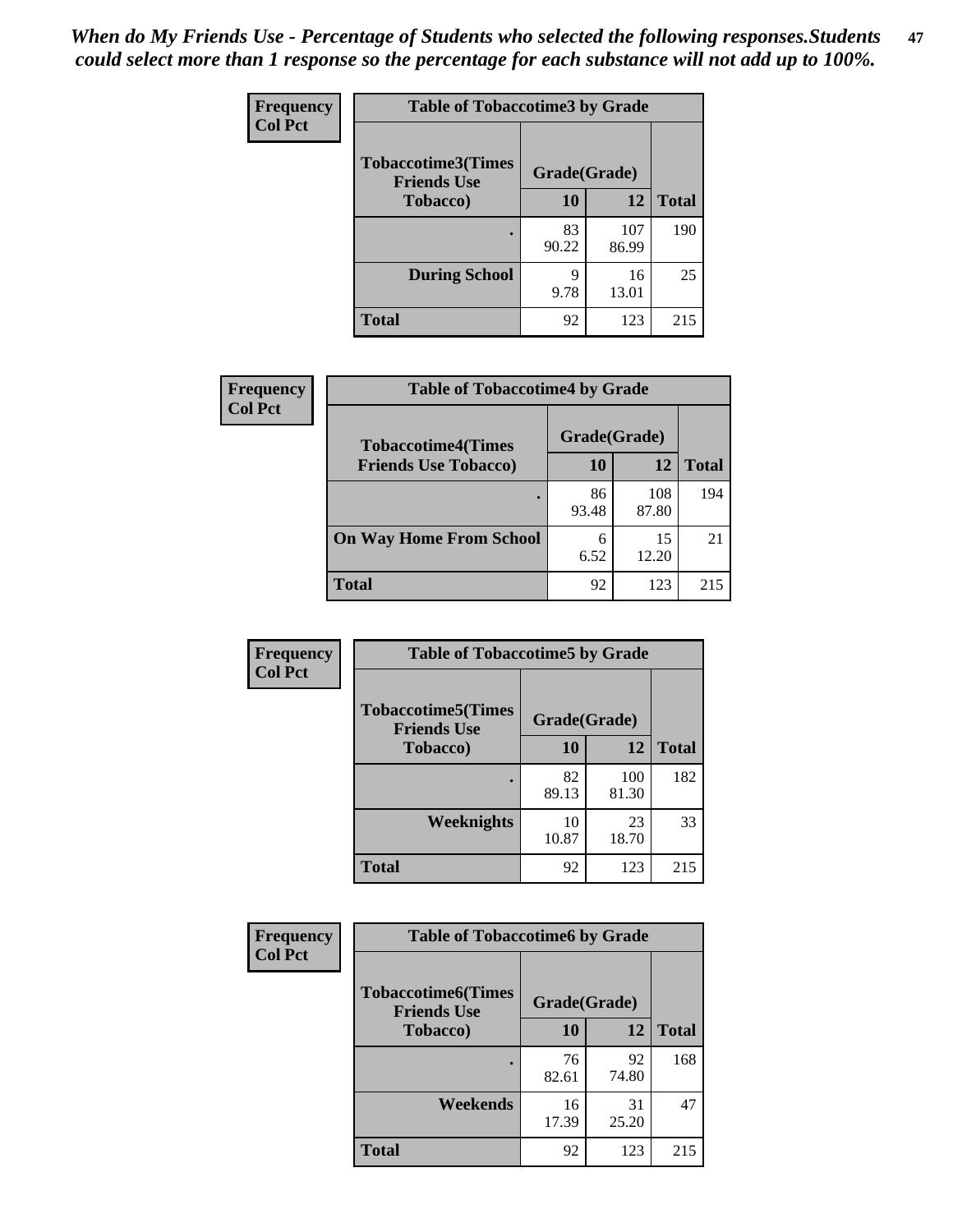| Frequency<br><b>Col Pct</b> | <b>Table of Marijuanatime1 by Grade</b>           |              |             |              |
|-----------------------------|---------------------------------------------------|--------------|-------------|--------------|
|                             | <b>Marijuanatime1(Times</b><br><b>Friends Use</b> | Grade(Grade) |             |              |
|                             | Marijuana)                                        | 10           | 12          | <b>Total</b> |
|                             |                                                   | 31<br>33.70  | 62<br>50.41 | 93           |
|                             | Do Not Use                                        | 61<br>66.30  | 61<br>49.59 | 122          |
|                             | <b>Total</b>                                      | 92           | 123         | 215          |

| <b>Frequency</b> | <b>Table of Marijuanatime2 by Grade</b>           |              |             |              |
|------------------|---------------------------------------------------|--------------|-------------|--------------|
| <b>Col Pct</b>   | <b>Marijuanatime2(Times</b><br><b>Friends Use</b> | Grade(Grade) |             |              |
|                  | Marijuana)                                        | 10           | 12          | <b>Total</b> |
|                  |                                                   | 82<br>89.13  | 89<br>72.36 | 171          |
|                  | <b>On Way to School</b>                           | 10<br>10.87  | 34<br>27.64 | 44           |
|                  | <b>Total</b>                                      | 92           | 123         | 215          |

| Frequency      | <b>Table of Marijuanatime3 by Grade</b>    |              |              |              |
|----------------|--------------------------------------------|--------------|--------------|--------------|
| <b>Col Pct</b> | Marijuanatime3(Times<br><b>Friends Use</b> | Grade(Grade) |              |              |
|                | Marijuana)                                 | 10           | 12           | <b>Total</b> |
|                |                                            | 80<br>86.96  | 102<br>82.93 | 182          |
|                | <b>During School</b>                       | 12.<br>13.04 | 21<br>17.07  | 33           |
|                | <b>Total</b>                               | 92           | 123          | 215          |

| <b>Frequency</b> | <b>Table of Marijuanatime4 by Grade</b> |              |             |              |
|------------------|-----------------------------------------|--------------|-------------|--------------|
| <b>Col Pct</b>   | <b>Marijuanatime4(Times</b>             | Grade(Grade) |             |              |
|                  | <b>Friends Use Marijuana</b> )          | 10           | 12          | <b>Total</b> |
|                  |                                         | 80<br>86.96  | 93<br>75.61 | 173          |
|                  | <b>On Way Home From School</b>          | 12<br>13.04  | 30<br>24.39 | 42           |
|                  | <b>Total</b>                            | 92           | 123         | 215          |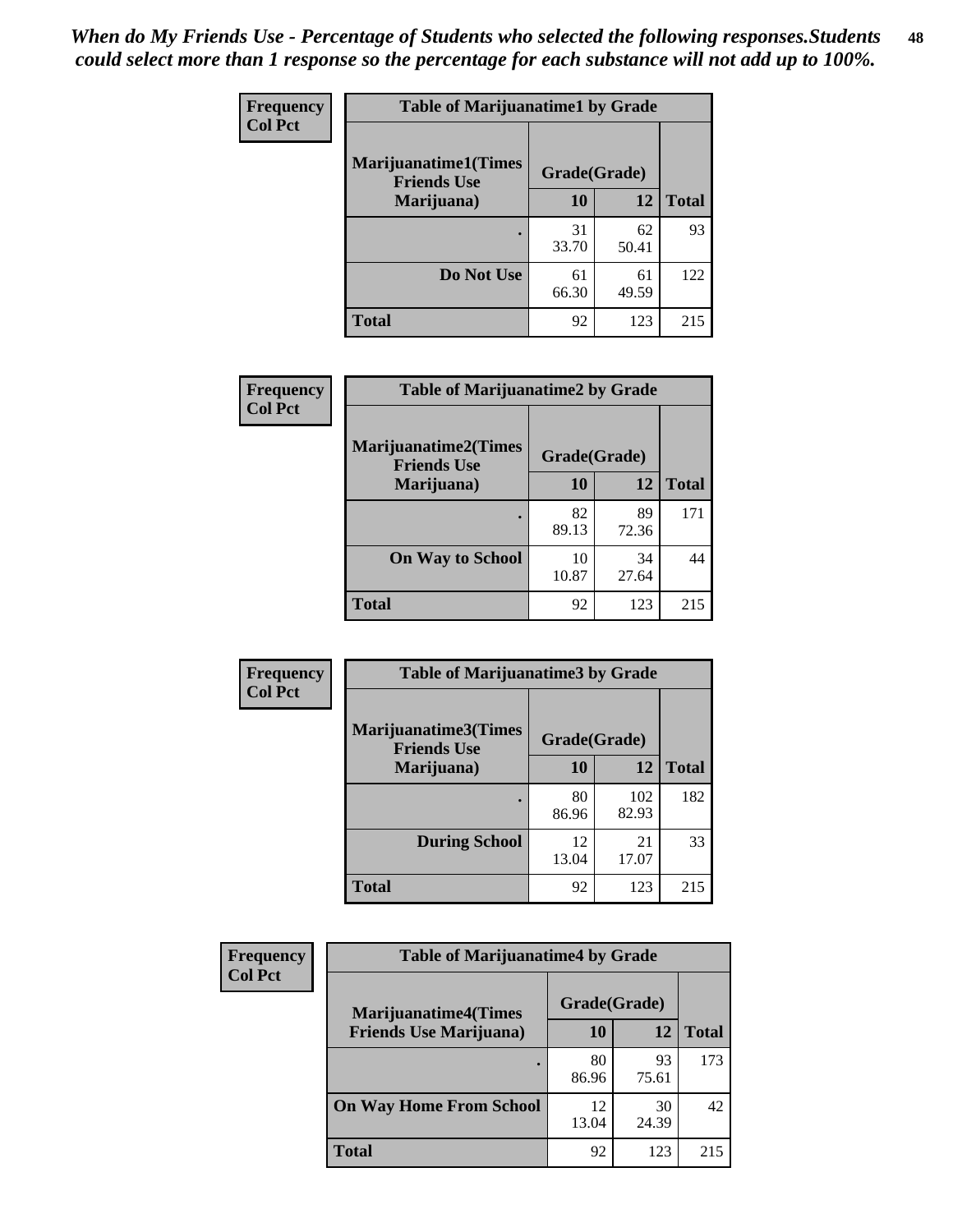| Frequency      | <b>Table of Marijuanatime5 by Grade</b>            |              |             |              |  |
|----------------|----------------------------------------------------|--------------|-------------|--------------|--|
| <b>Col Pct</b> | <b>Marijuanatime5</b> (Times<br><b>Friends Use</b> | Grade(Grade) |             |              |  |
|                | Marijuana)                                         | 10           | 12          | <b>Total</b> |  |
|                |                                                    | 75<br>81.52  | 88<br>71.54 | 163          |  |
|                | Weeknights                                         | 17<br>18.48  | 35<br>28.46 | 52           |  |
|                | <b>Total</b>                                       | 92           | 123         | 215          |  |

| Frequency      | <b>Table of Marijuanatime6 by Grade</b>            |              |             |              |
|----------------|----------------------------------------------------|--------------|-------------|--------------|
| <b>Col Pct</b> | <b>Marijuanatime6</b> (Times<br><b>Friends Use</b> | Grade(Grade) |             |              |
|                | Marijuana)                                         | 10           | 12          | <b>Total</b> |
|                |                                                    | 62<br>67.39  | 65<br>52.85 | 127          |
|                | Weekends                                           | 30<br>32.61  | 58<br>47.15 | 88           |
|                | <b>Total</b>                                       | 92           | 123         | 215          |

| <b>Frequency</b> | <b>Table of Otherdrugtime1 by Grade</b>                  |              |             |              |
|------------------|----------------------------------------------------------|--------------|-------------|--------------|
| <b>Col Pct</b>   | <b>Otherdrugtime1</b> (Times<br><b>Friends Use Other</b> | Grade(Grade) |             |              |
|                  | <b>Illegal Drugs</b> )                                   | 10           | 12          | <b>Total</b> |
|                  |                                                          | 14<br>15.22  | 38<br>30.89 | 52           |
|                  | Do Not Use                                               | 78<br>84.78  | 85<br>69.11 | 163          |
|                  | <b>Total</b>                                             | 92           | 123         | 215          |

| <b>Frequency</b><br><b>Col Pct</b> | <b>Table of Otherdrugtime2 by Grade</b>                 |              |              |              |  |
|------------------------------------|---------------------------------------------------------|--------------|--------------|--------------|--|
|                                    | <b>Otherdrugtime2(Times</b><br><b>Friends Use Other</b> | Grade(Grade) |              |              |  |
|                                    | <b>Illegal Drugs</b> )                                  | 10           | 12           | <b>Total</b> |  |
|                                    |                                                         | 88<br>95.65  | 110<br>89.43 | 198          |  |
|                                    | <b>On Way to School</b>                                 | 4<br>4.35    | 13<br>10.57  | 17           |  |
|                                    | Total                                                   | 92           | 123          | 215          |  |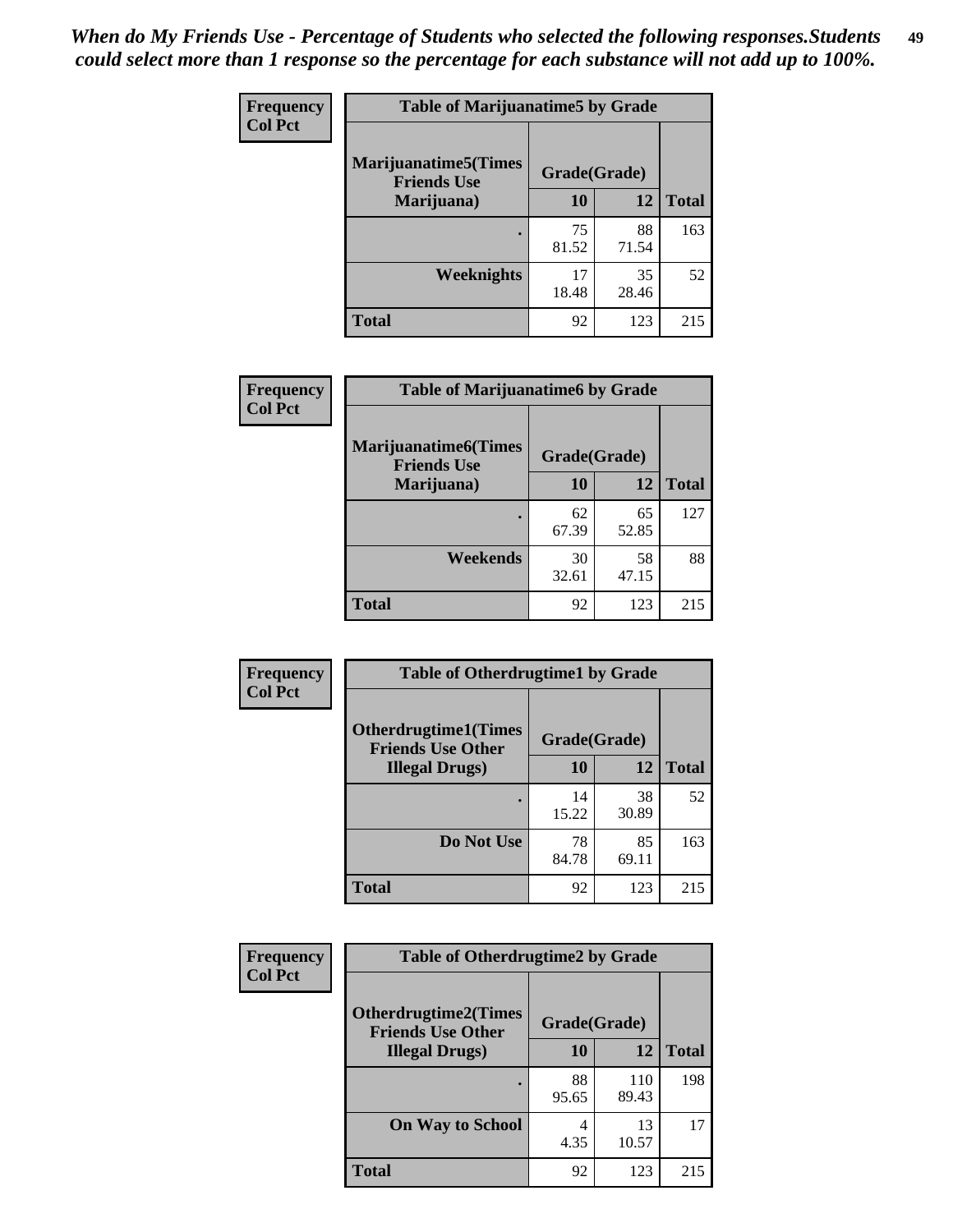| <b>Frequency</b> | <b>Table of Otherdrugtime3 by Grade</b>          |              |              |              |  |
|------------------|--------------------------------------------------|--------------|--------------|--------------|--|
| <b>Col Pct</b>   | Otherdrugtime3(Times<br><b>Friends Use Other</b> | Grade(Grade) |              |              |  |
|                  | <b>Illegal Drugs</b> )                           | 10           | 12           | <b>Total</b> |  |
|                  |                                                  | 84<br>91.30  | 108<br>87.80 | 192          |  |
|                  | <b>During School</b>                             | 8<br>8.70    | 15<br>12.20  | 23           |  |
|                  | Total                                            | 92           | 123          | 215          |  |

| <b>Frequency</b> | <b>Table of Otherdrugtime4 by Grade</b>                         |              |              |              |  |
|------------------|-----------------------------------------------------------------|--------------|--------------|--------------|--|
| <b>Col Pct</b>   | <b>Otherdrugtime4(Times</b><br><b>Friends Use Other Illegal</b> | Grade(Grade) |              |              |  |
|                  | Drugs)                                                          | 10           | 12           | <b>Total</b> |  |
|                  |                                                                 | 88<br>95.65  | 108<br>87.80 | 196          |  |
|                  | <b>On Way Home From School</b>                                  | 4<br>4.35    | 15<br>12.20  | 19           |  |
|                  | <b>Total</b>                                                    | 92           | 123          | 215          |  |

| <b>Frequency</b> | <b>Table of Otherdrugtime5 by Grade</b>                  |              |              |              |  |
|------------------|----------------------------------------------------------|--------------|--------------|--------------|--|
| <b>Col Pct</b>   | <b>Otherdrugtime5</b> (Times<br><b>Friends Use Other</b> | Grade(Grade) |              |              |  |
|                  | <b>Illegal Drugs</b> )                                   | 10           | 12           | <b>Total</b> |  |
|                  |                                                          | 83<br>90.22  | 106<br>86.18 | 189          |  |
|                  | Weeknights                                               | Q<br>9.78    | 17<br>13.82  | 26           |  |
|                  | Total                                                    | 92           | 123          | 215          |  |

| <b>Frequency</b> | <b>Table of Otherdrugtime6 by Grade</b>                 |              |             |              |  |
|------------------|---------------------------------------------------------|--------------|-------------|--------------|--|
| <b>Col Pct</b>   | <b>Otherdrugtime6(Times</b><br><b>Friends Use Other</b> | Grade(Grade) |             |              |  |
|                  | <b>Illegal Drugs</b> )                                  | 10           | 12          | <b>Total</b> |  |
|                  |                                                         | 80<br>86.96  | 93<br>75.61 | 173          |  |
|                  | Weekends                                                | 12<br>13.04  | 30<br>24.39 | 42           |  |
|                  | <b>Total</b>                                            | 92           | 123         | 215          |  |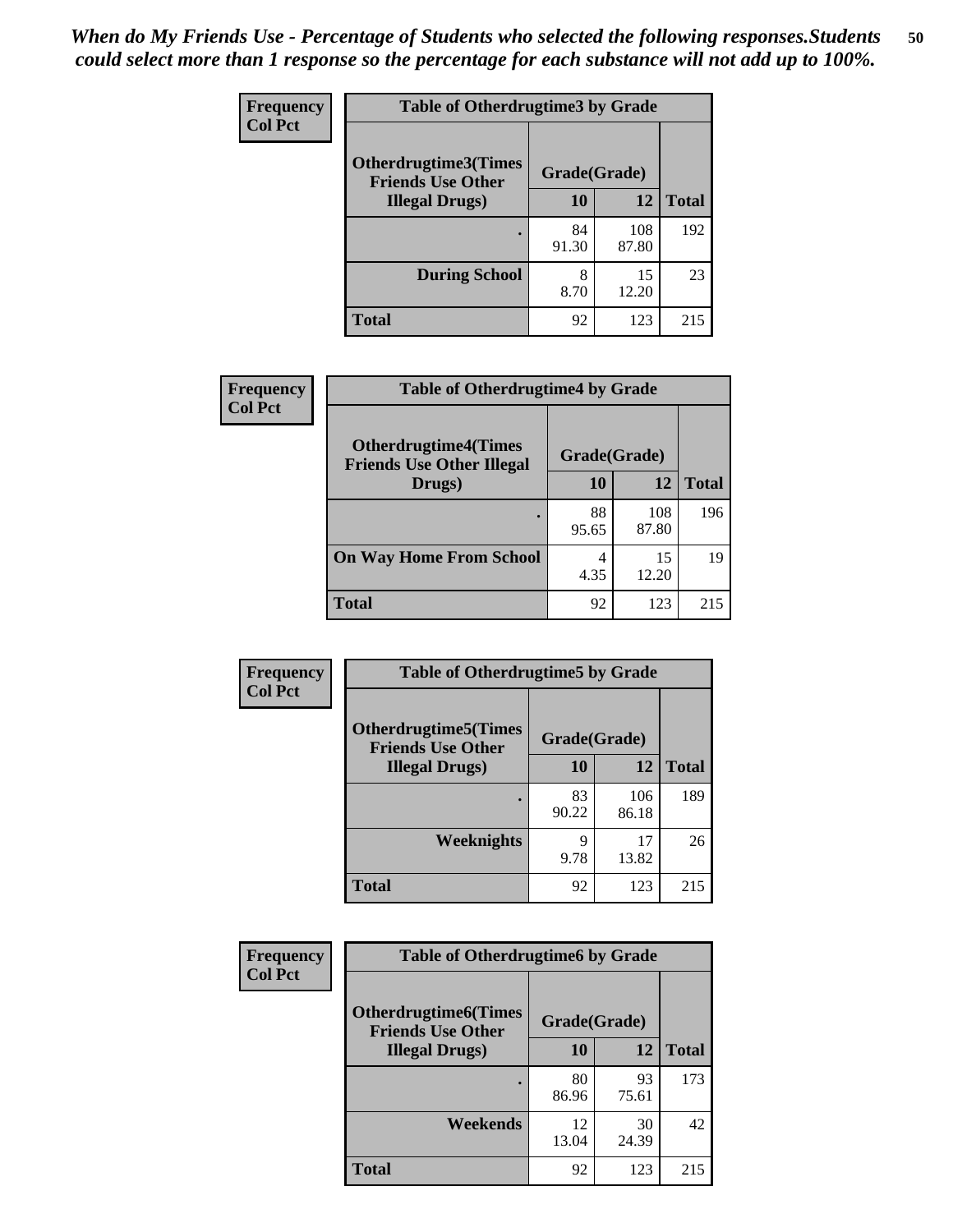| Frequency      | <b>Table of Educationalcohol by Grade</b>                                                                  |              |             |              |  |
|----------------|------------------------------------------------------------------------------------------------------------|--------------|-------------|--------------|--|
| <b>Col Pct</b> | Educationalcohol(I<br>have been taught<br>about alcohol,<br>tobacco,<br>and other drugs<br>within the last | Grade(Grade) |             |              |  |
|                | year at school)                                                                                            | 10           | 12          | <b>Total</b> |  |
|                | Yes                                                                                                        | 49<br>53.26  | 81<br>65.85 | 130          |  |
|                | N <sub>0</sub>                                                                                             | 43<br>46.74  | 42<br>34.15 | 85           |  |
|                | <b>Total</b>                                                                                               | 92           | 123         | 215          |  |

| Frequency      | <b>Table of Eversmoked by Grade</b> |              |             |              |  |  |
|----------------|-------------------------------------|--------------|-------------|--------------|--|--|
| <b>Col Pct</b> | Eversmoked(I<br>have smoked         | Grade(Grade) |             |              |  |  |
|                | a cigarette)                        | 10           | 12          | <b>Total</b> |  |  |
|                | <b>Yes</b>                          | 16<br>17.39  | 34<br>27.64 | 50           |  |  |
|                | N <sub>0</sub>                      | 76<br>82.61  | 89<br>72.36 | 165          |  |  |
|                | <b>Total</b>                        | 92           | 123         | 215          |  |  |

| Frequency<br><b>Col Pct</b> | <b>Table of Drovedrinking by Grade</b>                                                                              |                    |              |              |  |
|-----------------------------|---------------------------------------------------------------------------------------------------------------------|--------------------|--------------|--------------|--|
|                             | Drovedrinking(In<br>the past 30 days I<br>have driven a car<br>or other vehicle<br>while I was<br>drinking alcohol) | Grade(Grade)<br>10 | 12           | <b>Total</b> |  |
|                             | <b>Yes</b>                                                                                                          | 2<br>2.17          | 5.69         | 9            |  |
|                             | N <sub>0</sub>                                                                                                      | 90<br>97.83        | 116<br>94.31 | 206          |  |
|                             | <b>Total</b>                                                                                                        | 92                 | 123          | 215          |  |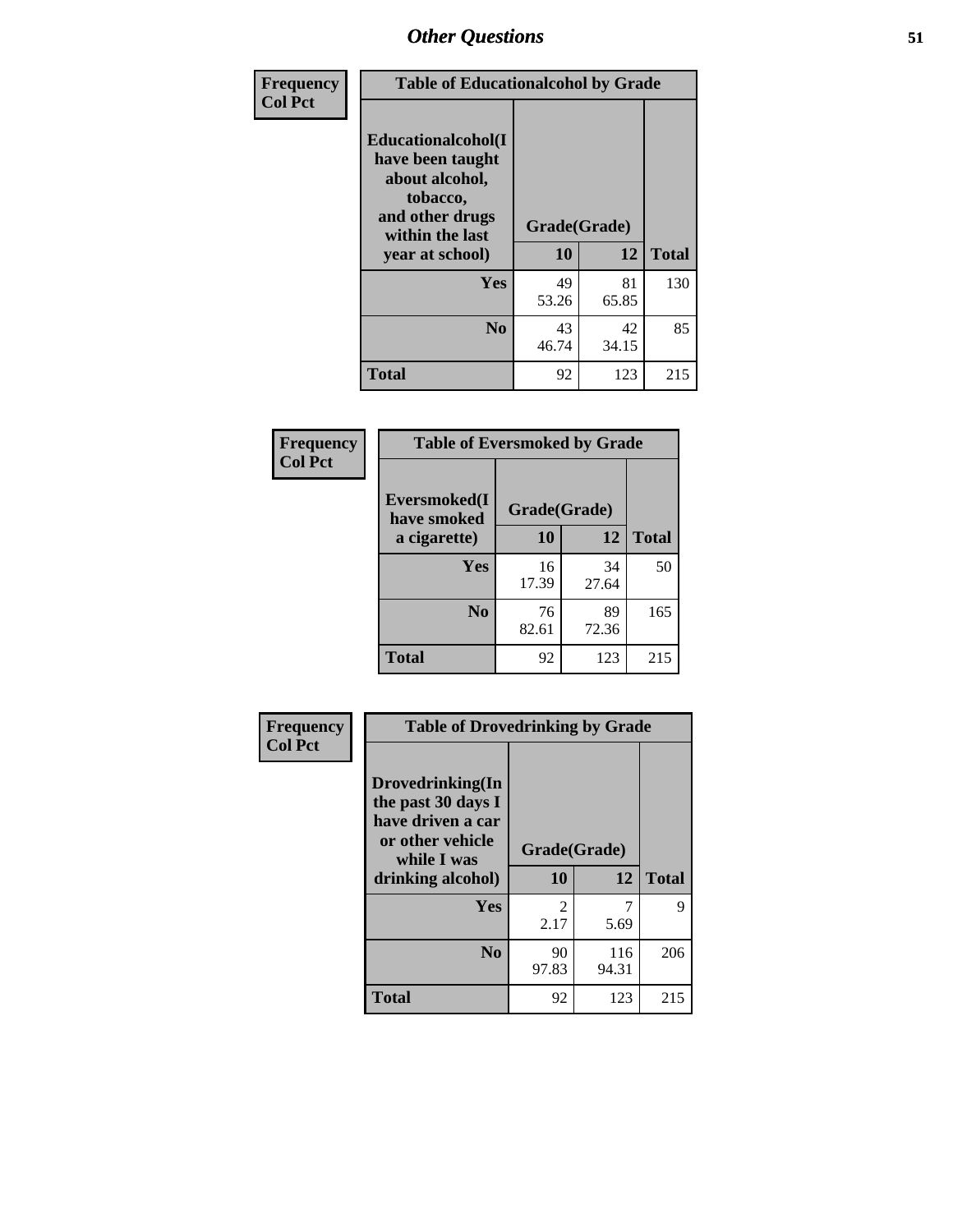| Frequency      | <b>Table of Rodedrinking by Grade</b>                                                                                      |             |              |              |  |
|----------------|----------------------------------------------------------------------------------------------------------------------------|-------------|--------------|--------------|--|
| <b>Col Pct</b> | Rodedrinking(In<br>the past 30 days<br>I have ridden in<br>a car with a<br>driver who had<br>Grade(Grade)<br>been drinking |             |              |              |  |
|                | alcohol)                                                                                                                   | 10          | 12           | <b>Total</b> |  |
|                | <b>Yes</b>                                                                                                                 | 7.61        | 17<br>13.82  | 24           |  |
|                | N <sub>0</sub>                                                                                                             | 85<br>92.39 | 106<br>86.18 | 191          |  |
|                | <b>Total</b>                                                                                                               | 92          | 123          | 215          |  |

### **Frequency Col Pct**

| <b>Table of Drugsschool by Grade</b>                                                                                      |              |             |              |  |  |
|---------------------------------------------------------------------------------------------------------------------------|--------------|-------------|--------------|--|--|
| <b>Drugsschool</b> (During<br>the past 12 months,<br>I have been offered,<br>sold,<br>or given illegal<br>drugs on school | Grade(Grade) |             |              |  |  |
| property)                                                                                                                 | 10           | 12          | <b>Total</b> |  |  |
| Yes                                                                                                                       | 17<br>18.48  | 29<br>23.58 | 46           |  |  |
| N <sub>0</sub>                                                                                                            | 75<br>81.52  | 94<br>76.42 | 169          |  |  |
| <b>Total</b>                                                                                                              | 92           | 123         | 215          |  |  |

| Frequency      | <b>Table of Helpbullied by Grade</b>                 |              |             |              |  |  |
|----------------|------------------------------------------------------|--------------|-------------|--------------|--|--|
| <b>Col Pct</b> | $Helpb$ ullied $(I$<br>would help<br>someone who was | Grade(Grade) |             |              |  |  |
|                | being bullied)                                       | 10           | 12          | <b>Total</b> |  |  |
|                | <b>Strongly Agree</b>                                | 29<br>31.52  | 52<br>42.28 | 81           |  |  |
|                | <b>Somewhat Agree</b>                                | 45<br>48.91  | 49<br>39.84 | 94           |  |  |
|                | <b>Somewhat Disagree</b>                             | 11<br>11.96  | 12<br>9.76  | 23           |  |  |
|                | <b>Strongly Disagree</b>                             | 7<br>7.61    | 10<br>8.13  | 17           |  |  |
|                | Total                                                | 92           | 123         | 215          |  |  |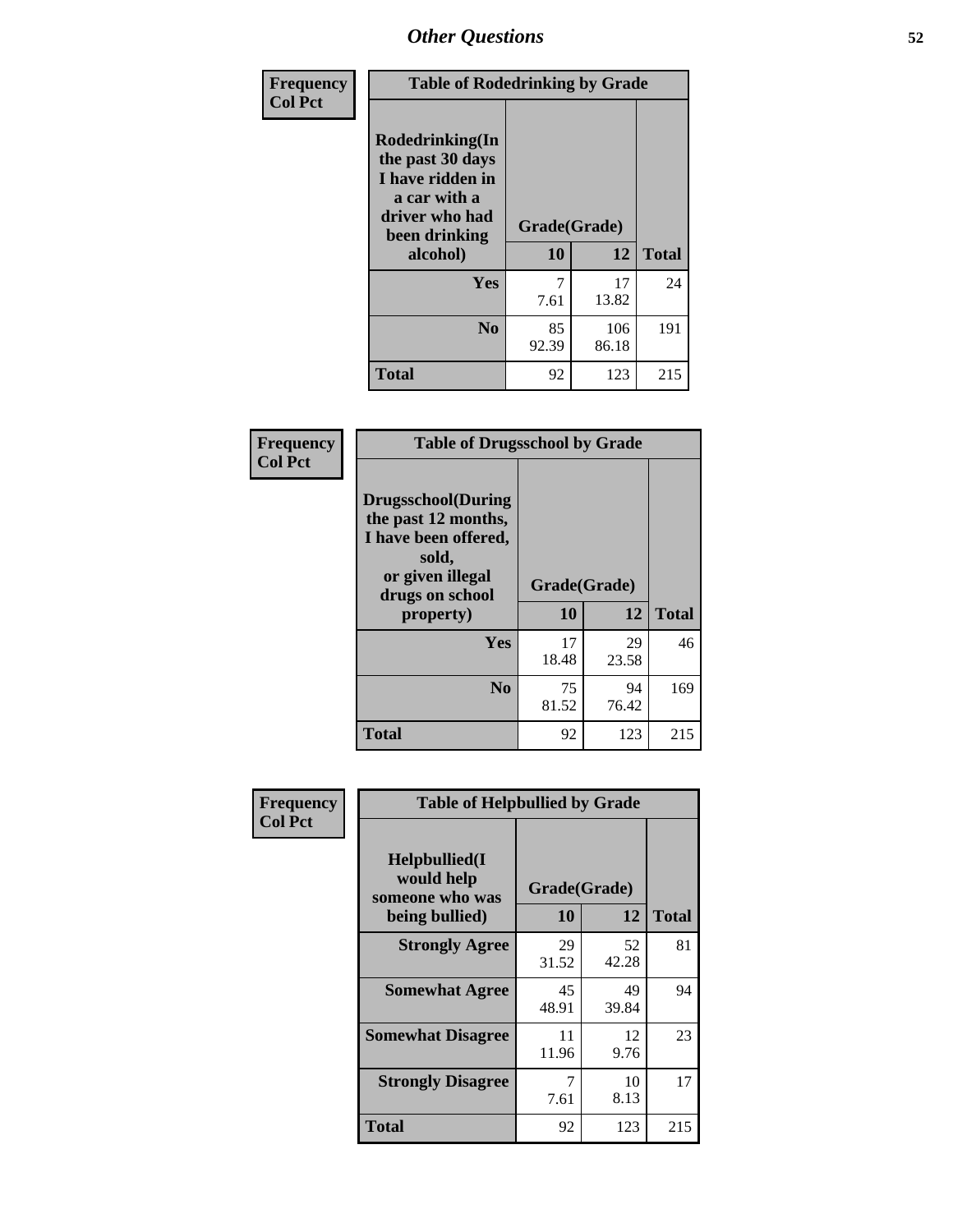| Frequency      | <b>Table of Grade by Bingedrinking</b> |                                                                                                                    |                              |                        |                        |                   |              |
|----------------|----------------------------------------|--------------------------------------------------------------------------------------------------------------------|------------------------------|------------------------|------------------------|-------------------|--------------|
| <b>Row Pct</b> |                                        | <b>Bingedrinking</b> (I have drunk<br>five or more drinks of alcohol<br>at one sitting during the last<br>30 days) |                              |                        |                        |                   |              |
|                | Grade(Grade)                           | $\mathbf{0}$<br><b>Days</b>                                                                                        | 1 or<br>$\mathbf{2}$<br>days | 6 to<br>g<br>days      | 10<br>to<br>19<br>days | All<br>30<br>days | <b>Total</b> |
|                | 10                                     | 86<br>93.48                                                                                                        | 1.09                         | $\mathfrak{D}$<br>2.17 | 3<br>3.26              | $\Omega$<br>0.00  | 92           |
|                | 12                                     | 107<br>86.99                                                                                                       | 8<br>6.50                    | 4<br>3.25              | 0<br>0.00              | 4<br>3.25         | 123          |
|                | <b>Total</b>                           | 193                                                                                                                | 9                            | 6                      | 3                      | 4                 | 215          |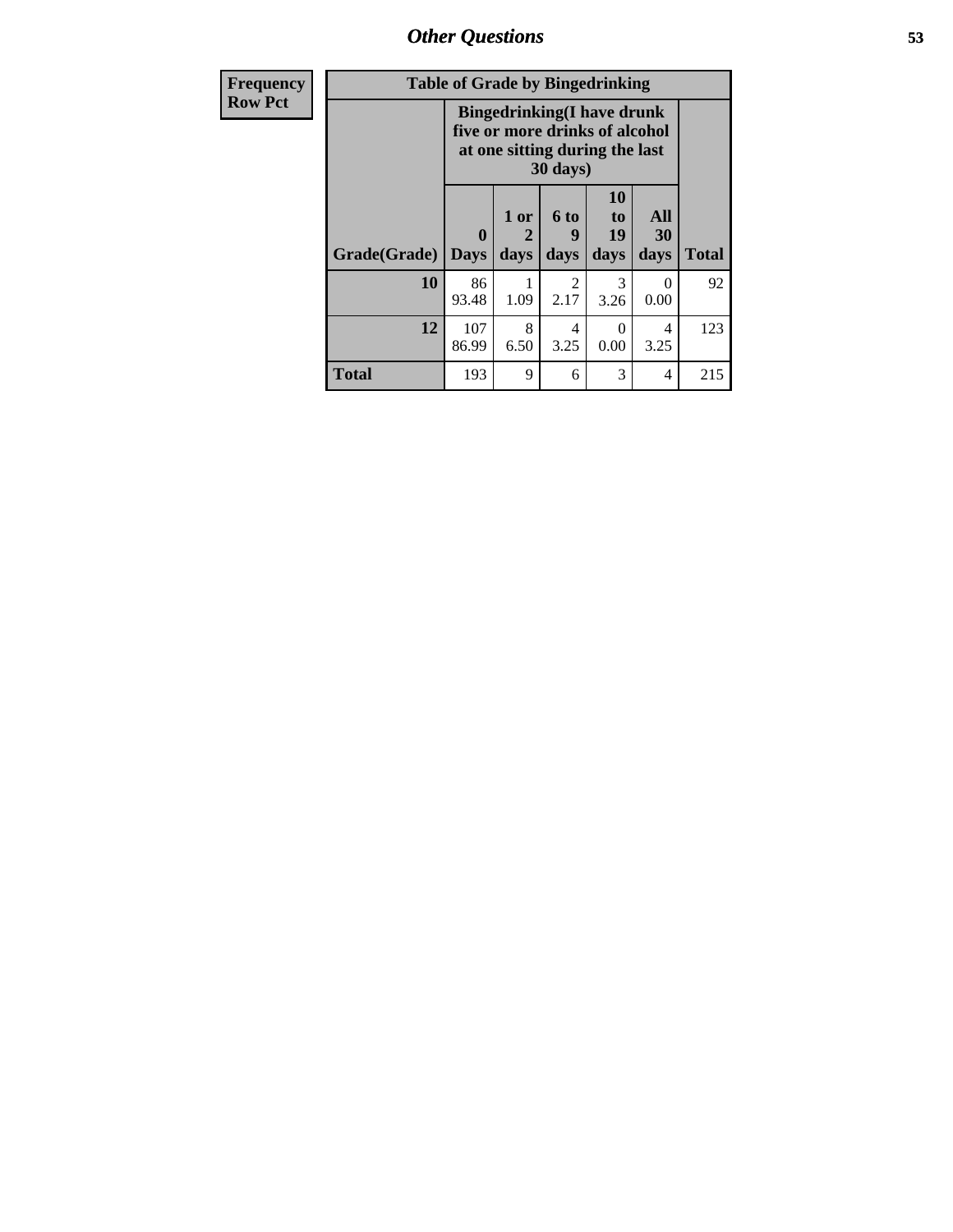## *Nutrition* **54**

| <b>Frequency</b><br>Row Pct |
|-----------------------------|
|                             |

| <b>Table of Grade by Dairy</b> |                          |                                                                 |                             |                                    |              |  |
|--------------------------------|--------------------------|-----------------------------------------------------------------|-----------------------------|------------------------------------|--------------|--|
|                                |                          | Dairy (I eat at least 3 servings of dairy<br>products each day) |                             |                                    |              |  |
| Grade(Grade)                   | <b>Strongly</b><br>Agree | Somewhat  <br>Agree                                             | <b>Somewhat</b><br>Disagree | <b>Strongly</b><br><b>Disagree</b> | <b>Total</b> |  |
| 10                             | 24<br>26.09              | 37<br>40.22                                                     | 23<br>25.00                 | 8<br>8.70                          | 92           |  |
| 12                             | 36<br>29.27              | 42<br>34.15                                                     | 26<br>21.14                 | 19<br>15.45                        | 123          |  |
| <b>Total</b>                   | 60                       | 79                                                              | 49                          | 27                                 | 215          |  |

| <b>Frequency</b> |  |
|------------------|--|
| <b>Row Pct</b>   |  |

| <b>Table of Grade by Fruitveg</b> |                          |                                                                          |                                        |                                    |              |  |
|-----------------------------------|--------------------------|--------------------------------------------------------------------------|----------------------------------------|------------------------------------|--------------|--|
|                                   |                          | Fruitveg(I eat at least 5 servings of fruits<br>and vegetables each day) |                                        |                                    |              |  |
| Grade(Grade)                      | <b>Strongly</b><br>Agree | Agree                                                                    | <b>Somewhat   Somewhat</b><br>Disagree | <b>Strongly</b><br><b>Disagree</b> | <b>Total</b> |  |
| 10                                | 18<br>19.57              | 27<br>29.35                                                              | 31<br>33.70                            | 16<br>17.39                        | 92           |  |
| 12                                | 24<br>19.51              | 36<br>29.27                                                              | 34<br>27.64                            | 29<br>23.58                        | 123          |  |
| <b>Total</b>                      | 42                       | 63                                                                       | 65                                     | 45                                 | 215          |  |

| <b>Frequency</b> |              | <b>Table of Grade by Cafeteriahealthy</b> |                                                                       |                                   |                                    |              |
|------------------|--------------|-------------------------------------------|-----------------------------------------------------------------------|-----------------------------------|------------------------------------|--------------|
| <b>Row Pct</b>   |              |                                           | Cafeteriahealthy (School meals in my<br>school cafeteria are healthy) |                                   |                                    |              |
|                  | Grade(Grade) | <b>Strongly</b><br>Agree                  | Agree                                                                 | Somewhat   Somewhat  <br>Disagree | <b>Strongly</b><br><b>Disagree</b> | <b>Total</b> |
|                  | 10           | 10<br>10.87                               | 28<br>30.43                                                           | 27<br>29.35                       | 27<br>29.35                        | 92           |
|                  | 12           | Q<br>7.32                                 | 31<br>25.20                                                           | 41<br>33.33                       | 42<br>34.15                        | 123          |
|                  | Total        | 19                                        | 59                                                                    | 68                                | 69                                 | 215          |

| <b>Frequency</b> |
|------------------|
| <b>Row Pct</b>   |

| <b>Table of Grade by Cafeterianutrition</b> |                          |                                                                                           |                             |                                    |              |  |
|---------------------------------------------|--------------------------|-------------------------------------------------------------------------------------------|-----------------------------|------------------------------------|--------------|--|
|                                             |                          | <b>Cafeterianutrition</b> (Facts about nutrition<br>are available in my school cafeteria) |                             |                                    |              |  |
| Grade(Grade)                                | <b>Strongly</b><br>Agree | Somewhat<br>Agree                                                                         | <b>Somewhat</b><br>Disagree | <b>Strongly</b><br><b>Disagree</b> | <b>Total</b> |  |
| 10                                          | 17<br>18.48              | 41<br>44.57                                                                               | 17<br>18.48                 | 17<br>18.48                        | 92           |  |
| 12                                          | 19<br>15.45              | 51<br>41.46                                                                               | 22<br>17.89                 | 31<br>25.20                        | 123          |  |
| <b>Total</b>                                | 36                       | 92                                                                                        | 39                          | 48                                 | 215          |  |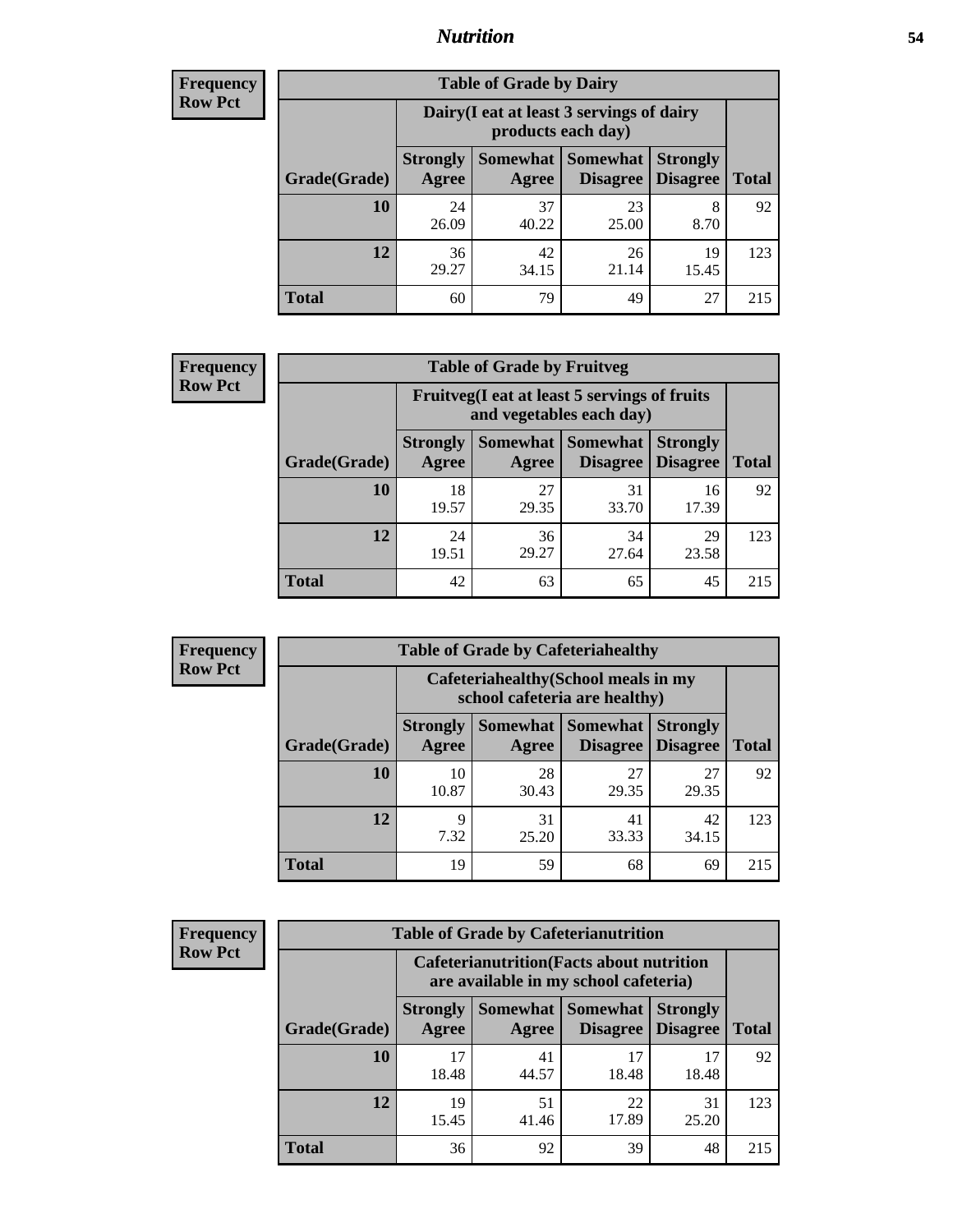## *Nutrition* **55**

| <b>Frequency</b> |
|------------------|
| <b>Row Pct</b>   |

| <b>Table of Grade by Schoollunch</b> |                          |                                                                 |                             |                                    |              |  |
|--------------------------------------|--------------------------|-----------------------------------------------------------------|-----------------------------|------------------------------------|--------------|--|
|                                      |                          | Schoollunch(I eat school lunch three or<br>more times per week) |                             |                                    |              |  |
| Grade(Grade)                         | <b>Strongly</b><br>Agree | Somewhat  <br>Agree                                             | <b>Somewhat</b><br>Disagree | <b>Strongly</b><br><b>Disagree</b> | <b>Total</b> |  |
| 10                                   | 45<br>48.91              | 20<br>21.74                                                     | 6<br>6.52                   | 21<br>22.83                        | 92           |  |
| 12                                   | 59<br>47.97              | 32<br>26.02                                                     | 5<br>4.07                   | 27<br>21.95                        | 123          |  |
| <b>Total</b>                         | 104                      | 52                                                              | 11                          | 48                                 | 215          |  |

| <b>Frequency</b> |  |
|------------------|--|
| <b>Row Pct</b>   |  |

| <b>Table of Grade by Foodchoices</b> |                          |                                                                     |                                               |                                    |              |  |
|--------------------------------------|--------------------------|---------------------------------------------------------------------|-----------------------------------------------|------------------------------------|--------------|--|
|                                      |                          | Foodchoices (I make healthy food choices in<br>my school cafeteria) |                                               |                                    |              |  |
| Grade(Grade)                         | <b>Strongly</b><br>Agree | Agree                                                               | <b>Somewhat   Somewhat</b><br><b>Disagree</b> | <b>Strongly</b><br><b>Disagree</b> | <b>Total</b> |  |
| 10                                   | 16<br>17.39              | 39<br>42.39                                                         | 17<br>18.48                                   | 20<br>21.74                        | 92           |  |
| 12                                   | 23<br>18.70              | 47<br>38.21                                                         | 21<br>17.07                                   | 32<br>26.02                        | 123          |  |
| <b>Total</b>                         | 39                       | 86                                                                  | 38                                            | 52                                 | 215          |  |

| <b>Frequency</b><br>Row Pct |
|-----------------------------|
|                             |

п

| <b>Table of Grade by Wholewheat</b> |                                                                                                             |             |                                             |                                    |              |  |
|-------------------------------------|-------------------------------------------------------------------------------------------------------------|-------------|---------------------------------------------|------------------------------------|--------------|--|
|                                     | Wholewheat (There are whole wheat and<br>multigrain breads and cereals available in<br>my school cafeteria) |             |                                             |                                    |              |  |
| Grade(Grade)                        | <b>Strongly</b><br>Agree                                                                                    | Agree       | <b>Somewhat Somewhat</b><br><b>Disagree</b> | <b>Strongly</b><br><b>Disagree</b> | <b>Total</b> |  |
| 10                                  | 19<br>20.65                                                                                                 | 36<br>39.13 | 17<br>18.48                                 | 20<br>21.74                        | 92           |  |
| 12                                  | 24<br>19.51                                                                                                 | 43<br>34.96 | 34<br>27.64                                 | 22<br>17.89                        | 123          |  |
| <b>Total</b>                        | 43                                                                                                          | 79          | 51                                          | 42                                 | 215          |  |

E.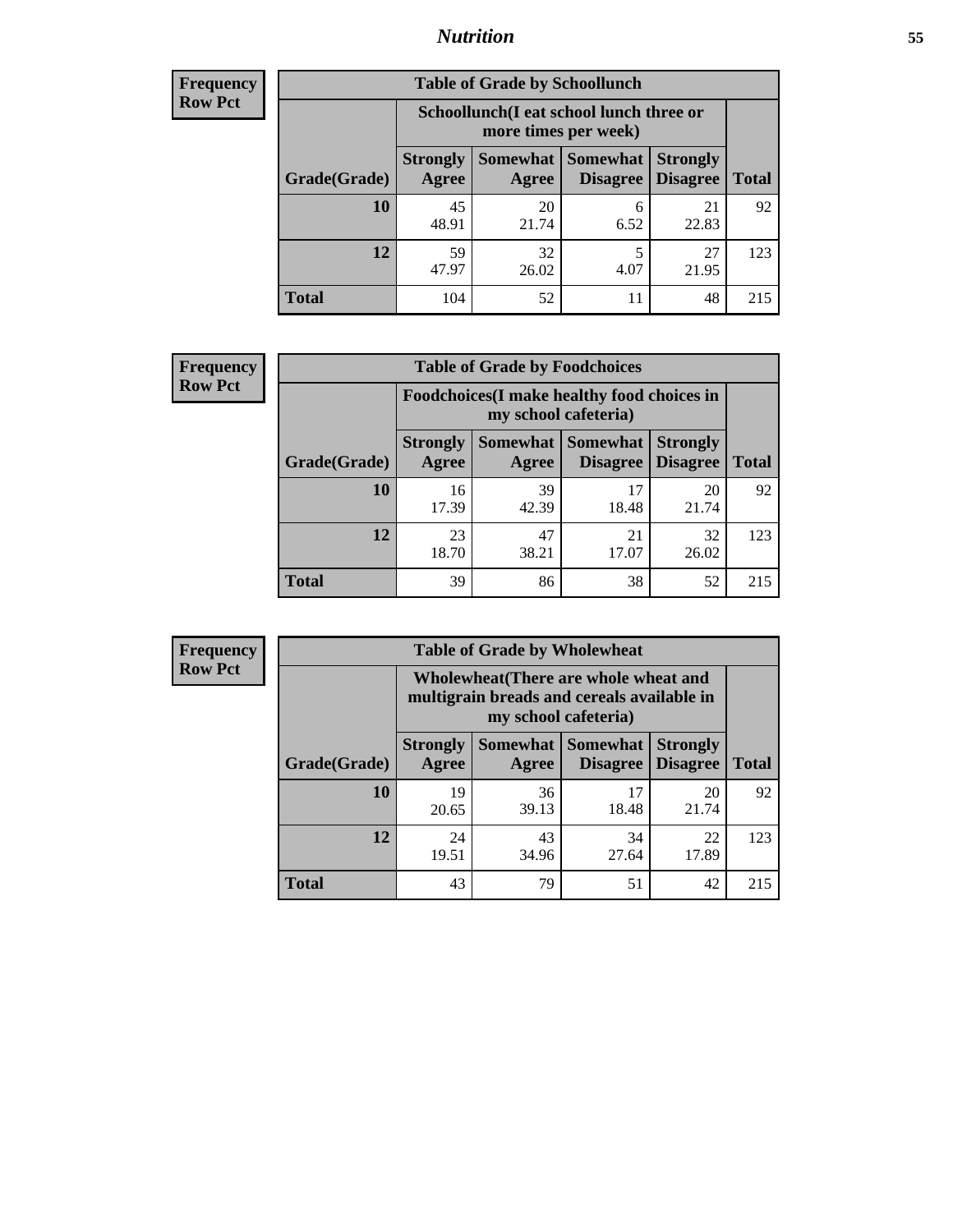## *Nutrition* **56**

**Frequency Row Pct**

| <b>Table of Grade by Healthyvending</b> |                                                                                                                                               |                          |                                    |                                    |              |  |
|-----------------------------------------|-----------------------------------------------------------------------------------------------------------------------------------------------|--------------------------|------------------------------------|------------------------------------|--------------|--|
|                                         | Healthyvending (If only healthy snacks and<br>beverages were available in the vending<br>machines during the school day,<br>I would buy them) |                          |                                    |                                    |              |  |
| Grade(Grade)                            | <b>Strongly</b><br>Agree                                                                                                                      | <b>Somewhat</b><br>Agree | <b>Somewhat</b><br><b>Disagree</b> | <b>Strongly</b><br><b>Disagree</b> | <b>Total</b> |  |
| 10                                      | 18<br>19.57                                                                                                                                   | 34<br>36.96              | 9<br>9.78                          | 31<br>33.70                        | 92           |  |
| 12                                      | 28<br>22.76                                                                                                                                   | 34<br>27.64              | 26<br>21.14                        | 35<br>28.46                        | 123          |  |
| <b>Total</b>                            | 46                                                                                                                                            | 68                       | 35                                 | 66                                 | 215          |  |

**Frequency Row Pct**

| <b>Table of Grade by Schoolbreakfast</b> |                                                                                                                                        |             |                     |                                        |              |  |
|------------------------------------------|----------------------------------------------------------------------------------------------------------------------------------------|-------------|---------------------|----------------------------------------|--------------|--|
|                                          | Schoolbreakfast(If breakfast were<br>available at school,<br>but outside the cafeteria,<br>I would eat breakfast at school more often) |             |                     |                                        |              |  |
| Grade(Grade)                             | <b>Strongly</b><br>Agree                                                                                                               | Agree       | Somewhat   Somewhat | <b>Strongly</b><br>Disagree   Disagree | <b>Total</b> |  |
| 10                                       | 24<br>26.09                                                                                                                            | 34<br>36.96 | 11<br>11.96         | 23<br>25.00                            | 92           |  |
| 12                                       | 45<br>36.59                                                                                                                            | 41<br>33.33 | 12<br>9.76          | 25<br>20.33                            | 123          |  |
| <b>Total</b>                             | 69                                                                                                                                     | 75          | 23                  | 48                                     | 215          |  |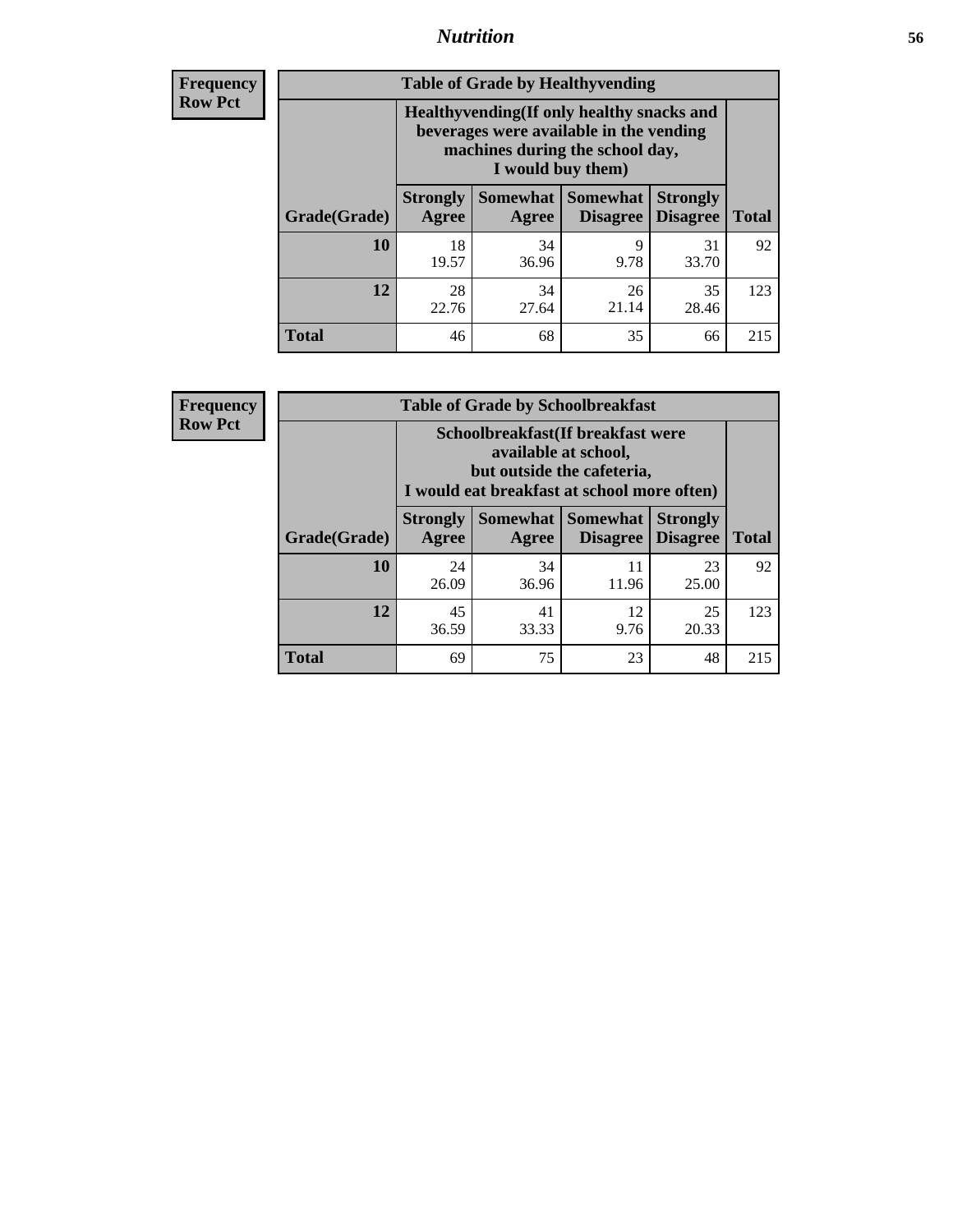| Frequency<br><b>Col Pct</b> | <b>Table of Educationaids by Grade</b>                                                                    |                    |             |              |
|-----------------------------|-----------------------------------------------------------------------------------------------------------|--------------------|-------------|--------------|
|                             | <b>Educationaids</b> (I<br>have been<br>taught about<br><b>HIV/AIDS</b> at<br>school in the<br>past year) | Grade(Grade)<br>10 | 12          | <b>Total</b> |
|                             | Yes                                                                                                       | 53<br>57.61        | 89<br>72.36 | 142          |
|                             | N <sub>0</sub>                                                                                            | 39<br>42.39        | 34<br>27.64 | 73           |
|                             | <b>Total</b>                                                                                              | 92                 | 123         | 215          |

| Frequency      | <b>Table of Educationcharacter by Grade</b>                                                  |              |             |              |
|----------------|----------------------------------------------------------------------------------------------|--------------|-------------|--------------|
| <b>Col Pct</b> | <b>Educationcharacter(I)</b><br>have been taught<br>about character<br>education in the past | Grade(Grade) |             |              |
|                | year at school)                                                                              | 10           | 12          | <b>Total</b> |
|                | Yes                                                                                          | 54<br>58.70  | 82<br>66.67 | 136          |
|                | N <sub>0</sub>                                                                               | 38<br>41.30  | 41<br>33.33 | 79           |
|                | <b>Total</b>                                                                                 | 92           | 123         | 215          |

| Frequency      | <b>Table of Gradcoach1 by Grade</b>              |              |             |              |
|----------------|--------------------------------------------------|--------------|-------------|--------------|
| <b>Col Pct</b> | Gradcoach1(I<br>know who my<br><b>Graduation</b> | Grade(Grade) |             |              |
|                | Coach is)                                        | 10           | 12          | <b>Total</b> |
|                | Yes                                              | 17<br>18.48  | 51<br>41.46 | 68           |
|                | N <sub>0</sub>                                   | 75<br>81.52  | 72<br>58.54 | 147          |
|                | <b>Total</b>                                     | 92           | 123         | 215          |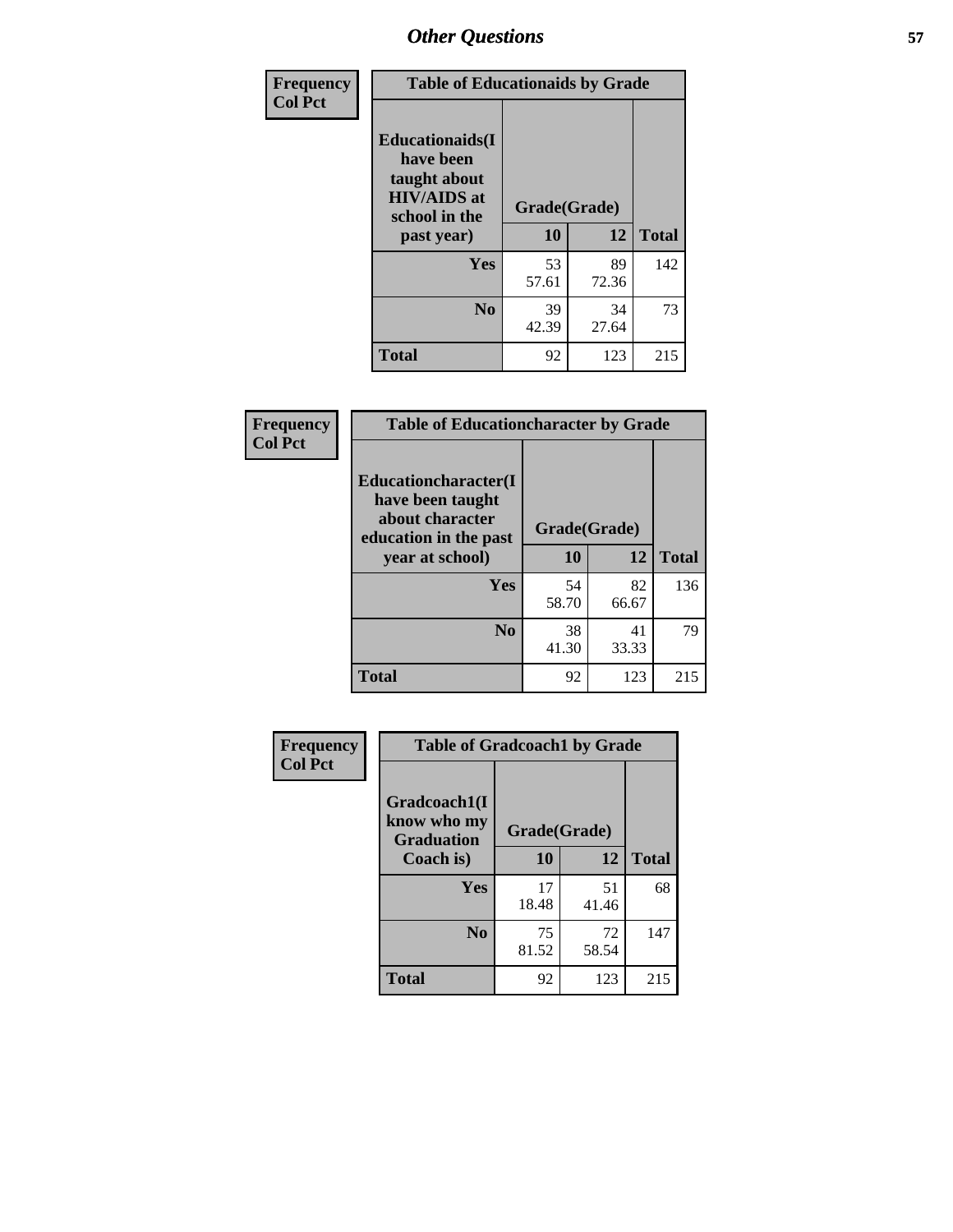| Frequency      | <b>Table of Gradcoach2 by Grade</b> |              |             |              |
|----------------|-------------------------------------|--------------|-------------|--------------|
| <b>Col Pct</b> | Gradcoach2(I<br>have                |              |             |              |
|                | contacted my<br><b>Graduation</b>   | Grade(Grade) |             |              |
|                | Coach)                              | 10           | 12          | <b>Total</b> |
|                | Yes                                 | 10<br>10.87  | 35<br>28.46 | 45           |
|                | N <sub>0</sub>                      | 82<br>89.13  | 88<br>71.54 | 170          |
|                | <b>Total</b>                        | 92           | 123         | 215          |

| <b>Frequency</b><br><b>Col Pct</b> | <b>Table of Gradcoach3 by Grade</b>                                         |              |             |              |
|------------------------------------|-----------------------------------------------------------------------------|--------------|-------------|--------------|
|                                    | Gradcoach3(I<br>have received<br>assistance<br>from my<br><b>Graduation</b> | Grade(Grade) |             |              |
|                                    | Coach)                                                                      | 10           | 12          | <b>Total</b> |
|                                    | Yes                                                                         | 8<br>8.70    | 24<br>19.51 | 32           |
|                                    | N <sub>0</sub>                                                              | 27<br>29.35  | 35<br>28.46 | 62           |
|                                    | Don't know                                                                  | 57<br>61.96  | 64<br>52.03 | 121          |
|                                    | <b>Total</b>                                                                | 92           | 123         | 215          |

| Frequency      | <b>Table of Selfharm by Grade</b>                                                                                                                            |              |              |              |
|----------------|--------------------------------------------------------------------------------------------------------------------------------------------------------------|--------------|--------------|--------------|
| <b>Col Pct</b> | <b>Selfharm</b> (During<br>the past 12<br>months,<br>I harmed myself<br>on purpose<br><b>Suicideconsider</b><br>During the past<br>12 months,<br>I seriously |              |              |              |
|                | considered                                                                                                                                                   | Grade(Grade) |              |              |
|                | suicide)                                                                                                                                                     | 10           | 12           | <b>Total</b> |
|                | Yes                                                                                                                                                          | 8<br>8.70    | 9<br>7.32    | 17           |
|                | N <sub>0</sub>                                                                                                                                               | 84<br>91.30  | 114<br>92.68 | 198          |
|                | Total                                                                                                                                                        | 92           | 123          | 215          |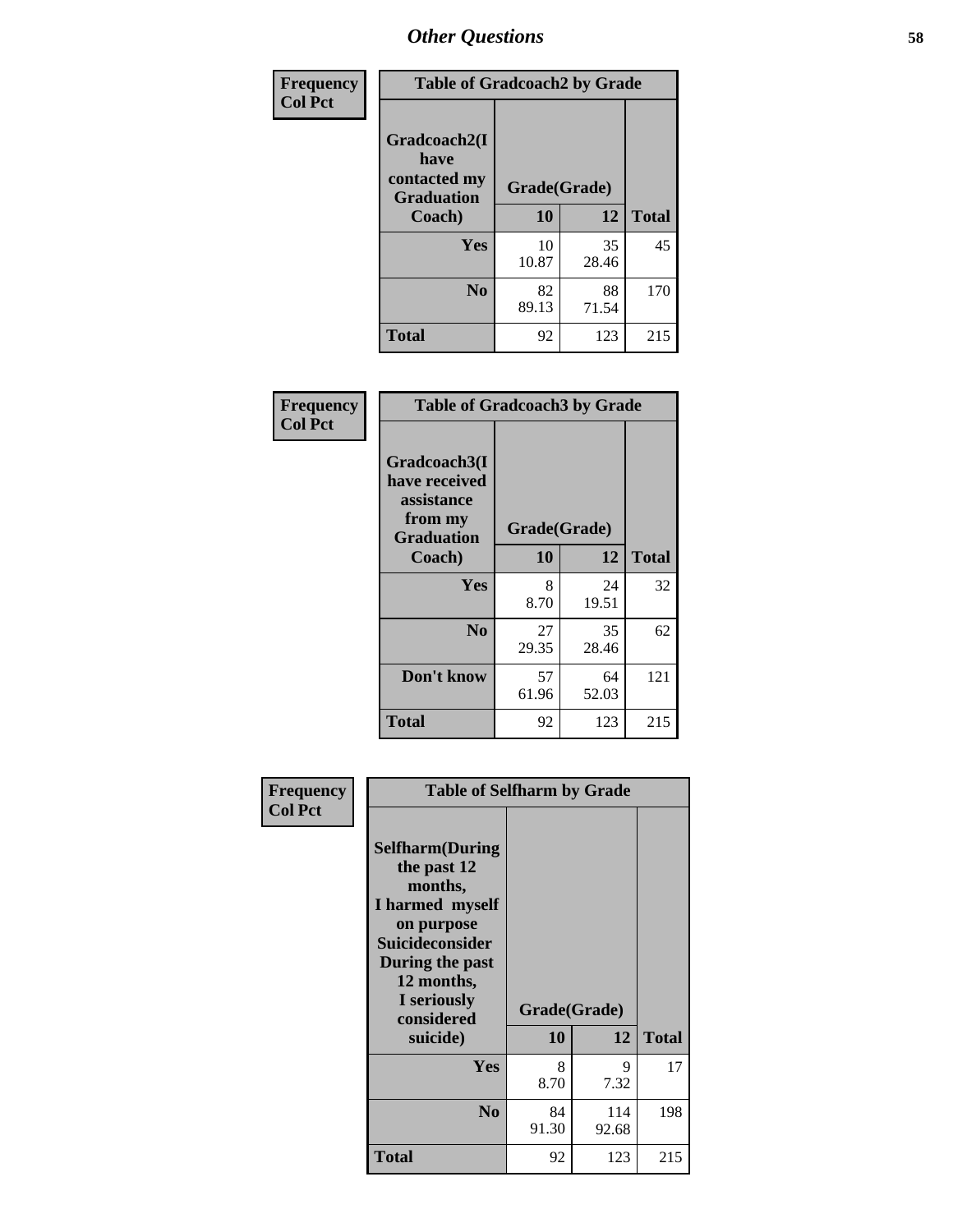| <b>Frequency</b> | <b>Table of Suicideconsider by Grade</b> |              |              |              |
|------------------|------------------------------------------|--------------|--------------|--------------|
| <b>Col Pct</b>   |                                          | Grade(Grade) |              |              |
|                  | Suicideconsider                          | <b>10</b>    | 12           | <b>Total</b> |
|                  | Yes                                      | 8<br>8.70    | 13<br>10.57  | 21           |
|                  | N <sub>0</sub>                           | 84<br>91.30  | 110<br>89.43 | 194          |
|                  | <b>Total</b>                             | 92           | 123          | 215          |

| Frequency      | <b>Table of Suicideattempt by Grade</b>                            |              |              |              |
|----------------|--------------------------------------------------------------------|--------------|--------------|--------------|
| <b>Col Pct</b> | Suicideattempt(I<br>have attempted<br>suicide in the<br>last year) | Grade(Grade) |              |              |
|                |                                                                    | 10           | 12           | <b>Total</b> |
|                | Yes                                                                | 6<br>6.52    | 10<br>8.13   | 16           |
|                | $\bf No$                                                           | 86<br>93.48  | 113<br>91.87 | 199          |
|                | <b>Total</b>                                                       | 92           | 123          | 215          |

| Frequency      | <b>Table of Instantmessaged by Grade</b>               |              |             |              |
|----------------|--------------------------------------------------------|--------------|-------------|--------------|
| <b>Col Pct</b> | Instantmessaged(I<br>have instant<br>messaged people I | Grade(Grade) |             |              |
|                | do not even know)                                      | 10           | 12          | <b>Total</b> |
|                | Yes                                                    | 25<br>27.17  | 37<br>30.08 | 62           |
|                | N <sub>0</sub>                                         | 67<br>72.83  | 86<br>69.92 | 153          |
|                | <b>Total</b>                                           | 92           | 123         | 215          |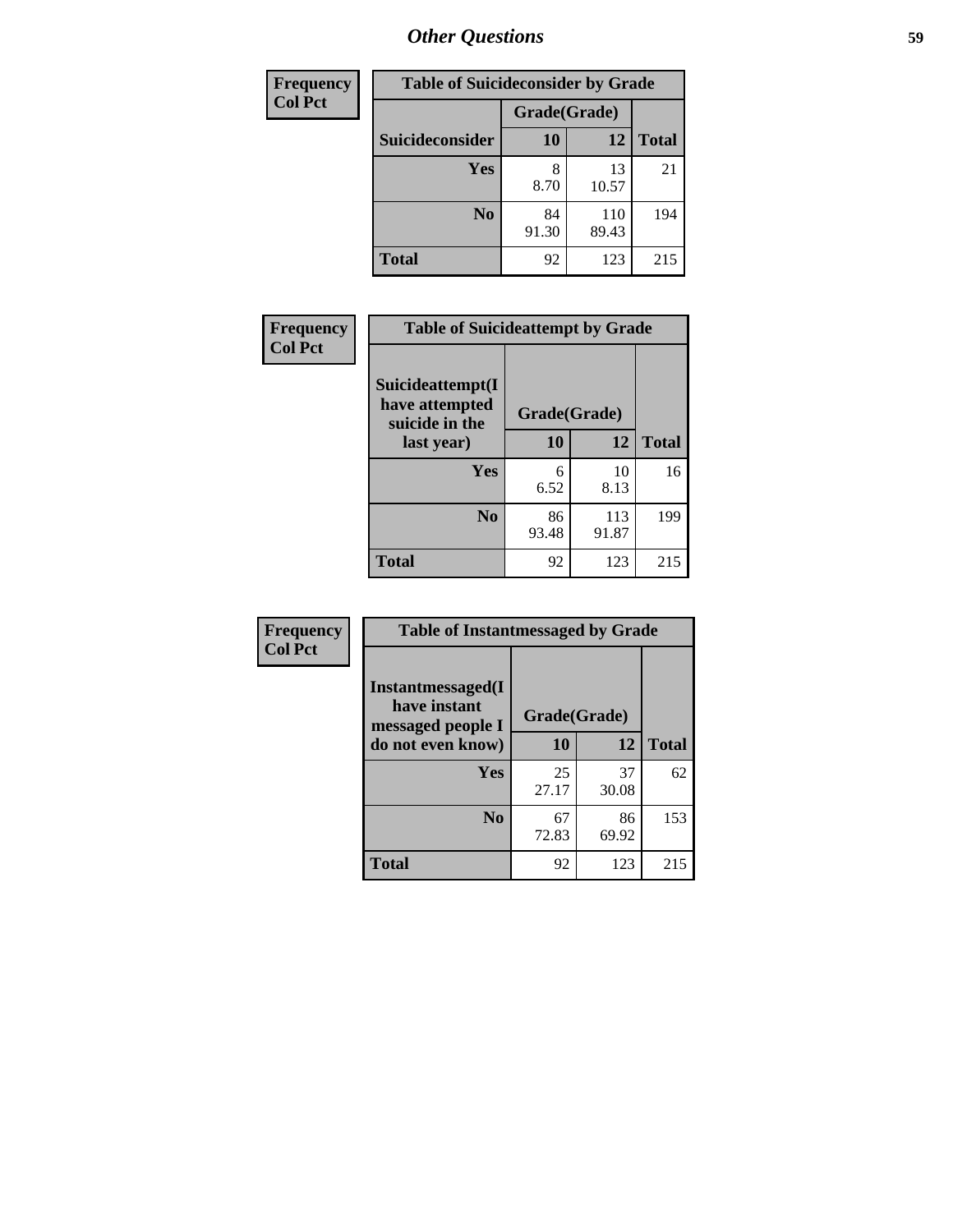| Frequency      | <b>Table of Getsalong by Grade</b>                          |             |              |              |  |  |  |
|----------------|-------------------------------------------------------------|-------------|--------------|--------------|--|--|--|
| <b>Col Pct</b> | <b>Getsalong</b> (I get<br>along with other<br>students and |             | Grade(Grade) |              |  |  |  |
|                | adults)                                                     | 10          | 12           | <b>Total</b> |  |  |  |
|                | <b>Strongly Agree</b>                                       | 47<br>51.09 | 67<br>54.47  | 114          |  |  |  |
|                | <b>Somewhat Agree</b>                                       | 39<br>42.39 | 41<br>33.33  | 80           |  |  |  |
|                | <b>Somewhat Disagree</b>                                    | 3<br>3.26   | 14<br>11.38  | 17           |  |  |  |
|                | <b>Strongly Disagree</b>                                    | 3<br>3.26   | 0.81         | 4            |  |  |  |
|                | <b>Total</b>                                                | 92          | 123          | 215          |  |  |  |

| Frequency      |                                  | <b>Table of Safehome by Grade</b> |                        |              |  |  |  |
|----------------|----------------------------------|-----------------------------------|------------------------|--------------|--|--|--|
| <b>Col Pct</b> | Safehome(I feel<br>safe at home) | Grade(Grade)<br>10                | 12                     | <b>Total</b> |  |  |  |
|                | <b>Strongly Agree</b>            | 64<br>69.57                       | 78<br>63.41            | 142          |  |  |  |
|                | <b>Somewhat Agree</b>            | 20<br>21.74                       | 34<br>27.64            | 54           |  |  |  |
|                | <b>Somewhat Disagree</b>         | 3<br>3.26                         | $\mathfrak{D}$<br>1.63 | 5            |  |  |  |
|                | <b>Strongly Disagree</b>         | 5<br>5.43                         | 9<br>7.32              | 14           |  |  |  |
|                | <b>Total</b>                     | 92                                | 123                    | 215          |  |  |  |

| Frequency      |                                                                                     | <b>Table of Adulttalk by Grade</b> |             |              |
|----------------|-------------------------------------------------------------------------------------|------------------------------------|-------------|--------------|
| <b>Col Pct</b> | <b>Adulttalk(I</b><br>know an<br>adult at<br>school that<br>I can talk<br>with if I | Grade(Grade)<br>10                 | 12          | <b>Total</b> |
|                | need help)                                                                          |                                    |             |              |
|                | <b>Yes</b>                                                                          | 54<br>58.70                        | 86<br>69.92 | 140          |
|                | N <sub>0</sub>                                                                      | 38<br>41.30                        | 37<br>30.08 | 75           |
|                | <b>Total</b>                                                                        | 92                                 | 123         | 215          |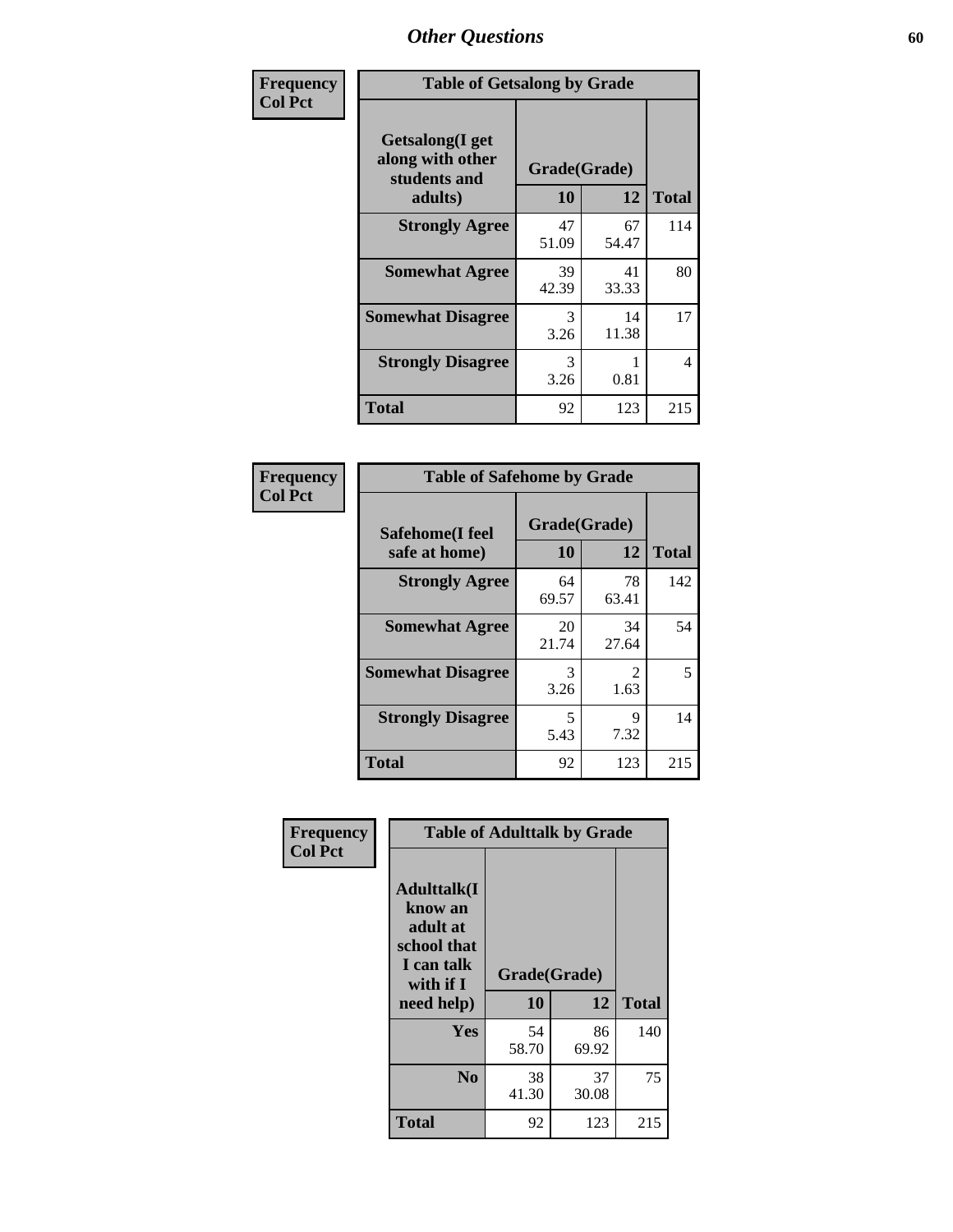**Frequency Row Pct**

| <b>Table of Grade by Tytime</b> |             |                                                                                        |             |             |             |             |              |  |  |  |
|---------------------------------|-------------|----------------------------------------------------------------------------------------|-------------|-------------|-------------|-------------|--------------|--|--|--|
|                                 |             | Tvtime(On an average school day,<br>how much unsupervised time do I spend watching TV) |             |             |             |             |              |  |  |  |
|                                 |             | <b>Less that</b>                                                                       |             | $2 - 3$     | $4 - 5$     | $6+$        |              |  |  |  |
| Grade(Grade)   None             |             | hour/day                                                                               | hour/day    | hours/day   | hours/day   | hours/day   | <b>Total</b> |  |  |  |
| 10                              | 16<br>17.39 | 15<br>16.30                                                                            | 11<br>11.96 | 24<br>26.09 | 13<br>14.13 | 13<br>14.13 | 92           |  |  |  |
| 12                              | 18<br>14.63 | 20<br>16.26                                                                            | 20<br>16.26 | 28<br>22.76 | 22<br>17.89 | 15<br>12.20 | 123          |  |  |  |
| <b>Total</b>                    | 34          | 35                                                                                     | 31          | 52          | 35          | 28          | 215          |  |  |  |

**Frequency Row Pct**

| <b>Table of Grade by Computertime</b> |             |                                                                                                   |             |                      |                      |                   |              |  |  |  |
|---------------------------------------|-------------|---------------------------------------------------------------------------------------------------|-------------|----------------------|----------------------|-------------------|--------------|--|--|--|
|                                       |             | Computertime (On an average school day,<br>how much unsupervised time do I spend on the computer) |             |                      |                      |                   |              |  |  |  |
| Grade(Grade)                          | None        | <b>Less that</b><br>hour/day                                                                      | hour/day    | $2 - 3$<br>hours/day | $4 - 5$<br>hours/day | $6+$<br>hours/day | <b>Total</b> |  |  |  |
| 10                                    | 21<br>22.83 | 20<br>21.74                                                                                       | 17<br>18.48 | 15<br>16.30          | Q<br>9.78            | 10<br>10.87       | 92           |  |  |  |
| 12                                    | 23<br>18.70 | 29<br>27<br>26<br>Q<br>Q<br>7.32<br>7.32<br>23.58<br>21.95<br>21.14                               |             |                      |                      |                   |              |  |  |  |
| <b>Total</b>                          | 44          | 49                                                                                                | 44          | 41                   | 18                   | 19                | 215          |  |  |  |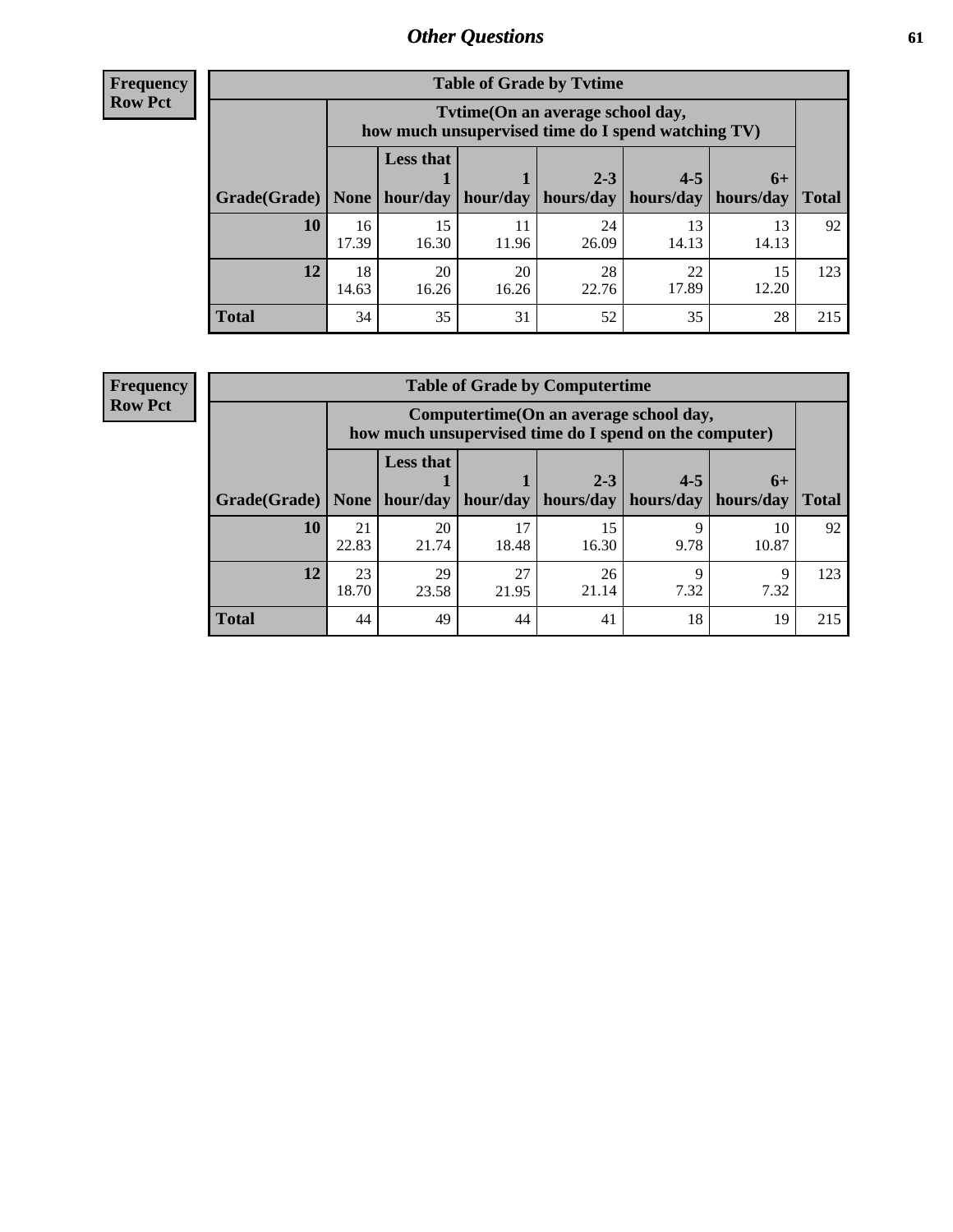## *Questions about Driving Laws* **62** *Driving Questions were asked only of high school students.*

| <b>Frequency</b> |
|------------------|
| <b>Row Pct</b>   |

| <b>Table of Grade by License1</b> |                                     |                                                                                                                                           |                |           |               |              |  |  |  |  |
|-----------------------------------|-------------------------------------|-------------------------------------------------------------------------------------------------------------------------------------------|----------------|-----------|---------------|--------------|--|--|--|--|
|                                   |                                     | License1(During the first 6 months of driving<br>with a provisional license,<br>the only passengers who can ride with the<br>driver are:) |                |           |               |              |  |  |  |  |
| Grade(Grade)                      | <b>Parent or</b><br><b>Guardian</b> | <b>Family</b><br><b>Members</b>                                                                                                           | <b>Friends</b> | Anyone    | Don't<br>Know | <b>Total</b> |  |  |  |  |
| 10                                | 35<br>38.04                         | 21<br>22.83                                                                                                                               | 6<br>6.52      | 8<br>8.70 | 22<br>23.91   | 92           |  |  |  |  |
| 12                                | 37<br>30.08                         | ℸ<br>52<br>17<br>10<br>42.28<br>13.82<br>8.13<br>5.69                                                                                     |                |           |               |              |  |  |  |  |
| <b>Total</b>                      | 72                                  | 73                                                                                                                                        | 13             | 18        | 39            | 215          |  |  |  |  |

| <b>Frequency</b> |              | <b>Table of Grade by License2</b> |                                                                                                          |                                     |                                                      |               |              |  |
|------------------|--------------|-----------------------------------|----------------------------------------------------------------------------------------------------------|-------------------------------------|------------------------------------------------------|---------------|--------------|--|
| <b>Row Pct</b>   |              |                                   | License2(17 yr old drivers with a<br>provisional driver's license cannot<br>drive between the hours of:) |                                     |                                                      |               |              |  |
|                  | Grade(Grade) | <b>Midnight</b><br>to 6am         | 1am<br>to<br>5am                                                                                         | 1am<br>t <sub>0</sub><br><b>6am</b> | N <sub>0</sub><br>curfew<br>for $17$<br>vear<br>olds | Don't<br>Know | <b>Total</b> |  |
|                  | 10           | 35<br>38.04                       | 5<br>5.43                                                                                                | 9<br>9.78                           | 11<br>11.96                                          | 32<br>34.78   | 92           |  |
|                  | 12           | 70<br>56.91                       | 10<br>8.13                                                                                               | 12<br>9.76                          | 2<br>1.63                                            | 29<br>23.58   | 123          |  |
|                  | <b>Total</b> | 105                               | 15                                                                                                       | 21                                  | 13                                                   | 61            | 215          |  |

| Frequency      |              | <b>Table of Grade by License3</b> |                                                                                        |             |           |             |               |              |  |  |
|----------------|--------------|-----------------------------------|----------------------------------------------------------------------------------------|-------------|-----------|-------------|---------------|--------------|--|--|
| <b>Row Pct</b> |              |                                   | License3(For drivers under the age of 21,<br>what level of alcohol is considered DUI?) |             |           |             |               |              |  |  |
|                | Grade(Grade) | Any<br><b>Amount</b>              | 0.02                                                                                   | 0.04        | 0.06      | 0.08        | Don't<br>know | <b>Total</b> |  |  |
|                | <b>10</b>    | 10<br>10.87                       | 6<br>6.52                                                                              | 6<br>6.52   | 6<br>6.52 | 13<br>14.13 | 51<br>55.43   | 92           |  |  |
|                | 12           | 15<br>12.20                       | 30<br>24.39                                                                            | 13<br>10.57 | 8<br>6.50 | 21<br>17.07 | 36<br>29.27   | 123          |  |  |
|                | <b>Total</b> | 25                                | 36                                                                                     | 19          | 14        | 34          | 87            | 215          |  |  |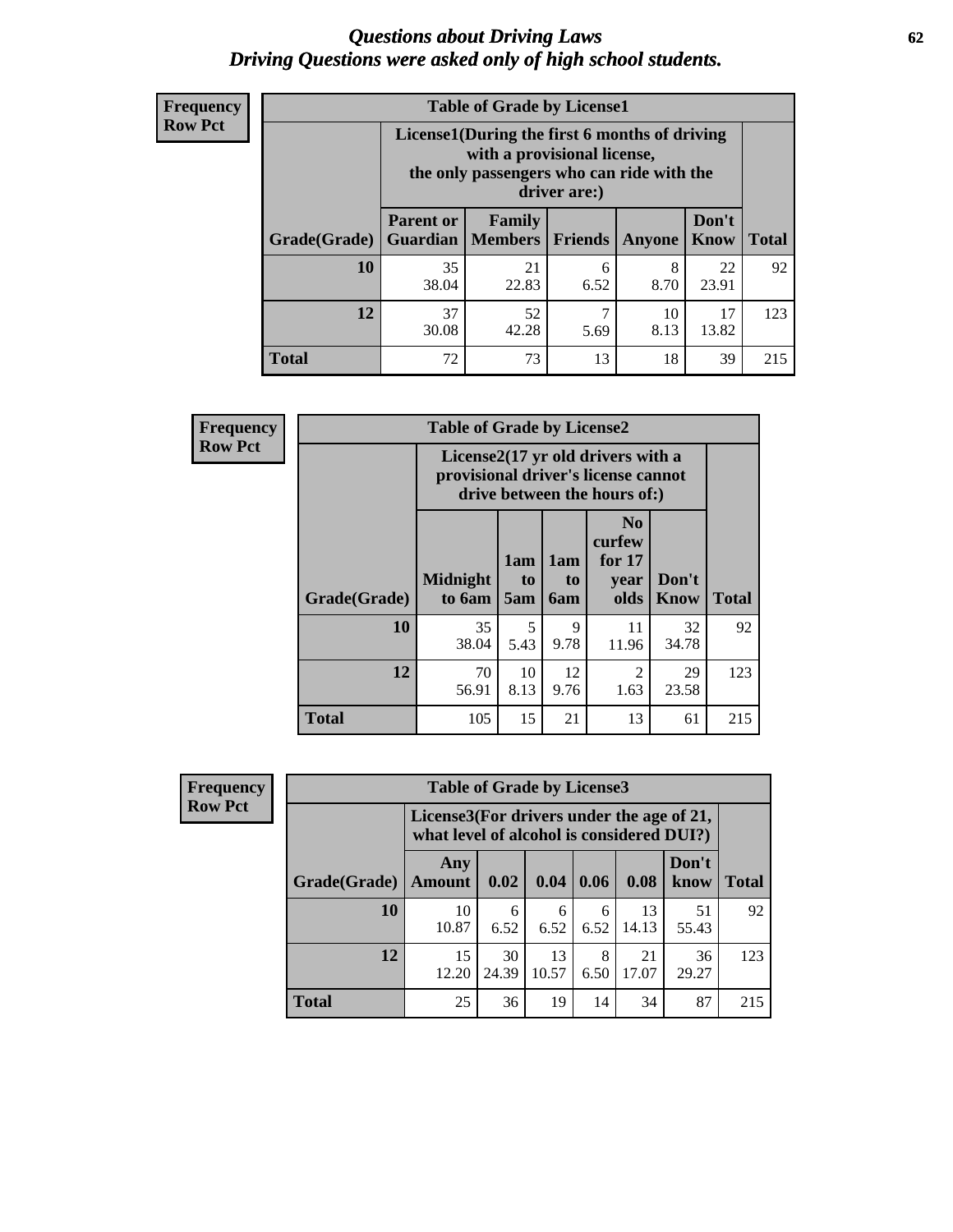## *Questions about Driving Laws* **63** *Driving Questions were asked only of high school students.*

**Frequency Row Pct**

| <b>Table of Grade by License4</b> |             |                                                                                                                                                                                                                                                                                |             |                        |             |             |     |  |  |
|-----------------------------------|-------------|--------------------------------------------------------------------------------------------------------------------------------------------------------------------------------------------------------------------------------------------------------------------------------|-------------|------------------------|-------------|-------------|-----|--|--|
|                                   |             | License4(A driver under 21 automatically<br>loses his/her license if caught exceeding the<br>posted speet limit by:)<br>Can't<br>lose<br><b>Depends</b><br>license<br>$15+$<br>$25+$<br>$35+$<br>Don't<br>for<br>on<br><b>Total</b><br>mph<br>speeding<br>know<br>mph<br>judge |             |                        |             |             |     |  |  |
| Grade(Grade)                      | mph         |                                                                                                                                                                                                                                                                                |             |                        |             |             |     |  |  |
| 10                                | 8<br>8.70   | 7<br>7.61                                                                                                                                                                                                                                                                      | 14<br>15.22 | $\overline{4}$<br>4.35 | 11<br>11.96 | 48<br>52.17 | 92  |  |  |
| 12                                | 16<br>13.01 | 19<br>18<br>14<br>13<br>43<br>11.38<br>10.57<br>34.96<br>14.63<br>15.45                                                                                                                                                                                                        |             |                        |             |             |     |  |  |
| <b>Total</b>                      | 24          | 25                                                                                                                                                                                                                                                                             | 33          | 18                     | 24          | 91          | 215 |  |  |

| Frequency      | <b>Table of Grade by License5</b> |             |                                                                                                                                      |                     |       |
|----------------|-----------------------------------|-------------|--------------------------------------------------------------------------------------------------------------------------------------|---------------------|-------|
| <b>Row Pct</b> |                                   |             | License5(A)<br>Georgia teenager<br>with family<br>connections or a<br>good lawyer can<br>break a teen<br>driving law and<br>license) | keep their driver's |       |
|                | Grade(Grade)                      | <b>Yes</b>  | N <sub>0</sub>                                                                                                                       | Don't<br>know       | Total |
|                | 10                                | 11<br>11.96 | 33<br>35.87                                                                                                                          | 48<br>52.17         | 92    |
|                | 12                                | 14<br>11.38 | 68<br>55.28                                                                                                                          | 41<br>33.33         | 123   |
|                | Total                             | 25          | 101                                                                                                                                  | 89                  | 215   |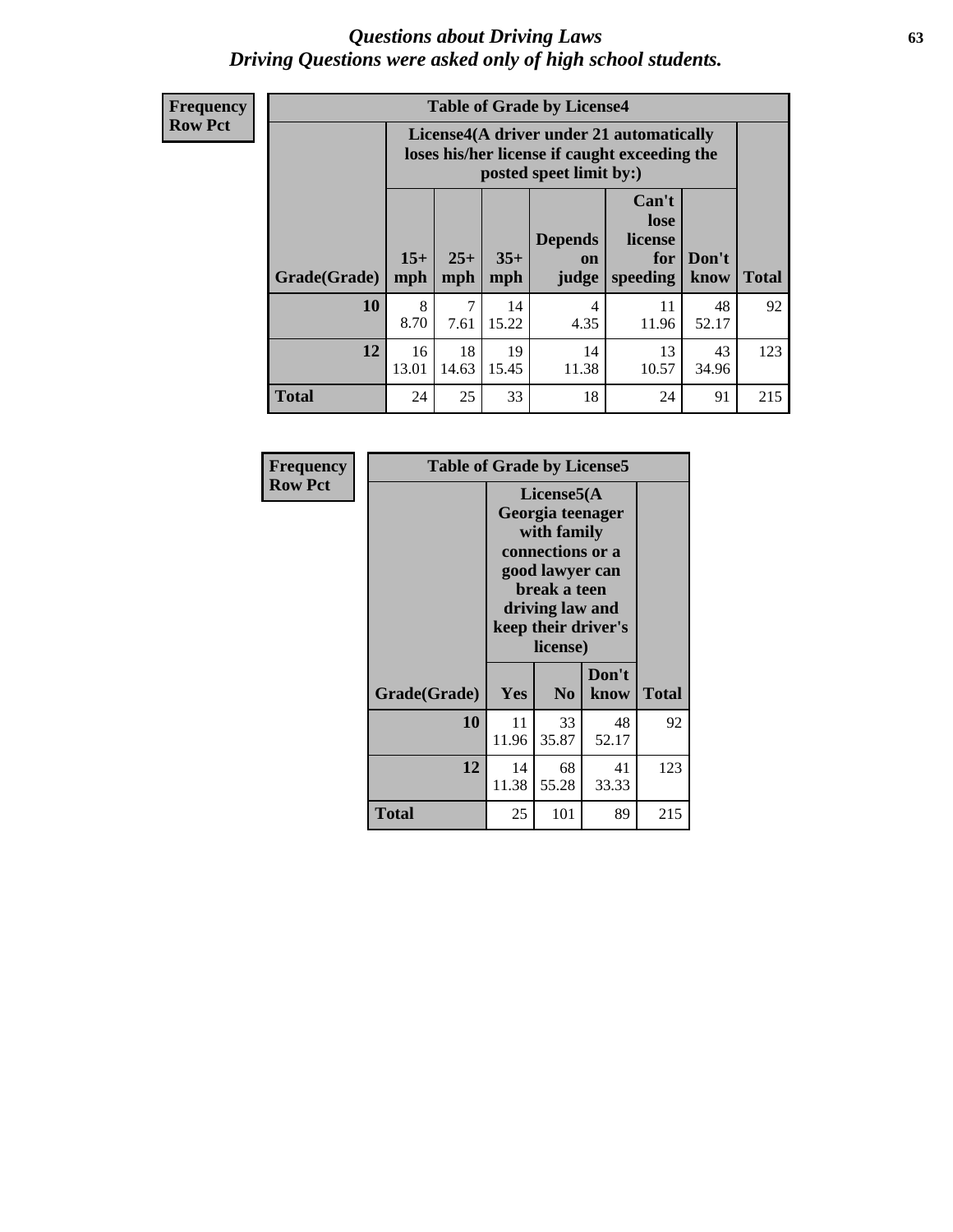## *Questions about Driving Laws* **64** *Driving Questions were asked only of high school students.*

| <b>Frequency</b> | <b>Table of Grade by License6</b> |                                                                                                                                                 |                |               |              |
|------------------|-----------------------------------|-------------------------------------------------------------------------------------------------------------------------------------------------|----------------|---------------|--------------|
| <b>Row Pct</b>   |                                   | License <sub>6</sub> (I know a<br>friend or<br>classmate that<br>broke a teen<br>driving law,<br>but was allowed to<br>keep his/her<br>license) |                |               |              |
|                  | Grade(Grade)                      | <b>Yes</b>                                                                                                                                      | N <sub>0</sub> | Don't<br>know | <b>Total</b> |
|                  | 10                                | 12<br>13.04                                                                                                                                     | 33<br>35.87    | 47<br>51.09   | 92           |
|                  | 12                                | 37<br>30.08                                                                                                                                     | 52<br>42.28    | 34<br>27.64   | 123          |
|                  | <b>Total</b>                      | 49                                                                                                                                              | 85             | 81            | 215          |

| <b>Frequency</b> | <b>Table of Grade by License7</b> |                                                                             |                                                                                               |                                                   |                        |              |  |
|------------------|-----------------------------------|-----------------------------------------------------------------------------|-----------------------------------------------------------------------------------------------|---------------------------------------------------|------------------------|--------------|--|
| <b>Row Pct</b>   |                                   |                                                                             | License7(A student under the age of 18 cam loser<br>his/her driving privileges if he or she:) |                                                   |                        |              |  |
|                  | Grade(Grade)                      | <b>Have</b><br>more than<br>10<br>unexcused<br>absences<br>per school<br>yr | Drop out<br>without  <br>graduating                                                           | <b>Bring</b><br>alcohol/drugs/weapon<br>to school | All of<br>the<br>above | <b>Total</b> |  |
|                  | 10                                | 17<br>18.48                                                                 | 8<br>8.70                                                                                     | 10<br>10.87                                       | 57<br>61.96            | 92           |  |
|                  | 12                                | 24<br>19.51                                                                 | 11<br>8.94                                                                                    | 5<br>4.07                                         | 83<br>67.48            | 123          |  |
|                  | <b>Total</b>                      | 41                                                                          | 19                                                                                            | 15                                                | 140                    | 215          |  |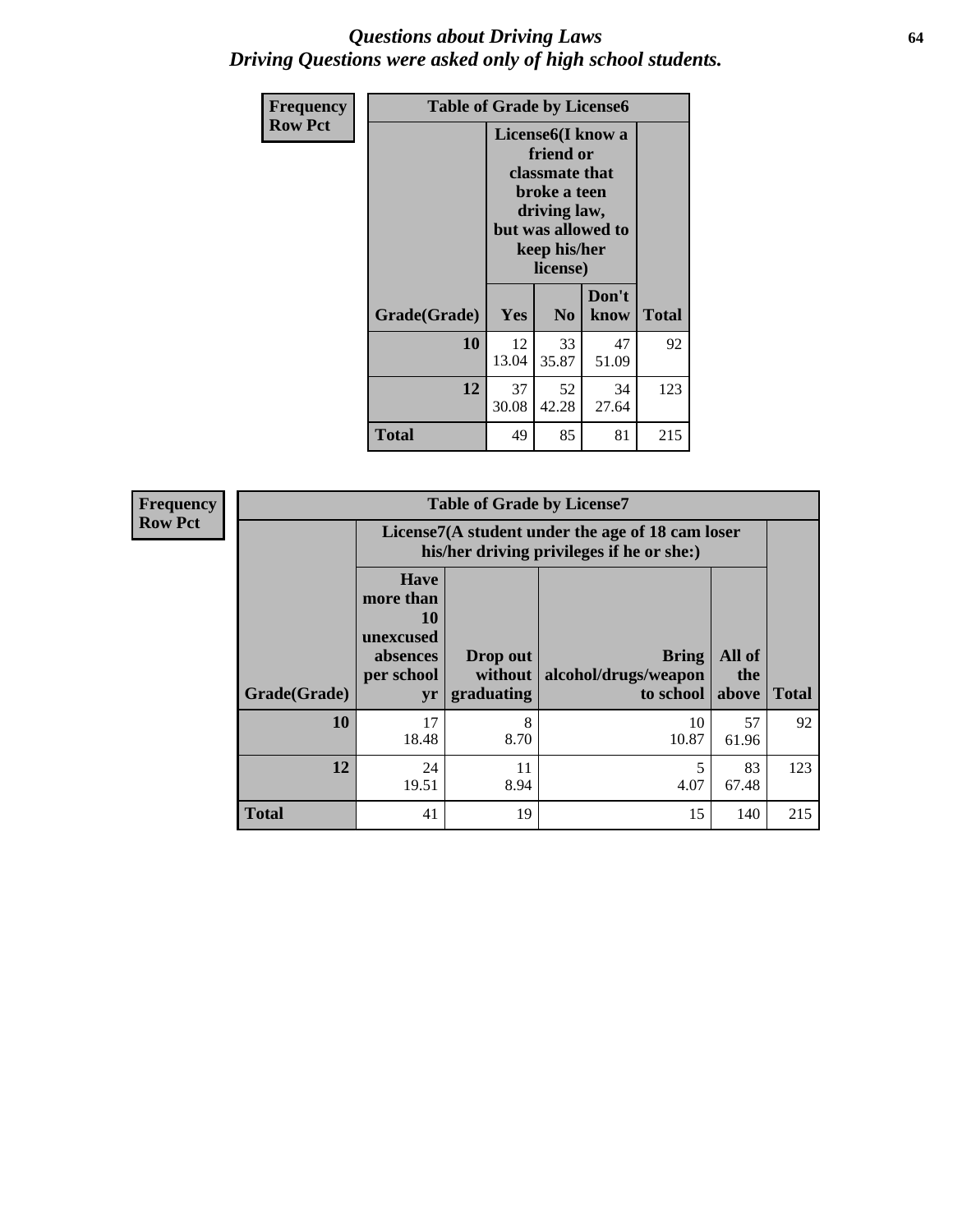# *Select Results by Gender* **65**

| Frequency      | <b>Table of SchoolClimate2 by Gender</b>          |                                 |             |              |
|----------------|---------------------------------------------------|---------------------------------|-------------|--------------|
| <b>Col Pct</b> | SchoolClimate2(I<br>feel successful at<br>school) | Gender(Gender)<br><b>Female</b> | <b>Male</b> | <b>Total</b> |
|                | <b>Strongly Agree</b>                             | 51<br>43.22                     | 35<br>36.08 | 86           |
|                | <b>Somewhat Agree</b>                             | 54<br>45.76                     | 48<br>49.48 | 102          |
|                | <b>Somewhat Disagree</b>                          | 9<br>7.63                       | 9<br>9.28   | 18           |
|                | <b>Strongly Disagree</b>                          | 4<br>3.39                       | 5<br>5.15   | 9            |
|                | <b>Total</b>                                      | 118                             | 97          | 215          |

| Frequency      | <b>Table of SchoolClimate6 by Gender</b>                 |                                 |             |              |  |
|----------------|----------------------------------------------------------|---------------------------------|-------------|--------------|--|
| <b>Col Pct</b> | <b>SchoolClimate6(Teachers</b><br>treat me with respect) | Gender(Gender)<br><b>Female</b> | <b>Male</b> | <b>Total</b> |  |
|                | <b>Strongly Agree</b>                                    | 25<br>21.19                     | 44<br>45.36 | 69           |  |
|                | <b>Somewhat Agree</b>                                    | 60<br>50.85                     | 36<br>37.11 | 96           |  |
|                | <b>Somewhat Disagree</b>                                 | 20<br>16.95                     | 10<br>10.31 | 30           |  |
|                | <b>Strongly Disagree</b>                                 | 13<br>11.02                     | 7.22        | 20           |  |
|                | <b>Total</b>                                             | 118                             | 97          | 215          |  |

| <b>Frequency</b> | <b>Table of SchoolClimate8 by Gender</b>                                             |                                 |                            |     |
|------------------|--------------------------------------------------------------------------------------|---------------------------------|----------------------------|-----|
| <b>Col Pct</b>   | <b>SchoolClimate8(Students</b><br>are frequently<br>recognized for good<br>behavior) | Gender(Gender)<br><b>Female</b> | <b>Total</b>               |     |
|                  | <b>Strongly Agree</b>                                                                | 19<br>16.10                     | <b>Male</b><br>22<br>22.68 | 41  |
|                  | <b>Somewhat Agree</b>                                                                | 50<br>42.37                     | 32<br>32.99                | 82  |
|                  | <b>Somewhat Disagree</b>                                                             | 35<br>29.66                     | 21<br>21.65                | 56  |
|                  | <b>Strongly Disagree</b>                                                             | 14<br>11.86                     | 22<br>22.68                | 36  |
|                  | Total                                                                                | 118                             | 97                         | 215 |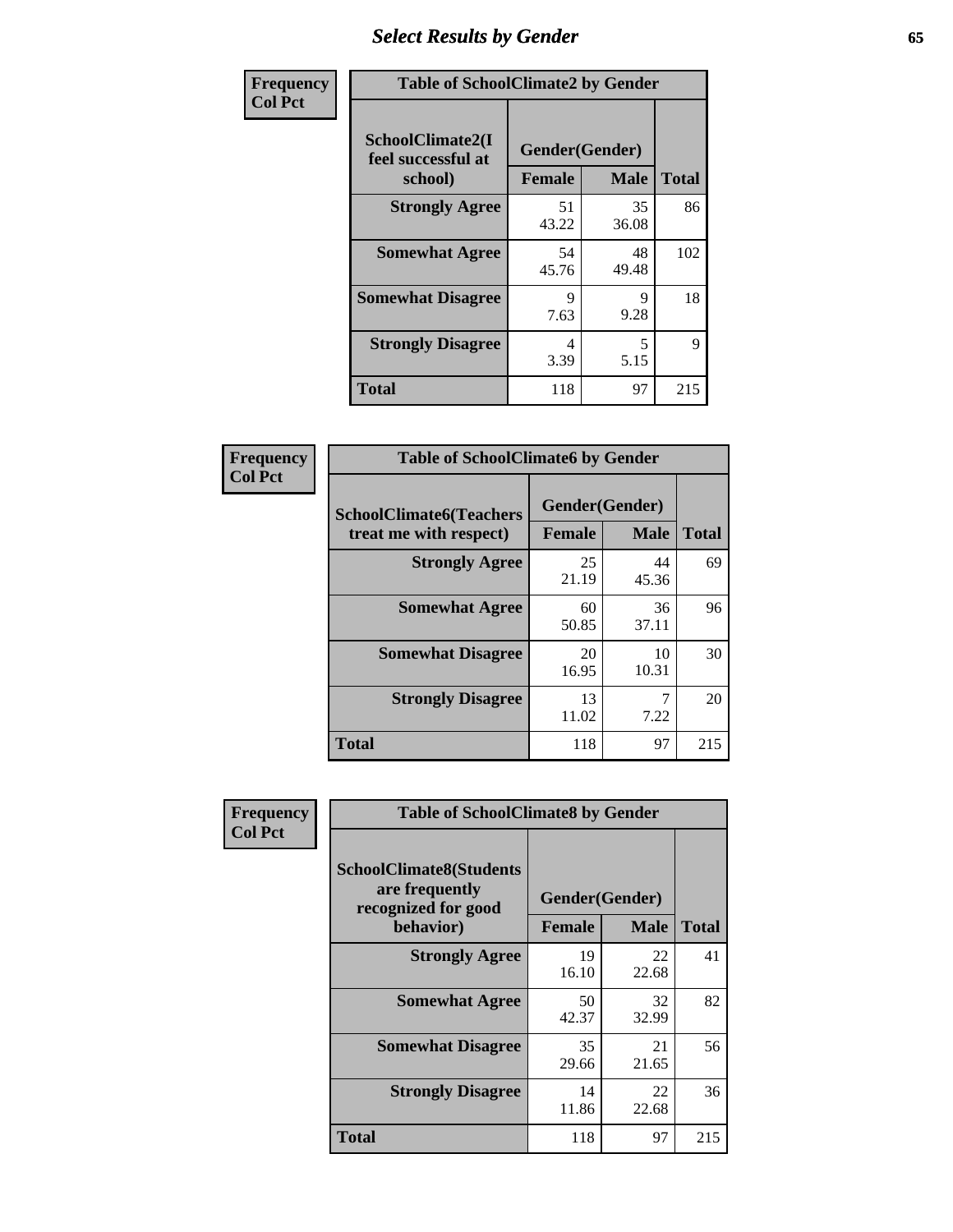# *Select Results by Gender* **66**

| <b>Frequency</b> | <b>Table of Gender by Dropout</b> |                                                                        |                |              |
|------------------|-----------------------------------|------------------------------------------------------------------------|----------------|--------------|
| <b>Row Pct</b>   |                                   | Dropout(I<br>have<br>thought<br>about<br>dropping<br>out of<br>school) |                |              |
|                  | Gender(Gender)                    | Yes                                                                    | N <sub>0</sub> | <b>Total</b> |
|                  | <b>Female</b>                     | 29<br>24.58                                                            | 89<br>75.42    | 118          |
|                  | <b>Male</b>                       | 33<br>34.02                                                            | 64<br>65.98    | 97           |
|                  | <b>Total</b>                      | 62                                                                     | 153            | 215          |

| <b>Frequency</b> | <b>Table of Gender by Dropoutreason</b> |                                                                    |              |                                 |                                |              |              |
|------------------|-----------------------------------------|--------------------------------------------------------------------|--------------|---------------------------------|--------------------------------|--------------|--------------|
| <b>Row Pct</b>   |                                         | Dropoutreason(If I dropped out the<br>reason would most likely be) |              |                                 |                                |              |              |
|                  | Gender(Gender)                          | Won't<br><b>Drop</b><br>out                                        | <b>Bored</b> | <b>Family</b><br><b>Reasons</b> | <b>Being</b><br><b>Bullied</b> | <b>Other</b> | <b>Total</b> |
|                  | <b>Female</b>                           | 74<br>62.71                                                        | 10<br>8.47   | 11<br>9.32                      | 4<br>3.39                      | 19<br>16.10  | 118          |
|                  | <b>Male</b>                             | 47<br>48.45                                                        | 15<br>15.46  | 14<br>14.43                     | 1.03                           | 20<br>20.62  | 97           |
|                  | <b>Total</b>                            | 121                                                                | 25           | 25                              | 5                              | 39           | 215          |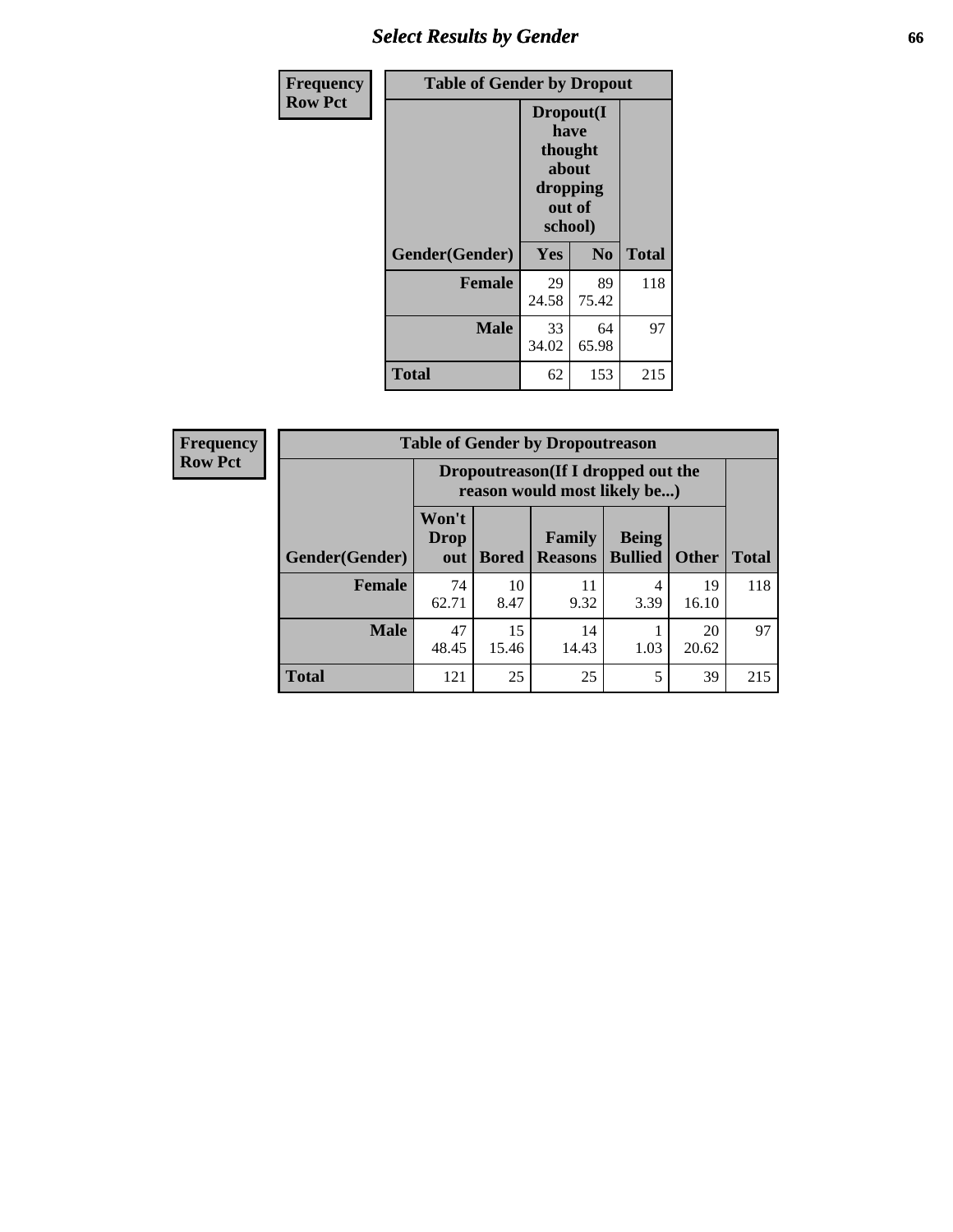*School Safety* **67**

| <b>Frequency</b> | <b>Table of Gender by Bullied2</b> |                 |                |              |
|------------------|------------------------------------|-----------------|----------------|--------------|
| <b>Row Pct</b>   |                                    | <b>Bullied2</b> |                |              |
|                  | Gender(Gender)                     | Yes             | N <sub>0</sub> | <b>Total</b> |
|                  | <b>Female</b>                      | 5.93            | 111<br>94.07   | 118          |
|                  | <b>Male</b>                        | 7.22            | 90<br>92.78    | 97           |
|                  | <b>Total</b>                       | 14              | 201            | 215          |

| Frequency      | <b>Table of Gender by Bulliedothers2</b> |                       |                |              |
|----------------|------------------------------------------|-----------------------|----------------|--------------|
| <b>Row Pct</b> |                                          | <b>Bulliedothers2</b> |                |              |
|                | Gender(Gender)                           | Yes                   | N <sub>0</sub> | <b>Total</b> |
|                | <b>Female</b>                            | 5.93                  | 111<br>94.07   | 118          |
|                | <b>Male</b>                              | 11<br>11.34           | 86<br>88.66    | 97           |
|                | <b>Total</b>                             | 18                    | 197            | 215          |

| Frequency      | <b>Table of Gender by Weaponschool2</b> |                      |                |              |
|----------------|-----------------------------------------|----------------------|----------------|--------------|
| <b>Row Pct</b> |                                         | <b>Weaponschool2</b> |                |              |
|                | Gender(Gender)                          | Yes                  | N <sub>0</sub> | <b>Total</b> |
|                | <b>Female</b>                           | 1.69                 | 116<br>98.31   | 118          |
|                | <b>Male</b>                             | 3<br>3.09            | 94<br>96.91    | 97           |
|                | <b>Total</b>                            | 5                    | 210            | 215          |

| Frequency      | <b>Table of Gender by Absentunsafe2</b> |               |                |              |
|----------------|-----------------------------------------|---------------|----------------|--------------|
| <b>Row Pct</b> |                                         | Absentunsafe2 |                |              |
|                | Gender(Gender)                          | Yes           | N <sub>0</sub> | <b>Total</b> |
|                | <b>Female</b>                           | 3.39          | 114<br>96.61   | 118          |
|                | <b>Male</b>                             | 3.09          | 94<br>96.91    | 97           |
|                | <b>Total</b>                            |               | 208            | 215          |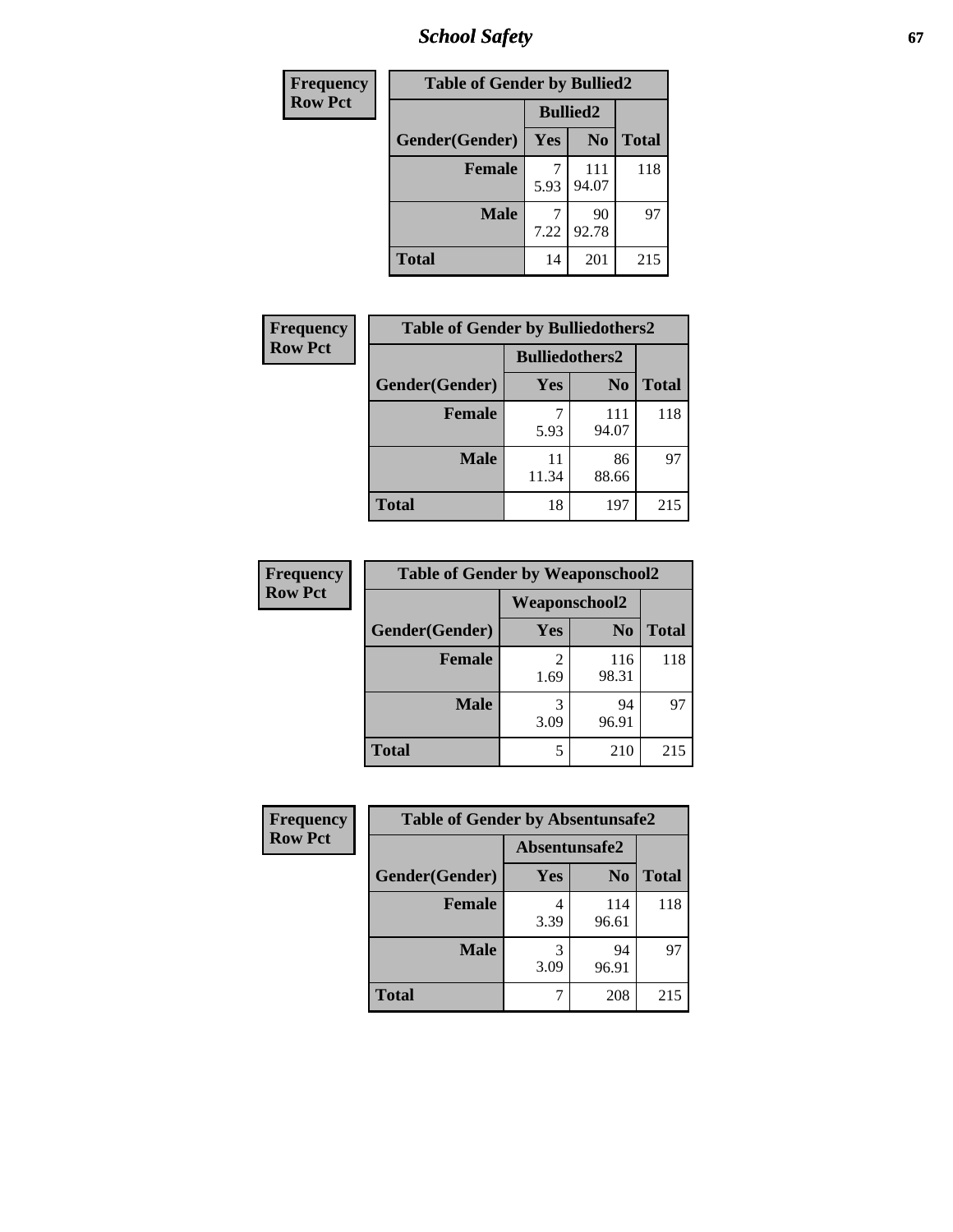*School Safety* **68**

| Frequency      | <b>Table of Gender by Gangself</b> |                                                                                                        |                |              |
|----------------|------------------------------------|--------------------------------------------------------------------------------------------------------|----------------|--------------|
| <b>Row Pct</b> |                                    | <b>Gangself</b> (I<br>have<br>participated<br>in illegal gang<br>activities in<br>the past 30<br>days) |                |              |
|                | Gender(Gender)                     | Yes                                                                                                    | N <sub>0</sub> | <b>Total</b> |
|                | <b>Female</b>                      | 4<br>3.39                                                                                              | 114<br>96.61   | 118          |
|                | <b>Male</b>                        | 10<br>10.31                                                                                            | 87<br>89.69    | 97           |
|                | <b>Total</b>                       | 14                                                                                                     | 201            | 215          |

| Frequency      | <b>Table of Gender by Gangpeers</b> |                                                                                                                             |                |              |  |
|----------------|-------------------------------------|-----------------------------------------------------------------------------------------------------------------------------|----------------|--------------|--|
| <b>Row Pct</b> |                                     | <b>Gangpeers</b> (I<br>have friends<br>who have<br>participated<br>in illegal gang<br>activities in<br>the past 30<br>days) |                |              |  |
|                | Gender(Gender)                      | <b>Yes</b>                                                                                                                  | N <sub>0</sub> | <b>Total</b> |  |
|                | <b>Female</b>                       | 33<br>27.97                                                                                                                 | 85<br>72.03    | 118          |  |
|                | <b>Male</b>                         | 41<br>42.27                                                                                                                 | 56<br>57.73    | 97           |  |
|                | <b>Total</b>                        | 74                                                                                                                          | 141            | 215          |  |

| Frequency      | <b>Table of Gender by Pickedon2</b> |             |                |              |
|----------------|-------------------------------------|-------------|----------------|--------------|
| <b>Row Pct</b> |                                     | Pickedon2   |                |              |
|                | Gender(Gender)                      | <b>Yes</b>  | N <sub>0</sub> | <b>Total</b> |
|                | <b>Female</b>                       | 22<br>18.64 | 96<br>81.36    | 118          |
|                | <b>Male</b>                         | 15<br>15.46 | 82<br>84.54    | 97           |
|                | <b>Total</b>                        | 37          | 178            | 215          |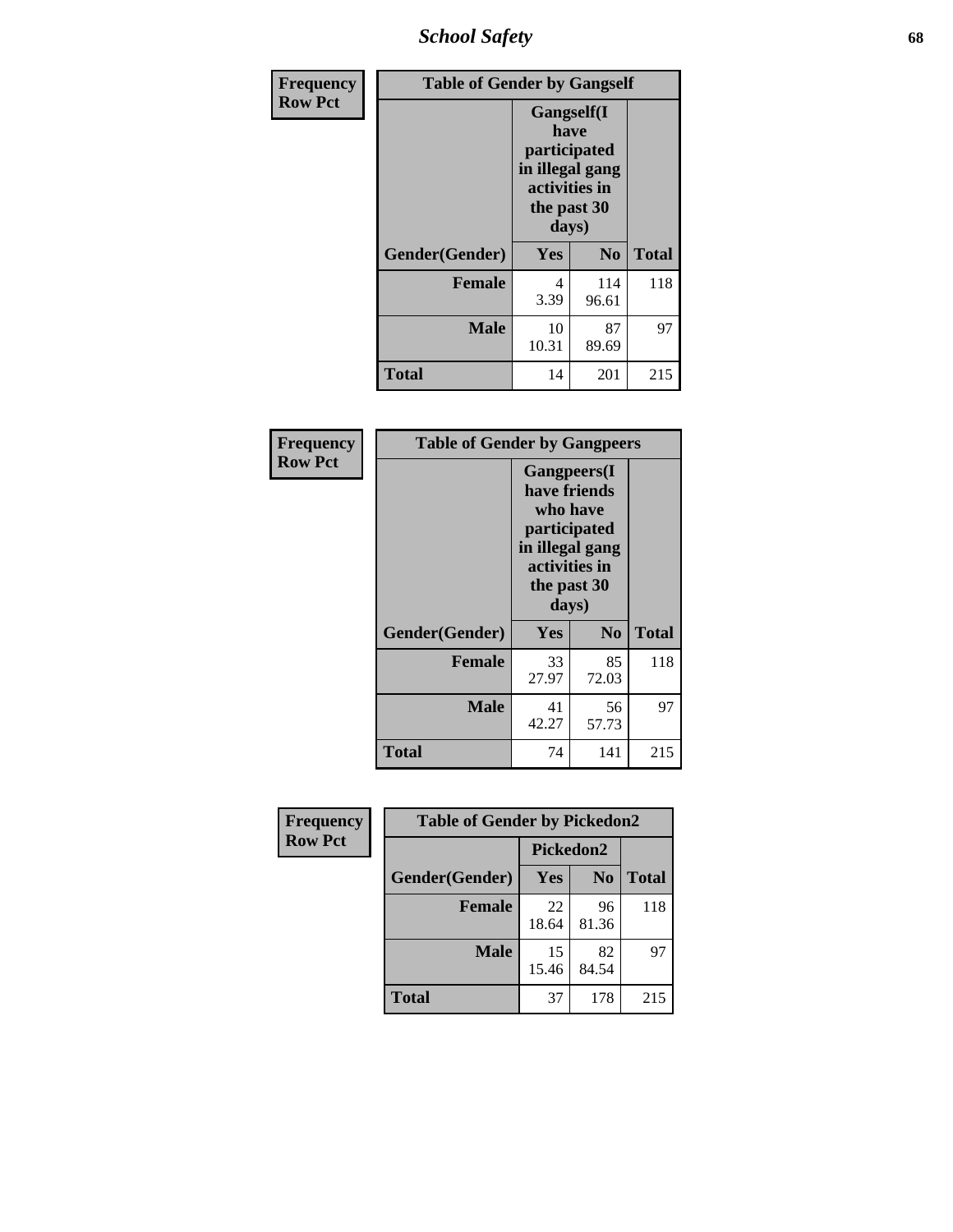*School Safety* **69**

| Frequency      | <b>Table of Gender by Safeschool2</b> |             |                |              |
|----------------|---------------------------------------|-------------|----------------|--------------|
| <b>Row Pct</b> |                                       | Safeschool2 |                |              |
|                | Gender(Gender)                        | Yes         | N <sub>0</sub> | <b>Total</b> |
|                | <b>Female</b>                         | 56<br>47.46 | 62<br>52.54    | 118          |
|                | <b>Male</b>                           | 55<br>56.70 | 42<br>43.30    | 97           |
|                | <b>Total</b>                          | 111         | 104            | 215          |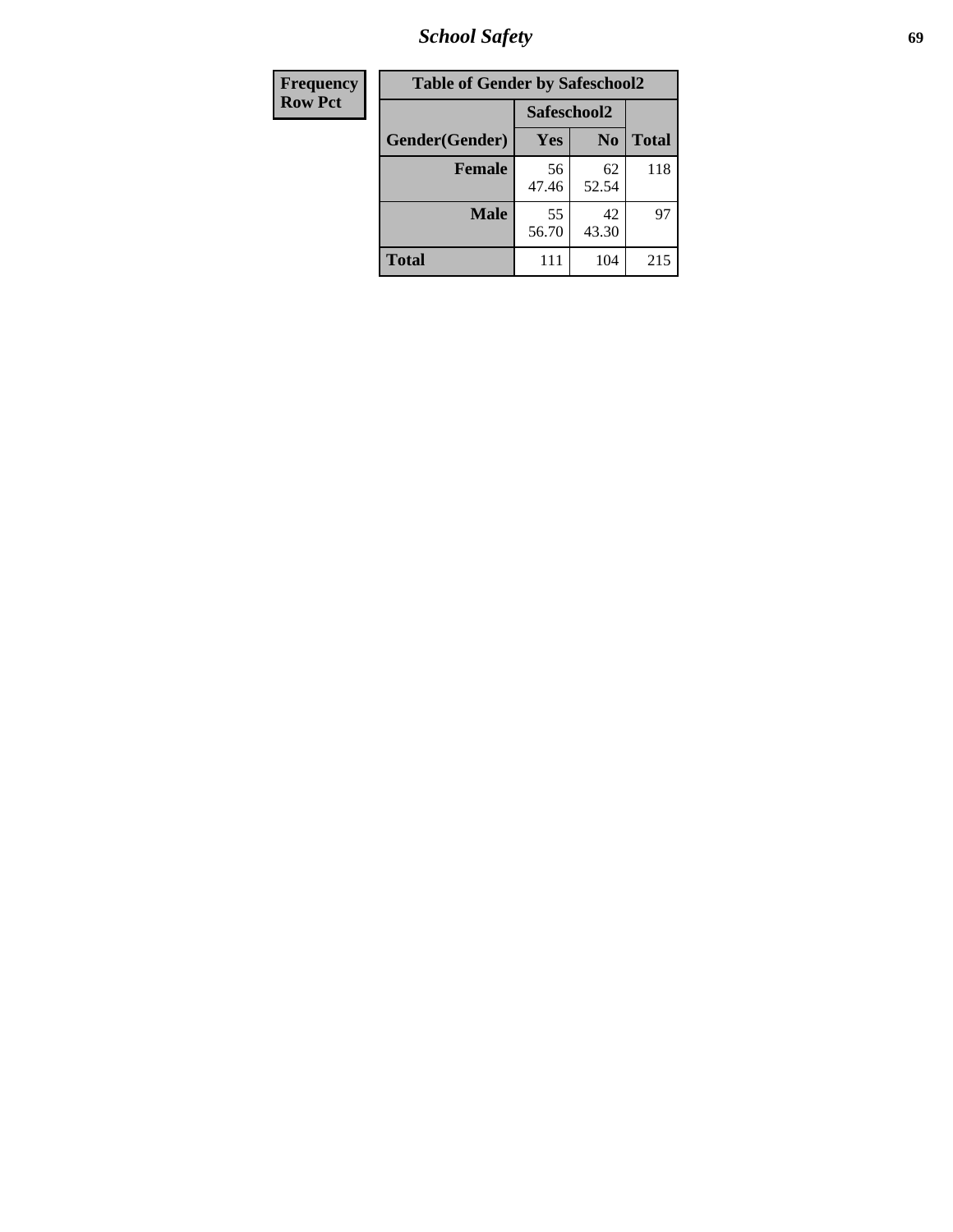# *Incidence of Drug Use* **70**

| <b>Frequency</b> |                | <b>Table of Gender by AlcoholAlt</b>     |                |              |
|------------------|----------------|------------------------------------------|----------------|--------------|
| <b>Row Pct</b>   |                | AlcoholAlt(Alcohol<br>use, past 30 days) |                |              |
|                  | Gender(Gender) | Yes                                      | N <sub>0</sub> | <b>Total</b> |
|                  | <b>Female</b>  | 20<br>16.95                              | 98<br>83.05    | 118          |
|                  | <b>Male</b>    | 19<br>19.59                              | 78<br>80.41    | 97           |
|                  | <b>Total</b>   | 39                                       | 176            | 215          |

| <b>Frequency</b> | <b>Table of Gender by TobaccoAny</b> |                    |                    |              |  |
|------------------|--------------------------------------|--------------------|--------------------|--------------|--|
| <b>Row Pct</b>   |                                      | use, past 30 days) | TobaccoAny(Tobacco |              |  |
|                  | Gender(Gender)                       | Yes                | N <sub>0</sub>     | <b>Total</b> |  |
|                  | <b>Female</b>                        | 9<br>7.63          | 109<br>92.37       | 118          |  |
|                  | Male                                 | 8<br>8.25          | 89<br>91.75        | 97           |  |
|                  | <b>Total</b>                         | 17                 | 198                | 215          |  |

| <b>Frequency</b> | <b>Table of Gender by MarijuanaAlt</b> |                                              |                |              |
|------------------|----------------------------------------|----------------------------------------------|----------------|--------------|
| <b>Row Pct</b>   |                                        | MarijuanaAlt(Marijuana<br>use, past 30 days) |                |              |
|                  | Gender(Gender)                         | Yes                                          | N <sub>0</sub> | <b>Total</b> |
|                  | Female                                 | 9<br>7.63                                    | 109<br>92.37   | 118          |
|                  | <b>Male</b>                            | 8<br>8.25                                    | 89<br>91.75    | 97           |
|                  | <b>Total</b>                           | 17                                           | 198            | 215          |

| <b>Frequency</b> | <b>Table of Gender by OtherDrugAny</b> |                                                      |                |              |
|------------------|----------------------------------------|------------------------------------------------------|----------------|--------------|
| <b>Row Pct</b>   |                                        | <b>OtherDrugAny(Other</b><br>drug use, past 30 days) |                |              |
|                  | Gender(Gender)                         | <b>Yes</b>                                           | N <sub>0</sub> | <b>Total</b> |
|                  | <b>Female</b>                          | 4.24                                                 | 113<br>95.76   | 118          |
|                  | <b>Male</b>                            | 8<br>8.25                                            | 89<br>91.75    | 97           |
|                  | <b>Total</b>                           | 13                                                   | 202            | 215          |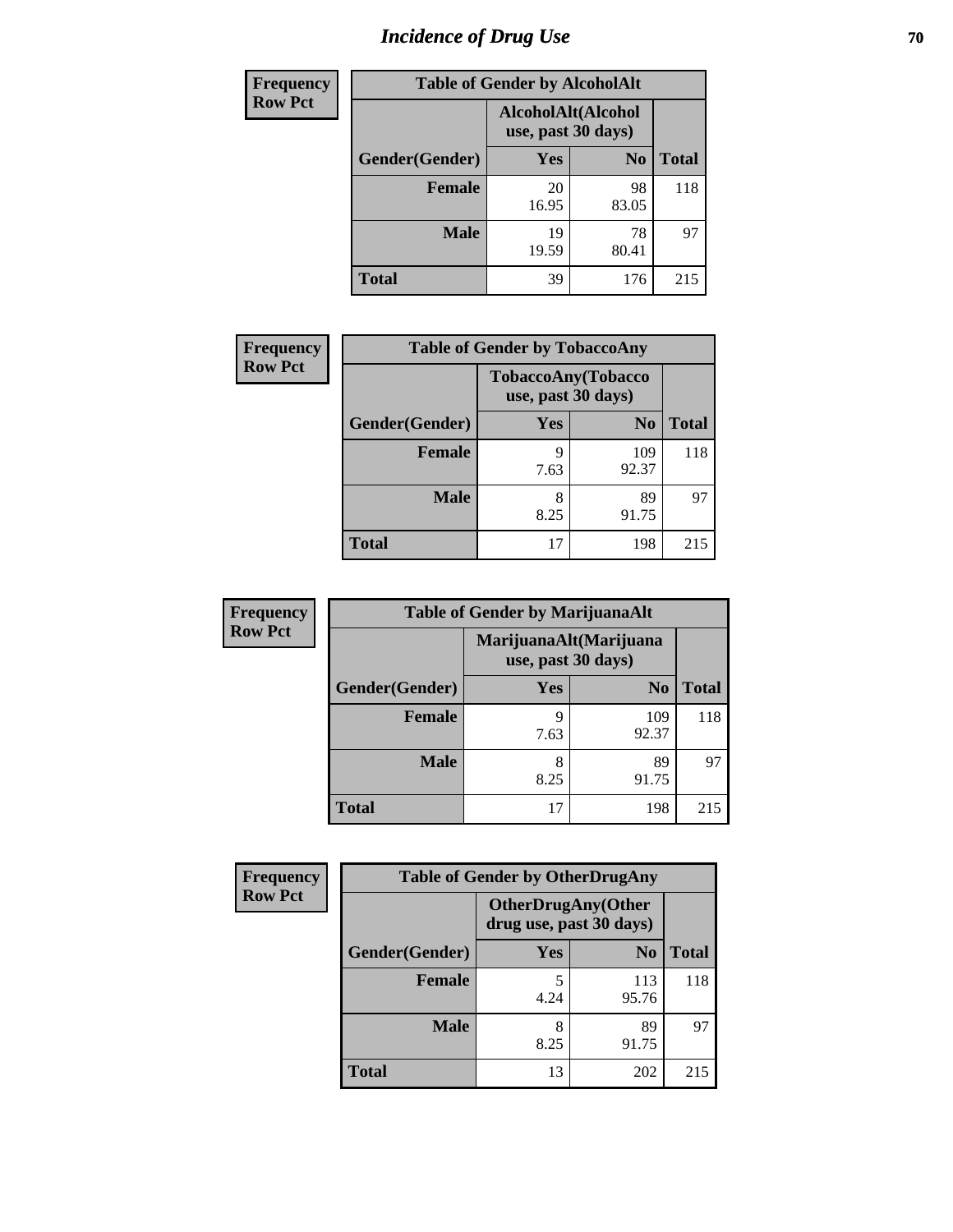## *Average Age at Onset of Use* **71** *Results for "Average Age at Onset of Use" questions exclude students who said they did not use that substance*

## **Gender=Female**

| <i><b>Variable</b></i> | <b>Label</b>                                                       | <b>Mean</b> |
|------------------------|--------------------------------------------------------------------|-------------|
| Alcoholinit2           | I started using alcohol when I was                                 | 14.00       |
| Cigarettesinit2        | I started smoking tobacco when I was                               | 12.00       |
| Smokelessinit2         | I started chewing tobacco when I was                               | 10.75       |
| Marijuanainit2         | I started using marijuana when I was                               | 14.07       |
| Cocaineinit2           | I started using cocaine when I was                                 | 9.75        |
| Inhalantsinit2         | I started using inhalants when I was                               | 8.75        |
| Steroidsinit2          | I started using steroids when I was                                | 10.00       |
| Ecstasyinit2           | I started using ecstasy when I was                                 | 13.25       |
| Methinit2              | I started using methamphetamines when I was                        | 11.00       |
| Hallucinogensinit2     | I started using hallucinogens when I was                           | 14.00       |
| Prescription in t2     | I started using prescription drugs not prescribed to me when I was | 13.20       |

### **Gender=Male**

| <b>Variable</b>    | Label                                                              | <b>Mean</b> |
|--------------------|--------------------------------------------------------------------|-------------|
| Alcoholinit2       | I started using alcohol when I was                                 | 13.76       |
| Cigarettesinit2    | I started smoking tobacco when I was                               | 13.86       |
| Smokelessinit2     | I started chewing tobacco when I was                               | 14.00       |
| Marijuanainit2     | I started using marijuana when I was                               | 13.69       |
| Cocaineinit2       | I started using cocaine when I was                                 | 16.50       |
| Inhalantsinit2     | I started using inhalants when I was                               |             |
| Steroidsinit2      | I started using steroids when I was                                |             |
| Ecstasyinit2       | I started using ecstasy when I was                                 | 16.50       |
| Methinit2          | I started using methamphetamines when I was                        |             |
| Hallucinogensinit2 | I started using hallucinogens when I was                           |             |
| Prescriptioninit2  | I started using prescription drugs not prescribed to me when I was | 9.33        |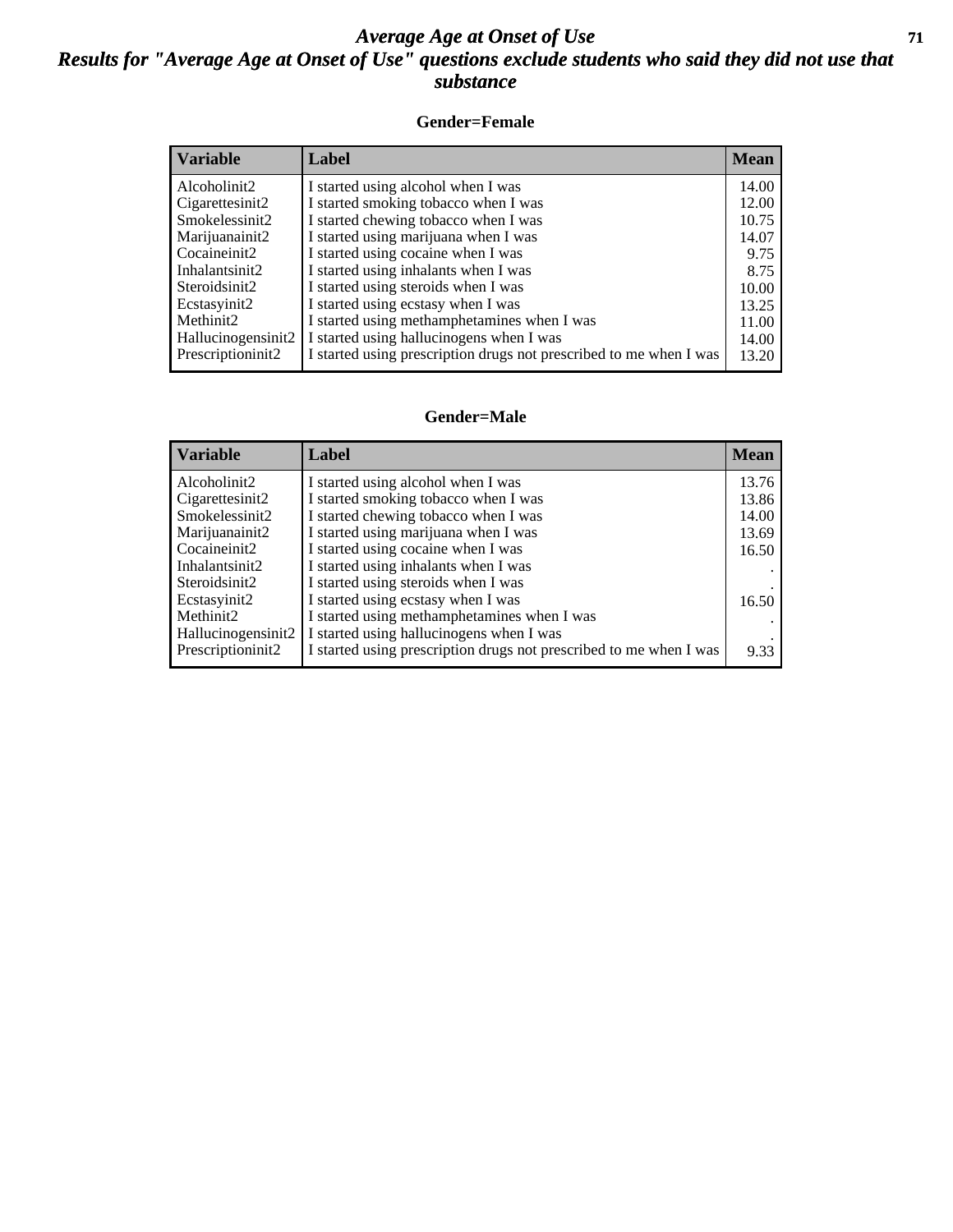# *I Think These Drugs are Harmful* **72**

| <b>Frequency</b> | <b>Table of Gender by Alcoholharmdich</b> |                                                   |                |              |
|------------------|-------------------------------------------|---------------------------------------------------|----------------|--------------|
| <b>Row Pct</b>   |                                           | Alcoholharmdich(I<br>think alcohol is<br>harmful) |                |              |
|                  | Gender(Gender)                            | Yes                                               | N <sub>0</sub> | <b>Total</b> |
|                  | Female                                    | 94<br>79.66                                       | 24<br>20.34    | 118          |
|                  | <b>Male</b>                               | 69<br>71.13                                       | 28<br>28.87    | 97           |
|                  | <b>Total</b>                              | 163                                               | 52             | 215          |

| Frequency      | <b>Table of Gender by Tobaccoharmdich</b> |                              |                   |              |
|----------------|-------------------------------------------|------------------------------|-------------------|--------------|
| <b>Row Pct</b> |                                           | think tobacco is<br>harmful) | Tobaccoharmdich(I |              |
|                | Gender(Gender)                            | <b>Yes</b>                   | N <sub>0</sub>    | <b>Total</b> |
|                | <b>Female</b>                             | 103<br>87.29                 | 15<br>12.71       | 118          |
|                | <b>Male</b>                               | 88<br>90.72                  | 9<br>9.28         | 97           |
|                | <b>Total</b>                              | 191                          | 24                | 215          |

| Frequency      | <b>Table of Gender by Marijuanaharmdich</b> |                                |                     |              |  |
|----------------|---------------------------------------------|--------------------------------|---------------------|--------------|--|
| <b>Row Pct</b> |                                             | think marijuana is<br>harmful) | Marijuanaharmdich(I |              |  |
|                | Gender(Gender)                              | <b>Yes</b>                     | N <sub>0</sub>      | <b>Total</b> |  |
|                | <b>Female</b>                               | 92<br>77.97                    | 26<br>22.03         | 118          |  |
|                | <b>Male</b>                                 | 67<br>69.07                    | 30<br>30.93         | 97           |  |
|                | <b>Total</b>                                | 159                            | 56                  | 215          |  |

| Frequency      | <b>Table of Gender by Otherdrugharmdich</b> |                                                          |                |              |
|----------------|---------------------------------------------|----------------------------------------------------------|----------------|--------------|
| <b>Row Pct</b> |                                             | Otherdrugharmdich(I<br>think other drugs are<br>harmful) |                |              |
|                | Gender(Gender)                              | <b>Yes</b>                                               | N <sub>0</sub> | <b>Total</b> |
|                | <b>Female</b>                               | 105<br>88.98                                             | 13<br>11.02    | 118          |
|                | <b>Male</b>                                 | 89<br>91.75                                              | 8<br>8.25      | 97           |
|                | <b>Total</b>                                | 194                                                      | 21             | 215          |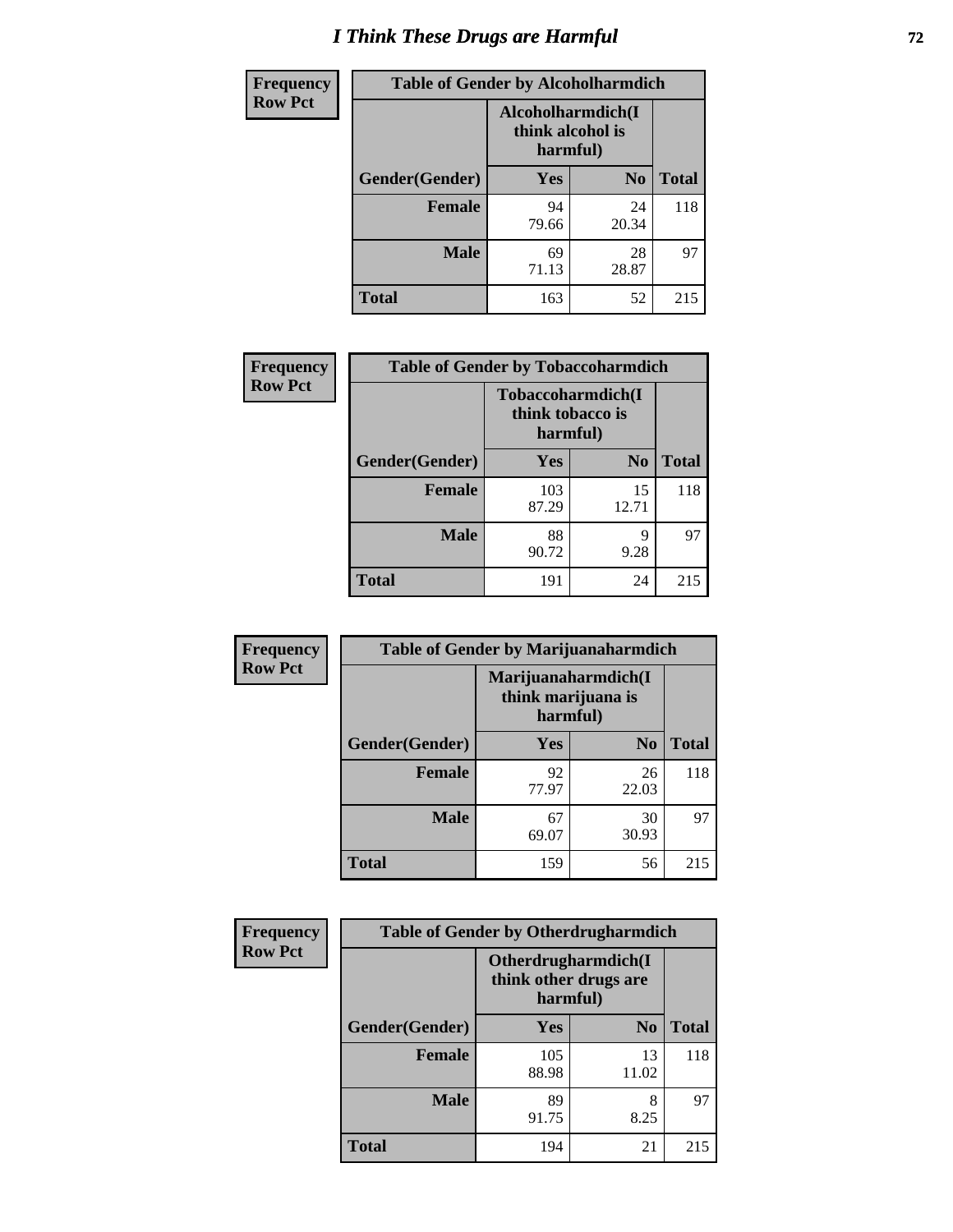| <b>Frequency</b> | <b>Table of Gender by Alcohollocation1</b> |             |                                                               |              |
|------------------|--------------------------------------------|-------------|---------------------------------------------------------------|--------------|
| <b>Row Pct</b>   |                                            |             | <b>Alcohollocation1(Places</b><br><b>Friends Use Alcohol)</b> |              |
|                  | Gender(Gender)                             |             | Do Not Use                                                    | <b>Total</b> |
|                  | <b>Female</b>                              | 64<br>54.24 | 54<br>45.76                                                   | 118          |
|                  | <b>Male</b>                                | 52<br>53.61 | 45<br>46.39                                                   | 97           |
|                  | <b>Total</b>                               | 116         | 99                                                            | 215          |

| <b>Frequency</b> |                | <b>Table of Gender by Alcohollocation2</b> |                                                               |              |
|------------------|----------------|--------------------------------------------|---------------------------------------------------------------|--------------|
| <b>Row Pct</b>   |                |                                            | <b>Alcohollocation2(Places</b><br><b>Friends Use Alcohol)</b> |              |
|                  | Gender(Gender) |                                            | Home                                                          | <b>Total</b> |
|                  | <b>Female</b>  | 75<br>63.56                                | 43<br>36.44                                                   | 118          |
|                  | <b>Male</b>    | 62<br>63.92                                | 35<br>36.08                                                   | 97           |
|                  | <b>Total</b>   | 137                                        | 78                                                            | 215          |

| Frequency      | <b>Table of Gender by Alcohollocation3</b> |                                                               |               |              |
|----------------|--------------------------------------------|---------------------------------------------------------------|---------------|--------------|
| <b>Row Pct</b> |                                            | <b>Alcohollocation3(Places</b><br><b>Friends Use Alcohol)</b> |               |              |
|                | Gender(Gender)                             |                                                               | <b>School</b> | <b>Total</b> |
|                | <b>Female</b>                              | 102<br>86.44                                                  | 16<br>13.56   | 118          |
|                | <b>Male</b>                                | 86<br>88.66                                                   | 11<br>11.34   | 97           |
|                | <b>Total</b>                               | 188                                                           | 27            | 215          |

| <b>Frequency</b> | <b>Table of Gender by Alcohollocation4</b> |                                                               |             |              |
|------------------|--------------------------------------------|---------------------------------------------------------------|-------------|--------------|
| <b>Row Pct</b>   |                                            | <b>Alcohollocation4(Places</b><br><b>Friends Use Alcohol)</b> |             |              |
|                  | Gender(Gender)                             |                                                               | Car         | <b>Total</b> |
|                  | <b>Female</b>                              | 107<br>90.68                                                  | 11<br>9.32  | 118          |
|                  | <b>Male</b>                                | 80<br>82.47                                                   | 17<br>17.53 | 97           |
|                  | <b>Total</b>                               | 187                                                           | 28          | 215          |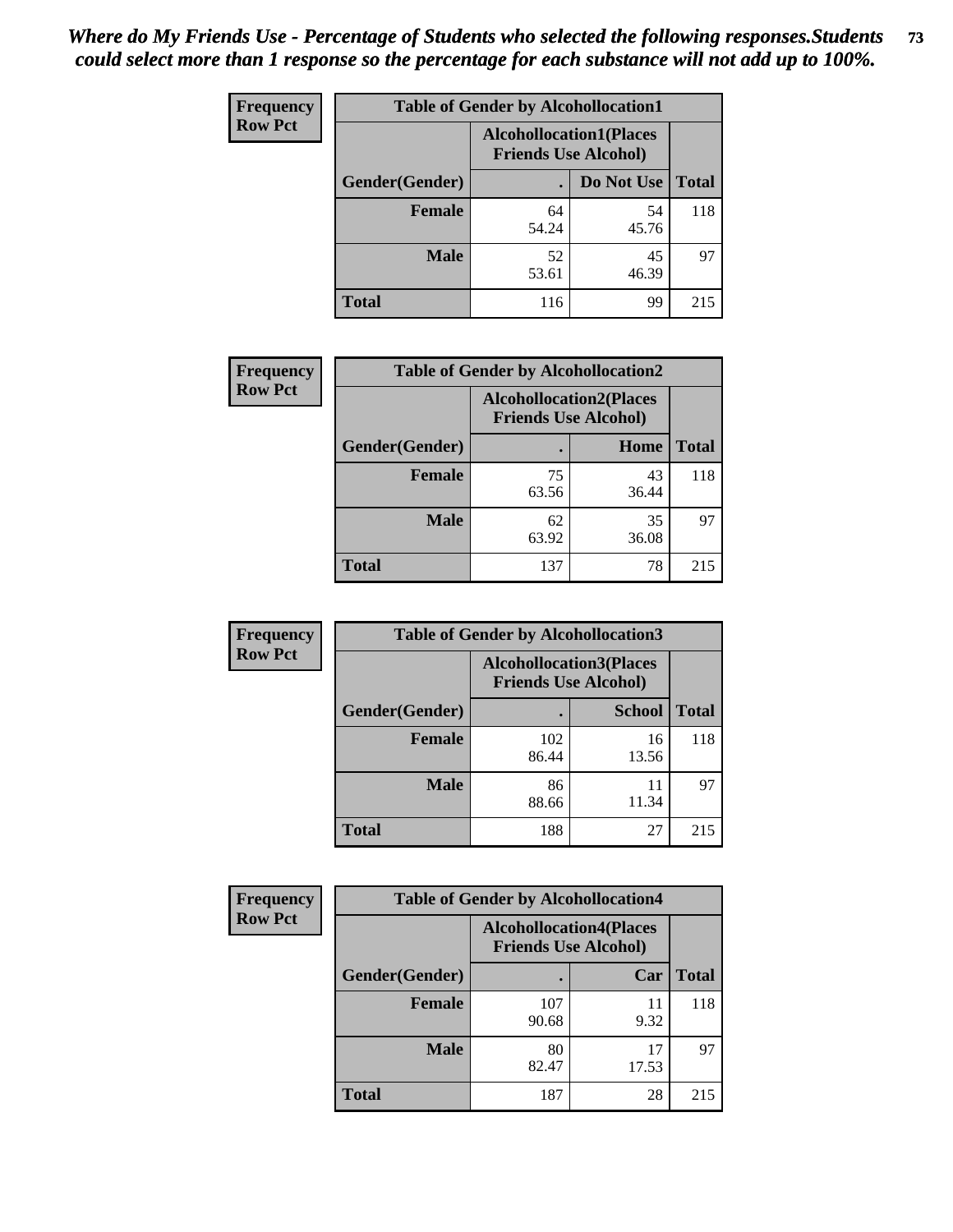| <b>Frequency</b> | <b>Table of Gender by Alcohollocation5</b> |                                                               |                          |              |
|------------------|--------------------------------------------|---------------------------------------------------------------|--------------------------|--------------|
| <b>Row Pct</b>   |                                            | <b>Alcohollocation5(Places</b><br><b>Friends Use Alcohol)</b> |                          |              |
|                  | Gender(Gender)                             | $\bullet$                                                     | <b>Friend's</b><br>House | <b>Total</b> |
|                  | <b>Female</b>                              | 65<br>55.08                                                   | 53<br>44.92              | 118          |
|                  | <b>Male</b>                                | 70<br>72.16                                                   | 27<br>27.84              | 97           |
|                  | <b>Total</b>                               | 135                                                           | 80                       | 215          |

| Frequency      | <b>Table of Gender by Alcohollocation6</b> |                                                               |              |              |
|----------------|--------------------------------------------|---------------------------------------------------------------|--------------|--------------|
| <b>Row Pct</b> |                                            | <b>Alcohollocation6(Places</b><br><b>Friends Use Alcohol)</b> |              |              |
|                | <b>Gender</b> (Gender)                     |                                                               | <b>Other</b> | <b>Total</b> |
|                | Female                                     | 89<br>75.42                                                   | 29<br>24.58  | 118          |
|                | <b>Male</b>                                | 70<br>72.16                                                   | 27<br>27.84  | 97           |
|                | <b>Total</b>                               | 159                                                           | 56           | 215          |

| Frequency      | <b>Table of Gender by Tobaccolocation1</b> |                                                               |             |              |  |
|----------------|--------------------------------------------|---------------------------------------------------------------|-------------|--------------|--|
| <b>Row Pct</b> |                                            | <b>Tobaccolocation1(Places</b><br><b>Friends Use Tobacco)</b> |             |              |  |
|                | Gender(Gender)                             |                                                               | Do Not Use  | <b>Total</b> |  |
|                | Female                                     | 33<br>27.97                                                   | 85<br>72.03 | 118          |  |
|                | <b>Male</b>                                | 36<br>37.11                                                   | 61<br>62.89 | 97           |  |
|                | <b>Total</b>                               | 69                                                            | 146         | 215          |  |

| <b>Frequency</b> | <b>Table of Gender by Tobaccolocation2</b> |                                                               |             |              |
|------------------|--------------------------------------------|---------------------------------------------------------------|-------------|--------------|
| <b>Row Pct</b>   |                                            | <b>Tobaccolocation2(Places</b><br><b>Friends Use Tobacco)</b> |             |              |
|                  | Gender(Gender)                             |                                                               | Home        | <b>Total</b> |
|                  | Female                                     | 101<br>85.59                                                  | 17<br>14.41 | 118          |
|                  | <b>Male</b>                                | 74<br>76.29                                                   | 23<br>23.71 | 97           |
|                  | <b>Total</b>                               | 175                                                           | 40          | 215          |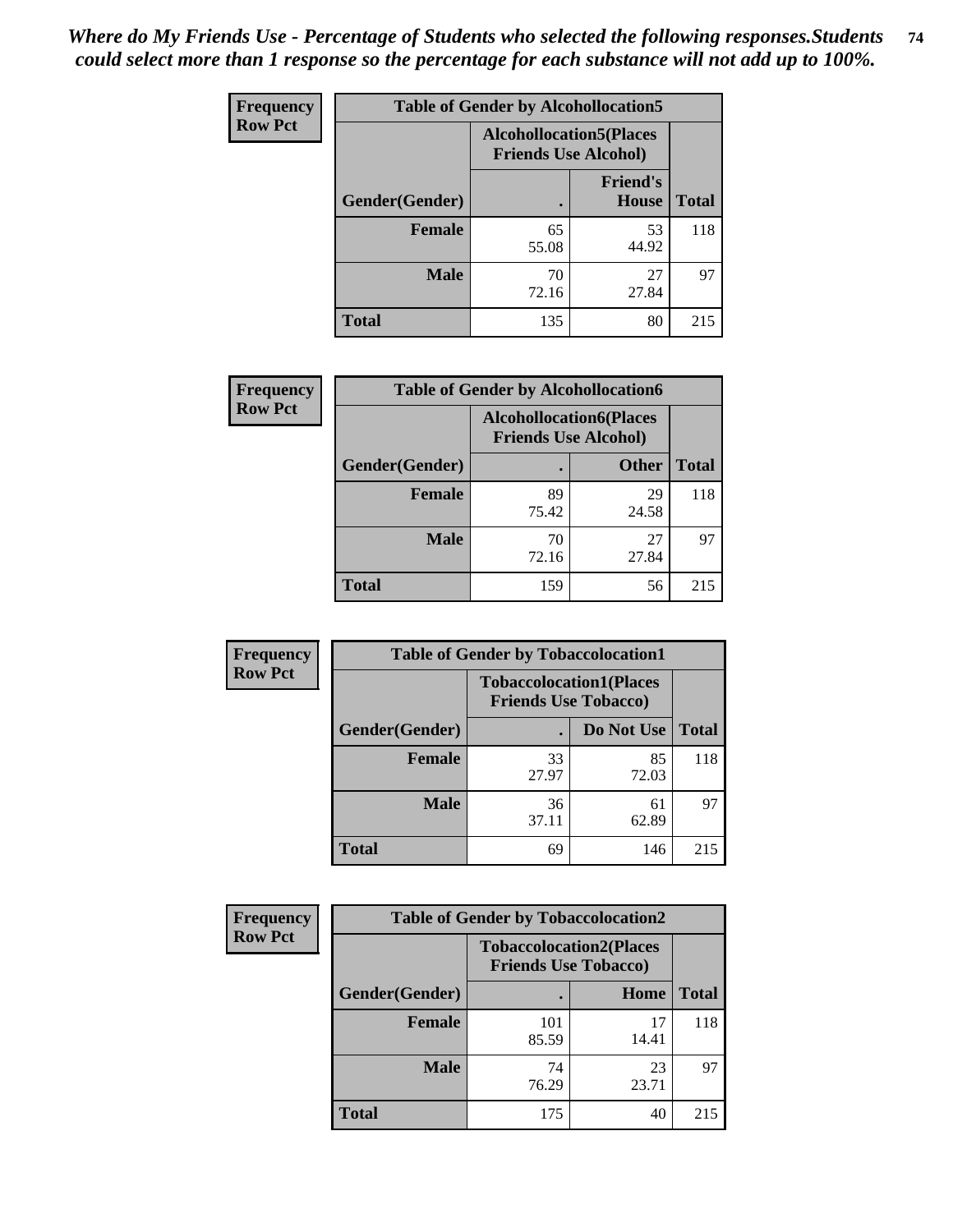| <b>Frequency</b> | <b>Table of Gender by Tobaccolocation3</b> |                             |                                |              |
|------------------|--------------------------------------------|-----------------------------|--------------------------------|--------------|
| <b>Row Pct</b>   |                                            | <b>Friends Use Tobacco)</b> | <b>Tobaccolocation3(Places</b> |              |
|                  | Gender(Gender)                             |                             | <b>School</b>                  | <b>Total</b> |
|                  | Female                                     | 111<br>94.07                | 5.93                           | 118          |
|                  | <b>Male</b>                                | 86<br>88.66                 | 11<br>11.34                    | 97           |
|                  | <b>Total</b>                               | 197                         | 18                             | 215          |

| <b>Frequency</b> | <b>Table of Gender by Tobaccolocation4</b> |                             |                                |              |
|------------------|--------------------------------------------|-----------------------------|--------------------------------|--------------|
| <b>Row Pct</b>   |                                            | <b>Friends Use Tobacco)</b> | <b>Tobaccolocation4(Places</b> |              |
|                  | Gender(Gender)                             |                             | Car                            | <b>Total</b> |
|                  | Female                                     | 106<br>89.83                | 12<br>10.17                    | 118          |
|                  | <b>Male</b>                                | 78<br>80.41                 | 19<br>19.59                    | 97           |
|                  | <b>Total</b>                               | 184                         | 31                             | 215          |

| <b>Frequency</b> | <b>Table of Gender by Tobaccolocation5</b> |                                                               |                                 |              |
|------------------|--------------------------------------------|---------------------------------------------------------------|---------------------------------|--------------|
| <b>Row Pct</b>   |                                            | <b>Tobaccolocation5(Places</b><br><b>Friends Use Tobacco)</b> |                                 |              |
|                  | Gender(Gender)                             |                                                               | <b>Friend's</b><br><b>House</b> | <b>Total</b> |
|                  | <b>Female</b>                              | 97<br>82.20                                                   | 21<br>17.80                     | 118          |
|                  | <b>Male</b>                                | 78<br>80.41                                                   | 19<br>19.59                     | 97           |
|                  | <b>Total</b>                               | 175                                                           | 40                              | 215          |

| Frequency      | <b>Table of Gender by Tobaccolocation6</b> |                                                               |              |              |
|----------------|--------------------------------------------|---------------------------------------------------------------|--------------|--------------|
| <b>Row Pct</b> |                                            | <b>Tobaccolocation6(Places</b><br><b>Friends Use Tobacco)</b> |              |              |
|                | Gender(Gender)                             |                                                               | <b>Other</b> | <b>Total</b> |
|                | Female                                     | 101<br>85.59                                                  | 17<br>14.41  | 118          |
|                | <b>Male</b>                                | 74<br>76.29                                                   | 23<br>23.71  | 97           |
|                | <b>Total</b>                               | 175                                                           | 40           | 215          |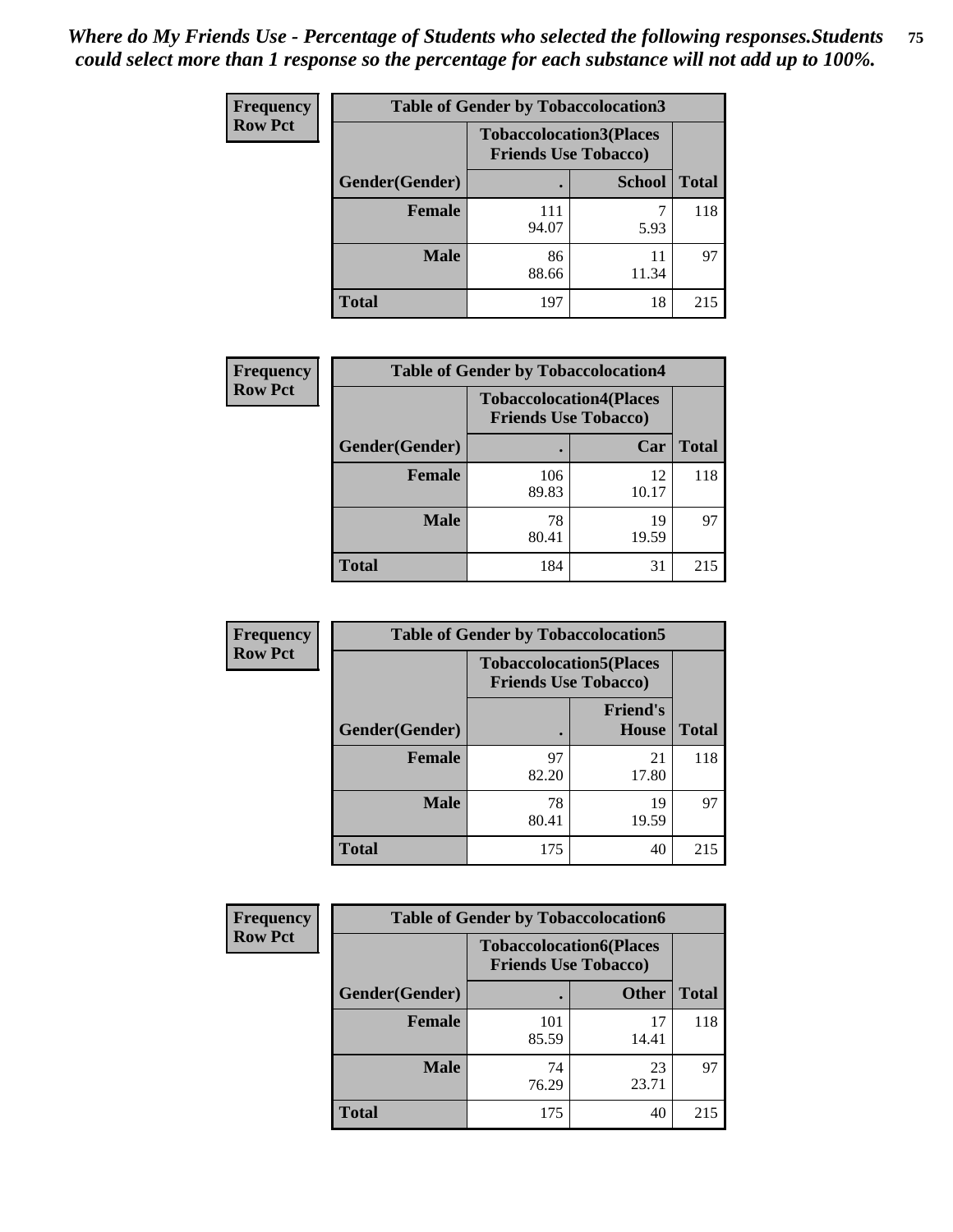| <b>Frequency</b> | <b>Table of Gender by Marijuanalocation1</b> |                                                                    |             |              |
|------------------|----------------------------------------------|--------------------------------------------------------------------|-------------|--------------|
| <b>Row Pct</b>   |                                              | <b>Marijuanalocation1(Places</b><br><b>Friends Use Marijuana</b> ) |             |              |
|                  | Gender(Gender)                               |                                                                    | Do Not Use  | <b>Total</b> |
|                  | <b>Female</b>                                | 55<br>46.61                                                        | 63<br>53.39 | 118          |
|                  | <b>Male</b>                                  | 51<br>52.58                                                        | 46<br>47.42 | 97           |
|                  | <b>Total</b>                                 | 106                                                                | 109         | 215          |

| <b>Frequency</b> | <b>Table of Gender by Marijuanalocation2</b> |                                                                    |             |              |
|------------------|----------------------------------------------|--------------------------------------------------------------------|-------------|--------------|
| <b>Row Pct</b>   |                                              | <b>Marijuanalocation2(Places</b><br><b>Friends Use Marijuana</b> ) |             |              |
|                  | Gender(Gender)                               |                                                                    | Home        | <b>Total</b> |
|                  | Female                                       | 85<br>72.03                                                        | 33<br>27.97 | 118          |
|                  | <b>Male</b>                                  | 62<br>63.92                                                        | 35<br>36.08 | 97           |
|                  | <b>Total</b>                                 | 147                                                                | 68          | 215          |

| Frequency      | <b>Table of Gender by Marijuanalocation3</b> |              |                                                                    |              |  |
|----------------|----------------------------------------------|--------------|--------------------------------------------------------------------|--------------|--|
| <b>Row Pct</b> |                                              |              | <b>Marijuanalocation3(Places</b><br><b>Friends Use Marijuana</b> ) |              |  |
|                | Gender(Gender)                               |              | <b>School</b>                                                      | <b>Total</b> |  |
|                | Female                                       | 101<br>85.59 | 17<br>14.41                                                        | 118          |  |
|                | <b>Male</b>                                  | 74<br>76.29  | 23<br>23.71                                                        | 97           |  |
|                | <b>Total</b>                                 | 175          | 40                                                                 | 215          |  |

| <b>Frequency</b> | <b>Table of Gender by Marijuanalocation4</b> |                                                                    |             |              |  |
|------------------|----------------------------------------------|--------------------------------------------------------------------|-------------|--------------|--|
| <b>Row Pct</b>   |                                              | <b>Marijuanalocation4(Places</b><br><b>Friends Use Marijuana</b> ) |             |              |  |
|                  | Gender(Gender)                               |                                                                    | Car         | <b>Total</b> |  |
|                  | Female                                       | 96<br>81.36                                                        | 22<br>18.64 | 118          |  |
|                  | <b>Male</b>                                  | 70<br>72.16                                                        | 27<br>27.84 | 97           |  |
|                  | <b>Total</b>                                 | 166                                                                | 49          | 215          |  |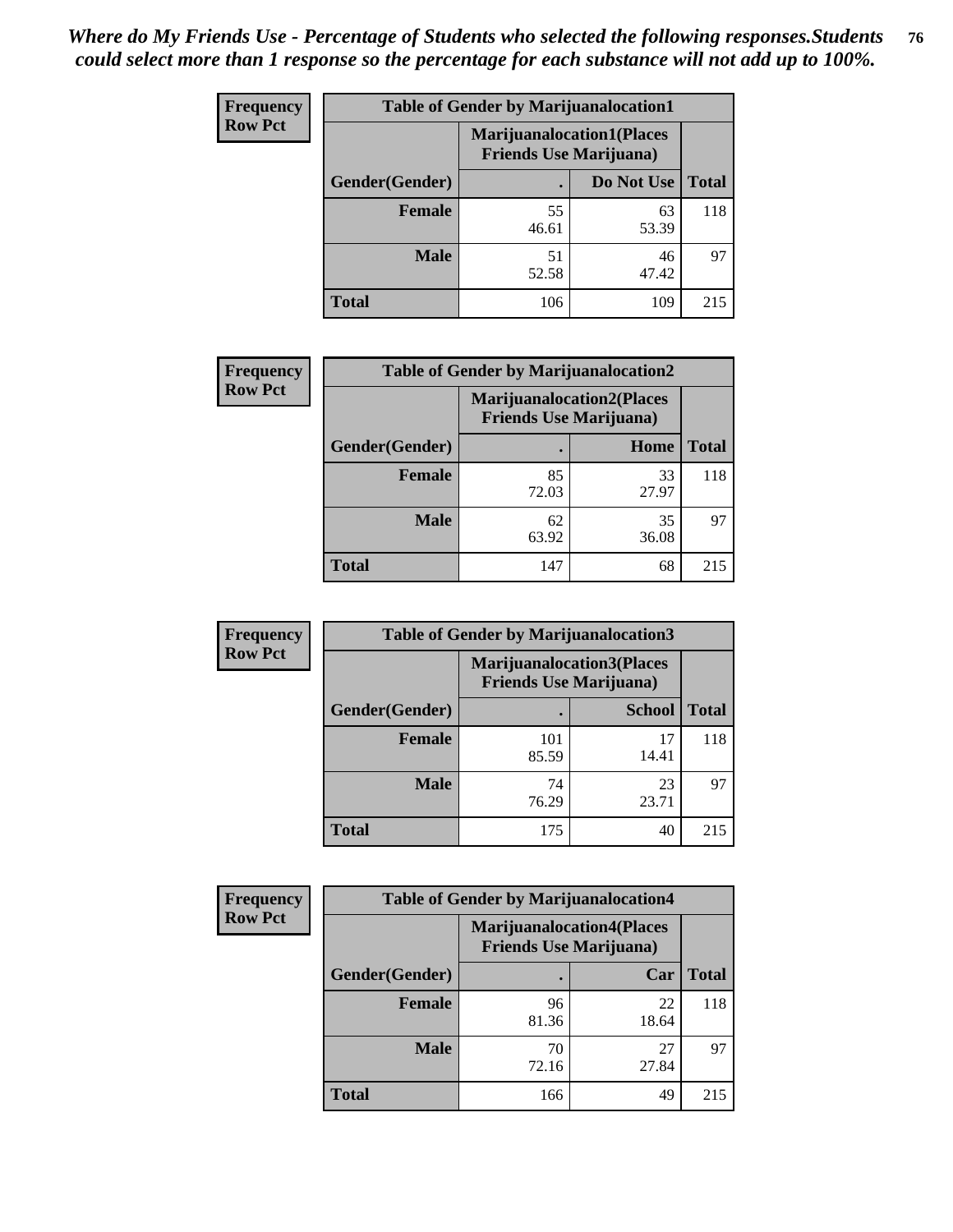| Frequency      | <b>Table of Gender by Marijuanalocation5</b> |                                                                    |                          |              |
|----------------|----------------------------------------------|--------------------------------------------------------------------|--------------------------|--------------|
| <b>Row Pct</b> |                                              | <b>Marijuanalocation5(Places</b><br><b>Friends Use Marijuana</b> ) |                          |              |
|                | Gender(Gender)                               |                                                                    | <b>Friend's</b><br>House | <b>Total</b> |
|                | <b>Female</b>                                | 74<br>62.71                                                        | 44<br>37.29              | 118          |
|                | <b>Male</b>                                  | 66<br>68.04                                                        | 31<br>31.96              | 97           |
|                | <b>Total</b>                                 | 140                                                                | 75                       | 215          |

| <b>Frequency</b> | <b>Table of Gender by Marijuanalocation6</b> |                                                                    |              |              |
|------------------|----------------------------------------------|--------------------------------------------------------------------|--------------|--------------|
| <b>Row Pct</b>   |                                              | <b>Marijuanalocation6(Places</b><br><b>Friends Use Marijuana</b> ) |              |              |
|                  | Gender(Gender)                               |                                                                    | <b>Other</b> | <b>Total</b> |
|                  | <b>Female</b>                                | 94<br>79.66                                                        | 24<br>20.34  | 118          |
|                  | <b>Male</b>                                  | 69<br>71.13                                                        | 28<br>28.87  | 97           |
|                  | <b>Total</b>                                 | 163                                                                | 52           | 215          |

| <b>Frequency</b> | <b>Table of Gender by Otherdruglocation1</b> |                                                                                |             |              |
|------------------|----------------------------------------------|--------------------------------------------------------------------------------|-------------|--------------|
| <b>Row Pct</b>   |                                              | <b>Otherdruglocation1(Places</b><br><b>Friends Use Other Illegal</b><br>Drugs) |             |              |
|                  | <b>Gender</b> (Gender)                       |                                                                                | Do Not Use  | <b>Total</b> |
|                  | <b>Female</b>                                | 25<br>21.19                                                                    | 93<br>78.81 | 118          |
|                  | <b>Male</b>                                  | 28<br>28.87                                                                    | 69<br>71.13 | 97           |
|                  | <b>Total</b>                                 | 53                                                                             | 162         | 215          |

| Frequency      | <b>Table of Gender by Otherdruglocation2</b> |                                                                                |             |              |
|----------------|----------------------------------------------|--------------------------------------------------------------------------------|-------------|--------------|
| <b>Row Pct</b> |                                              | <b>Otherdruglocation2(Places</b><br><b>Friends Use Other Illegal</b><br>Drugs) |             |              |
|                | Gender(Gender)                               |                                                                                | Home        | <b>Total</b> |
|                | Female                                       | 104<br>88.14                                                                   | 14<br>11.86 | 118          |
|                | <b>Male</b>                                  | 81<br>83.51                                                                    | 16<br>16.49 | 97           |
|                | <b>Total</b>                                 | 185                                                                            | 30          | 215          |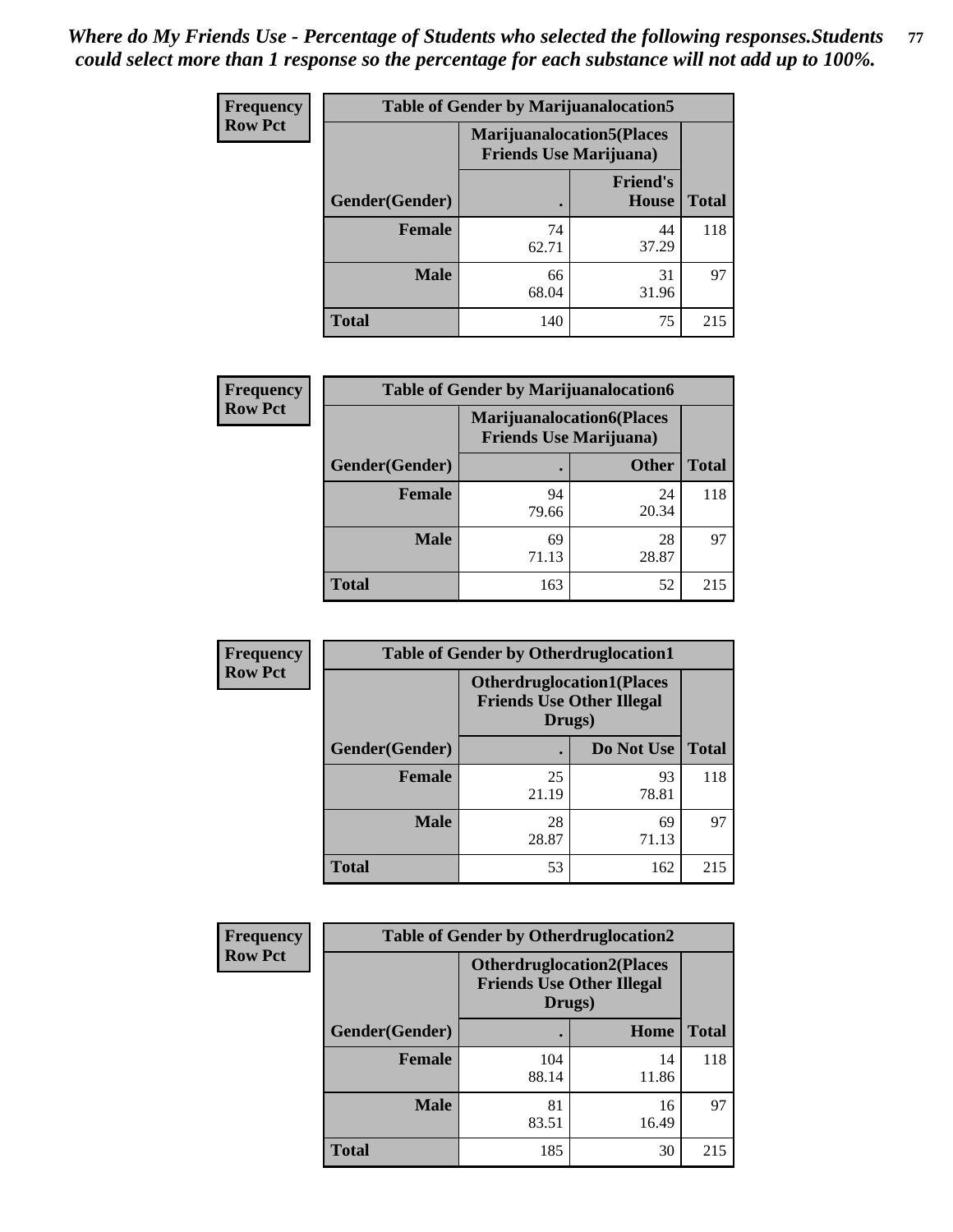| <b>Frequency</b> | <b>Table of Gender by Otherdruglocation3</b> |                                                                                |               |              |
|------------------|----------------------------------------------|--------------------------------------------------------------------------------|---------------|--------------|
| <b>Row Pct</b>   |                                              | <b>Otherdruglocation3(Places</b><br><b>Friends Use Other Illegal</b><br>Drugs) |               |              |
|                  | Gender(Gender)                               |                                                                                | <b>School</b> | <b>Total</b> |
|                  | <b>Female</b>                                | 113<br>95.76                                                                   | 5<br>4.24     | 118          |
|                  | <b>Male</b>                                  | 85<br>87.63                                                                    | 12<br>12.37   | 97           |
|                  | <b>Total</b>                                 | 198                                                                            | 17            | 215          |

| <b>Frequency</b> | <b>Table of Gender by Otherdruglocation4</b> |                                                                                |             |              |
|------------------|----------------------------------------------|--------------------------------------------------------------------------------|-------------|--------------|
| <b>Row Pct</b>   |                                              | <b>Otherdruglocation4(Places</b><br><b>Friends Use Other Illegal</b><br>Drugs) |             |              |
|                  | Gender(Gender)                               |                                                                                | Car         | <b>Total</b> |
|                  | <b>Female</b>                                | 110<br>93.22                                                                   | 8<br>6.78   | 118          |
|                  | <b>Male</b>                                  | 85<br>87.63                                                                    | 12<br>12.37 | 97           |
|                  | <b>Total</b>                                 | 195                                                                            | 20          | 215          |

| Frequency      | <b>Table of Gender by Otherdruglocation5</b> |                                                                                |                                 |              |
|----------------|----------------------------------------------|--------------------------------------------------------------------------------|---------------------------------|--------------|
| <b>Row Pct</b> |                                              | <b>Otherdruglocation5(Places</b><br><b>Friends Use Other Illegal</b><br>Drugs) |                                 |              |
|                | Gender(Gender)                               |                                                                                | <b>Friend's</b><br><b>House</b> | <b>Total</b> |
|                | <b>Female</b>                                | 104<br>88.14                                                                   | 14<br>11.86                     | 118          |
|                | <b>Male</b>                                  | 84<br>86.60                                                                    | 13<br>13.40                     | 97           |
|                | <b>Total</b>                                 | 188                                                                            | 27                              | 215          |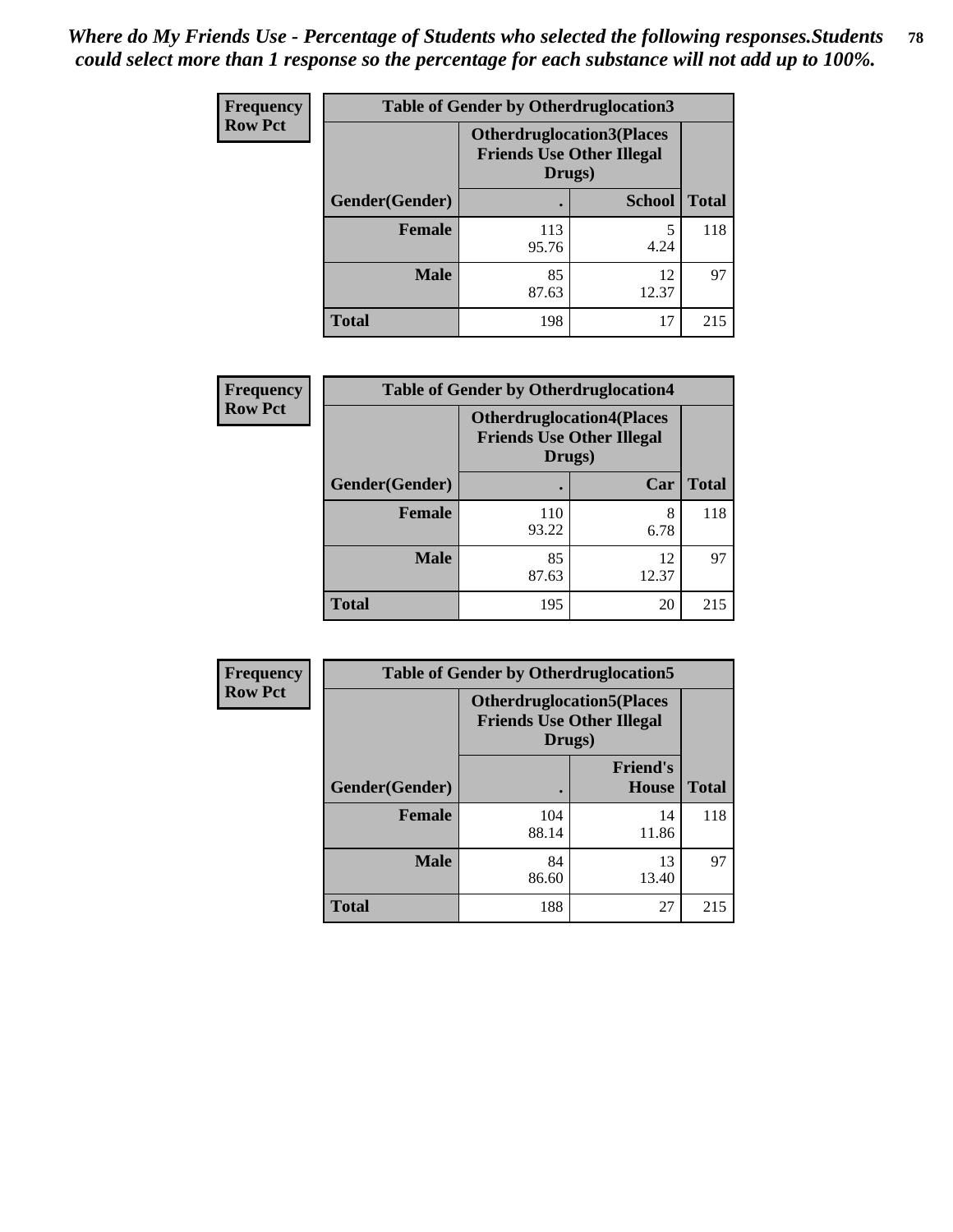| <b>Frequency</b> | <b>Table of Gender by Otherdruglocation6</b> |                                                                                |              |              |
|------------------|----------------------------------------------|--------------------------------------------------------------------------------|--------------|--------------|
| <b>Row Pct</b>   |                                              | <b>Otherdruglocation6(Places</b><br><b>Friends Use Other Illegal</b><br>Drugs) |              |              |
|                  | Gender(Gender)                               |                                                                                | <b>Other</b> | <b>Total</b> |
|                  | Female                                       | 100<br>84.75                                                                   | 18<br>15.25  | 118          |
|                  | <b>Male</b>                                  | 80<br>82.47                                                                    | 17<br>17.53  | 97           |
|                  | <b>Total</b>                                 | 180                                                                            | 35           | 215          |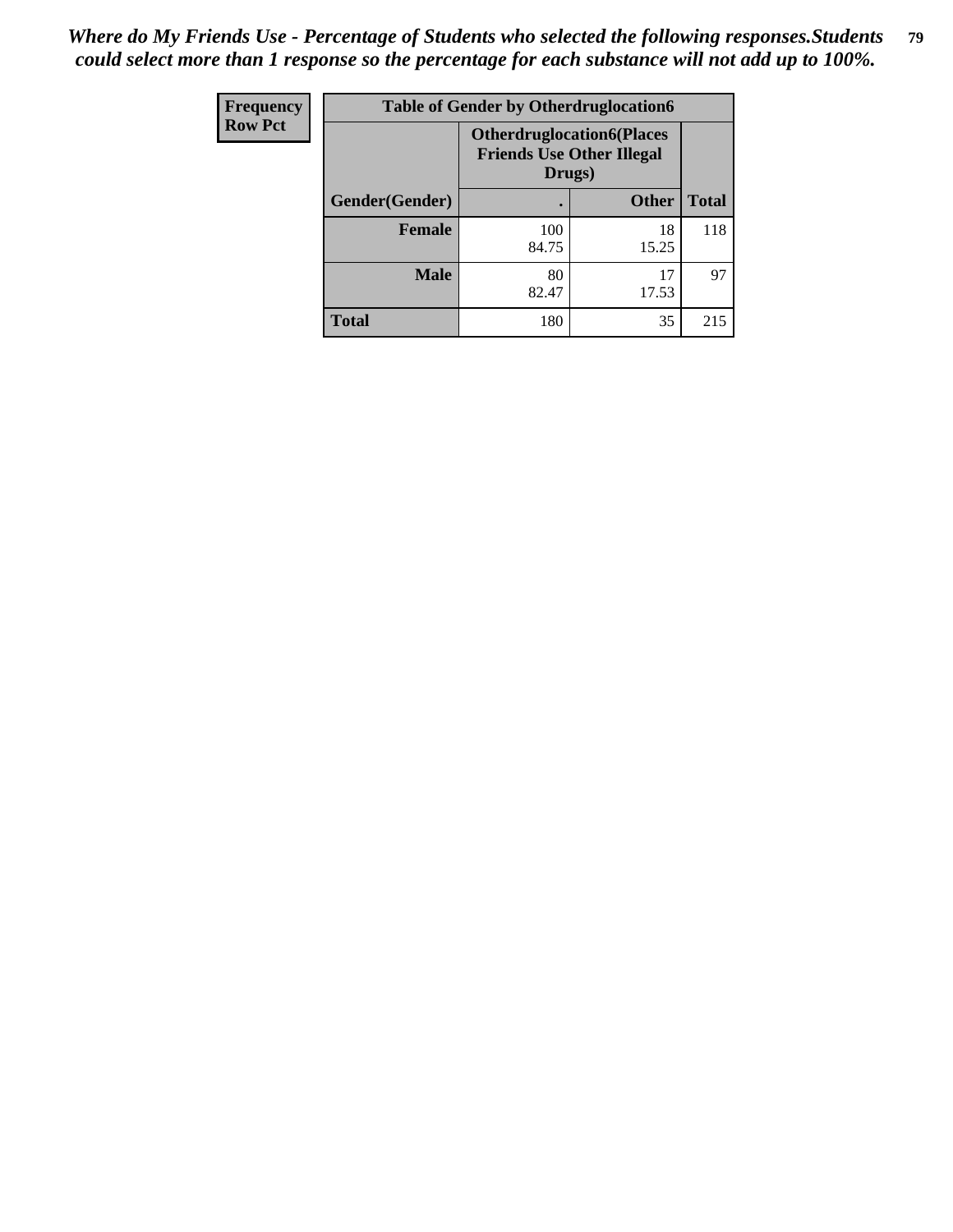| <b>Frequency</b> | <b>Table of Gender by Alcoholtime1</b> |                                                          |                      |              |
|------------------|----------------------------------------|----------------------------------------------------------|----------------------|--------------|
| <b>Row Pct</b>   |                                        | <b>Alcoholtime1(Times</b><br><b>Friends Use Alcohol)</b> |                      |              |
|                  | Gender(Gender)                         | $\bullet$                                                | Do Not<br><b>Use</b> | <b>Total</b> |
|                  | <b>Female</b>                          | 60<br>50.85                                              | 58<br>49.15          | 118          |
|                  | <b>Male</b>                            | 47<br>48.45                                              | 50<br>51.55          | 97           |
|                  | <b>Total</b>                           | 107                                                      | 108                  | 215          |

| Frequency      | <b>Table of Gender by Alcoholtime2</b> |                                                          |                            |              |
|----------------|----------------------------------------|----------------------------------------------------------|----------------------------|--------------|
| <b>Row Pct</b> |                                        | <b>Alcoholtime2(Times</b><br><b>Friends Use Alcohol)</b> |                            |              |
|                | Gender(Gender)                         |                                                          | <b>On Way</b><br>to School | <b>Total</b> |
|                | <b>Female</b>                          | 111<br>94.07                                             | 5.93                       | 118          |
|                | <b>Male</b>                            | 85<br>87.63                                              | 12<br>12.37                | 97           |
|                | <b>Total</b>                           | 196                                                      | 19                         | 215          |

| Frequency      | <b>Table of Gender by Alcoholtime3</b> |                                                   |                                |              |
|----------------|----------------------------------------|---------------------------------------------------|--------------------------------|--------------|
| <b>Row Pct</b> |                                        | Alcoholtime3(Times<br><b>Friends Use Alcohol)</b> |                                |              |
|                | Gender(Gender)                         |                                                   | <b>During</b><br><b>School</b> | <b>Total</b> |
|                | Female                                 | 107<br>90.68                                      | 11<br>9.32                     | 118          |
|                | <b>Male</b>                            | 81<br>83.51                                       | 16<br>16.49                    | 97           |
|                | <b>Total</b>                           | 188                                               | 27                             | 215          |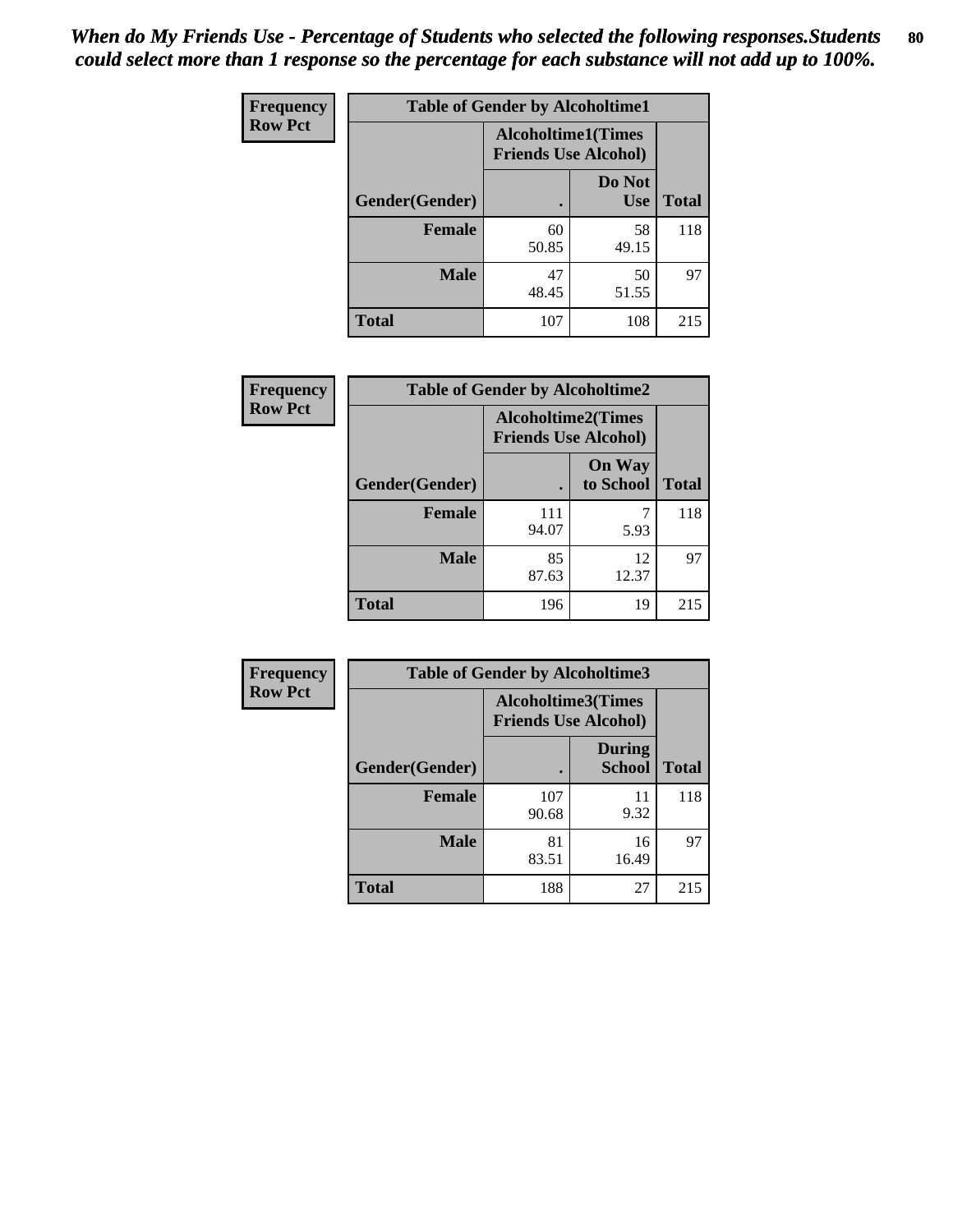*When do My Friends Use - Percentage of Students who selected the following responses.Students could select more than 1 response so the percentage for each substance will not add up to 100%.* **81**

| <b>Frequency</b> | <b>Table of Gender by Alcoholtime4</b> |                                                          |                                                       |              |
|------------------|----------------------------------------|----------------------------------------------------------|-------------------------------------------------------|--------------|
| <b>Row Pct</b>   |                                        | <b>Alcoholtime4(Times</b><br><b>Friends Use Alcohol)</b> |                                                       |              |
|                  | <b>Gender</b> (Gender)                 |                                                          | <b>On Way</b><br>Home<br><b>From</b><br><b>School</b> | <b>Total</b> |
|                  | <b>Female</b>                          | 107<br>90.68                                             | 11<br>9.32                                            | 118          |
|                  | <b>Male</b>                            | 87<br>89.69                                              | 10<br>10.31                                           | 97           |
|                  | <b>Total</b>                           | 194                                                      | 21                                                    | 215          |

| <b>Frequency</b> | <b>Table of Gender by Alcoholtime5</b> |                                                           |             |              |
|------------------|----------------------------------------|-----------------------------------------------------------|-------------|--------------|
| <b>Row Pct</b>   |                                        | <b>Alcoholtime5</b> (Times<br><b>Friends Use Alcohol)</b> |             |              |
|                  | Gender(Gender)                         |                                                           | Weeknights  | <b>Total</b> |
|                  | <b>Female</b>                          | 94<br>79.66                                               | 24<br>20.34 | 118          |
|                  | <b>Male</b>                            | 72<br>74.23                                               | 25<br>25.77 | 97           |
|                  | <b>Total</b>                           | 166                                                       | 49          | 215          |

| <b>Frequency</b> | <b>Table of Gender by Alcoholtime6</b> |             |                                                           |              |  |
|------------------|----------------------------------------|-------------|-----------------------------------------------------------|--------------|--|
| <b>Row Pct</b>   |                                        |             | <b>Alcoholtime6</b> (Times<br><b>Friends Use Alcohol)</b> |              |  |
|                  | Gender(Gender)                         |             | <b>Weekends</b>                                           | <b>Total</b> |  |
|                  | <b>Female</b>                          | 57<br>48.31 | 61<br>51.69                                               | 118          |  |
|                  | <b>Male</b>                            | 61<br>62.89 | 36<br>37.11                                               | 97           |  |
|                  | Total                                  | 118         | 97                                                        | 215          |  |

| Frequency      | <b>Table of Gender by Tobaccotime1</b> |                                                          |                      |              |
|----------------|----------------------------------------|----------------------------------------------------------|----------------------|--------------|
| <b>Row Pct</b> |                                        | <b>Tobaccotime1(Times</b><br><b>Friends Use Tobacco)</b> |                      |              |
|                | Gender(Gender)                         |                                                          | Do Not<br><b>Use</b> | <b>Total</b> |
|                | <b>Female</b>                          | 29<br>24.58                                              | 89<br>75.42          | 118          |
|                | <b>Male</b>                            | 34<br>35.05                                              | 63<br>64.95          | 97           |
|                | <b>Total</b>                           | 63                                                       | 152                  | 215          |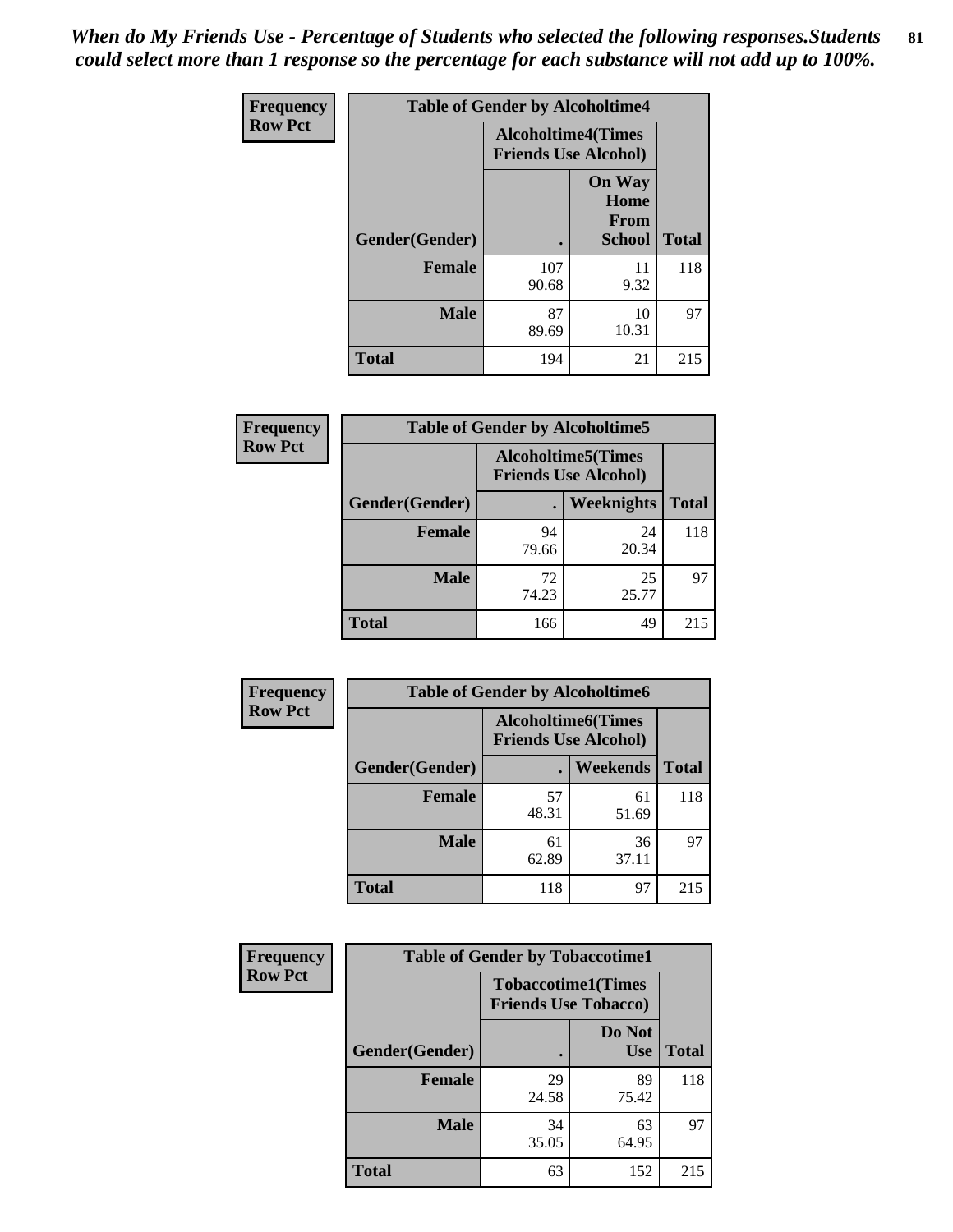| <b>Frequency</b> | <b>Table of Gender by Tobaccotime2</b> |                                                          |                            |              |
|------------------|----------------------------------------|----------------------------------------------------------|----------------------------|--------------|
| <b>Row Pct</b>   |                                        | <b>Tobaccotime2(Times</b><br><b>Friends Use Tobacco)</b> |                            |              |
|                  | Gender(Gender)                         | $\bullet$                                                | <b>On Way</b><br>to School | <b>Total</b> |
|                  | Female                                 | 109<br>92.37                                             | q<br>7.63                  | 118          |
|                  | <b>Male</b>                            | 82<br>84.54                                              | 15<br>15.46                | 97           |
|                  | <b>Total</b>                           | 191                                                      | 24                         | 215          |

| Frequency      | <b>Table of Gender by Tobaccotime3</b> |                                                          |                                |              |
|----------------|----------------------------------------|----------------------------------------------------------|--------------------------------|--------------|
| <b>Row Pct</b> |                                        | <b>Tobaccotime3(Times</b><br><b>Friends Use Tobacco)</b> |                                |              |
|                | Gender(Gender)                         |                                                          | <b>During</b><br><b>School</b> | <b>Total</b> |
|                | Female                                 | 112<br>94.92                                             | 6<br>5.08                      | 118          |
|                | <b>Male</b>                            | 78<br>80.41                                              | 19<br>19.59                    | 97           |
|                | <b>Total</b>                           | 190                                                      | 25                             | 215          |

| <b>Frequency</b> | <b>Table of Gender by Tobaccotime4</b> |                                                          |                                                       |              |
|------------------|----------------------------------------|----------------------------------------------------------|-------------------------------------------------------|--------------|
| <b>Row Pct</b>   |                                        | <b>Tobaccotime4(Times</b><br><b>Friends Use Tobacco)</b> |                                                       |              |
|                  | Gender(Gender)                         |                                                          | <b>On Way</b><br>Home<br><b>From</b><br><b>School</b> | <b>Total</b> |
|                  | <b>Female</b>                          | 107<br>90.68                                             | 11<br>9.32                                            | 118          |
|                  | <b>Male</b>                            | 87<br>89.69                                              | 10<br>10.31                                           | 97           |
|                  | <b>Total</b>                           | 194                                                      | 21                                                    | 215          |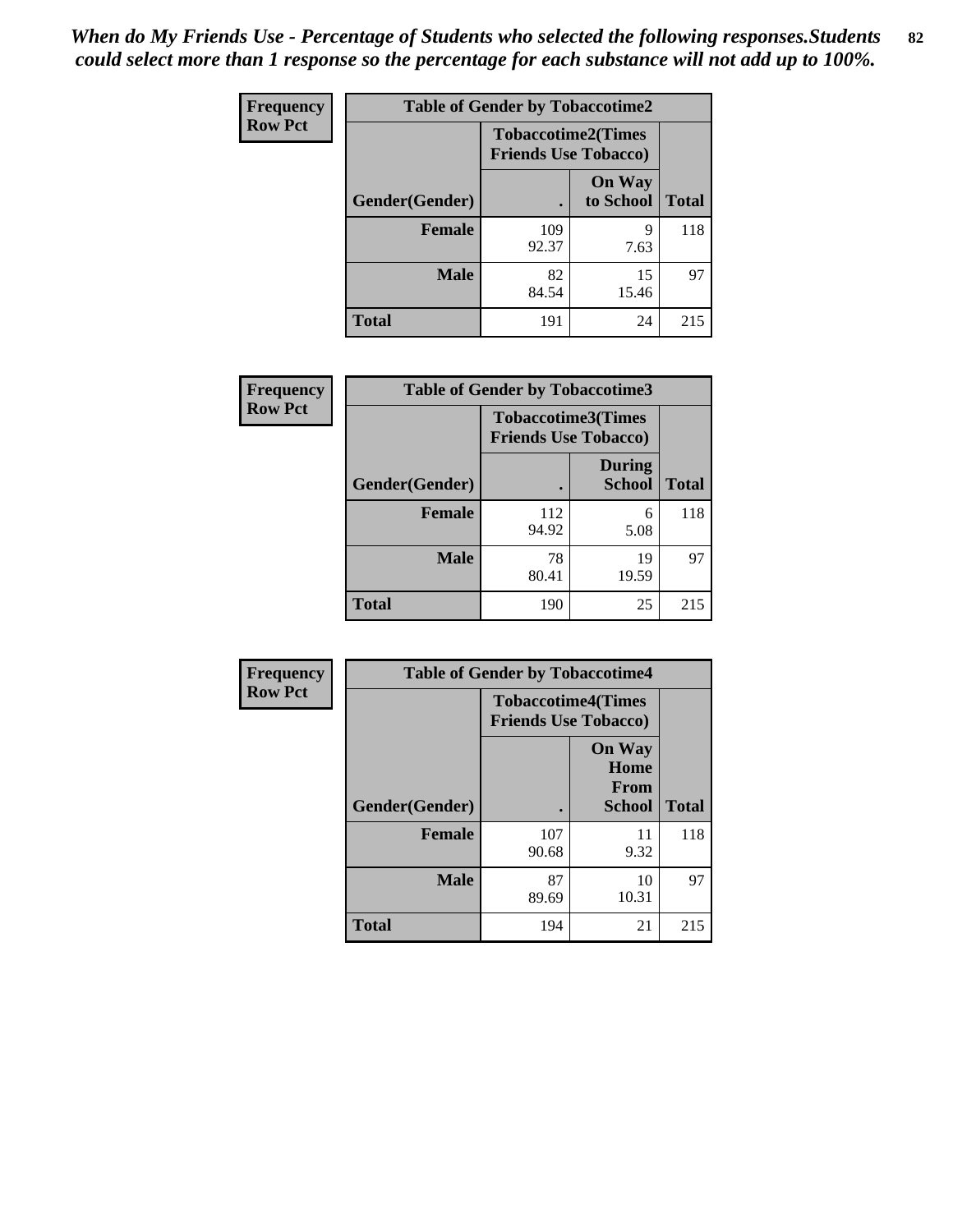| <b>Frequency</b> |                |              | <b>Table of Gender by Tobaccotime5</b>                    |              |
|------------------|----------------|--------------|-----------------------------------------------------------|--------------|
| <b>Row Pct</b>   |                |              | <b>Tobaccotime5</b> (Times<br><b>Friends Use Tobacco)</b> |              |
|                  | Gender(Gender) |              | <b>Weeknights</b>                                         | <b>Total</b> |
|                  | <b>Female</b>  | 104<br>88.14 | 14<br>11.86                                               | 118          |
|                  | <b>Male</b>    | 78<br>80.41  | 19<br>19.59                                               | 97           |
|                  | <b>Total</b>   | 182          | 33                                                        | 215          |

| Frequency      | <b>Table of Gender by Tobaccotime6</b> |                                                          |                 |              |
|----------------|----------------------------------------|----------------------------------------------------------|-----------------|--------------|
| <b>Row Pct</b> |                                        | <b>Tobaccotime6(Times</b><br><b>Friends Use Tobacco)</b> |                 |              |
|                | Gender(Gender)                         |                                                          | <b>Weekends</b> | <b>Total</b> |
|                | <b>Female</b>                          | 95<br>80.51                                              | 23<br>19.49     | 118          |
|                | <b>Male</b>                            | 73<br>75.26                                              | 24<br>24.74     | 97           |
|                | <b>Total</b>                           | 168                                                      | 47              | 215          |

| <b>Frequency</b> | <b>Table of Gender by Marijuanatime1</b> |                                |                             |              |
|------------------|------------------------------------------|--------------------------------|-----------------------------|--------------|
| <b>Row Pct</b>   |                                          | <b>Friends Use Marijuana</b> ) | <b>Marijuanatime1(Times</b> |              |
|                  | Gender(Gender)                           |                                | Do Not Use                  | <b>Total</b> |
|                  | <b>Female</b>                            | 48<br>40.68                    | 70<br>59.32                 | 118          |
|                  | <b>Male</b>                              | 45<br>46.39                    | 52<br>53.61                 | 97           |
|                  | <b>Total</b>                             | 93                             | 122                         | 215          |

| <b>Frequency</b> | <b>Table of Gender by Marijuanatime2</b> |                                                               |                            |              |
|------------------|------------------------------------------|---------------------------------------------------------------|----------------------------|--------------|
| <b>Row Pct</b>   |                                          | <b>Marijuanatime2(Times</b><br><b>Friends Use Marijuana</b> ) |                            |              |
|                  | Gender(Gender)                           |                                                               | On Way to<br><b>School</b> | <b>Total</b> |
|                  | Female                                   | 101<br>85.59                                                  | 17<br>14.41                | 118          |
|                  | <b>Male</b>                              | 70<br>72.16                                                   | 27<br>27.84                | 97           |
|                  | <b>Total</b>                             | 171                                                           | 44                         | 215          |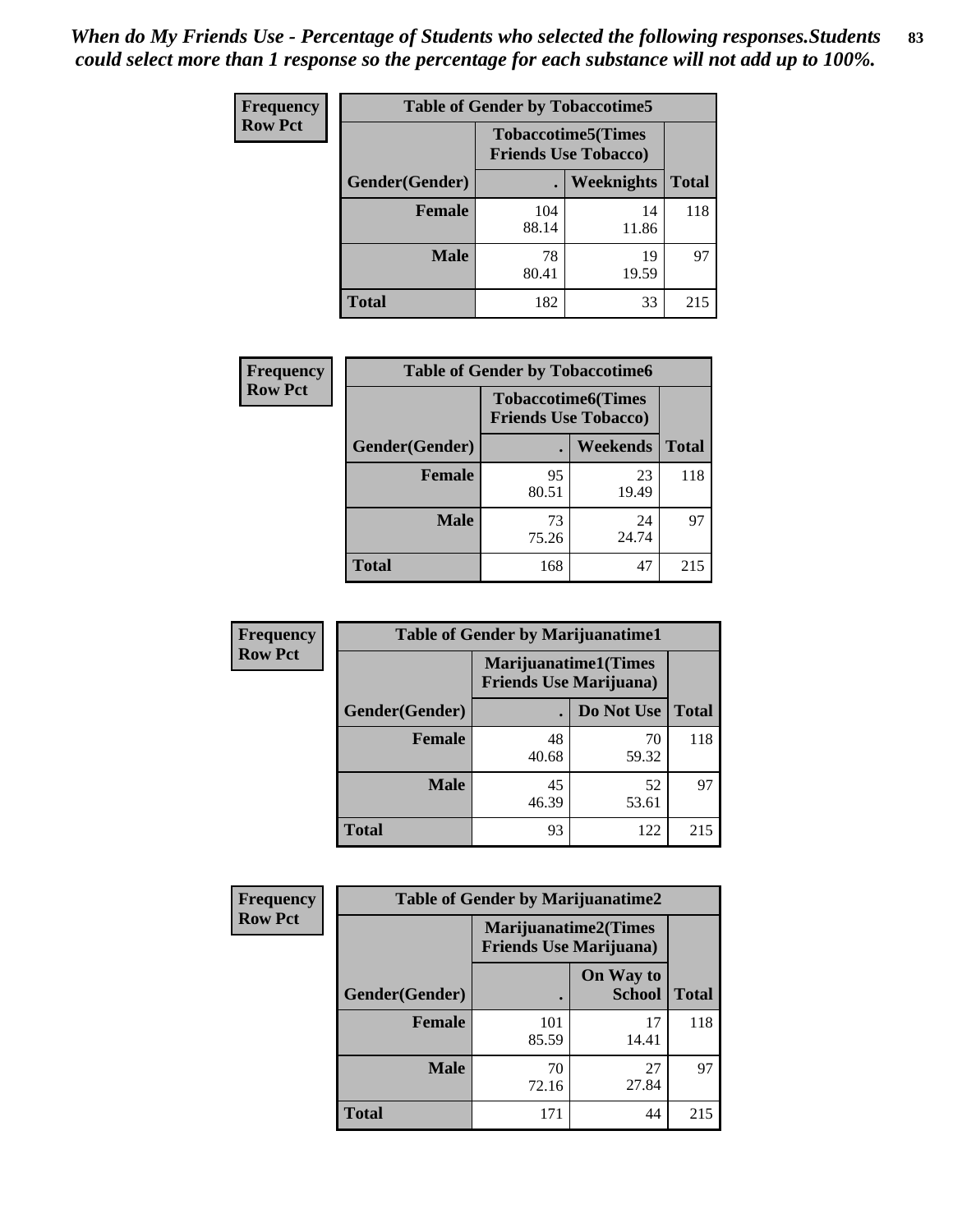*When do My Friends Use - Percentage of Students who selected the following responses.Students could select more than 1 response so the percentage for each substance will not add up to 100%.* **84**

| <b>Frequency</b> | Table of Gender by Marijuanatime3 |                                                        |                                |              |
|------------------|-----------------------------------|--------------------------------------------------------|--------------------------------|--------------|
| <b>Row Pct</b>   |                                   | Marijuanatime3(Times<br><b>Friends Use Marijuana</b> ) |                                |              |
|                  | Gender(Gender)                    |                                                        | <b>During</b><br><b>School</b> | <b>Total</b> |
|                  | <b>Female</b>                     | 107<br>90.68                                           | 11<br>9.32                     | 118          |
|                  | <b>Male</b>                       | 75<br>77.32                                            | 22<br>22.68                    | 97           |
|                  | <b>Total</b>                      | 182                                                    | 33                             | 215          |

| Frequency      | <b>Table of Gender by Marijuanatime4</b> |                                |                                                       |              |
|----------------|------------------------------------------|--------------------------------|-------------------------------------------------------|--------------|
| <b>Row Pct</b> |                                          | <b>Friends Use Marijuana</b> ) | <b>Marijuanatime4</b> (Times                          |              |
|                | Gender(Gender)                           |                                | <b>On Way</b><br>Home<br><b>From</b><br><b>School</b> | <b>Total</b> |
|                | <b>Female</b>                            | 102<br>86.44                   | 16<br>13.56                                           | 118          |
|                | <b>Male</b>                              | 71<br>73.20                    | 26<br>26.80                                           | 97           |
|                | <b>Total</b>                             | 173                            | 42                                                    | 215          |

| Frequency      | <b>Table of Gender by Marijuanatime5</b> |                                                                |                   |              |  |
|----------------|------------------------------------------|----------------------------------------------------------------|-------------------|--------------|--|
| <b>Row Pct</b> |                                          | <b>Marijuanatime5</b> (Times<br><b>Friends Use Marijuana</b> ) |                   |              |  |
|                | Gender(Gender)                           |                                                                | <b>Weeknights</b> | <b>Total</b> |  |
|                | Female                                   | 93<br>78.81                                                    | 25<br>21.19       | 118          |  |
|                | <b>Male</b>                              | 70<br>72.16                                                    | 27<br>27.84       | 97           |  |
|                | <b>Total</b>                             | 163                                                            | 52                | 215          |  |

| Frequency      | <b>Table of Gender by Marijuanatime6</b> |                                                               |             |              |
|----------------|------------------------------------------|---------------------------------------------------------------|-------------|--------------|
| <b>Row Pct</b> |                                          | <b>Marijuanatime6(Times</b><br><b>Friends Use Marijuana</b> ) |             |              |
|                | Gender(Gender)                           |                                                               | Weekends    | <b>Total</b> |
|                | <b>Female</b>                            | 72<br>61.02                                                   | 46<br>38.98 | 118          |
|                | <b>Male</b>                              | 55<br>56.70                                                   | 42<br>43.30 | 97           |
|                | <b>Total</b>                             | 127                                                           | 88          | 215          |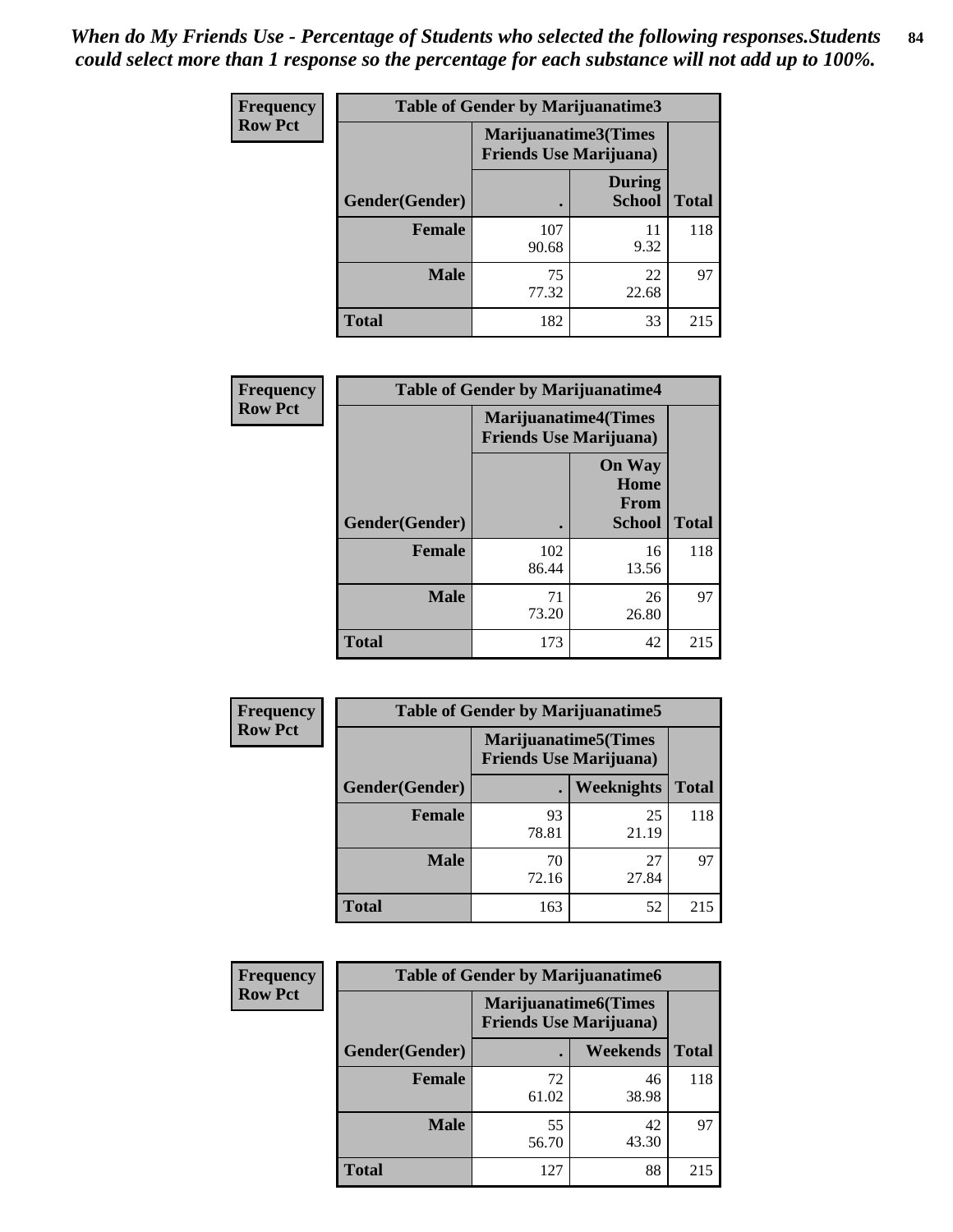| <b>Frequency</b> | <b>Table of Gender by Otherdrugtime1</b> |                                                                                    |             |              |
|------------------|------------------------------------------|------------------------------------------------------------------------------------|-------------|--------------|
| <b>Row Pct</b>   |                                          | <b>Otherdrugtime1</b> (Times<br><b>Friends Use Other</b><br><b>Illegal Drugs</b> ) |             |              |
|                  | Gender(Gender)                           |                                                                                    | Do Not Use  | <b>Total</b> |
|                  | <b>Female</b>                            | 23<br>19.49                                                                        | 95<br>80.51 | 118          |
|                  | Male                                     | 29<br>29.90                                                                        | 68<br>70.10 | 97           |
|                  | <b>Total</b>                             | 52                                                                                 | 163         | 215          |

| Frequency      | <b>Table of Gender by Otherdrugtime2</b> |                                                                                   |                            |              |
|----------------|------------------------------------------|-----------------------------------------------------------------------------------|----------------------------|--------------|
| <b>Row Pct</b> |                                          | <b>Otherdrugtime2(Times</b><br><b>Friends Use Other</b><br><b>Illegal Drugs</b> ) |                            |              |
|                | Gender(Gender)                           |                                                                                   | On Way to<br><b>School</b> | <b>Total</b> |
|                | <b>Female</b>                            | 114<br>96.61                                                                      | 4<br>3.39                  | 118          |
|                | <b>Male</b>                              | 84<br>86.60                                                                       | 13<br>13.40                | 97           |
|                | <b>Total</b>                             | 198                                                                               | 17                         | 215          |

| Frequency      |                | <b>Table of Gender by Otherdrugtime3</b>           |                                |              |
|----------------|----------------|----------------------------------------------------|--------------------------------|--------------|
| <b>Row Pct</b> |                | <b>Friends Use Other</b><br><b>Illegal Drugs</b> ) | <b>Otherdrugtime3(Times</b>    |              |
|                | Gender(Gender) |                                                    | <b>During</b><br><b>School</b> | <b>Total</b> |
|                | <b>Female</b>  | 110<br>93.22                                       | 8<br>6.78                      | 118          |
|                | <b>Male</b>    | 82<br>84.54                                        | 15<br>15.46                    | 97           |
|                | <b>Total</b>   | 192                                                | 23                             | 215          |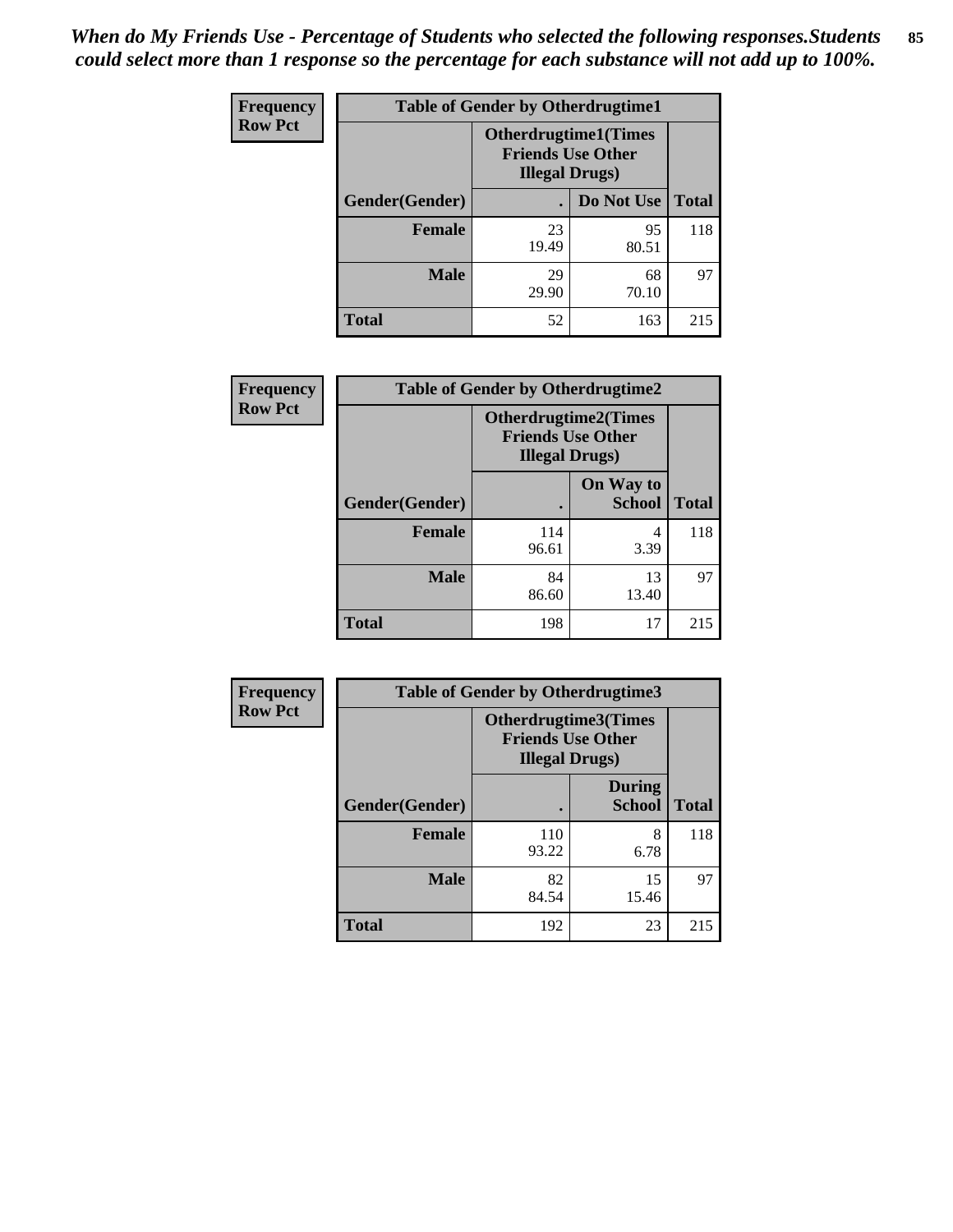*When do My Friends Use - Percentage of Students who selected the following responses.Students could select more than 1 response so the percentage for each substance will not add up to 100%.* **86**

| <b>Frequency</b> | <b>Table of Gender by Otherdrugtime4</b> |                                                    |                                                |              |
|------------------|------------------------------------------|----------------------------------------------------|------------------------------------------------|--------------|
| <b>Row Pct</b>   |                                          | <b>Friends Use Other</b><br><b>Illegal Drugs</b> ) | <b>Otherdrugtime4(Times</b>                    |              |
|                  | Gender(Gender)                           |                                                    | <b>On Way</b><br>Home<br>From<br><b>School</b> | <b>Total</b> |
|                  | Female                                   | 110<br>93.22                                       | 8<br>6.78                                      | 118          |
|                  | <b>Male</b>                              | 86<br>88.66                                        | 11<br>11.34                                    | 97           |
|                  | <b>Total</b>                             | 196                                                | 19                                             | 215          |

| Frequency      | <b>Table of Gender by Otherdrugtime5</b> |                                                                                    |             |              |
|----------------|------------------------------------------|------------------------------------------------------------------------------------|-------------|--------------|
| <b>Row Pct</b> |                                          | <b>Otherdrugtime5</b> (Times<br><b>Friends Use Other</b><br><b>Illegal Drugs</b> ) |             |              |
|                | Gender(Gender)                           |                                                                                    | Weeknights  | <b>Total</b> |
|                | <b>Female</b>                            | 107<br>90.68                                                                       | 11<br>9.32  | 118          |
|                | <b>Male</b>                              | 82<br>84.54                                                                        | 15<br>15.46 | 97           |
|                | <b>Total</b>                             | 189                                                                                | 26          | 215          |

| <b>Frequency</b> | <b>Table of Gender by Otherdrugtime6</b> |                                                                                   |             |              |  |
|------------------|------------------------------------------|-----------------------------------------------------------------------------------|-------------|--------------|--|
| <b>Row Pct</b>   |                                          | <b>Otherdrugtime6(Times</b><br><b>Friends Use Other</b><br><b>Illegal Drugs</b> ) |             |              |  |
|                  | Gender(Gender)                           |                                                                                   | Weekends    | <b>Total</b> |  |
|                  | <b>Female</b>                            | 97<br>82.20                                                                       | 21<br>17.80 | 118          |  |
|                  | <b>Male</b>                              | 76<br>78.35                                                                       | 21<br>21.65 | 97           |  |
|                  | <b>Total</b>                             | 173                                                                               | 42          | 215          |  |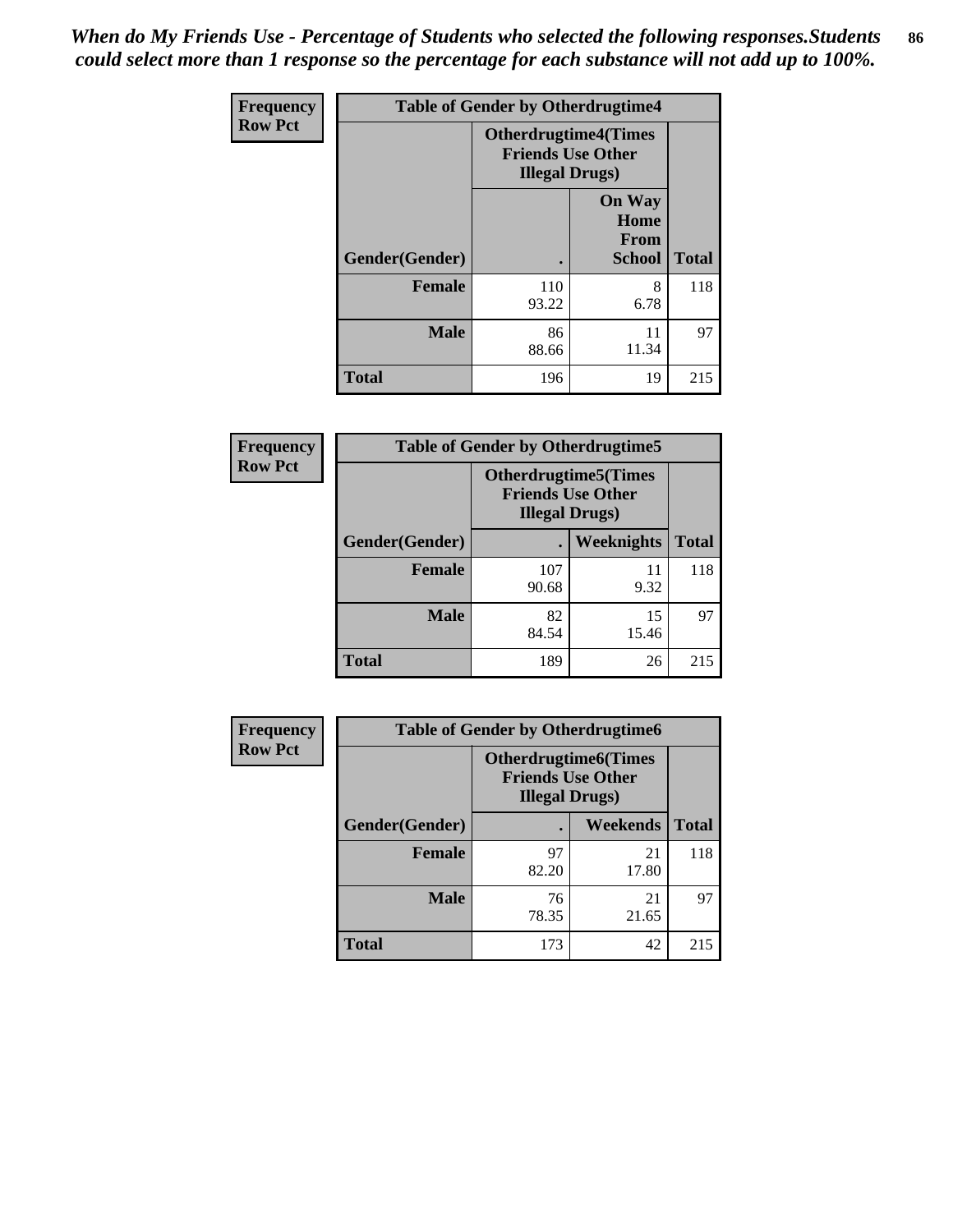## *Other Questions* **87**

| <b>Frequency</b> | <b>Table of Gender by Educationalcohol</b> |                                                                                                                                       |             |              |
|------------------|--------------------------------------------|---------------------------------------------------------------------------------------------------------------------------------------|-------------|--------------|
| <b>Row Pct</b>   |                                            | <b>Educationalcohol</b> (I<br>have been taught<br>about alcohol,<br>tobacco,<br>and other drugs<br>within the last year<br>at school) |             |              |
|                  | Gender(Gender)                             | <b>Yes</b>                                                                                                                            | $\bf No$    | <b>Total</b> |
|                  | <b>Female</b>                              | 74<br>62.71                                                                                                                           | 44<br>37.29 | 118          |
|                  | <b>Male</b>                                | 56<br>57.73                                                                                                                           | 41<br>42.27 | 97           |
|                  | <b>Total</b>                               | 130                                                                                                                                   | 85          | 215          |

| Frequency      | <b>Table of Gender by Rodedrinking</b> |                                                                                                                     |              |              |
|----------------|----------------------------------------|---------------------------------------------------------------------------------------------------------------------|--------------|--------------|
| <b>Row Pct</b> |                                        | Rodedrinking(In<br>the past 30 days I<br>have ridden in a<br>car with a driver<br>who had been<br>drinking alcohol) |              |              |
|                | Gender(Gender)                         | Yes                                                                                                                 | $\bf No$     | <b>Total</b> |
|                | <b>Female</b>                          | 9<br>7.63                                                                                                           | 109<br>92.37 | 118          |
|                | <b>Male</b>                            | 15<br>15.46                                                                                                         | 82<br>84.54  | 97           |
|                | <b>Total</b>                           | 24                                                                                                                  | 191          | 215          |

| Frequency      | <b>Table of Gender by Drugsschool</b> |                                                                                                                                     |                |              |  |
|----------------|---------------------------------------|-------------------------------------------------------------------------------------------------------------------------------------|----------------|--------------|--|
| <b>Row Pct</b> |                                       | <b>Drugsschool</b> (During<br>the past 12 months,<br>I have been offered,<br>sold,<br>or given illegal drugs<br>on school property) |                |              |  |
|                | Gender(Gender)                        | Yes                                                                                                                                 | N <sub>0</sub> | <b>Total</b> |  |
|                | <b>Female</b>                         | 18<br>15.25                                                                                                                         | 100<br>84.75   | 118          |  |
|                | <b>Male</b>                           | 28<br>28.87                                                                                                                         | 69<br>71.13    | 97           |  |
|                | <b>Total</b>                          | 46                                                                                                                                  | 169            | 215          |  |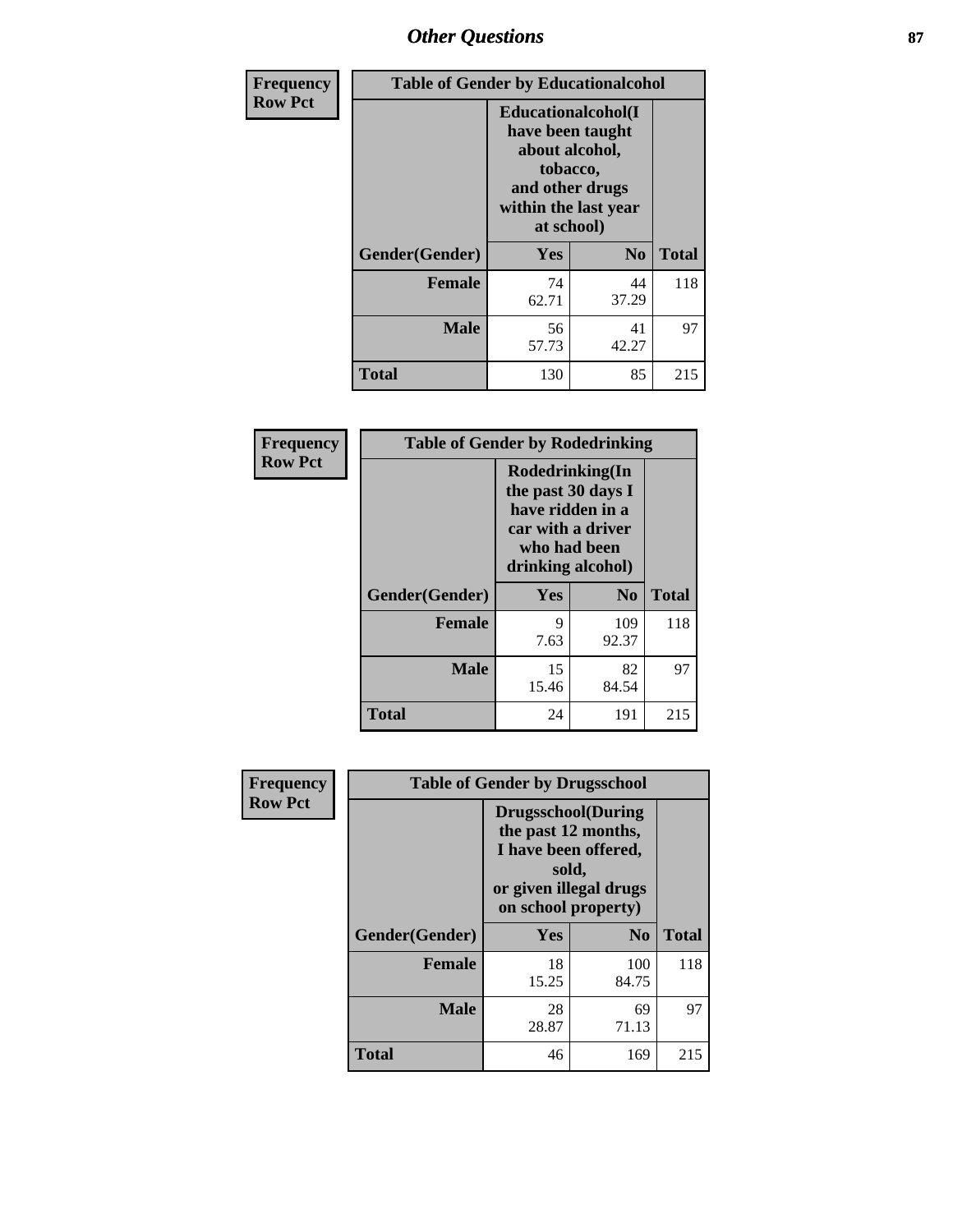*Other Questions* **88**

| Frequency      | <b>Table of Gender by Bingedrinking</b> |                                                                                                                             |              |                   |                        |                       |              |
|----------------|-----------------------------------------|-----------------------------------------------------------------------------------------------------------------------------|--------------|-------------------|------------------------|-----------------------|--------------|
| <b>Row Pct</b> |                                         | <b>Bingedrinking</b> (I have drunk<br>five or more drinks of alcohol<br>at one sitting during the last<br>$30 \text{ days}$ |              |                   |                        |                       |              |
|                | Gender(Gender)                          | $\mathbf{0}$<br><b>Days</b>                                                                                                 | 1 or<br>days | 6 to<br>9<br>days | 10<br>to<br>19<br>days | All<br>30<br>days     | <b>Total</b> |
|                | Female                                  | 112<br>94.92                                                                                                                | 4<br>3.39    | $\Omega$<br>0.00  | 0.85                   | 0.85                  | 118          |
|                | <b>Male</b>                             | 81<br>83.51                                                                                                                 | 5<br>5.15    | 6<br>6.19         | $\mathfrak{D}$<br>2.06 | $\mathcal{R}$<br>3.09 | 97           |
|                | <b>Total</b>                            | 193                                                                                                                         | 9            | 6                 | 3                      | 4                     | 215          |

| Frequency      | <b>Table of Gender by Educationaids</b> |                                                                                                 |             |              |  |
|----------------|-----------------------------------------|-------------------------------------------------------------------------------------------------|-------------|--------------|--|
| <b>Row Pct</b> |                                         | <b>Educationaids</b> (I<br>have been taught<br>about HIV/AIDS<br>at school in the<br>past year) |             |              |  |
|                | Gender(Gender)                          | Yes                                                                                             | $\bf N_0$   | <b>Total</b> |  |
|                | <b>Female</b>                           | 81<br>68.64                                                                                     | 37<br>31.36 | 118          |  |
|                | <b>Male</b>                             | 61<br>62.89                                                                                     | 36<br>37.11 | 97           |  |
|                | <b>Total</b>                            | 142                                                                                             | 73          | 215          |  |

| Frequency      |                | <b>Table of Gender by Suicideconsider</b> |                |              |
|----------------|----------------|-------------------------------------------|----------------|--------------|
| <b>Row Pct</b> |                | Suicideconsider                           |                |              |
|                | Gender(Gender) | Yes                                       | N <sub>0</sub> | <b>Total</b> |
|                | <b>Female</b>  | 12<br>10.17                               | 106<br>89.83   | 118          |
|                | <b>Male</b>    | q<br>9.28                                 | 88<br>90.72    | 97           |
|                | <b>Total</b>   | 21                                        | 194            | 215          |